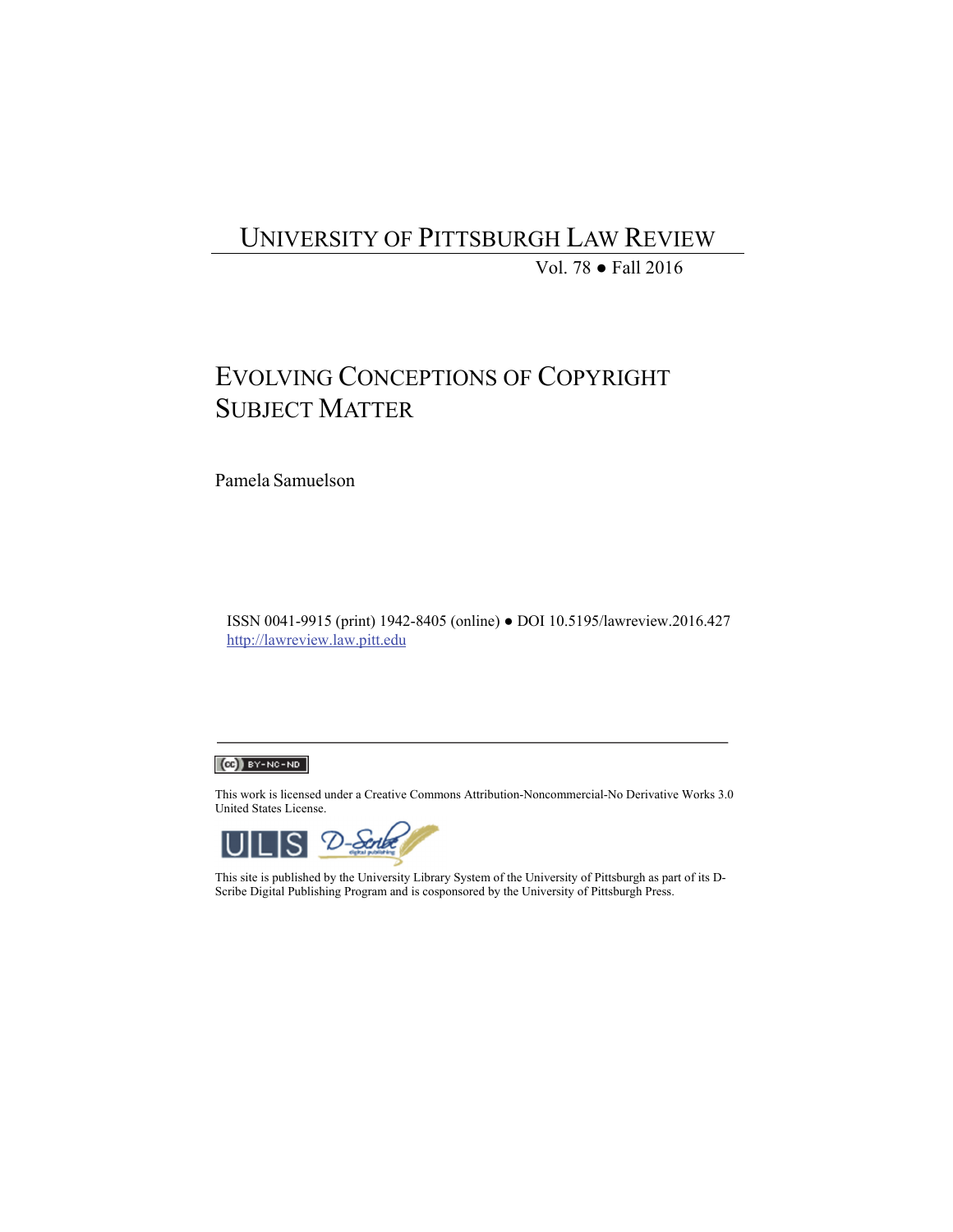## EVOLVING CONCEPTIONS OF COPYRIGHT SUBJECT MATTER

Pamela Samuelson\*

Copyright is said to "subsist" under U.S. law in "original works of authorship that have been fixed in a tangible medium of expression."1 The statute enumerates eight categories of works that qualify for protection: literary works, musical works, dramatic works, pantomimes and choreographic works, pictorial, graphic and sculptural works, motion pictures and other audiovisual works, sound recordings, and architectural works.<sup>2</sup> Because the meta-category, "works of authorship," is said to "include" these eight, $3$  the enumerated categories would seem to be illustrative, not exhaustive.4 This suggests that other types of intellectual creations may be eligible for protection as long as they satisfy copyright's originality and fixation requirements. But how far beyond the enumerated categories of works do U.S. copyrights extend?

<sup>3</sup> *Id.*

<sup>\*</sup> Richard M. Sherman Distinguished Professor of Law, Berkeley Law School. For their comments on an earlier version of this article, under its previous title, *Can Gardens, Synthetic DNA, and Yoga Sequences Be Copyrighted?*, I wish to thank Chris Buccafusco, Bob Cooter, Mark Gergen, Bernt Hugenholtz, Justin Hughes, Ariel Katz, Lydia Loren, Jonathan Masur, Mark McKenna, Neil Netanel, David Nimmer, Aaron Perzanowski, Randy Picker, Tony Reese, Jennifer Rothman, Matt Sag, Chris Sprigman, Rebecca Tushnet, and other participants in workshops hosted by the University of Chicago, UCLA, and Berkeley Law Schools as well as participants in the 2012 Intellectual Property Law Scholars conference. James Hicks and Cassandra Havens provided excellent research support for the article.

<sup>&</sup>lt;sup>1</sup> 17 U.S.C. § 102(a) (2012). For individual works to be copyrighted, they must meet copyright's originality standard and be fixed in a tangible medium. *See also* 17 U.S.C. § 101 (2012) (definition of "fixed"); Feist Pub., Inc. v. Rural Tel. Serv. Co., 499 U.S. 340, 346 (1991) (modicum of creativity necessary for a work to be "original").

 $2$  17 U.S.C. § 102(a) (2012).

<sup>4</sup> In addition, the definition section of the 1976 Act states that terms such as "including" are "illustrative and not limitative." 17 U.S.C. § 101 (2012).

ISSN 0041-9915 (print) 1942-8405 (online) ● DOI 10.5195/lawreview.2016.427 http://lawreview.law.pitt.edu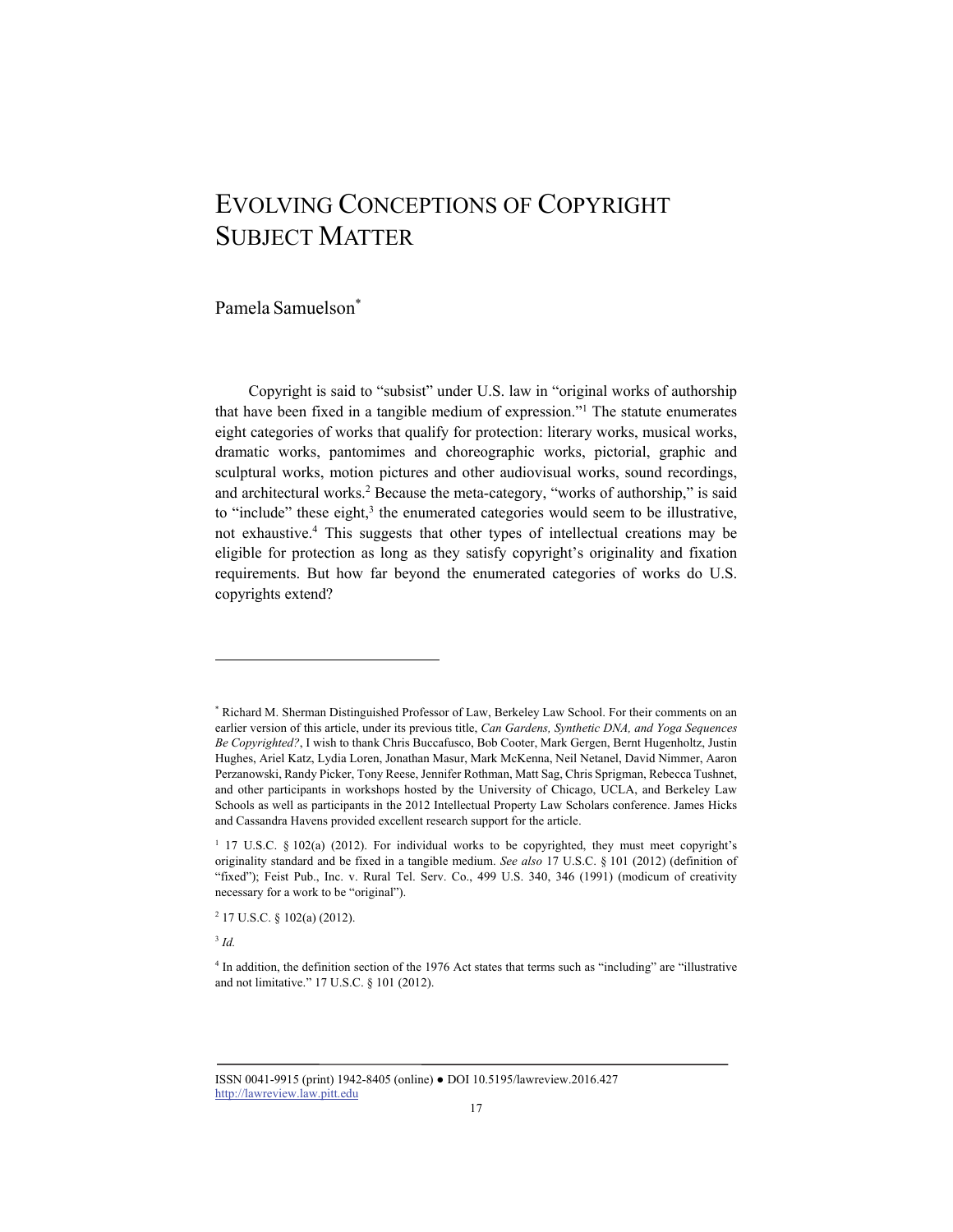P AGE | **1 8** | V O L . 7 8 | 2016

Some enterprising individuals have asserted copyright protection in unenumerated subject matters. Consider the following examples:

Chapman Kelley claimed copyright in a garden he designed for Chicago's Grant Park known as "Wildflower Works."5 After the Chicago Park Department decided to reconfigure and downsize the garden ten years after the initial planting, Kelley filed a lawsuit to challenge the modified garden as a mutilation of his work in violation of the Visual Arts Rights Act ("VARA").<sup>6</sup> An appellate court rejected Kelley's claim, concluding that the garden was not a work of authorship eligible for U.S. copyright protection.<sup>7</sup> Because VARA protection is only available to works of visual art that are themselves eligible for copyright protection,<sup>8</sup> Kelley lost his lawsuit.<sup>9</sup>

Drew Endy is a pioneering researcher in the field of synthetic biology.<sup>10</sup> He and his fellow bioengineers have developed techniques for constructing novel strands of DNA that cause living organisms to behave differently than they would in their natural state.11 These engineers can also transform the DNA strands from a form in which the DNA can be processed with the aid of a computer, transforming machineprocessable forms of DNA into living biological materials.12 Endy analogizes synthetic biology artifacts to computer programs and believes that they should be as eligible for copyright protection as software is.13 Copyright may seem desirable to

l

<sup>5</sup> Kelley v. Chi. Park Dist., 635 F.3d 290, 291 (7th Cir. 2011).

<sup>6</sup> *Id.*, relying on 17 U.S.C. § 106A(a) (2012).

<sup>7</sup> *Kelley*, 635 F.3d at 304. The Seventh Circuit also questioned whether the fixation requirement was satisfied in view of the "inherent[ly] variable" nature of gardens. *Id.* One scholar has taken issue with the Seventh Circuit's analysis of this issue. *See* Roberta R. Kwall, *The Lessons of Living Gardens and Jewish Process Theology for Authorship and Moral Rights*, 14 VAND. J. ENT. & TECH. L. 889, 905–06 (2012).

<sup>8</sup> *Kelley*, 653 F.3d at 298–99.

<sup>&</sup>lt;sup>9</sup> *Id.* at 308. Kelley asked the U.S. Supreme Court to review this ruling, but the Court declined to grant certiorari. 132 S. Ct. 380 (2011).

<sup>10</sup> *Drew Endy, Associate Professor of Engineering*, STANFORD PROFILES, https://profiles.stanford.edu/ drew-endy (last visited Apr. 15, 2016).

<sup>&</sup>lt;sup>11</sup> Andrew Torrance, *DNA Copyright*, 46 VAL. U. L. REV. 1, 25 (2011).

<sup>&</sup>lt;sup>12</sup> *Id.* at 6–13, 22–24 (discussing the basics of this technology).

<sup>13</sup> *See, e.g.*, Heidi Ledford, *Bioengineers Look Beyond Patents*, 499 NATURE 16, 16–17 (July 3, 2013), *available at* http://www.nature.com/polopoly\_fs/1.13320!/menu/main/topColumns/topLeftColumn/pdf/ 499016a.pdf; Christopher Holman, *Copyright for Engineered DNA: An Idea Whose Time Has Come?*, 113 W. VA. L. REV. 699 (2011).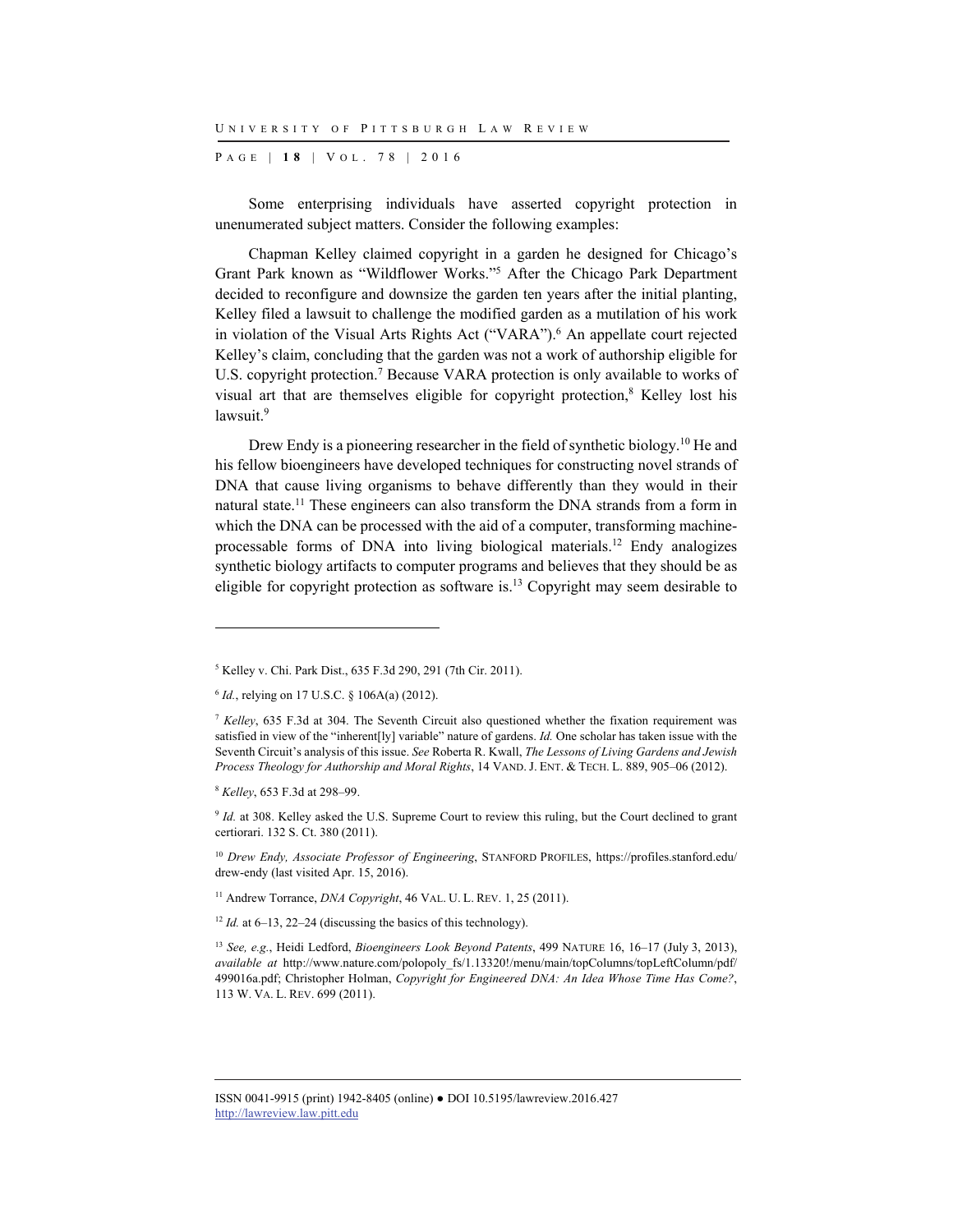P AGE | **1 9**

some synthetic biologists because it is easy to obtain, for it attaches automatically by operation of law. Some favor copyright for synthetic DNA to enable synthetic biologists to make their creations available under Creative Commons licenses.<sup>14</sup> One company has tried to register a synthetic biology artifact with the Copyright Office. The Office refused this request and the firm has reportedly appealed.<sup>15</sup>

Bikram Choudhury devised a sequence of twenty-six yoga positions and two breathing exercises some years ago. He wrote books and prepared videos to explain and illustrate the sequence.16 When some yoga instructors made unauthorized uses of these sequences, Choudhury sought and obtained a copyright registration certificate that he claimed covered the sequence of positions.17 He had insisted that other instructors can lawfully perform the protected sequence only if they obtained a license from him. Open Source Yoga Unity moved for summary judgment on its claim that sequences of yoga positions are ineligible for copyright protection; however, a federal district court denied its motion.<sup>18</sup>

Various commentators have conjectured that other types of unenumerated subject matters either may or should be eligible for copyright protection, including

<sup>14</sup> This strategy is discussed in Torrance, *supra* note 11, at 39–40.

<sup>15</sup> Ledford, *supra* note 13, at 16–17. *See also* Letter from William J. Roberts, Jr., Copyright Office Review Bd., to Tamsen Barrett (Sept. 5, 2013), *available at* http://ipmall.info/sites/default/files/hosted\_resources/ CopyrightAppeals/2013/GloFishRedZebraDanioGlowing.pdf (explaining why the Copyright Office had denied registration in a work entitled "GloFish Red Zebra Danio Glowing in Artificial Sunlight" because a genetically engineered fish is not copyrightable subject matter).

<sup>16</sup> *See, e.g.*, BIKRAM CHOUDHURY, BIKRAM'S BEGINNING YOGA CLASS (1981); BIKRAM CHOUDHURY, BIKRAM'S YOGA: THE GURU BEHIND HOT YOGA SHOWS THE WAY TO RADIANT HEALTH AND PERSONAL FULFILLMENT (2007).

<sup>&</sup>lt;sup>17</sup> Open Source Unity Yoga v. Choudhury, 74 U.S.P.Q.2d (BNA) 1434 (N.D. Cal. 2005) (mentioning the supplemental registration for the sequence).

<sup>&</sup>lt;sup>18</sup> *Id.* A subsequent case ruled that Choudhury's yoga sequences are uncopyrightable. Bikram's Yoga Coll. of India v. Evolation Yoga LLC, 105 U.S.P.Q.2d (BNA) 1162 (C.D. Cal. 2012), *aff'd*, 803 F.3d 1032 (9th Cir. 2015). *See infra* text accompanying notes 456–77.

ISSN 0041-9915 (print) 1942-8405 (online) ● DOI 10.5195/lawreview.2016.427 http://lawreview.law.pitt.edu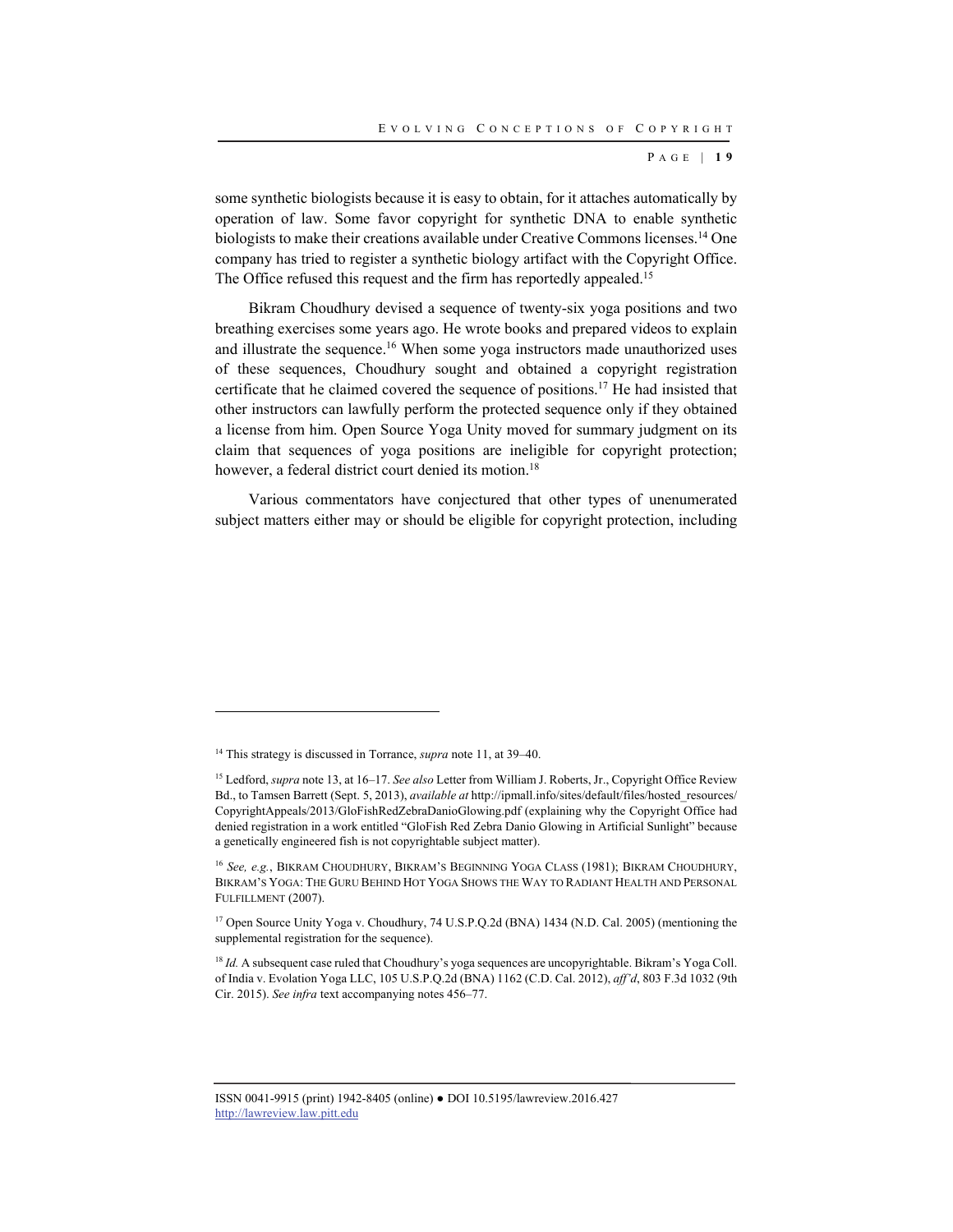P AGE | **2 0** | V O L . 7 8 | 2016

l

food art,<sup>19</sup> perfume,<sup>20</sup> tattoos,<sup>21</sup> firework displays,<sup>22</sup> jokes,<sup>23</sup> magic tricks,<sup>24</sup> computer programming languages,<sup>25</sup> XML schemas,<sup>26</sup> semiconductor chip designs,<sup>27</sup> TV show formats,28 and CAD files to print 3D objects.29

Almost all of the considerable literature concerning the "works of authorship" concept in U.S. law has focused on the copyrightability of particular types of creations (e.g., gardens or synthetic DNA).<sup>30</sup> There has been no systematic effort to analyze "works of authorship" as a meta-category or to articulate what criteria should

<sup>27</sup> *See infra* Section IV(C)(1).

<sup>28</sup> *See, e.g.*, Stefan Bechtold, *The Fashion of TV Show Formats*, 2013 MICH. ST. L. REV. 451 (2013).

<sup>29</sup> *See, e.g.*, Kyle Dolinsky, *CAD's Cradle: Untangling Copyrightability, Derivative Works, and Fair Use in 3D Printing*, 71 WASH. & LEE L. REV. 591, 627 (2014); James Grimmelmann, *Indistinguishable from Magic: A Wizard's Guide to Copyright and 3D Printing*, 71 WASH. & LEE L. REV. 683 (2014).

<sup>30</sup> *See, e.g.*, Charles Cronin, *Dead on the Vine: Living and Conceptual Art and VARA*, 12 VAND. J. ENT. & TECH. L. 209 (2010); Torrance, *supra* note 11.

<sup>19</sup> *See, e.g.*, Chris Buccafusco, *On the Legal Consequences of Sauces: Should Thomas Keller's Recipes Be Per Se Copyrightable?*, 24 CARDOZO ARTS & ENT. L.J. 1211 (2007); Lorenzana v. S. Am. Rests. Corp., 799 F.3d 31 (1st Cir. 2015) (affirming denial of copyright claim in chicken sandwich that plaintiff claimed as his original work of authorship).

<sup>20</sup> *See, e.g.*, Charles Cronin, *Genius in a Bottle: Perfume, Copyright, and Human Perception*, 56 J. COPYRIGHT SOC'Y U.S.A. 427 (2009).

<sup>21</sup> *See, e.g.*, Aaron Perzanowski, *Intellectual Property Norms in the Tattoo Industry*, 98 MINN. L. REV. 511 (2013).

<sup>&</sup>lt;sup>22</sup> The Copyright Office has apparently issued registration certificates also for fireworks displays as choreographic works. *See, e.g.*, Ken Kunkle, *An Oldy But Goody: Copyright and Fireworks*, LEGAL MUSE (Jan. 2009), http://legal-muse.com/ip/copyright/an-oldy-but-goody-copyright-fireworks/. One court has ruled that parades, however, are uncopyrightable subject matter. *See* Production Contractors, Inc. v. WGN Continental Broadcasting, 622 F. Supp. 1500, 1503 (N.D. Ill. 1985).

<sup>23</sup> Dotan Oliar & Christopher Sprigman, *There's No Free Laugh (Anymore): The Emergence of Intellectual Property Norms and the Transformation of Stand-up Comedy*, 94 VA. L. REV. 1789, 1790–92 (2011).

<sup>24</sup> *See, e.g.*, F. Jay Dougherty, *Now You Own It, Now You Don't: Copyright and Related Rights in Magic Productions and Performances*, *in* LAW AND MAGIC 101 (Christine A. Corcos ed., 2010).

<sup>25</sup> *See, e.g.*, Elizabeth G. Lowry, *Copyright Protection for Computer Languages: Creative Incentive or Technological Threat?*, 39 EMORY L.J. 1293 (1990); Pamela Samuelson et al., *Does Copyright Protection Under the EU Software Directive Extend to Computer Program Behaviour, Languages and Interfaces?*, 2012 EUR. INTELL. PROP. REV. 158 (2012).

<sup>26</sup> *See, e.g.*, Trotter Hardy, *The Copyrightability of New Works of Authorship: "XML Schemas" as an Example*, 38 HOUS. L. REV. 855 (2001); Douglas E. Phillips, *XML Schemas and Computer Language Copyright: Filling in the Blanks in Blank Esperanto*, 9 J. INTELL. PROP. L. 63 (2001).

ISSN 0041-9915 (print) 1942-8405 (online) ● DOI 10.5195/lawreview.2016.427 http://lawreview.law.pitt.edu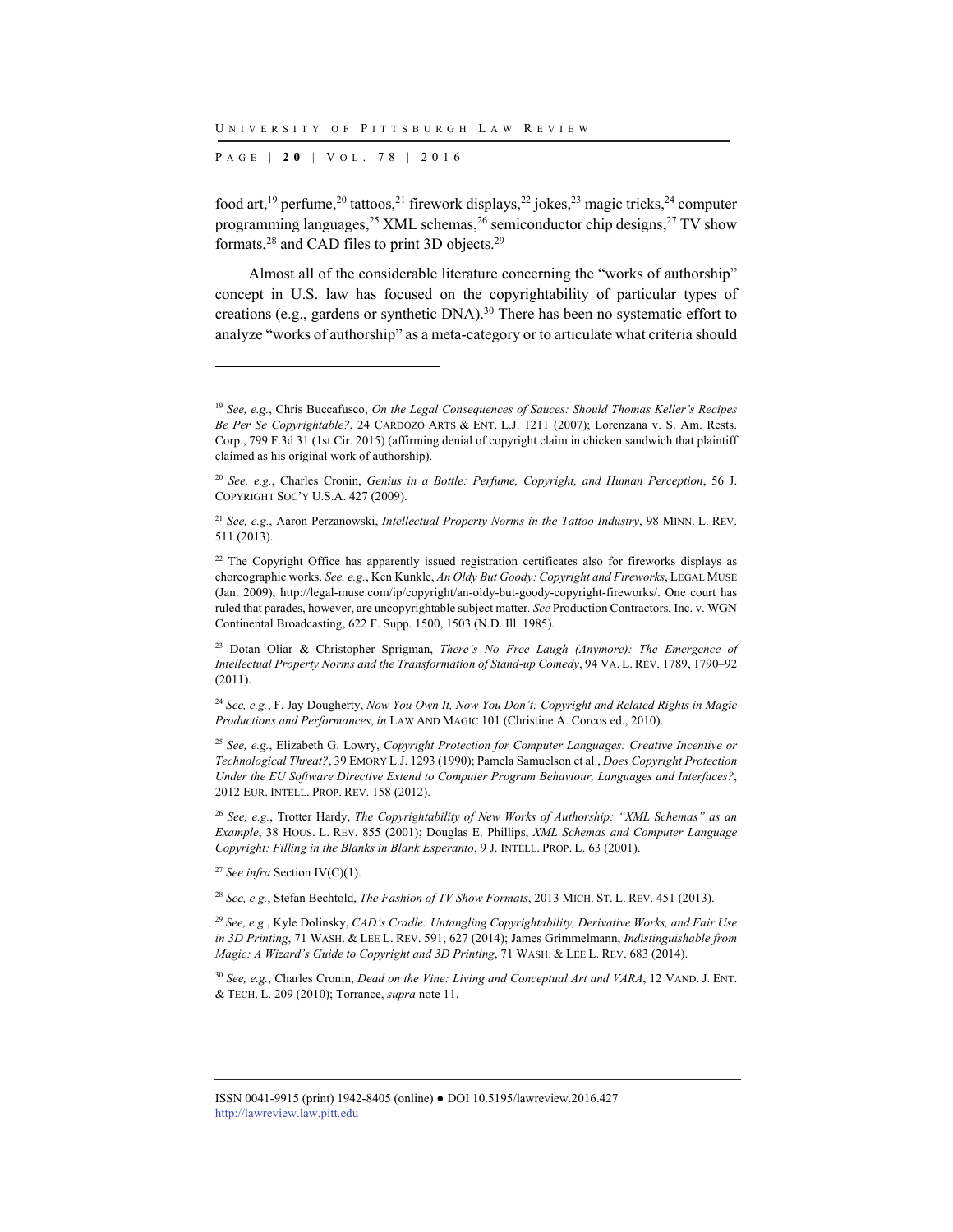P AGE | **2 1**

be used to determine whether unenumerated creations should fall within it or be added to the statute.<sup>31</sup> This article seeks to fill that gap.

Part I traces the historical evolution of copyright subject matter rules, mainly concentrating on U.S. law, but with some consideration of copyright subject matter rules elsewhere. Part II reviews some mid-19th to mid-20th century cases that refined the concept of copyright subject matter. Part III discusses the transformation of the U.S. conception of copyright subject matter in the course of the copyright revision process that ultimately led to adoption of the Copyright Act of 1976 ("1976 Act"). Part IV proposes five criteria that courts or policymakers should employ in judging whether unenumerated creations should be eligible for U.S. copyright protection. It posits that limits on copyright subject matter often serve important functions, including retention in the public domain of subject matters that do not require copyright incentives to bring them into existence and maintaining meaningful boundaries between copyright and other forms of intellectual property protection (especially patents). It explores how well gardens, synthetic DNA, and yoga moves, among other creations, fare in light of these criteria.

#### **I. THE EVOLUTION OF STATUTORY SUBJECT MATTER**

Copyright subject matter has been conceptualized in two principal ways. Some countries utilize the approach taken in the Berne Convention, which speaks of "literary and artistic works" as the subject matter of copyright.<sup>32</sup> Other countries enumerate specific types of subject matters eligible for copyright protection. England and the United States have been among the jurisdictions that have generally adopted

l

<sup>31</sup> The closest approximation is R. Anthony Reese, *Copyrightable Subject Matter in the "Next Great Copyright Act,"* 29 BERKELEY TECH. L.J. 1489 (2014), which argues that copyright subject matter should be limited to enumerated categories and offers some principles that Congress should consider in making decisions about whether to add new subject matters to U.S. copyright's domain. Another recent article would construct a broader concept of copyrightable subject matter based on the intent of the creator. *See* Christopher Buccafusco, *A Theory of Copyright Authorship*, 102 VA. L. REV. 1229 (2016). *See generally* KAL RAUSTIALA & CHRISTOPHER SPRIGMAN, THE KNOCKOFF ECONOMY (2012) (exploring ways that creators recoup investments without copyright or other intellectual property protection).

<sup>&</sup>lt;sup>32</sup> Berne Convention for the Protection of Literary and Artistic Works art. 1, Sept. 28, 1979, S. Treaty Doc. No. 99-27 as last revised at Paris on July 24, 1971, and amended in 1979, S. Treaty Doc. No. 99-27, 828 U.N.T.S. 221 [hereinafter Berne Convention]. The Convention states that this term "shall include every production in the literary, scientific and artistic domain, whatever may be the mode or form of its expression," after which it gives a series of examples of such works. *Id.* art. 2(1). *See, e.g.*, Copyright Act 1912, § 1, art. 1 (Neth.) (protection available to authors of literary, scientific and artistic works). Because of the openness of its subject matter provision, Dutch courts have been receptive to claims that perfumes are eligible for copyright protection. *See, e.g.*, Willem Leppink & Michel Veltman, *Netherlands Court Grants Copyright Protection to Perfume Scent*, 1 J. INTELL. PROP. L. & PRAC. 756 (2006).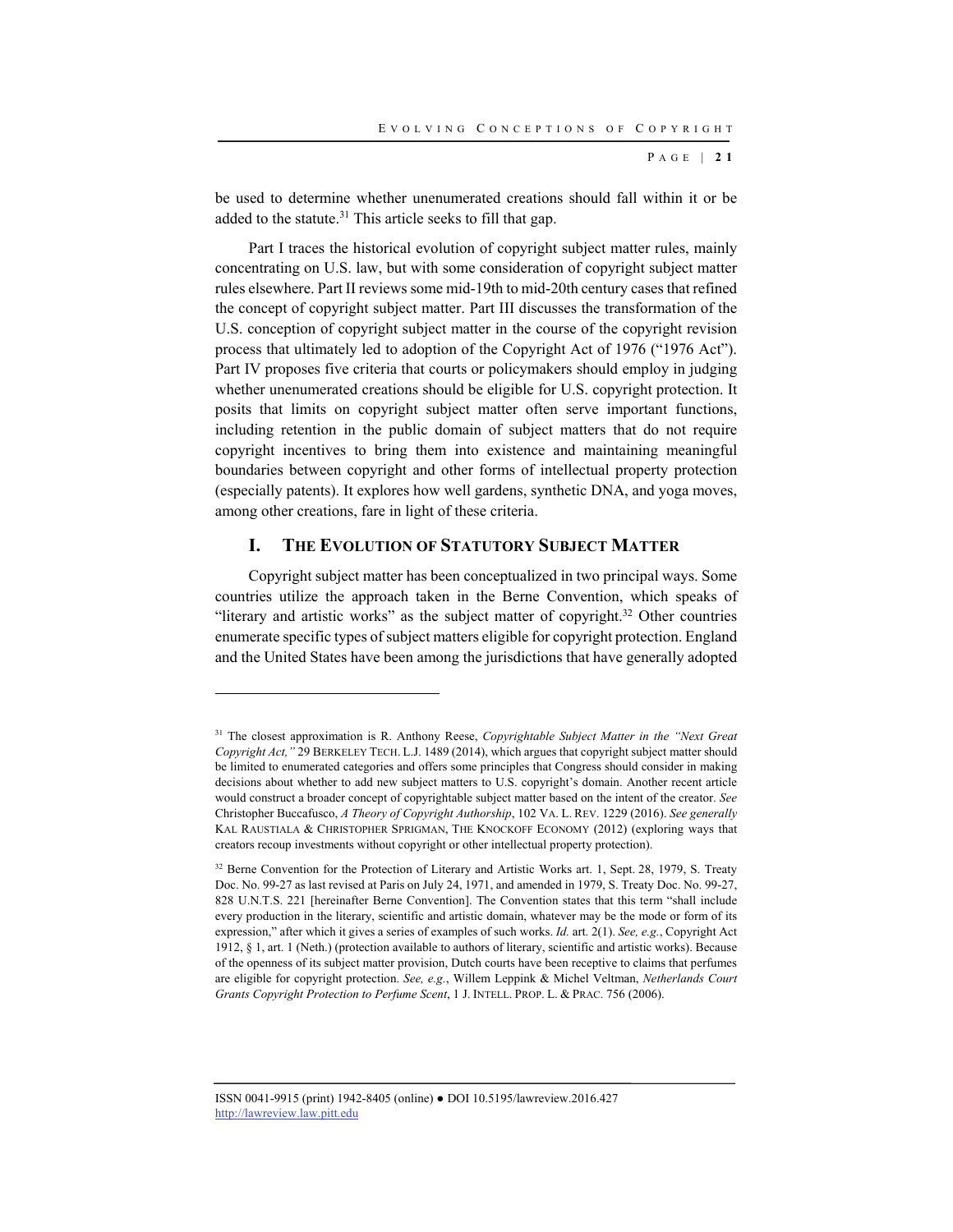P AGE | **2 2** | V O L . 7 8 | 2016

l

the latter approach, although on its face, the 1976 Act would appear to adopt a mixed approach.33

Enumerated subject matter has a long history in Anglo-American law. Books were the sole subject matter of the first modern copyright law, the English Statute of Anne of 1710.<sup>34</sup> Entitled "Act to Encourage Learning," it conferred on book authors an exclusive right to print, reprint, publish, and vend their books for a fourteen-year term.35 The Statute of Anne explained its rationale:

<sup>33</sup> Copyright, Designs and Patents Act, 1988, c. 1, § 1 (U.K.). *See also id.*, c. 1, §§ 3–6 (defining subject matter terms). One recent article has argued that the UK's enumerated subject matter approach is inconsistent with EU copyright rules. *See* Eleonora Rosati, *Closed Subject-Matter Systems Are No Longer Compatible With EU Copyright Law*, 12 GRUR INT'L 1112 (2014), *available at* http://papers.ssrn.com/ sol3/papers.cfm?abstract\_id=2468104. U.S. law is arguably a mixed regime today because of the metacategory of "works of authorship," but in fact, U.S. law has thus far only extended to enumerated subject matters. *See infra* notes 238–55 and accompanying texts.

<sup>&</sup>lt;sup>34</sup> An Act for the Encouragement of Learning (Statute of Anne), 8 Ann., c. 19 (1710) (Gr. Brit.). Prior to the enactment of this statute, copyright law as such did not exist. There were, however, two ways for English printers or booksellers to obtain exclusive rights to control the market for books. One was to curry favor with a British sovereign and obtain the privilege of a grant of letters patent, that is, open letters issued by the King announcing that the holder had been granted exclusive rights to print and sell certain books or types of books. Letters patent prior to the 18th century were, it should be noted, agnostic as to subject matters. One patent might give rights in a certain book or books; another might cover an invention; a third might confer rights to land; a fourth might recognize the holder as a duke; a fifth might recognize a coat of arms.

The second way to obtain exclusive rights in books was to be a member of the Stationers Company. Members could sign up for exclusive rights to control the market for specific books by registering them with the Company. The Company maintained exclusivity as to these books because of an arrangement with English sovereigns under which only members of the Company were licensed to print books as long as they made sure the books were neither heretical nor seditious. Violations of the licensing rules could result in action before the dreaded Star Chamber. The subject matter of the Stationers' private protocopyright regime was "copie." This term identified manuscripts in which members of the Company understood themselves to have exclusive rights to print and sell books embodying the copie's contents. Authors had protectable interests only by virtue of their possession of their manuscripts. Printers might have to pay authors to induce them to transfer these manuscripts. But authors were not at the time perceived to have an entitlement to control commerce in books manufactured from their writings. The rights lay instead in the stationer who entered the name of that copie in the Company's register. The Stationers' monopoly in the book trade came to an end in the late 17th century. For thorough treatments of these aspects of copyright's history, *see, e.g.*, L. RAY PATTERSON, COPYRIGHT IN HISTORICAL PERSPECTIVE (1968). *See also* MARK ROSE, AUTHORS AND OWNERS: THE INVENTION OF COPYRIGHT (1995).

<sup>&</sup>lt;sup>35</sup> Statute of Anne, 8 Ann., c. 19, § 2. These copyrights could be renewed for another fourteen-year term if the author was still living at the end of the first term. Statute of Anne, c. 19, § 11. The Statute of Anne contemplated that authors would transfer their rights to printers or booksellers. Statute of Anne, c. 19, § 2.

ISSN 0041-9915 (print) 1942-8405 (online) ● DOI 10.5195/lawreview.2016.427 http://lawreview.law.pitt.edu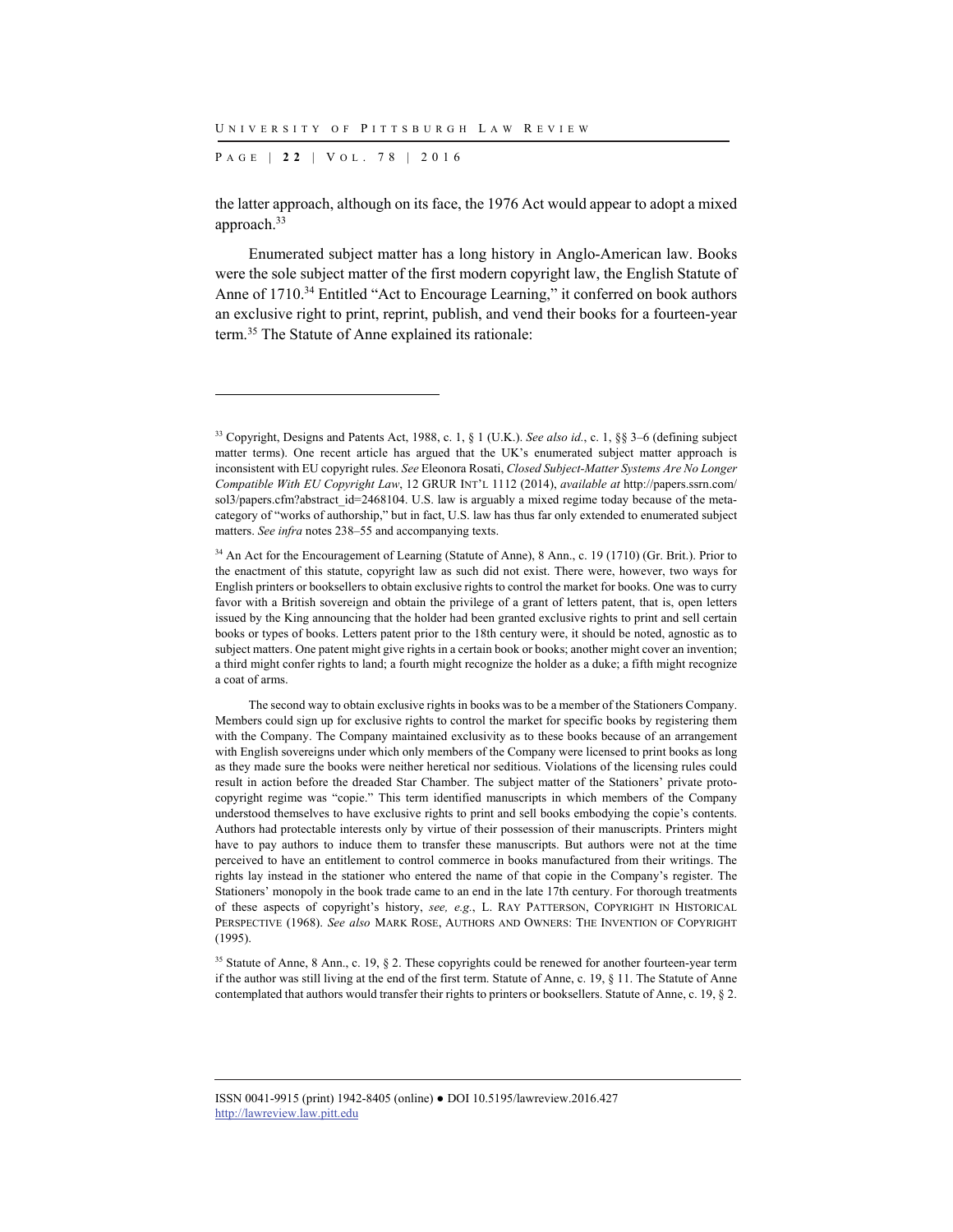P AGE | **2 3**

Whereas Printers, Booksellers, and other Persons, have of late frequently taken the Liberty of Printing, Reprinting, and Publishing, or causing to be Printed, Reprinted, and Published Books, and other Writings, without the Consent of the Authors or Proprietors of such Books and Writings, to their very great Detriment, and too often to the Ruin of them and their Families: For Preventing therefore such Practices for the future, and for the Encouragement of Learned Men to Compose and Write useful Books; May it please Your Majesty, that it may be Enacted  $\ldots$  .<sup>36</sup>

By its encouragement of learning and of authorship of "useful Books," the Statute of Anne made readers and authors central to achieving copyright's objectives.

Courts interpreted the Statute of Anne's subject matter "books" somewhat flexibly. Printed sheet music, for example, is not a book in the conventional sense of the term; yet, it was held to qualify as a book under British copyright law.37 Even scientific instruments, whose parts were made of thick paper and bound in books, were for a time deemed protectable by copyright law.<sup>38</sup> The English Parliament added maps, charts, and plans to the statutory subject matter of its copyright law in 1842.<sup>39</sup> Courts generally gave these subject matters a liberal interpretation as well, although some expansive claims were rejected.<sup>40</sup> The English Parliament also enacted several other copyright-like laws to protect other creations, including calico designs and lace patterns, in order to give their creators the right to stop competitive appropriations of the commercial value of these creations in specific industry sectors.<sup>41</sup>

l

<sup>36</sup> Statute of Anne, c. 19, § 1.

<sup>37</sup> Bach v. Longman, (1777) 98 Eng. Rep. 1274, 1275 (K.B.). *See also generally* Michael W. Carroll, *The Struggle for Music Copyright*, 57 FLA. L. REV. 907 (2005).

<sup>38</sup> *See, e.g.*, Mario Biagioli, *From Print to Patents: Living on Instruments in Early Modern Europe*, 44 HIST. SCI. 139 (2006).

<sup>39</sup> *See, e.g.*, CATHERINE SEVILLE, LITERARY COPYRIGHT REFORM IN EARLY VICTORIAN ENGLAND 259 (J. H. Baker ed., 1999).

<sup>40</sup> *See, e.g.*, Hollinrake v. Truswell, [1894] 3 Ch. 420 (rejecting copyright in cardboard pattern for making sleeves); Davis v. Comitti, [1885] 52 L.T. 539 (Ch.) (holding the face of a barometer is not copyright subject matter).

<sup>41</sup> *See, e.g.*, An Act for the Encouragement of the Arts of designing and printing Linens, Cottons, Callicoes and Muslins, by vesting the Properties thereof in the Designers, Printers and Proprietors, for a limited time, 27 Geo. 3, c. 38 (1787) (Eng.). For a discussion of this history, *see, e.g.*, Brad Sherman, *What Is a Copyright Work?*, 12.1 THEORETICAL INQUIRIES L. 99, 100 (2011).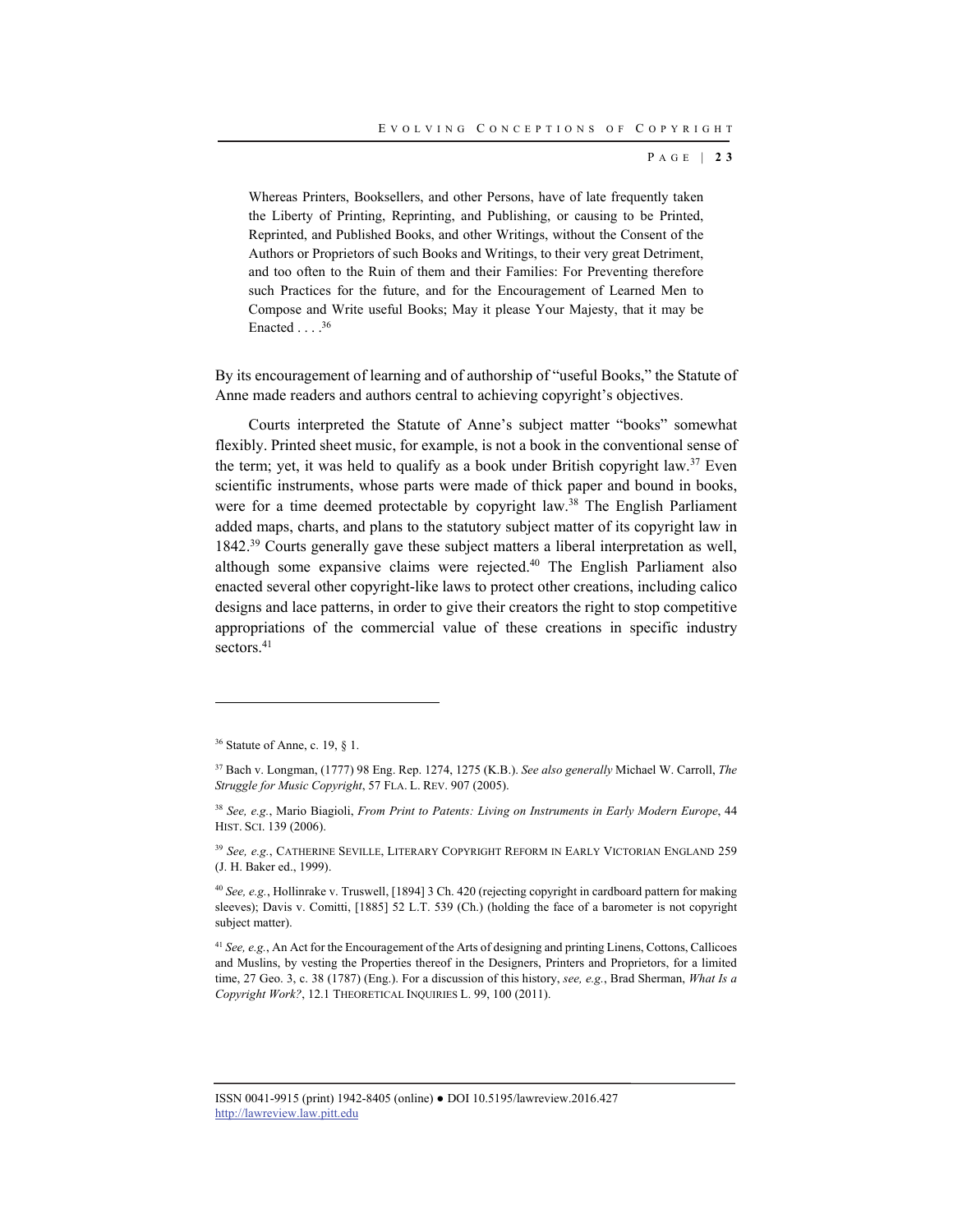P AGE | **2 4** | V O L . 7 8 | 2016

In the early 20th century, the multiplicity of English copyright and copyrightlike laws were ultimately consolidated into one law that extended protection to authors of literary, musical, dramatic, and artistic works.<sup>42</sup> This move was inspired in part by Continental European conceptions of authors' rights laws with which British officials became familiar during a series of international conversations about authorial rights leading up to adoption of the Berne Convention for the Protection of Literary and Artistic Works, of which England was a founding member.<sup>43</sup> After conclusion of that treaty in 1886, "literary and artistic works" became the internationally accepted conception of copyright subject matter, although England (later the UK) continued to enumerate subject matters eligible for copyright protection.44

During the first century of its existence, the United States was heavily influenced in its conception of copyright law by the Statute of Anne, as is evident from the provision the founders put in the Constitution. It gave Congress the power to enact legislation to grant "exclusive [r]ight[s]" to "[a]uthors" in their "[w]ritings" for "limited times" in order "to promote the [p]rogress of [s]cience."45 This terse provision contained key elements from the Statute of Anne: the subject matter to be protected, the recognition of authorial interests in their writings, a goal of encouraging learning, the mechanism of a grant of exclusive rights to achieve the goal, and a limit on the duration of rights.46

Even more closely modeled on the Statute of Anne was the Copyright Act of 1790 ("1790 Act").<sup>47</sup> It granted, for instance, the same exclusive rights to authors for the same duration as that Statute.<sup>48</sup> Both laws required compliance with formalities, such as registration and deposit of the work.<sup>49</sup> Both laws provided for a civil cause

<sup>43</sup> *Id.*

l

<sup>49</sup> *Id.* at 1455.

<sup>42</sup> Sherman, *supra* note 41, at 100–02.

<sup>44</sup> *See supra* note 33 and accompanying text.

<sup>45</sup> U.S. CONST. art. I, § 8, cl. 8.

<sup>46</sup> Similarities between the Statute of Anne and the 1790 Act are discussed at length in Oren Bracha, *The Adventures of the Statute of Anne in the Land of Unlimited Possibilities: The Life of a Legal Transplant*, 25 BERKELEY TECH. L.J. 1427 (2010).

<sup>47</sup> Act of May 31, 1790, ch. 15, 1 Stat. 124 [hereinafter Copyright Act of 1790] (repealed 1802).

<sup>48</sup> Bracha, *supra* note 46, at 1453–56.

ISSN 0041-9915 (print) 1942-8405 (online) ● DOI 10.5195/lawreview.2016.427 http://lawreview.law.pitt.edu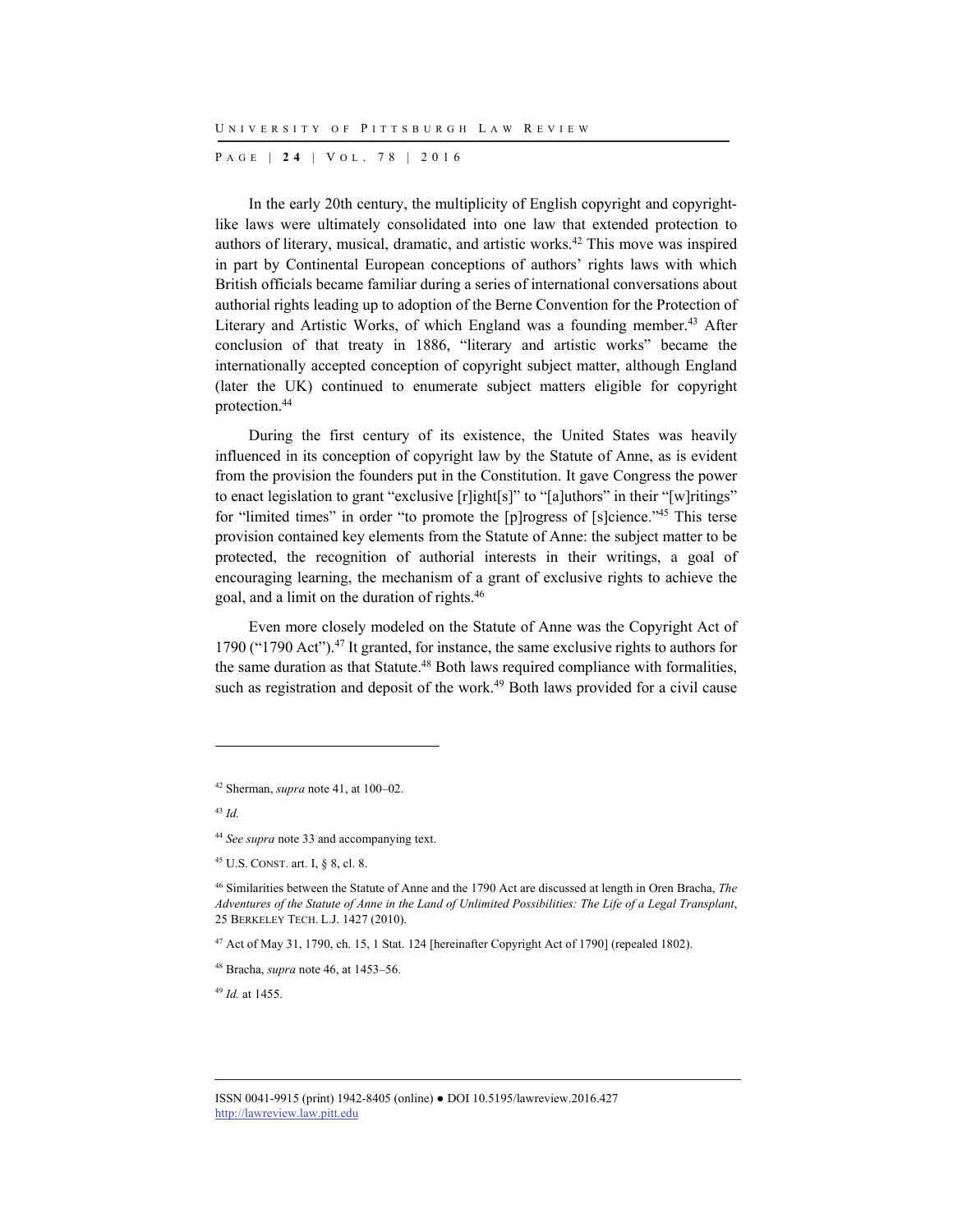P AGE | **2 5**

of action against infringers who could be enjoined from further wrongs and ordered to pay compensation for past infringements.<sup>50</sup>

One notable difference between the 1790 Act and the Statute of Anne as of 1790 was its somewhat broader subject matter: maps, charts, and books.<sup>51</sup> The U.S. Congress subsequently added numerous new types of subject matters to copyright's domain rather than providing for them separately in new laws, as had been common in England.52 Engravings, etchings, and prints, for example, were added to the subject matter of U.S. copyright law in 1802, followed by musical compositions in 1831, photographs and negatives in 1865, and paintings, drawings, and statuary, among others, in 1870.<sup>53</sup>

In the early 20th century, Congress passed a substantial revision to U.S. copyright law, the Copyright Act of 1909 (the "1909 Act") under which "the works for which copyright may be secured under this Act shall include all the writings of an author."54 On its face, this seemed to extend U.S. copyright protection to the fullest array of creations permissible under the U.S. Constitution. Yet, this impression was undercut in the very next section, which required authors to specify into which of the enumerated categories of specific subject matters their works fell.<sup>55</sup>

Notwithstanding the proviso that the enumerated categories "shall not be held to limit the subject-matter of copyright,"56 the Copyright Office ("Office") expected works to fall into one of the enumerated categories. When they did not, the Office tended to reject the registrations on the ground that the subject matter was ineligible for copyright protection,<sup>57</sup> although the Office occasionally accepted unconventional

l

<sup>56</sup> *Id.*

<sup>50</sup> *Id.* at 1454–55.

<sup>51</sup> Copyright Act of 1790, ch. 15, § 1.

<sup>52</sup> *See, e.g.*, Oren Bracha, Owning Ideas: A History of Anglo-American Intellectual Property 240–43 (2005) (S.J.D. Dissertation, Harvard Law School), *available at* https://law.utexas.edu/faculty/obracha/ dissertation/ (giving examples of trade-specific English copyright laws following the Statute of Anne).

<sup>53</sup> This history is related in *Mazer v. Stein*, 347 U.S. 201, 208–09 (1954). The U.S. copyright law was quite spare during the 19th century. It set forth little besides subject matter and exclusive rights, a limit on duration, and registration, notice, and similar requirements for obtaining protection.

<sup>54</sup> Act of Mar. 4, 1909, ch. 320, § 4, 35 Stat. 1075 (repealed 1976).

<sup>&</sup>lt;sup>55</sup> *Id.* § 5. The 1909 Act added periodicals, gazetteers, lectures, sermons, and addresses to copyright's subject matter. *Id.*

<sup>57</sup> *See, e.g.*, Brown Instrument Co. v. Warner, 161 F.2d 910 (D.C. Cir. 1947) (upholding refusal to register temperature and pressure recording charts as ineligible subject matter).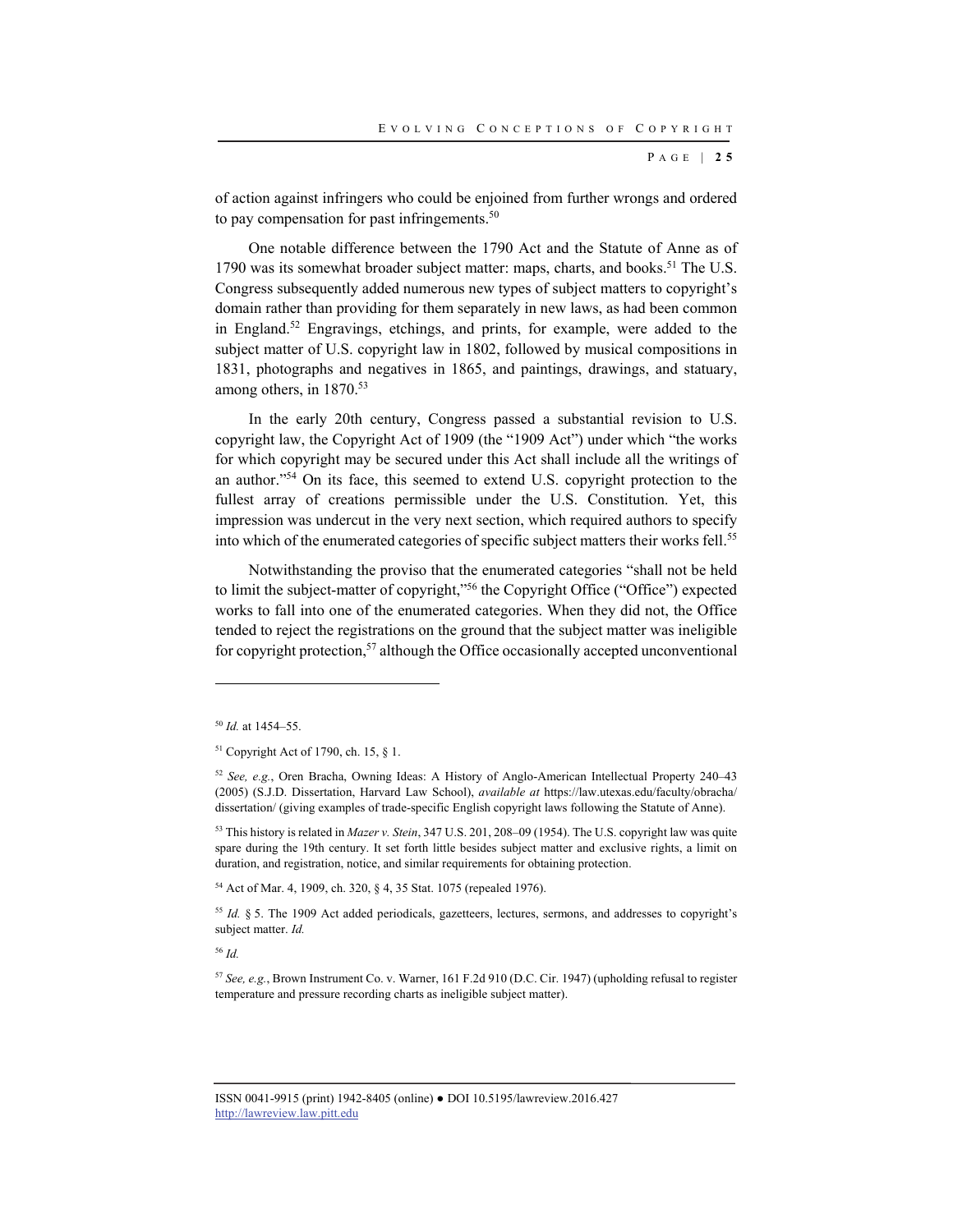P AGE | **2 6** | V O L . 7 8 | 2016

subject matters for registration under its "rule of doubt."58 Such certificates reflected the Office's skepticism about whether the registered work was actually copyrightable; yet, the rule of doubt certificates gave applicants a chance to persuade courts that the claimed creations actually did qualify for this law's protection.<sup>59</sup>

The Copyright Office was not alone in its desire to fit intellectual creations into the existing categories of statutory copyright subject matters if they possibly could. Courts operated in much the same way. The first lawsuit to recognize copyright in motion pictures, for example, did so by interpreting the category of photographs as broad enough to encompass moving pictures.<sup>60</sup> Soon thereafter, Congress passed legislation adding motion pictures and motion picture photoplays to copyright's subject matter in order to reassure this rising industry that its creations were eligible for protection.<sup>61</sup>

Not until 1971 was another new subject matter, namely, sound recordings, added to the  $1909$  Act.<sup>62</sup> Although the recording industry had repeatedly asked Congress to extend copyright protection to recordings during the first half of the 20th century, it was not until the mid-1960s that the Copyright Office and Congress became receptive to this proposal.63 In 1971, the recording industry managed to persuade Congress that it urgently needed federal protection against counterfeiting, and it should not be deprived of this protection during the period in which various controversies that were holding up what became the 1976 Act were resolved.<sup>64</sup>

<sup>58</sup> In the mid-1960s the Office issued registration certificates under its rule of doubt to computer programs. *See infra* notes 296–304 and accompanying text.

<sup>59</sup> COMPENDIUM OF U.S. COPYRIGHT OFFICE PRACTICES § 607 (Registration Made Under the Rule of Doubt) (3d ed. 2014) [hereinafter COPYRIGHT COMPENDIUM], *available at* http://copyright.gov/comp3/.

<sup>60</sup> Edison v. Lubin, 122 F. 240 (3d Cir. 1903). For a discussion of the early history of film copyrights, *see, e.g.*, Oren Bracha, *How Did Film Become Property? Copyright and the Early American Film Industry*, *in* 25 COPYRIGHT AND THE CHALLENGE OF THE NEW 141 (Brad Sherman & Leanne Wiseman eds., 2012).

<sup>61</sup> Act of Aug. 24, 1912, ch. 356, 37 Stat. 488.

<sup>62</sup> Sound Recordings Act, Pub. L. No. 92-140, 85 Stat. 391 (1971). Sound recordings made prior to February 15, 1972 were not brought under the new federal law and were left to the states to protect. *See* U.S. COPYRIGHT OFFICE, FEDERAL COPYRIGHT PROTECTION FOR PRE-1972 SOUND RECORDINGS 5 (2011), *available at* http://www.copyright.gov/docs/sound/pre-72-report.pdf [hereinafter PRE-1972 RECORDINGS REPORT].

<sup>63</sup> *See infra* note 269 and accompanying text.

<sup>64</sup> For a fuller account of this history, *see infra* notes 269–94 and accompanying text.

ISSN 0041-9915 (print) 1942-8405 (online) ● DOI 10.5195/lawreview.2016.427 http://lawreview.law.pitt.edu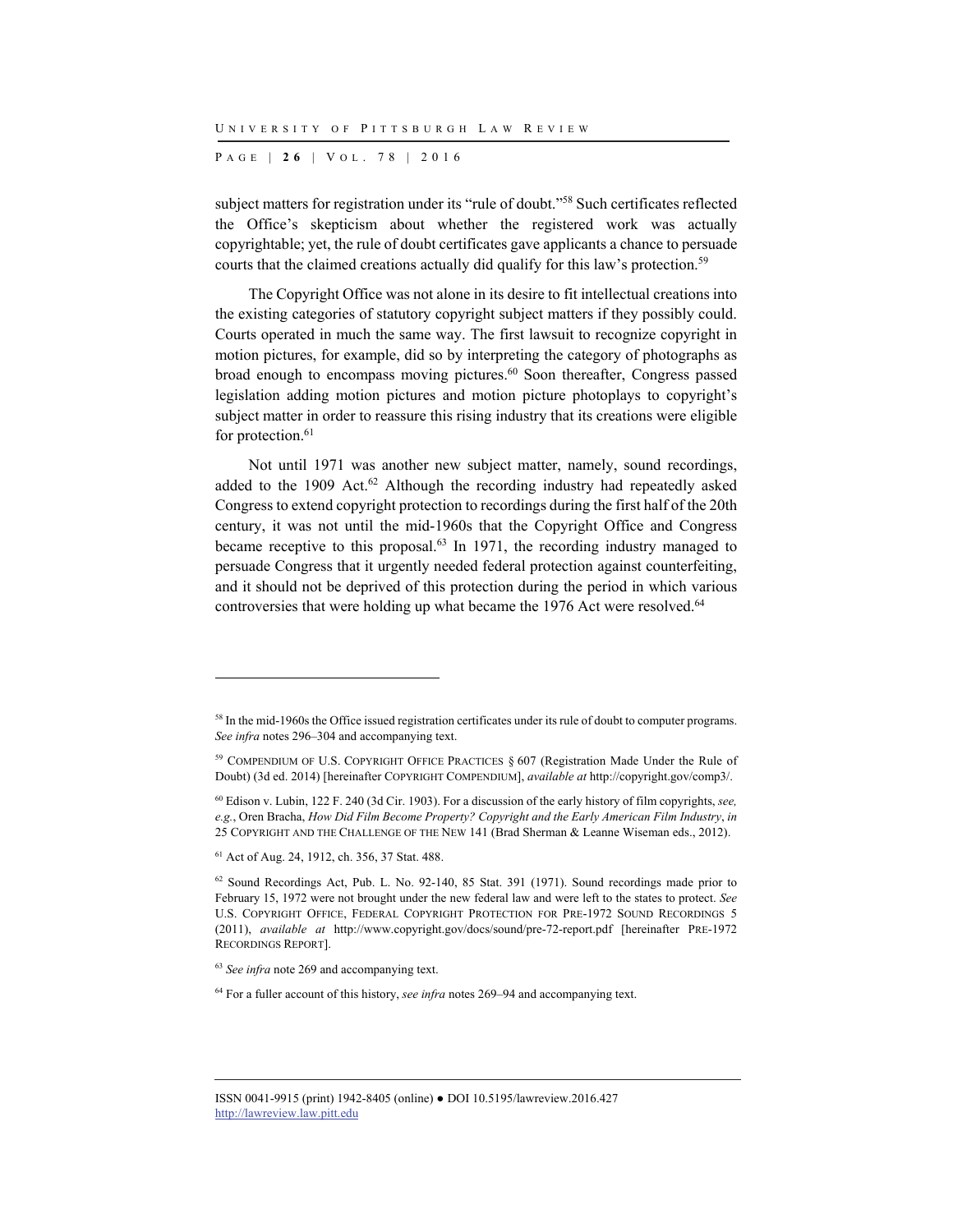P AGE | **2 7**

Before exploring ways in which the statutory conception of copyright subject matter changed in the 1976 Act, this Article reviews several judicial interpretations of copyright subject matter that have profound influences on the contours of U.S. copyright law.

## **II. THE EVOLUTION OF JUDICIAL PERSPECTIVES ON COPYRIGHT SUBJECT MATTER**

Although the U.S. Congress obviously sets the parameters within which conceptions of copyright subject matter can evolve, courts have, from time to time, been called upon to interpret the constitutional power of Congress to enact legislation to protect the "writings" of "authors" and to construe the boundaries of statutorily granted subject matters.<sup>65</sup> Several U.S. court decisions dating from the mid-19th to the mid-20th century grappled with whether certain types of creations were or could be made copyright subject matter.<sup>66</sup> These decisions represent important stages in the evolution of the U.S. understanding about the nature of copyright and subject matters properly lying within that law's domain.

## *A. Questioning Copyright in Works that Do Not Promote the Progress of Science*

In the late 19th and early 20th centuries, some courts interpreted copyright subject matter narrowly on the ground that the works in question did not promote the "progress of science," as the Constitution arguably requires. In *Martinetti v. Maguire*, for instance, a court denied copyright protection to a dramatic composition on the ground that it was obscene and, hence, not a progress-promoting work.<sup>67</sup> In *Stone & McCarrick, Inc. v. Dugan Piano Co.*, another court ruled that false and fraudulent materials were unprotectable by copyright for failure to promote the progress of science.<sup>68</sup> Even without the taint of immorality or illegality, one appellate court questioned the validity of copyrights in commercial advertisements on the

l

68 220 F. 837 (5th Cir. 1915).

<sup>65</sup> *See, e.g.*, Burrow-Giles Lithographic Co. v. Sarony, 111 U.S. 53, 56–58 (1884) (interpreting Congress' authority under the Constitution to include photographs as proper subjects of copyright).

<sup>&</sup>lt;sup>66</sup> See infra Sections II(A)–(D).

 $67$  16 F. Cas. 920 (C.C. Cal. 1867) (No. 9,173). A few mid to late 20th century cases have seemingly followed *Martinetti* and similar precedents. *See, e.g.*, Bullard v. Esper, 72 F. Supp. 548 (N.D. Tex. 1947); Devil Films, Inc. v. Nectar Video, 29 F. Supp. 2d 174 (S.D.N.Y. 1998).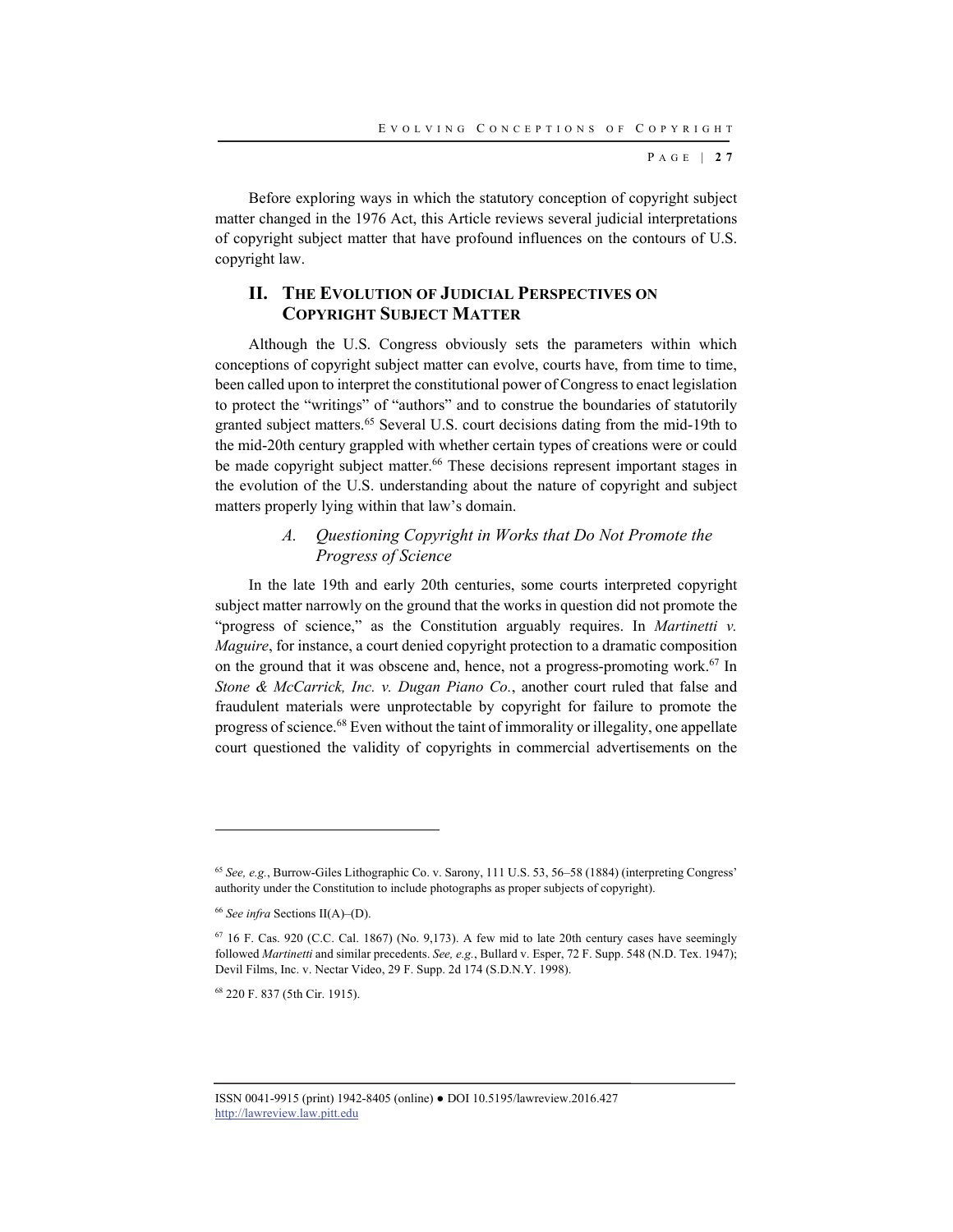P AGE | **2 8** | V O L . 7 8 | 2016

ground that these works did not promote the progress of science. 69 The U.S. Supreme Court reversed that ruling, pointing out that the copyright law granted protection to pictorial illustrations and the posters in question fell within this category.<sup>70</sup> Justice Holmes famously quipped that "[a] picture is none the less a picture and none the less a subject of copyright that it is used for an advertisement."71 Subsequent cases have indicated that the denial of copyright in immoral or false content is an inappropriate strategy for regulating immoral or fraudulent acts.<sup>72</sup>

#### *B. Questioning Copyright in Judicial Rulings and Laws*

Several significant 19th century cases involved disputes over claims of copyright in compilations of legal materials, such as judicial opinions. In *Wheaton v. Peters*, the U.S. Supreme Court decided that no claim of copyright could lie in judicial opinions themselves, although a compilation of judicial decisions could be copyrighted if the compiler satisfied copyright's statutory requirements, which Wheaton had apparently failed to do.<sup>73</sup> English precedents supported the proposition that judicial opinions were not protectable by copyright.<sup>74</sup> Later U.S. cases concurred, although pointing out that a compiler of judicial decisions could claim copyright in headnotes, annotations, arrangements, and other original materials contributed to the compilation.75

l

<sup>75</sup> *Id.* at 659–60.

<sup>69</sup> Courier Lithographing Co. v. Donaldson Lithographing Co., 104 F. 993, 996 (6th Cir. 1900), *rev'd sub nom.* Bleistein v. Donaldson Lithographing Co., 188 U.S. 239 (1903). *Bleistein* is discussed *infra* notes 132–40 and accompanying text.

<sup>70</sup> Bleistein v. Donaldson Lithographing Co., 188 U.S. 239, 251–52 (1903).

<sup>71</sup> *Bleistein*, 188 U.S. at 251.

<sup>72</sup> *See, e.g.*, Mitchell Bros. Film Group v. Cinema Adult Theatre, 604 F.2d 852 (5th Cir. 1979) (rejecting argument that copyright should be denied to obscene or pornographic materials). *But see* Ann Bartow, *Pornography, Coercion, and Copyright Law 2.0*, 10 VAND. J. ENT. & TECH. L. 101 (2008) (arguing that pornographic works should be ineligible for copyright unless their makers complied with regulations aimed at preventing exploitation that is rampant in that field); *see also* Belcher v. Tarbox, 486 F.2d 1087 (9th Cir. 1973) (rejecting defense that plaintiff's copyrighted works were un-protectable because fraudulent).

<sup>73 33</sup> U.S. 591, 668 (1834) ("It may be proper to remark that the court are unanimously of opinion, that no reporter has or can have any copyright in the written opinions delivered by this court; and that the judges thereof cannot confer on any reporter any such right."). *Wheaton* famously repudiated the plaintiff's claim that he had a perpetual common law right in his books. *Id.* at 657.

<sup>74</sup> *See* Callaghan v. Myers, 128 U.S. 617, 650 (1888) (citing cases).

ISSN 0041-9915 (print) 1942-8405 (online) ● DOI 10.5195/lawreview.2016.427 http://lawreview.law.pitt.edu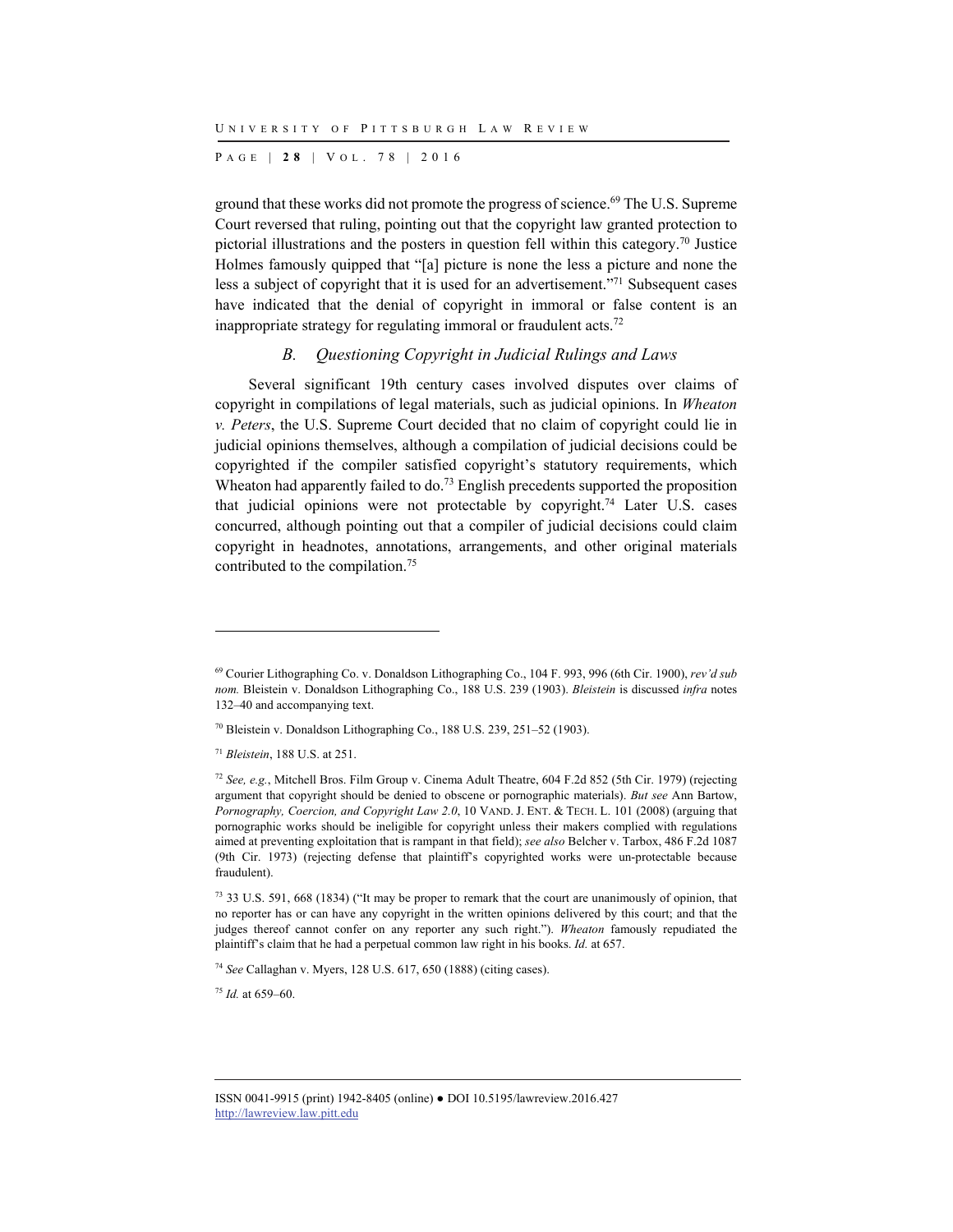P AGE | **2 9**

The judicial opinions at issue in *Wheaton* were U.S. Supreme Court decisions.<sup>76</sup> The question of whether judicial opinions of a state court should be treated differently, particularly when a state legislature had passed a law authorizing the official compiler to take copyright in them, came before the U.S. Supreme Court in *Banks v. Manchester*. 77 The Court ruled that all judicial opinions were unprotectable by copyright law and offered this rationale in support of its conclusion:

[T]here has always been a judicial *consensus* . . . that no copyright could under the statutes passed by Congress, be secured in the products of the labor done by judicial officers in the discharge of their judicial duties. The whole work done by the judges constitutes the authentic exposition and interpretation of the law, which, binding every citizen, is free for publication to all, whether it is a declaration of unwritten law, or an interpretation of a constitution or a statute.<sup>78</sup>

Other rulings made clear that laws, constitutions, regulations, and other official edicts of governments are not protectable by copyright law.79 The Copyright Office continues to support these exclusions from copyright protection.<sup>80</sup>

### *C. Questioning Copyright in Useful Arts*

Whether copyright could protect designs of useful articles was first addressed in *Drury v. Ewing*. 81 The court described Drury as the "authoress" and "inventress" of certain dress patterns that she claimed were copyrightable as "charts."82 She sued Ewing because he was selling dress patterns that were substantially similar to hers.<sup>83</sup> In the first round of litigation, Ewing did not challenge the validity of her copyright,

<sup>82</sup> *Id.* at 1113.

<sup>83</sup> *Id.*

<sup>76</sup> *Wheaton*, 33 U.S. at 593.

<sup>77 128</sup> U.S. 244, 250 (1888).

<sup>78</sup> *Id.* at 253–54 (citing Nash v. Lathrop, 142 Mass. 29, 35 (1886)).

<sup>79</sup> *See, e.g.*, Veeck v. S. Bldg. Code Cong. Int'l, Inc., 293 F.3d 791 (5th Cir. 2002) (holding a privately drafted building code un-protectable by copyright law once enacted as law in ordinances in Texas towns); Davidson v. Wheelock, 27 F. 61 (C.C.D. Minn. 1866) (rejecting claims of copyright in state constitution and laws). For a thorough discussion of copyright issues posed by legislative and judicial documents, *see, e.g.*, L. Ray Patterson & Craig Joyce, *Monopolizing the Law: The Scope of Copyright Protection for Law Reports and Statutory Compilations*, 36 UCLA L. REV. 719 (1989).

<sup>80</sup> COPYRIGHT COMPENDIUM, *supra* note 59, § 313.6(C)(2) (Government Edicts).

<sup>81</sup> Drury v. Ewing, 7 F. Cas. 1113 (C.C.S.D. Ohio 1862) (No. 4095).

ISSN 0041-9915 (print) 1942-8405 (online) ● DOI 10.5195/lawreview.2016.427 http://lawreview.law.pitt.edu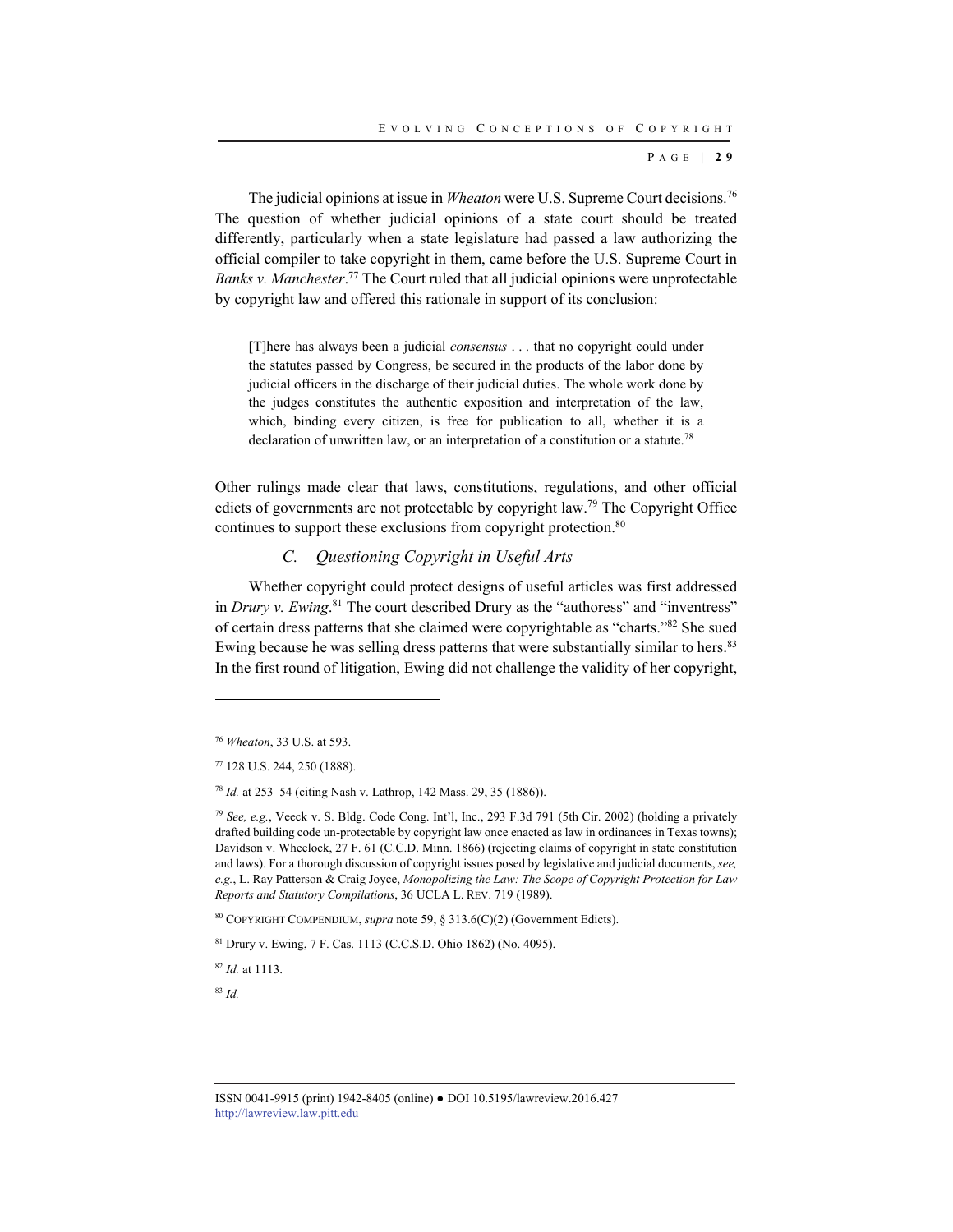P AGE | **3 0** | V O L . 7 8 | 2016

and Drury prevailed with her claim of infringement.<sup>84</sup> Ewing then redesigned his patterns so they would look more different than hers.<sup>85</sup> Yet Drury took him back to court, alleging that he had violated the injunction forbidding him to make dress patterns that were substantially similar to hers.<sup>86</sup>

Faced with the prospect of being held in contempt, Ewing challenged the validity of her copyright, as well as claiming that his patterns were substantially different in appearance.<sup>87</sup> The court upheld the copyright and found Ewing's revised patterns to be infringing because dressmakers testified that Ewing's patterns produced the same result as Drury's.<sup>88</sup> The court also regarded Ewing as an infringer because he used "the same principle" as Drury and copied "essential parts of [her] system."<sup>89</sup> The 1879 Drone treatise on copyright law cited approvingly to *Drury*,<sup>90</sup> even though the decision evinced a confused understanding of copyright subject matter and scope.

A decade after *Drury*, Charles Selden's widow brought a lawsuit against W.C.M. Baker for infringing the copyright she claimed in her husband's bookkeeping system.<sup>91</sup> She relied on *Drury* in support of her claim.<sup>92</sup> There were no actionable similarities in the explanatory material in the Selden and Baker books.<sup>93</sup> Mrs. Selden claimed infringement because the forms in Baker's book were substantially similar to the forms in Selden's book.<sup>94</sup> She believed that Baker had

<sup>84</sup> *Id.* <sup>85</sup> *Id.* at 1114. <sup>86</sup> *Id.* <sup>87</sup> *Id.* <sup>88</sup> *Id.* at 1117.

l

<sup>89</sup> *Id.*

90 EATON S. DRONE, A TREATISE ON THE LAW OF PROPERTY IN INTELLECTUAL PRODUCTION IN GREAT BRITAIN AND THE UNITED STATES 406 (1879).

<sup>91</sup> For a discussion of Selden's widow's claim of copyright in the bookkeeping system embodied in Selden's book, see Pamela Samuelson, *The Story of* Baker v. Selden*: Sharpening the Distinction Between Authorship and Invention*, *in* INTELLECTUAL PROPERTY STORIES 159, 163–68 (Rochelle C. Dreyfuss & Jane C. Ginsburg eds., 2005) [hereinafter *Baker Story*].

<sup>92</sup> *Id.* at 175.

<sup>93</sup> *Id.* at 176.

<sup>94</sup> *Id.* at 163.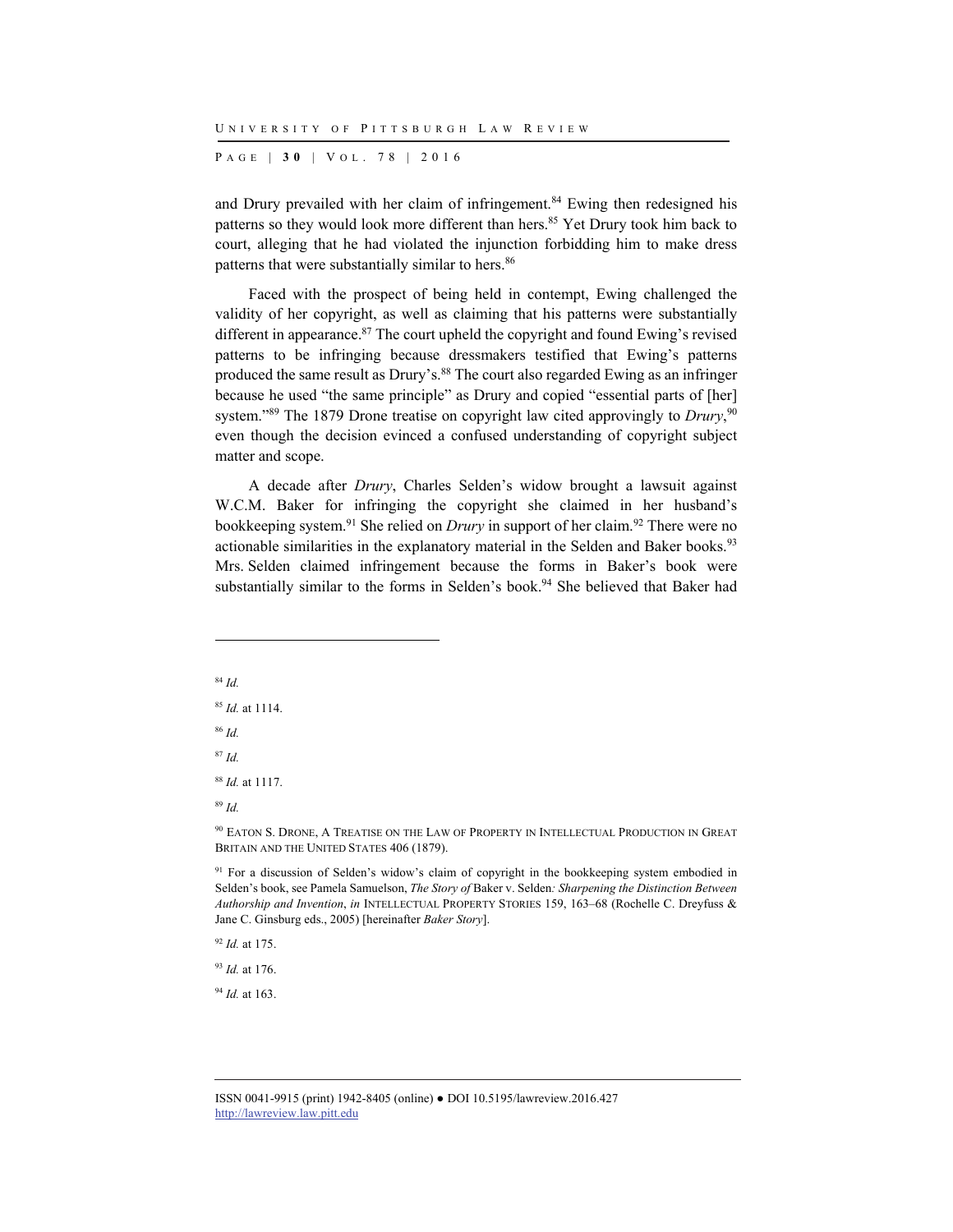P AGE | **3 1**

copied the Selden system and made only a few minor changes.<sup>95</sup> The "principle" was "the same" in both sets of bookkeeping forms, or so said one of Selden's witnesses.<sup>96</sup> Selden prevailed on her claim in the district court.<sup>97</sup>

Baker appealed to the Supreme Court making two basic arguments: first, that Selden's system was not copyrightable, and second, that his forms were different enough from Selden's so as not to infringe.<sup>98</sup> The first argument prevailed.<sup>99</sup> A turning point in the case seems to have been a reference in the preface to Selden's book to a patent he had sought for his novel bookkeeping system so he could stop others from making "indiscriminate use" of it.100 Justice Bradley, the author of the Court's opinion in *Baker* and the Court's foremost expert on patent law issues, regarded this as quite significant.<sup>101</sup>

The key question in *Baker* was "whether the exclusive property in a system of bookkeeping can be claimed, under the law of copyright, by means of a book in which that system is explained."<sup>102</sup> The Court harbored no doubt that a book on the subject of bookkeeping could be copyrighted, and it recognized that such a work might be "a very valuable acquisition to the practical knowledge of the community."103 But the Court perceived "a clear distinction between the book, as such, and the [useful] art which it is intended to illustrate."<sup>104</sup>

No one would doubt a claim of copyright in a treatise "on the composition and use of medicines, be they old or new; on the construction and use of ploughs or watches or churns; or on the mode of drawing lines to produce the effect of perspective," but neither would anyone seriously "contend that the copyright of the treatise would give the exclusive right to the art or manufacture described therein."105

<sup>95</sup> *Id.* at 164. <sup>96</sup> *Id.* <sup>97</sup> *Id.* at 165–66. <sup>98</sup> *Id.* at 173–74. <sup>99</sup> *Id.* at 175–80. <sup>100</sup> *Id.* at 161. <sup>101</sup> *Id.* at 175. <sup>102</sup> Baker v. Selden, 101 U.S. 99, 101 (1879). <sup>103</sup> *Id.* at 102. <sup>104</sup> *Id.* <sup>105</sup> *Id.*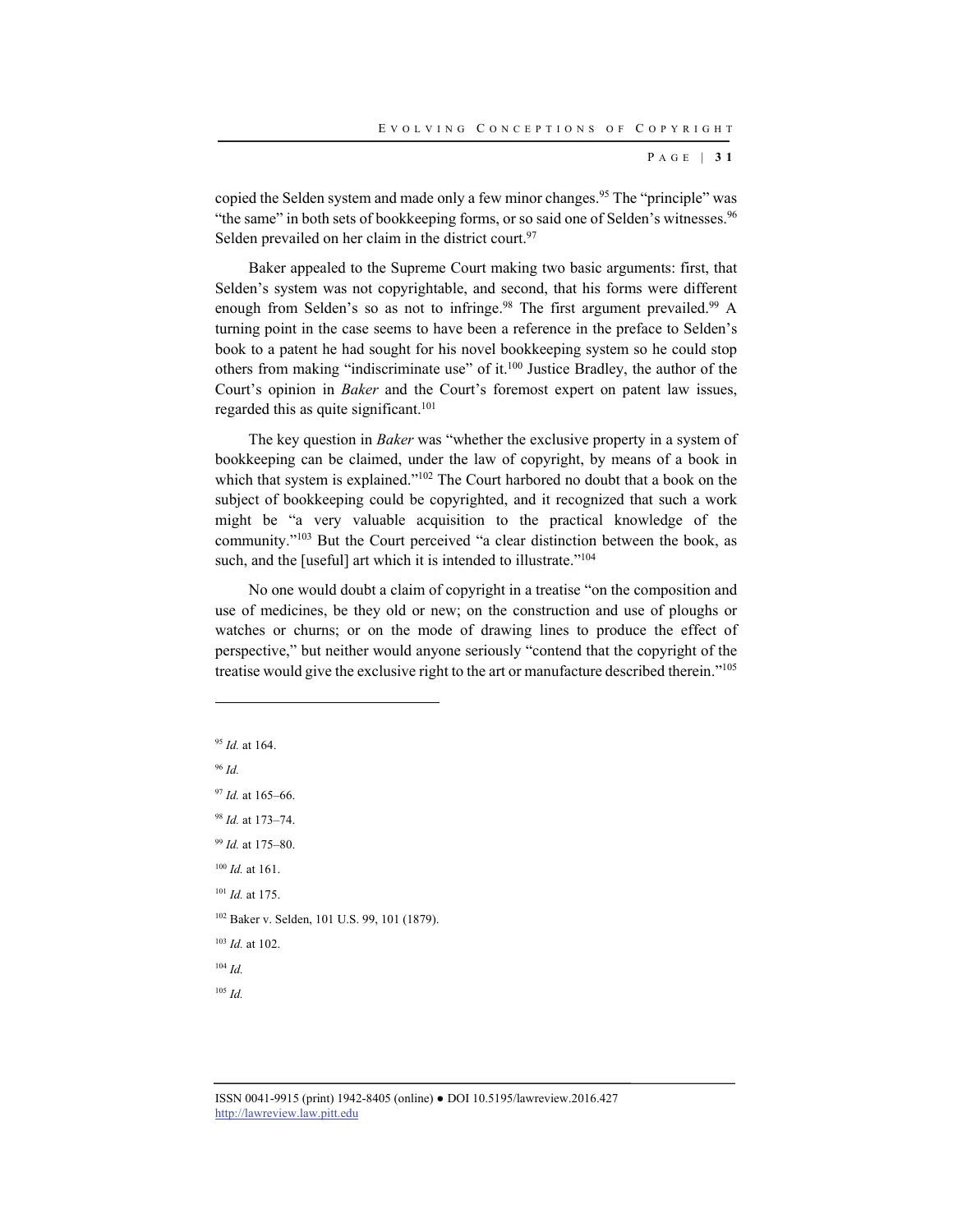P AGE | **3 2** | V O L . 7 8 | 2016

The Court was clear that "[t]o give the author of a book an exclusive property in the art described therein would be a surprise and fraud upon the public. That is the province of letters patent, not of copyright."106 Exclusive rights to inventions can only be obtained by subjecting one's claims to Patent Office examination and otherwise satisfying patent law's more rigorous requirements.107

While "no one has a right to print or publish [Selden's] book, or any material part thereof, as a book intended to convey instruction in the art, any person may practice and use the art itself which he has described and illustrated therein."108 The Court opined that "[t]he copyright of a book on bookkeeping cannot secure the exclusive right to make, sell and use account books prepared upon the plan set forth in such a book."109 Because Selden's system was not patented, it was "open and free to the use of the public,"110 as were the ruled lines and headings that implemented the system.<sup>111</sup>

*Baker* has a reputation as a classic statement of the idea/expression distinction.112 It is more accurate to conceive of *Baker* as a case about copyright subject matter because Mrs. Selden claimed copyright in her late husband's *system*, not just in his books. By repudiating this claim and the reasoning in *Drury*, *Baker v. Selden* fundamentally transformed the U.S. conception of copyrightable subject matter.113 Under the influence of *Baker*, courts have rejected claims of copyright in useful arts (e.g., temperature recording charts).<sup>114</sup> They have also interpreted the scope of copyright in works depicting useful arts narrowly (e.g., copyrights in

<sup>106</sup> *Id.*

l

<sup>107</sup> *Id.*

<sup>108</sup> *Id.* at 104.

<sup>109</sup> *Id.*

<sup>110</sup> *Id.*

<sup>111</sup> *Id.* at 104–05.

<sup>112</sup> *See, e.g.*, Mazer v. Stein, 347 U.S. 201, 217 (1954) (citing *Baker* as an idea/expression case).

<sup>113</sup> *See* 17 U.S.C. § 102(b) (2012); *see also* Pamela Samuelson, *Why Copyright Law Excludes Systems and Processes From the Scope of Its Protection*, 85 TEX. L. REV. 1921, 1928–36 (2007) (analyzing *Baker* and its ruling with regard to § 102(b)).

<sup>114</sup> *See, e.g.*, Brown Instrument Co. v. Warner, 161 F.2d 910 (D.C. Cir. 1947) (upholding Copyright Office rejection of charts for recording data as uncopyrightable subject matter).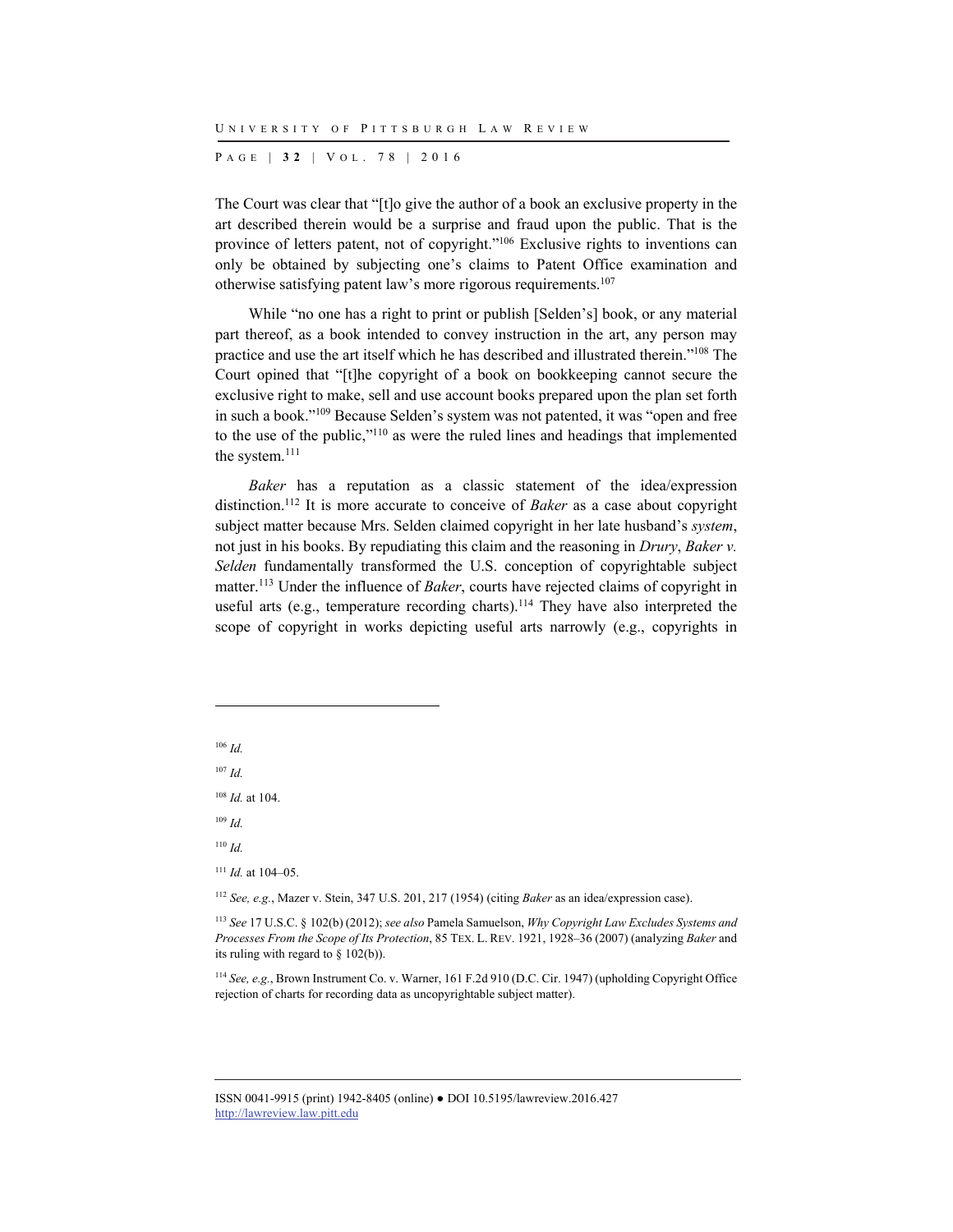P AGE | **3 3**

drawings do not confer exclusive rights in functional designs depicted therein).<sup>115</sup> Both rules are now codified in the 1976 Act.<sup>116</sup>

*Baker* may even be considered a constitutional subject matter case because it relied upon a constitutionally informed distinction between the patent and copyright regimes.117 The decision sharpened the distinction between authors of explanatory materials protected by copyrights and inventors of useful arts who must look to the patent system to get exclusive rights to control exploitations of their creations.

### *D. Originality Overcomes Some Subject Matter Challenges*

Four years after *Baker*, the Supreme Court considered a constitutional challenge to Congress' power to extend copyright protection to a new subject matter in *Burrow-Giles Lithographic Co. v. Sarony*. 118 Sarony claimed copyright in a photograph of Oscar Wilde set in Sarony's studio.119 Taking advantage of its popularity, Burrow-Giles made lithographic copies of the photograph and sold them in competition with Sarony.120 Burrow-Giles sought to avoid liability by claiming that Congress lacked the power under the Constitution to extend copyright protection to photographs in 1865.<sup>121</sup> Photographs were, in its view, not "writings" of "authors" within the meaning of the Constitution.<sup>122</sup> They were merely mechanical depictions of a subject as that subject appeared in the world.123

The Court acknowledged that "[t]he constitutional question is not free from difficulty."<sup>124</sup> Yet it ultimately concluded that photographs could be "writings"

<sup>120</sup> *Id.*

l

<sup>122</sup> *Id.* at 56.

<sup>124</sup> *Burrow-Giles*, 111 U.S. at 56.

<sup>115</sup> *See, e.g.*, Fulmer v. United States, 103 F. Supp. 1021 (Ct. Cl. 1952) (holding that parachute design not within scope of copyright in drawing).

<sup>116 17</sup> U.S.C. § 101 (2012) (definitions of "pictorial, graphic, and sculptural works" and of "useful article"); 17 U.S.C. § 113(b) (2012). These limiting rules are explained in *Baker Story*, *supra* note 91, at 181–82.

<sup>117</sup> *Baker*, 101 U.S. at 102–03.

<sup>118</sup> Burrow-Giles Lithographic Co. v. Sarony (*Burrow-Giles*), 111 U.S. 53 (1884).

<sup>119</sup> *Id.* at 54.

<sup>121</sup> *Id.* at 55.

<sup>&</sup>lt;sup>123</sup> The copyrightability of photographs was controversial not only in the United States, but also in the international arena in the late 19th century. *See, e.g.*, Justin Hughes, *The Photographer's Copyright: Photograph as Art, Photograph as Database*, 25 HARV. J. L. & TECH. 339, 341–42 (2012).

ISSN 0041-9915 (print) 1942-8405 (online) ● DOI 10.5195/lawreview.2016.427 http://lawreview.law.pitt.edu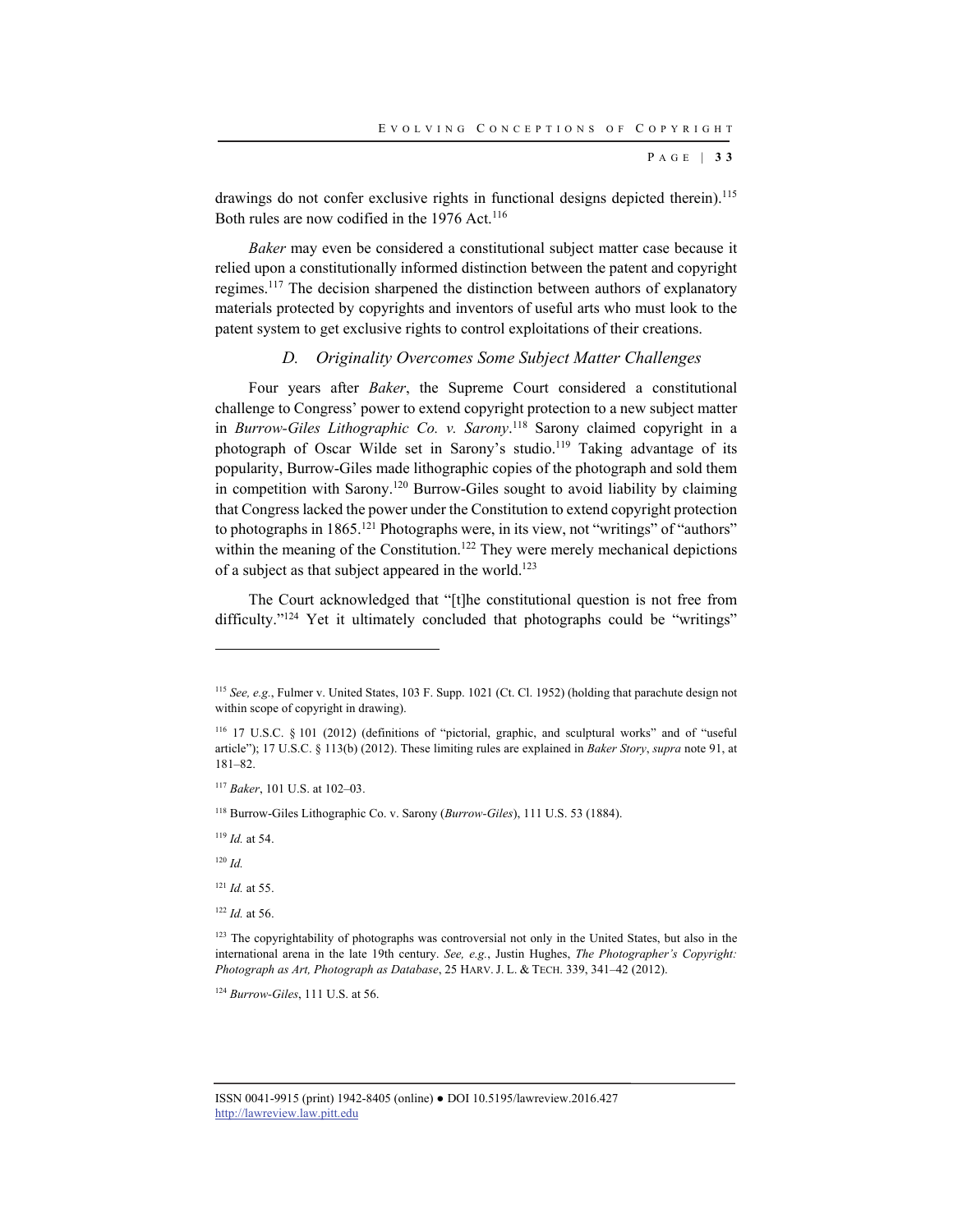P AGE | **3 4** | V O L . 7 8 | 2016

within the meaning of the Constitution for two principal reasons. The Court first focused on similarities between photographs and engravings, etchings, and prints which had been added to the subject matter of copyright in 1802 "by the men who were contemporary with [the nation's] formation, many of whom were members of the convention which framed it."125 The inclusion of subject matters so similar to photographs and so close to the nation's founding "is entitled to very great weight."<sup>126</sup> The Court noted that "the rights thus established have not been disputed during a period of nearly a century," which made the inference that Congress' power to add new subject matters akin to etchings "almost conclusive."127

A second point was that photographs, like engravings and etchings, were the means by which "the ideas in the mind of the author are given visible expression."128 Copyright in an engraving or photograph is constitutionally acceptable as long as it "embod[ies] the intellectual conception of its author."129 The Court recognized that some photographs might well be "the mere mechanical reproduction of the physical features or outlines of some object, animate or inanimate," and lack originality.130 There was, however, ample originality in Sarony's selection and arrangement of "the costumes, draperies, and other various accessories in said photograph, arranging the subject so as to present graceful outlines, arranging and disposing the light and shade, [and] suggesting and evoking the desired expression."<sup>131</sup> And so Burrow-Giles' constitutional challenge to photographs as copyright subject matter failed.

Originality was also important in overcoming a subject matter challenge in *Bleistein v. Donaldson Lithographing Co*. 132 Donaldson designed a set of posters to advertise a circus.<sup>133</sup> Bleistein sold copies of the posters in competition with

<sup>125</sup> *Id.* at 57.

<sup>126</sup> *Id.*

l

<sup>127</sup> *Id.*

<sup>128</sup> *Id.* at 58.

<sup>129</sup> *Id.* at 58–59.

<sup>130</sup> *Id.* at 59.

 $131$  *Id.* at 60.

<sup>133</sup> *Bleistein*, 188 U.S. at 242.

<sup>132</sup> Bleistein v. Donaldson Lithographing Co., 188 U.S. 239 (1903). *See also* Diane Lenheer Zimmerman, *The Story of* Bleistein v. Donaldson Lithographing Co.*: Originality as a Vehicle for Copyright Inclusivity, in* INTELLECTUAL PROPERTY STORIES, *supra* note 91.

ISSN 0041-9915 (print) 1942-8405 (online) ● DOI 10.5195/lawreview.2016.427 http://lawreview.law.pitt.edu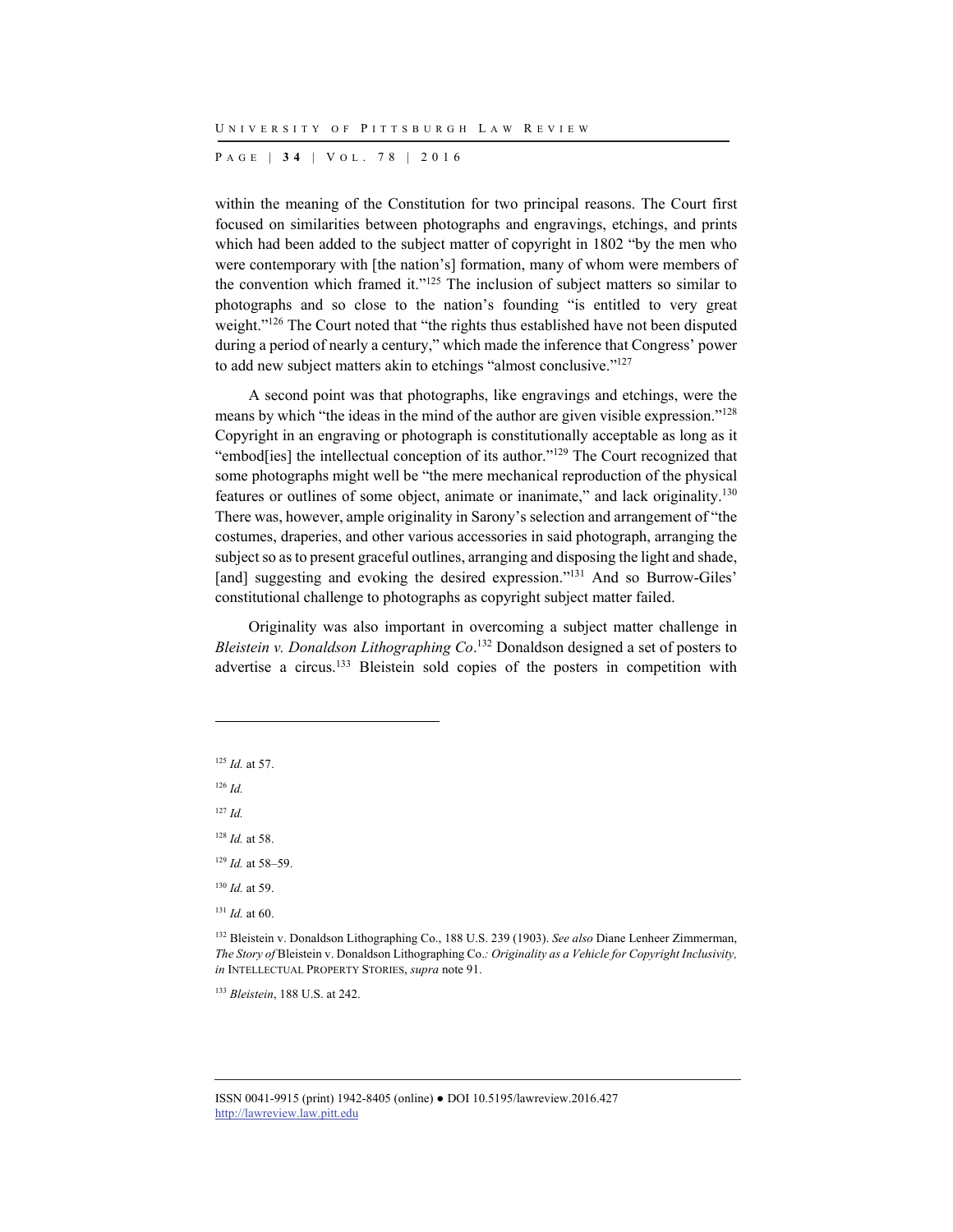P AGE | **3 5**

Donaldson, who then sued for infringement.134 The statute then in force allowed protection for "pictorial illustrations or works connected with the fine arts."135 The Sixth Circuit regarded "connected with the fine arts" as qualifying the scope of "pictorial illustrations."136 Since the circus poster was not "connected with the fine arts," the Sixth Circuit ruled that it was ineligible for copyright protection.<sup>137</sup>

Justice Holmes, for the Court, observed that Donaldson's ballet poster was "as legitimate a subject for illustration as any other."<sup>138</sup> Holmes went on to say that "[a] rule cannot be laid down that would excommunicate the paintings of Degas" and that "[i]t would be a dangerous undertaking for persons trained only in the law to constitute themselves final judges of the worth of pictorial illustrations, outside of the narrowest and most obvious limits."<sup>139</sup>

Like the Court in *Burrow-Giles*, the Court in *Bleistein* resolved the copyrightability challenge by pointing to the originality of the works at issue. Although the posters were not connected with fine arts, they were original in a copyright sense. "[T]hey command the interest of the public," said the Court, "they have a commercial value—it would be bold to say they have not an aesthetic and educational value—and the taste of the public is not to be treated with contempt."140

Fifty-one years after *Bleistein*, the Court once again considered a subject matter challenge in *Mazer v. Stein*. 141 Stein manufactured lamps, one of which featured a representation of a Balinese dancer in a sexy pose as its base.142 Stein registered a statuette of the dancer with the Copyright Office, claiming it as "a work of art."<sup>143</sup> Stein sold a few stand-alone statuettes, but mainly commercialized the dancer design

l

<sup>139</sup> *Id.*

<sup>140</sup> *Id.* at 252.

<sup>141</sup> 347 U.S. 201 (1954).

<sup>142</sup> *Id.* at 202.

<sup>143</sup> *Id.*

<sup>134</sup> *Id.* at 248.

<sup>135</sup> Bleistein v. Donaldson Lithographing Co., 98 F. 608, 608–09 (D. Ky. 1899), *aff'd sub nom*. Courier Lithographing Co. v. Donaldson Lithographing Co., 104 F. 993 (6th Cir. 1900), *rev'd sub nom*. Bleistein v. Donaldson Lithographing Co., 188 U.S. 239 (1903).

<sup>136</sup> *Courier*, 104 F. at 996.

<sup>137</sup> *Id.* at 996–97. As noted in *supra* note 69, the court also thought the poster was not proper copyright subject matter because it did not promote the progress of science.

<sup>138</sup> *Bleistein*, 188 U.S. at 251.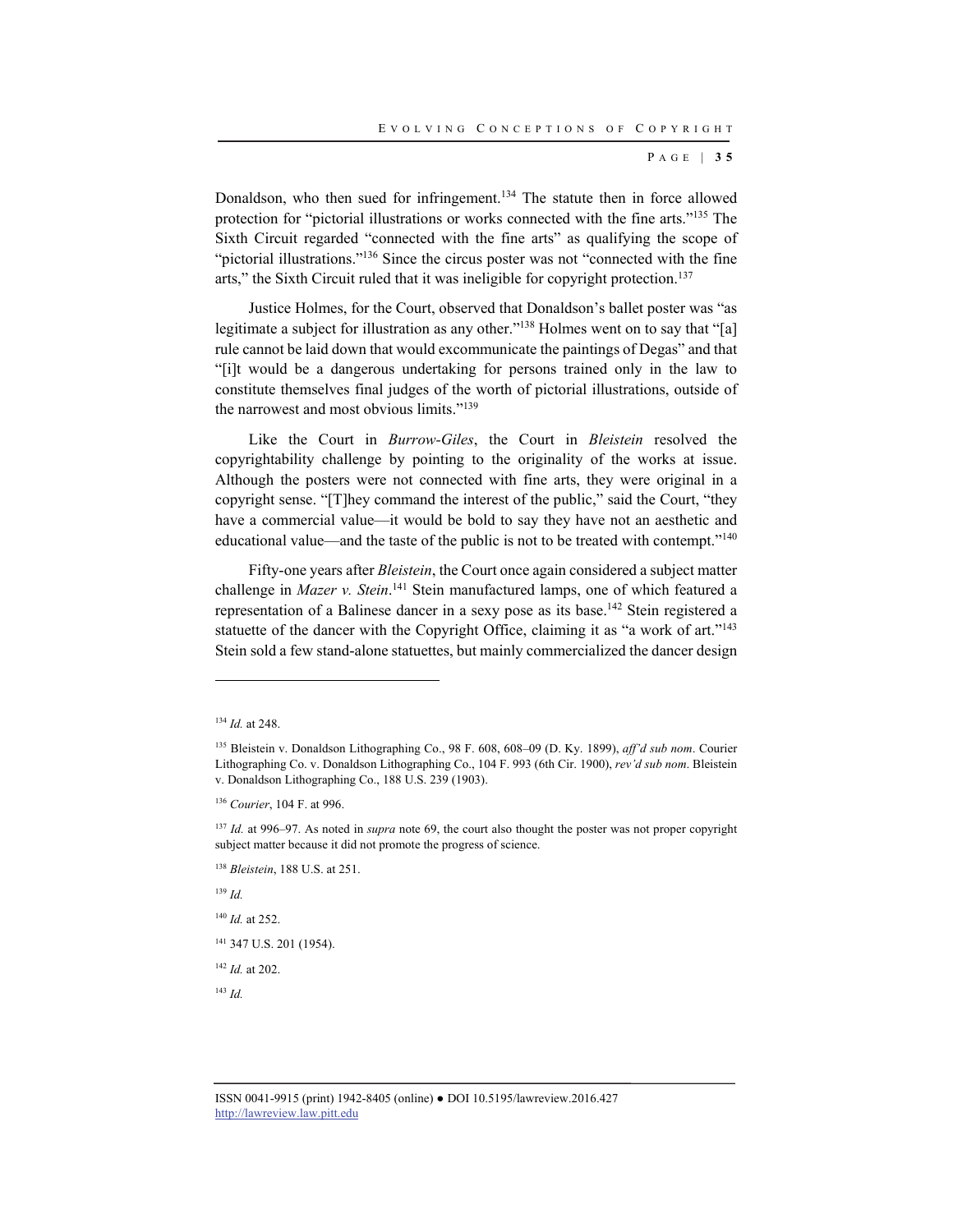P AGE | **3 6** | V O L . 7 8 | 2016

through sales of lamps.144 Mazer copied the dancer lamp base, and Stein sued for infringement.145 Mazer claimed that the lamp base was ineligible for copyright protection because it was not "a work of art," as the statute required, and because Stein should have sought a design patent if he wanted to obtain intellectual property protection for this ornamental design for an article of manufacture.<sup>146</sup>

The Court in *Mazer*, as in *Bleistein*, rejected the defendant's attack on the plaintiff's copyright. Under the 1909 Act, there was no longer a "fine art" limitation on copyright subject matter, which meant that "[v]erbal distinctions between purely aesthetic articles and useful works of art ended insofar as statutory language is concerned."147 The Court pointed to the Copyright Office policy of accepting registration for works of applied art, such as jewelry and ashtrays, which the Office distinguished from industrial designs, which remained ineligible for protection in keeping with *Baker*. 148 The potential availability of design patent protection for this lamp base did not disqualify Stein's statuette from copyright protection.<sup>149</sup> Because the lamp did not work any better as a lamp for having this statuette as its lamp base, the Court saw no problem with copyrighting it. The Court in *Mazer* considered the "work of art" category as sufficiently elastic to encompass ornamental designs for mass-produced lamp bases in keeping with the aesthetic non-discrimination principle announced in *Bleistein*. 150

#### **III. A LEGISLATIVE HISTORY OF COPYRIGHT SUBJECT MATTER PROVISIONS OF THE 1976 ACT**

As the Copyright Office commenced a comprehensive revision of U.S. copyright law in the 1950s, reform of the 1909 Act's subject matter provisions was high on its agenda.<sup>151</sup> Six of the thirty-four studies the Office commissioned to

 *Id.* at 203. <sup>145</sup> *Id. Id.* at 204–06. *Id.* at 211. *Id.* at 212–13.

l

<sup>149</sup> *Id.* at 215–17.

<sup>150</sup> *Id.* at 213–14.

<sup>151</sup> The Register also wanted to refine the statutory subject matter rules to make explicit that compilations and derivative works had to be "original" to be eligible for copyright protection, which had been unclear under the 1909 Act. *See* H. COMM. ON THE JUDICIARY, 87TH CONG., COPYRIGHT LAW REVISION: REPORT OF THE REGISTER OF COPYRIGHTS ON THE GENERAL REVISION OF THE U.S. COPYRIGHT LAW 9 (Comm.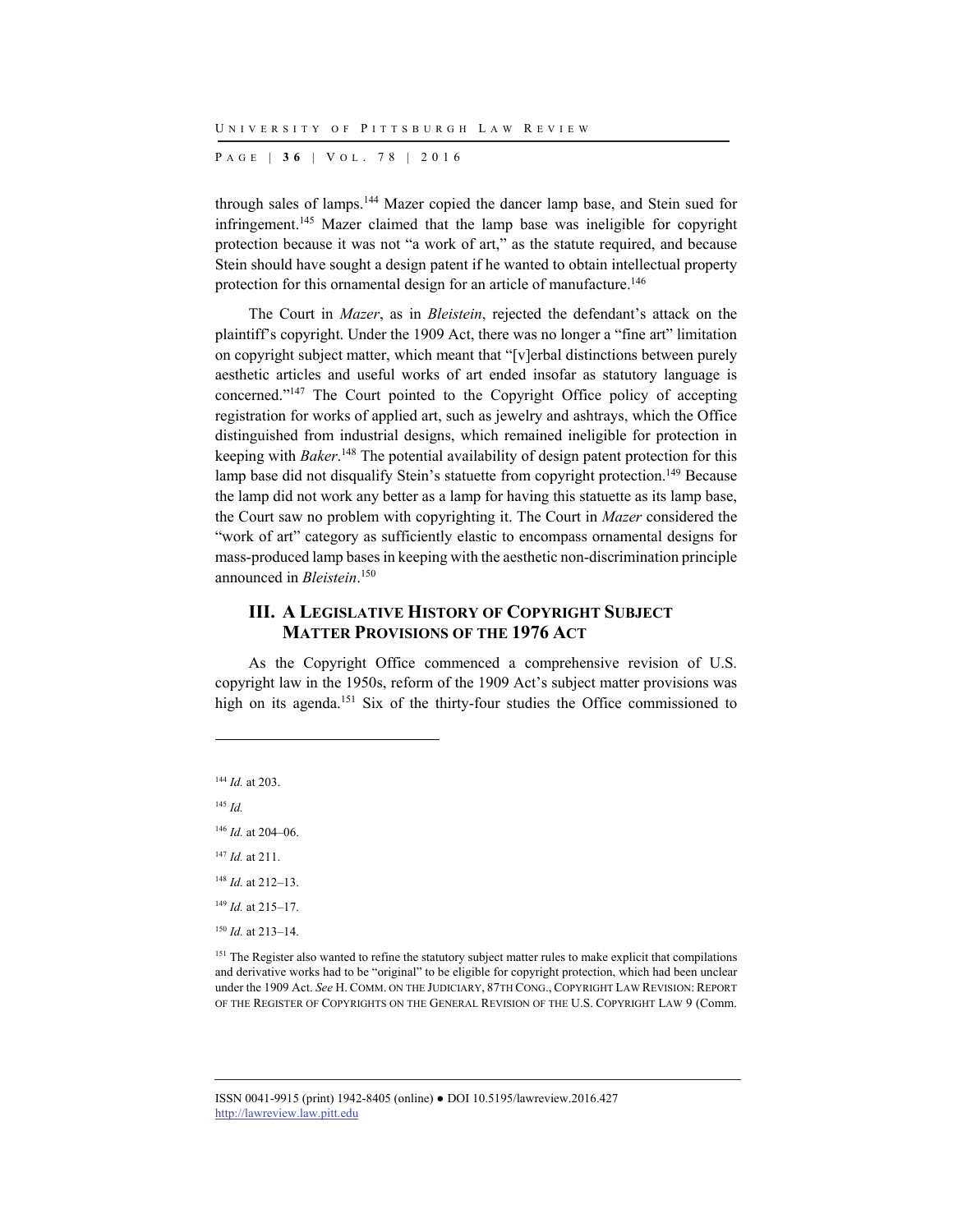P AGE | **3 7**

inform the revision effort were devoted to subject matter issues: sound recordings,<sup>152</sup> architecture,<sup>153</sup> choreography,<sup>154</sup> unpublished works,<sup>155</sup> government publications,<sup>156</sup> and the meaning of "writings" under the Constitution.<sup>157</sup> By 1976, sound recordings, choreography, and unpublished works had become copyright subject matter, although architecture and U.S. government works had not.<sup>158</sup>

Print 1961) [hereinafter REGISTER'S 1961 REPORT], *available at* http://copyright.gov/history/1961\_ registers\_report.pdf; H. COMM. ON THE JUDICIARY, 89TH CONG., COPYRIGHT LAW REVISION PART 6: SUPPLEMENTARY REPORT OF THE REGISTER OF COPYRIGHTS ON THE GENERAL REVISION OF THE U.S. COPYRIGHT LAW: 1965 REVISION BILL 7 (Comm. Print 1965) [hereinafter REGISTER'S SUPPLEMENTARY REPORT].

<sup>152</sup> Barbara A. Ringer, Study No. 26, The Unauthorized Duplication of Sound Recordings, *in* Copyright Law Revision: Studies Prepared for the Subcomm. on Patents, Trademarks, and Copyrights of the Sen. Comm. on the Judiciary, pursuant to S. Res. 240, Studies 26-28, 86th Cong., 2d Sess. (Comm. Print 1961), [hereinafter Sound Recording Study], *available at* http://copyright.gov/history/studies/study26.pdf.

<sup>153</sup> William S. Strauss, Study No. 27, Copyright in Architectural Works, *in* Copyright Law Revision: Studies Prepared for the Subcomm. on Patents, Trademarks, and Copyrights of the Sen. Comm. on the Judiciary, pursuant to S. Res. 240, Studies 26-28, 86th Cong., 2d Sess. (Comm. Print 1961) *available at* http://copyright.gov/history/studies/study27.pdf.

<sup>&</sup>lt;sup>154</sup> Borge Varmer, Study No. 28, Copyright in Choreographic Works, *in* Copyright Law Revision: Studies Prepared for the Subcomm. on Patents, Trademarks, and Copyrights of the Sen. Comm. on the Judiciary, pursuant to S. Res. 240, Studies 26-28, 86th Cong., 2d Sess. (Comm. Print 1961), *available at* http://copyright.gov/history/studies/study28.pdf.

<sup>155</sup> William S. Strauss, Study No. 29, Protection of Unpublished Works, *in* Copyright Law Revision: Studies Prepared for the Subcomm. on Patents, Trademarks, and Copyrights of the Sen. Comm. on the Judiciary, pursuant to S. Res. 240, Studies 29-31, 86th Cong., 2d Sess. (Comm. Print 1961) [hereinafter Unpublished Works Study], *available at* http://copyright.gov/history/studies/study29.pdf.

<sup>156</sup> Caruthers Berger, Study No. 33, Copyright in Government Publications, *in* Copyright Law Revision: Studies Prepared for the Subcomm. on Patents, Trademarks, and Copyrights of the Sen. Comm. on the Judiciary, pursuant to S. Res. 240, Studies 32‒34, 86th Cong., 2d Sess. (Comm. Print 1961), *available at* http://copyright.gov/history/studies/study33.pdf.

<sup>&</sup>lt;sup>157</sup> Staff, N.Y. Univ. Law Review Under the Guidance of Prof. Walter Derenberg, Study No. 3, The Meaning of "Writings" in the Copyright Clause of the Constitution, *in* Copyright Law Revision: Studies Prepared for the Subcomm. on Patents, Trademarks, and Copyrights of the Sen. Comm. on the Judiciary, pursuant to S. Res. 240, Studies 1-4, 86th Cong., 1st Sess. (Comm. Print 1960), [hereinafter Writings Study], *available at* http://www.copyright.gov/history/studies/study3.pdf.

<sup>&</sup>lt;sup>158</sup> Architectural works eventually became copyright subject matter in 1990 to satisfy the minimum standards to comply with Berne Convention requirements. *See infra* note 238 and accompanying text. U.S. government works were initially excluded from copyright protection under the Printing Act of 1895, but not until the 1976 Act was this exclusion formalized in U.S. copyright law. Copyright Act of 1976, Pub. L. 94-553, § 105, 90 Stat. 2541, 2546 (codified at 17 U.S.C. § 105 (2012)). The exclusion of judicial opinions and government edicts is not codified in the 1976 Act, but is articulated in the COPYRIGHT COMPENDIUM, *supra* note 59, § 313.6(C) (Government Works).

ISSN 0041-9915 (print) 1942-8405 (online) ● DOI 10.5195/lawreview.2016.427 http://lawreview.law.pitt.edu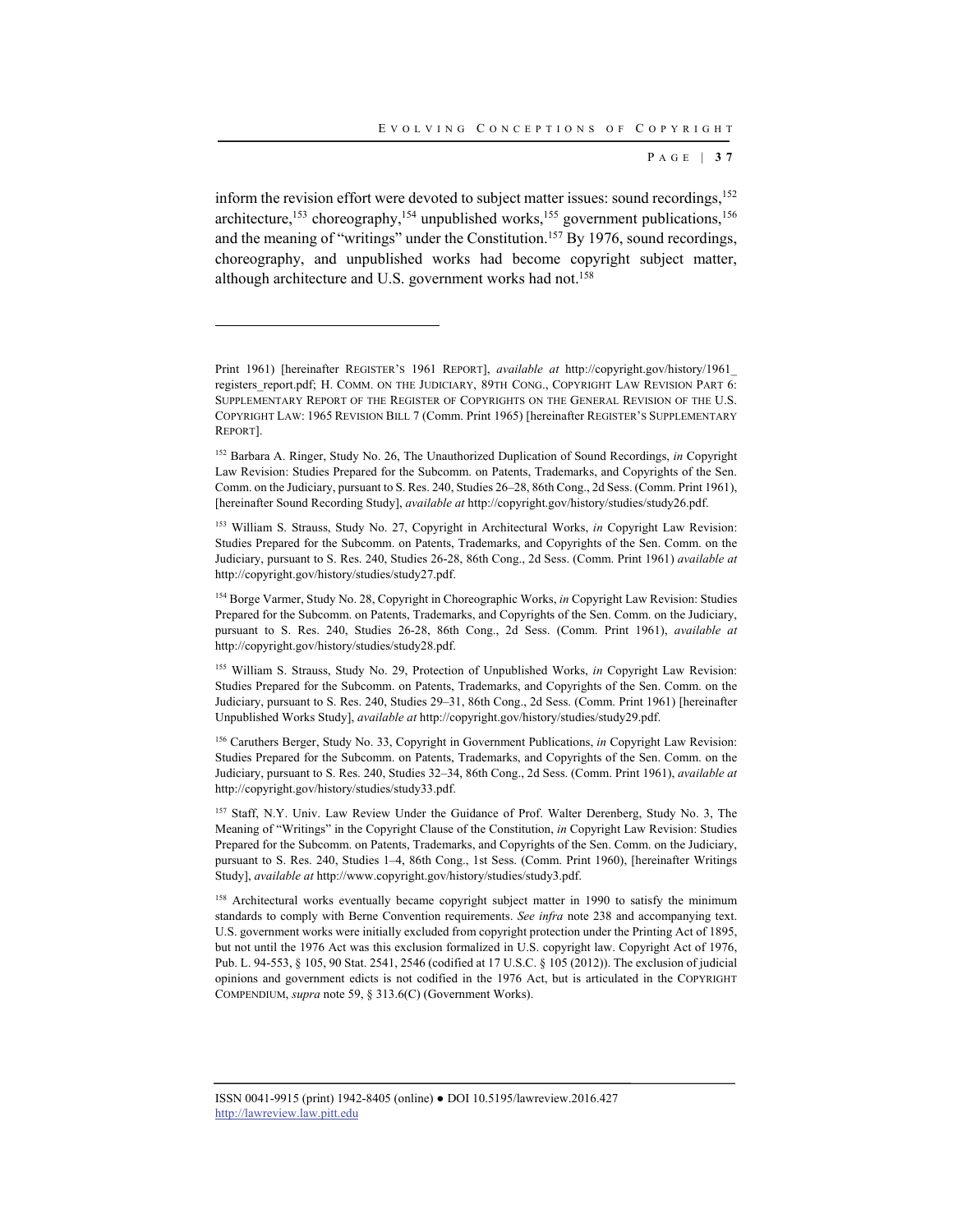P AGE | **3 8** | V O L . 7 8 | 2016

The Writings Study addressed constitutional questions that had arisen about whether Congress had the power to adopt a copyright-like sui generis (of its own kind) law to protect industrial designs or to extend copyright protection to sound recordings.159

#### *A. Copyright-Like Protection for Industrial Designs?*

In the aftermath of *Mazer*, the Register proposed that copyright law should protect original "pictorial, graphic, and sculptural" (PGS) works, even if embodied in useful articles.160 No longer would courts have to struggle to decide whether a work was or was not "art," as the 1909 and 1870 Acts had seemed to require.<sup>161</sup>

The Register was sympathetic to the idea that original industrial designs should have some legal protection,  $162$  but both practical and competition policy considerations cautioned against using copyright for this purpose.<sup>163</sup> The Register favored instead the creation of a sui generis regime that would provide a short term of copyright-like protection to these designs,<sup>164</sup> as was commonly provided in European countries.165

Some doubted the desirability of industrial design protection,<sup>166</sup> and some questioned whether Congress had the power to extend copyright or copyright-like protection to industrial designs in which functionality was intermixed with aesthetic

l

<sup>164</sup> *Id.* at 13–15.

<sup>166</sup> *Id.* at 1149–51.

<sup>159</sup> REGISTER'S 1961 REPORT, *supra* note 151, at 12–13, 17–18. This report recommended that sound recordings be protected against unauthorized duplication, but did not recommend copyright, saying there was a need for further study of the issue. *Id.* at 18.

<sup>160</sup> *Id.* at 12–13.

<sup>&</sup>lt;sup>161</sup> This simplified copyright subject matter by collapsing into one category what had been six separate subject matter categories in the 1909 Act, Pub. L. No. 60-349, § 5(f)–(k), 35 Stat. 1075 (repealed 1976).

<sup>162</sup> For a detailed history of design protection, *see, e.g.*, J.H. Reichman, *Design Protection in Domestic and Foreign Copyright Law: From the Berne Revision of 1948 to the Copyright Act of 1976*, 1983 DUKE L.J. 1143 (1983).

<sup>&</sup>lt;sup>163</sup> Practical considerations included the burden of having useful articles deposited with the Office in connection with registration. REGISTER'S 1961 REPORT, *supra* note 151, at 13. The Register also thought the copyright duration of protection would be too long. *Id.*

<sup>165</sup> Reichman, *supra* note 162, at 1173.

ISSN 0041-9915 (print) 1942-8405 (online) ● DOI 10.5195/lawreview.2016.427 http://lawreview.law.pitt.edu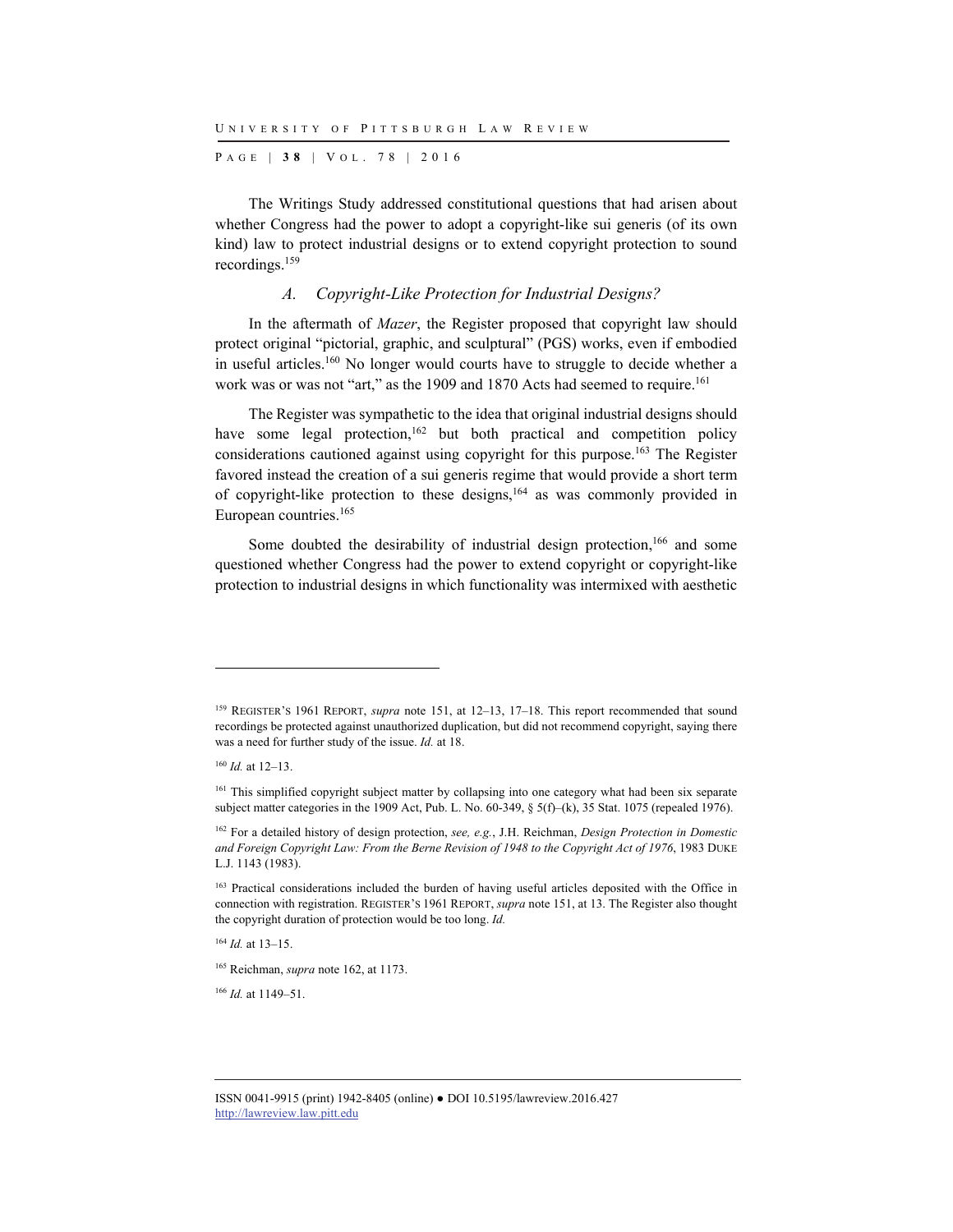P AGE | **3 9**

elements.167 Two Justices in *Mazer* had, for example, questioned whether original designs of "book-ends, clocks, lamps, door knockers, candlesticks, inkstands, chandeliers, piggy banks, sundials, salt and pepper shakers, fish bowls, casseroles, and ash trays" were or could be "writings" of "authors" under the Constitution.168

The constitutional doubt arose because industrial designs were seemingly among the "useful arts" that Congress had made eligible for design and utility patent protection.169 The Constitution distinguishes between "writings" of "authors" (which Congress can protect with copyrights) and "discoveries" of "inventors" (which Congress can protect with patents).170 The Constitution seems to contemplate that writings and useful discoveries belong in separate legal domains, particularly given that it speaks of "*respective* writings and discoveries" of authors and inventors.171

Although the Supreme Court in *Mazer* observed that just because something was patentable did not mean it could not also be copyrightable,<sup>172</sup> this dicta has been met with mixed reactions.173 Some overlap between copyright and design patent subject matters existed, as witnessed by *Mazer*, but that was because of the ornamentality requirement for design patent protection. However, copyright

169 35 U.S.C. §§ 101, 171.

l

170 U.S. CONST., art. I, § 8, cl. 8.

<sup>172</sup> *Mazer*, 347 U.S. at 217.

<sup>173</sup> *See, e.g.*, 1 MELVILLE B. NIMMER & DAVID NIMMER, NIMMER ON COPYRIGHT § 2.19 (expressing approval for overlap); Pamela Samuelson, *Functionality and Expression in Computer Programs: Refining the Tests for Software Copyright Infringement*, 22 BERKELEY TECH. L.J., Part V (forthcoming 2016) (discussing categorical exclusivity of utility patent and copyright subject matters).

<sup>&</sup>lt;sup>167</sup> *Id.* at 1148 (discussing the Copyright Office policy of consigning ornamental designs of useful articles to the design patent regime prior to 1948).

<sup>&</sup>lt;sup>168</sup> Mazer v. Stein, 347 U.S. 201, 221 (1954) (Douglas, J., separate opinion). Justices Douglas and Black would have set the *Mazer* case down for reargument so the Court could address this broader question. *Id.* at 221.

<sup>&</sup>lt;sup>171</sup> The enabling clause of the Constitution has often been interpreted as empowering Congress to enact copyright laws to promote the progress of science (knowledge) by granting authors exclusive rights in their writings, and to enact patent laws to promote the progress of useful arts by granting inventors exclusive rights in their discoveries. It has been thought significant that this clause speaks of "their *respective* writings and discoveries" (emphasis added) *id.*, which seems to suggest that writings of authors and discoveries of inventors are separate domains. As the Court in *Baker* recognized, the modest originality standard of copyright law, providing a long term of protection, contrasts sharply with the higher creativity standards of patent law, which has a much shorter duration of protection. The temptation to claim copyright to avoid the rigors of the patent application process is quite strong. *See, e.g.*, Reichman, note 162, at 1167–68.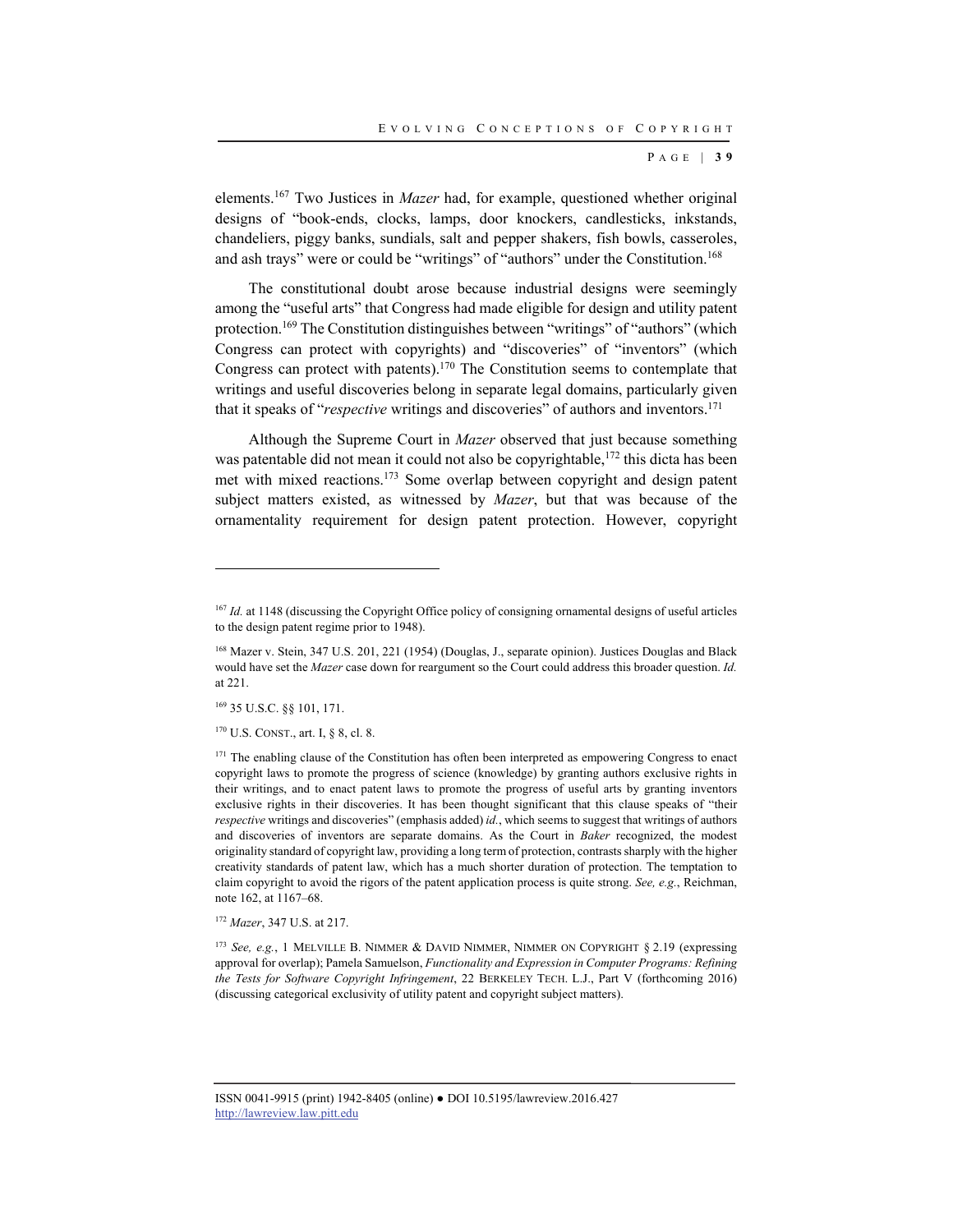P AGE | **4 0** | V O L . 7 8 | 2016

protection for purely functional designs that fall within the scope of utility patent subject matter seems difficult to square with *Baker*.

While no one in the 1960s expected the United States to adopt the French "unity of art" conception that swept original industrial designs into copyright's domain, there was growing interest in creating a copyright-like shorter duration form of legal protection for industrial designs.174 Because such an industrial design law would require "originality," instead of novelty and non-obviousness, and would protect only against copying, the law would need to be justified as a "writing" of an "author" under the Constitution. But did Congress have the power to do this? The Writings Study concluded that it did.<sup>175</sup>

#### *B. Sound Recordings as Copyright Subject Matter?*

As the Register geared up for a general revision of U.S. copyright law, it was inevitable that the sound recording industry would once again press for copyright protection, as it had done repeatedly since 1909.176 Among the reasons that Congress had rebuffed this industry's pleas for copyright protection was because of some lingering questions about whether sound recordings could be "writings" of "authors" within the meaning of the Constitution.<sup>177</sup>

Sound recordings were not wholly without legal protection. State courts had extended protection to recordings under common law copyright, unfair competition and misappropriation doctrines.178 California was one of several states that had criminalized record piracy.179 However, the industry wanted broader and better protection than a patchwork of state law protections provided. There was a sense of

l

<sup>174</sup> Reichman, *supra* note 162, at 1238 n.501.

<sup>&</sup>lt;sup>175</sup> See infra notes 193–98 and accompanying text.

<sup>176</sup> Sound Recording Study, *supra* note 152, at 21–37.

<sup>&</sup>lt;sup>177</sup> See, e.g., ARTHUR W. WEIL, AMERICAN COPYRIGHT LAW 60-65 (1917) (questioning the constitutionality of extending copyright protections to sound recordings). Sound Recording Study, *supra* note 152, at 47–48 (acknowledging the constitutional questions).

<sup>&</sup>lt;sup>178</sup> A recent Copyright Office report provides extensive information about state law protections for sound recordings. *See* PRE-1972 RECORDINGS REPORT, *supra* note 62, at 20–49.

<sup>179</sup> U.S. Copyright Office, Survey of State Criminal Laws, *available at* http://www.copyright.gov/docs/ sound/20111212\_survey\_state\_criminal\_laws\_ARL\_CO\_v2.pdf#page=2.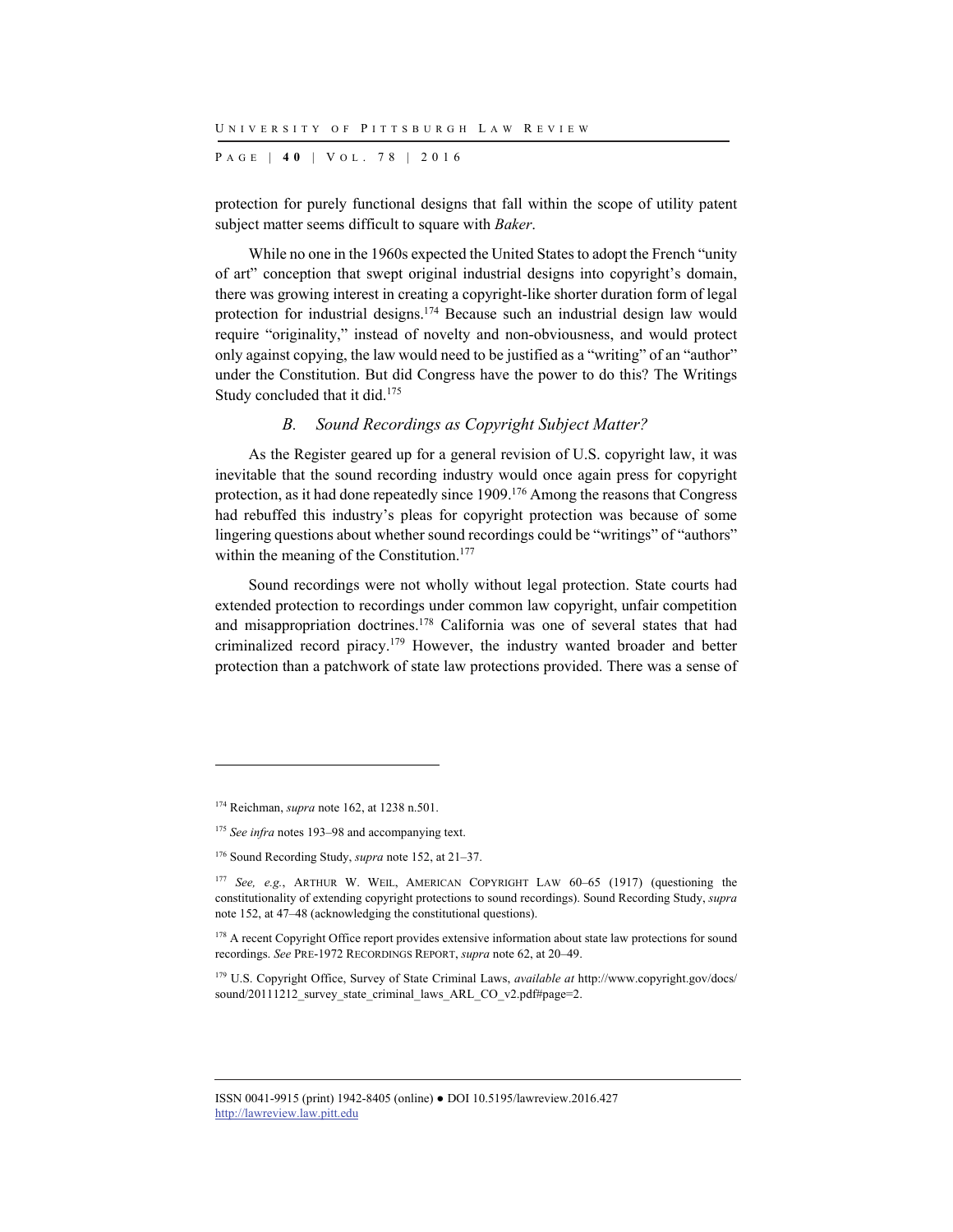P AGE | **4 1**

urgency about federal protection because by the early 1950s and certainly in the 1960s, the recording industry was facing a huge surge of counterfeiting.<sup>180</sup>

Doubts about sound recordings as "writings" of "authors" arose mainly because of the Supreme Court's decision in *White-Smith Music Pub. Co. v. Apollo Co*. 181 White-Smith, a music publisher, sued Apollo for copyright infringement because Apollo made and sold perforated rolls for player pianos that could render its musical compositions audible to listeners.182 After losing at the trial and appellate court level, White-Smith appealed to the Supreme Court and lost there as well.<sup>183</sup>

The Court perceived several problems with White-Smith's infringement claim. The Court believed that "musical compositions" were protectable as writings:

A musical composition is an intellectual creation which first exists in the mind of the composer; he may play it for the first time upon an instrument. It is not susceptible of being copied until it has been put in a form which others can see and read. The statute has not provided for the protection of the intellectual conception apart from the thing produced, however meritorious such conception may be, but has provided for the making and filing of a tangible thing, against the publication and duplication of which it is the purpose of the statute to protect the composer.184

Also problematic was the fact that it was impossible to "read" piano rolls the way one could read sheet music.185 If the sheet music constituted the copyrighted work and its text could be read, then it seemed logical that a "copy" of the composition

<sup>184</sup> *Id.* at 17.

<sup>185</sup> *Id.*

<sup>180</sup> PRE-1972 RECORDINGS REPORT, *supra* note 62, at 10–13.

<sup>181 209</sup> U.S. 1 (1907). The Supreme Court's *Burrow-Giles* decision spoke of copyright for photographs as constitutionally viable because the photograph gave "visible expression" to ideas in the mind of the photographer. *Burrow-Giles*, 111 U.S. 53, 58 (1884).

<sup>182</sup> *White-Smith*, 209 U.S. at 8–9.

<sup>&</sup>lt;sup>183</sup> Justice Holmes concurred with the judgment but further opined that "[o]n principle anything that mechanically reproduces that collocation of sounds ought to be held a copy." *Id.* at 20 (Holmes, J., concurring specially).

ISSN 0041-9915 (print) 1942-8405 (online) ● DOI 10.5195/lawreview.2016.427 http://lawreview.law.pitt.edu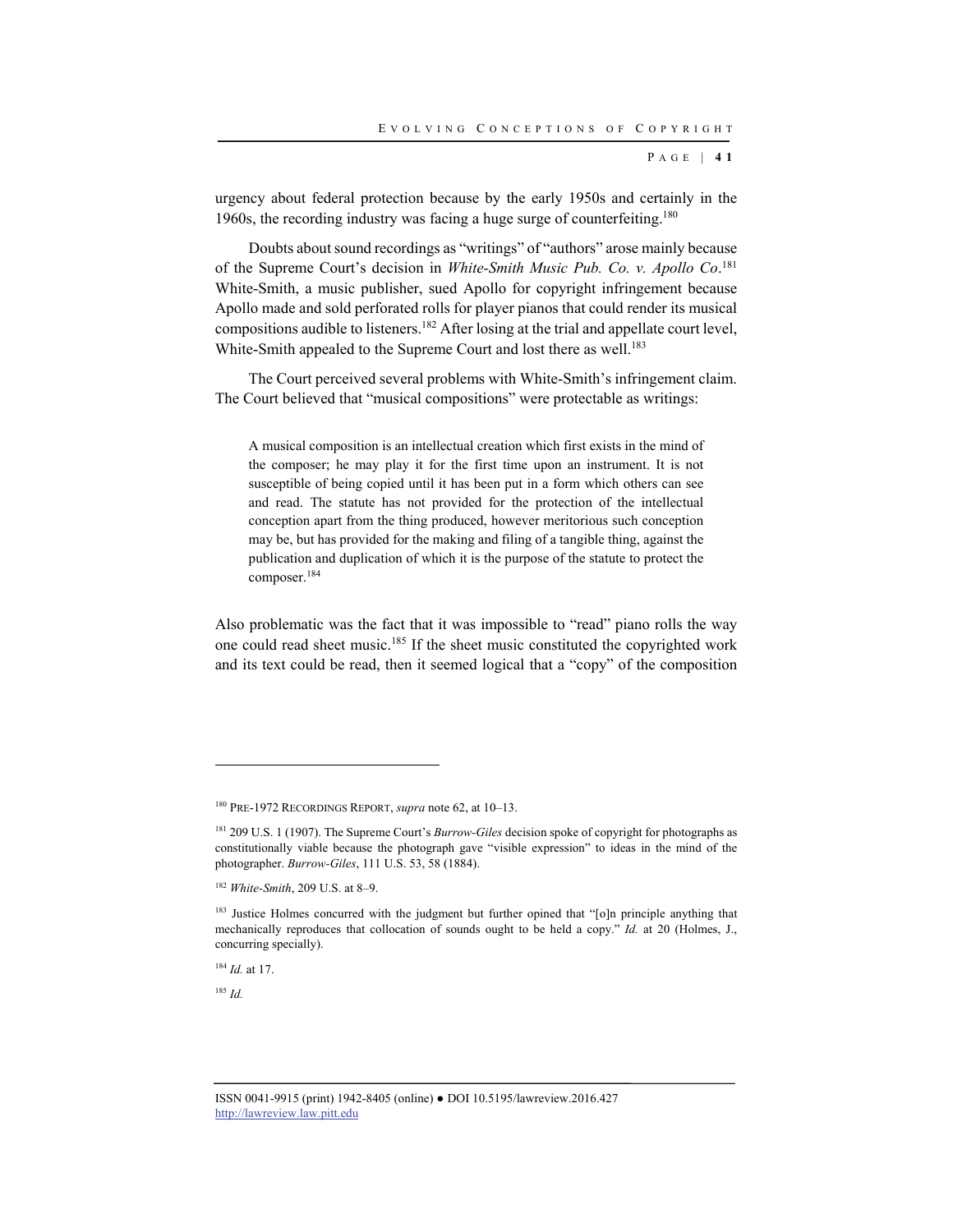P AGE | **4 2** | V O L . 7 8 | 2016

had to be readable as well.<sup>186</sup> The unreadability of piano rolls undercut the claim that they were infringing copies.<sup>187</sup>

A further problem arose from the fact that piano rolls were parts of machines:

These perforated rolls are parts of a machine which, when duly applied and properly operated in connection with the mechanism to which they are adapted, produce musical tones in harmonious combination. But we cannot think that they are copies within the meaning of the copyright act.<sup>188</sup>

Finally, there was concern that a ruling that piano rolls infringed music copyrights would mean that music boxes and similar contrivances would infringe.<sup>189</sup> The Court did not believe that Congress had meant to give copyright owners such broad rights over machines and machine parts, especially given that the performances of piano roll music typically happened in the privacy of the piano player's home, and private performances were then (as now) beyond the reach of copyright owners.190

The specific issue posed in *White-Smith* was whether the piano rolls infringed music copyrights. However, the conception of copyright subject matter in *White-Smith* implied that copyright protection was and should be available only to subject matters that could be directly viewed by humans without the aid of a machine. One can read books and sheet music, and one can look at paintings, sculptures, etchings, and photographs. Copyrighted works, in this conception, were literary and artistic works that appealed to the eye. Public performances of musical compositions and dramatic plays might infringe exclusive rights granted by copyright law, but it was the writing embodying the music or the play's dialogue that copyright protected from such exploitations. *White-Smith* implied that sound recordings were among the

<sup>186</sup> *Id. Id.* at 17–18. *Id.* at 18. *Id.* at 17–18. *Id.* at 17.

ISSN 0041-9915 (print) 1942-8405 (online) ● DOI 10.5195/lawreview.2016.427 http://lawreview.law.pitt.edu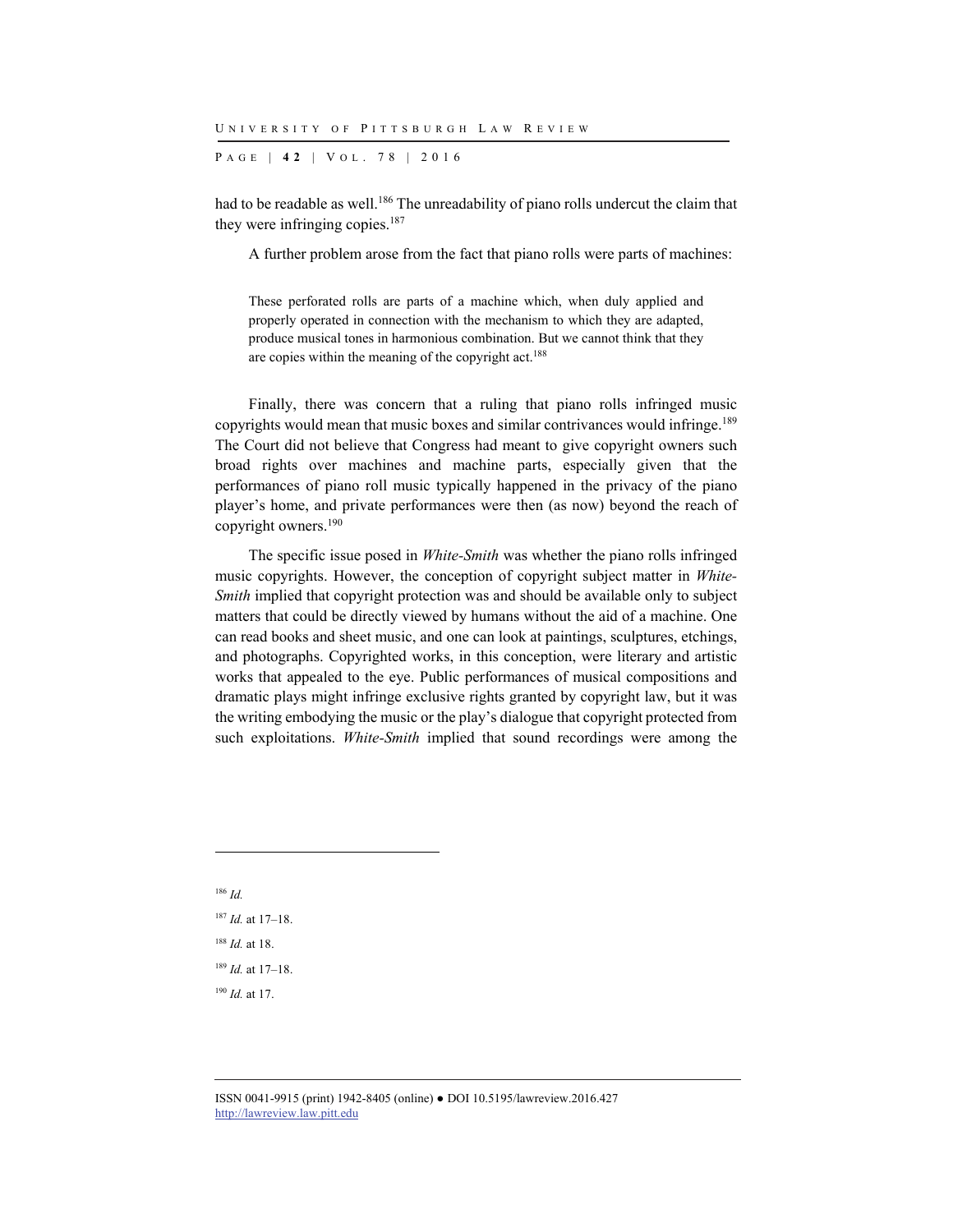P AGE | **4 3**

subject matters that could not be "writings" of "authors" because they were parts of machines whose contents could not be read or otherwise viewed by humans.<sup>191</sup>

There was a further question about who might be the "author" of sound recordings. The musician-performers might be artists, but recordings were fixed in tangible form by engineers whose contributions to the work were more technical than "original" in a copyright sense. The Register of Copyrights had previously expressed serious reservations about treating sound recordings as copyright subject matter because of misfits between recordings and conventional rules of the copyright regime.192

#### *C. Conclusions of the Writings Study*

Constitutional questions about industrial designs and sound recordings needed resolution before Congress could decide whether to add these creations to the subject matter of U.S. copyright law. Although computer programs were not in contemplation as copyright subject matter when the Writings Study was underway, the study would come to have significance for expanding copyright protection to them as well.

The Writings Study concluded that the drafters of the U.S. Constitution had not intended to limit congressional power to grant copyright protection to only certain types of intellectual creations.<sup>193</sup> Congress had the power under the Constitution to designate whatever it wanted as a "writing" of an "author" and to protect those intellectual products through this law.194 The study found plausible that the constitutional clause "was intended to protect all intellectual property capable of extensive reproduction."195 Also plausible was Congress' ability to designate an intellectual creation as a copyrightable "writing" as long as this would "promote the progress of Science and useful Arts."196 The study further concluded that Article I, § 8, cl. 8 allowed Congress to protect "the commercial value of the productive effort

<sup>194</sup> *Id.* at 71–72.

<sup>195</sup> *Id.*

l

<sup>196</sup> *Id.*

<sup>&</sup>lt;sup>191</sup> By the mid-1950s, some courts opined that Congress could extend copyright protection to sound recordings, although relying on legislative history, they concluded that Congress had not yet done so. *See, e.g.*, Capitol Records, Inc. v. Mercury Records Corp., 221 F.2d 657, 660–61 (2d Cir. 1955).

<sup>192</sup> REGISTER'S SUPPLEMENTARY REPORT, *supra* note 151, at 50–51.

<sup>193</sup> Writings Study, *supra* note 157, at 72.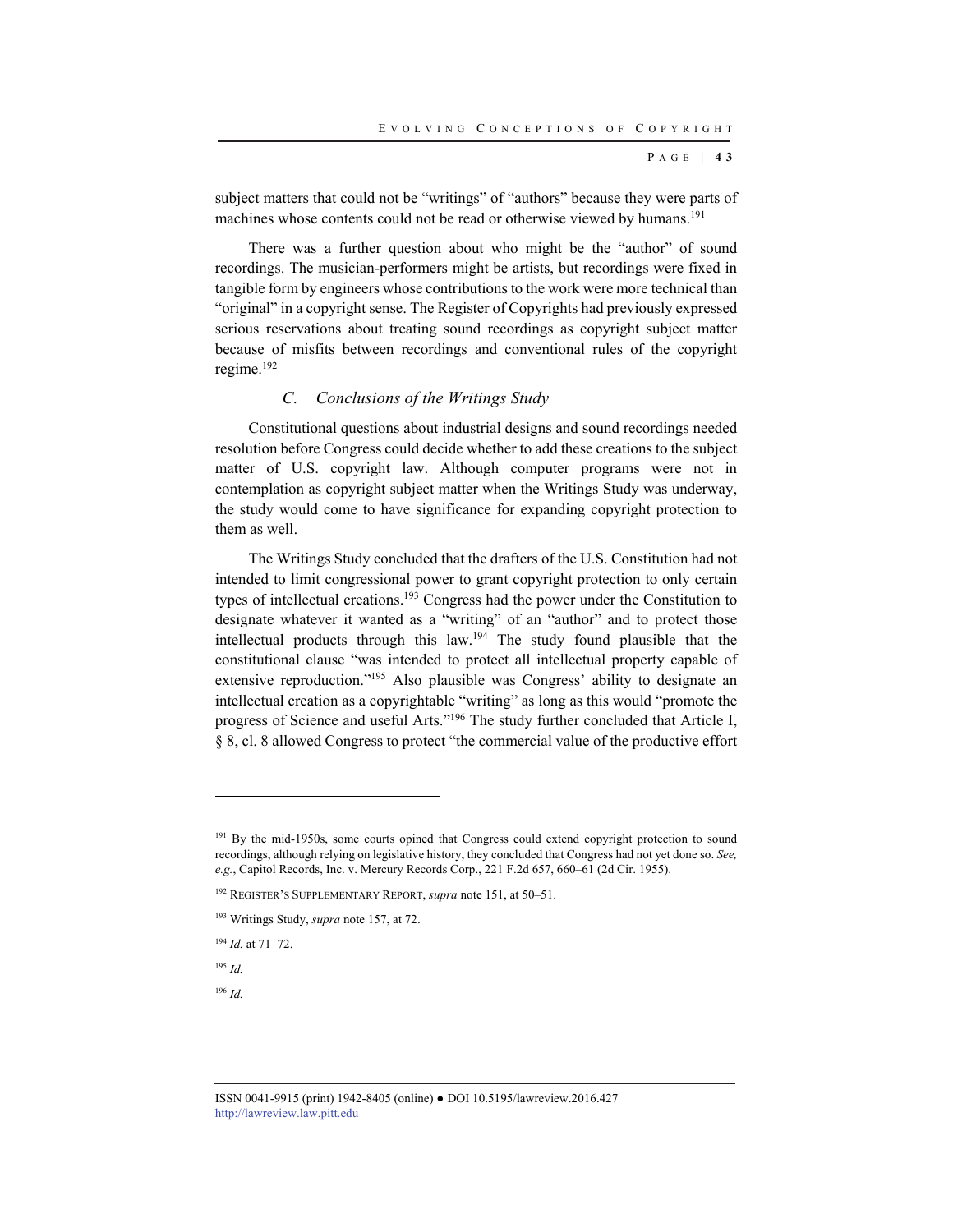P AGE | **4 4** | V O L . 7 8 | 2016

of the individual's mind."197 In effect, the Writings Study perceived no constitutional impediment to a vast expansion of copyright subject matter to virtually any creation under the sun, if Congress so chose.<sup>198</sup>

Because of its broad conception of constitutional authority to expand copyright's scope, the Writings Study dismissed constitutional questions about copyright protection for sound recordings.<sup>199</sup> It noted that Congress had legislatively overturned the *White-Smith* ruling, which had given rise to those questions, by giving composers of music the rights to control (or at least be compensated for) mechanical reproductions of their works.200 While the Copyright Office had steadfastly refused to register sound recordings, this had not been due to constitutional objections.<sup>201</sup> If Congress wanted to extend protection to sound recordings, it could do so.

The Writings Study did not directly address the industrial design protection issue. It mentioned *Baker v. Selden* for the proposition that ideas were unprotectable by copyright law, rather than as a potential limitation on using copyright law to protect innovations lying in the domain of patentable useful arts.<sup>202</sup> Yet the study indirectly endorsed copyright protection for industrial designs by criticizing judicial decisions that had denied protection to dress designs copied from copyrighted drawings, calling the decisions "indefensible today,"203 even though they were logical applications of *Baker*'s holding.<sup>204</sup> Similarly criticized was a decision, relying on *Baker*, that found no infringement when a city built a bridge approach utilizing a design from a copyrighted drawing.<sup>205</sup> The study regarded the bridge approach as a "copying in the media of concrete" of the copyrighted drawing.206

<sup>200</sup> *Id.*

l

<sup>203</sup> *Id.* at 106.

<sup>204</sup> *Baker Story*, *supra* note 91, at 182–83.

205 The case in question was *Muller v. Triborough Bridge Authority*, 43 F. Supp. 298 (S.D.N.Y. 1942). *Muller* remains a sound precedent under the 1976 Act owing to the codification of the *Baker*-inspired rule that copyrights in drawings does not extend to the useful designs depicted therein in 17 U.S.C. § 113(b).

206 Writings Study, *supra* note 157, at 106.

<sup>197</sup> *Id.* at 71.

<sup>&</sup>lt;sup>198</sup> The Writings Study did not perceive the need for a fixation requirement either. *Id.* at 77.

<sup>199</sup> *Id.* at 101–03.

<sup>201</sup> *Id.* at 75, 101.

<sup>202</sup> *Id.* at 103–04.

ISSN 0041-9915 (print) 1942-8405 (online) ● DOI 10.5195/lawreview.2016.427 http://lawreview.law.pitt.edu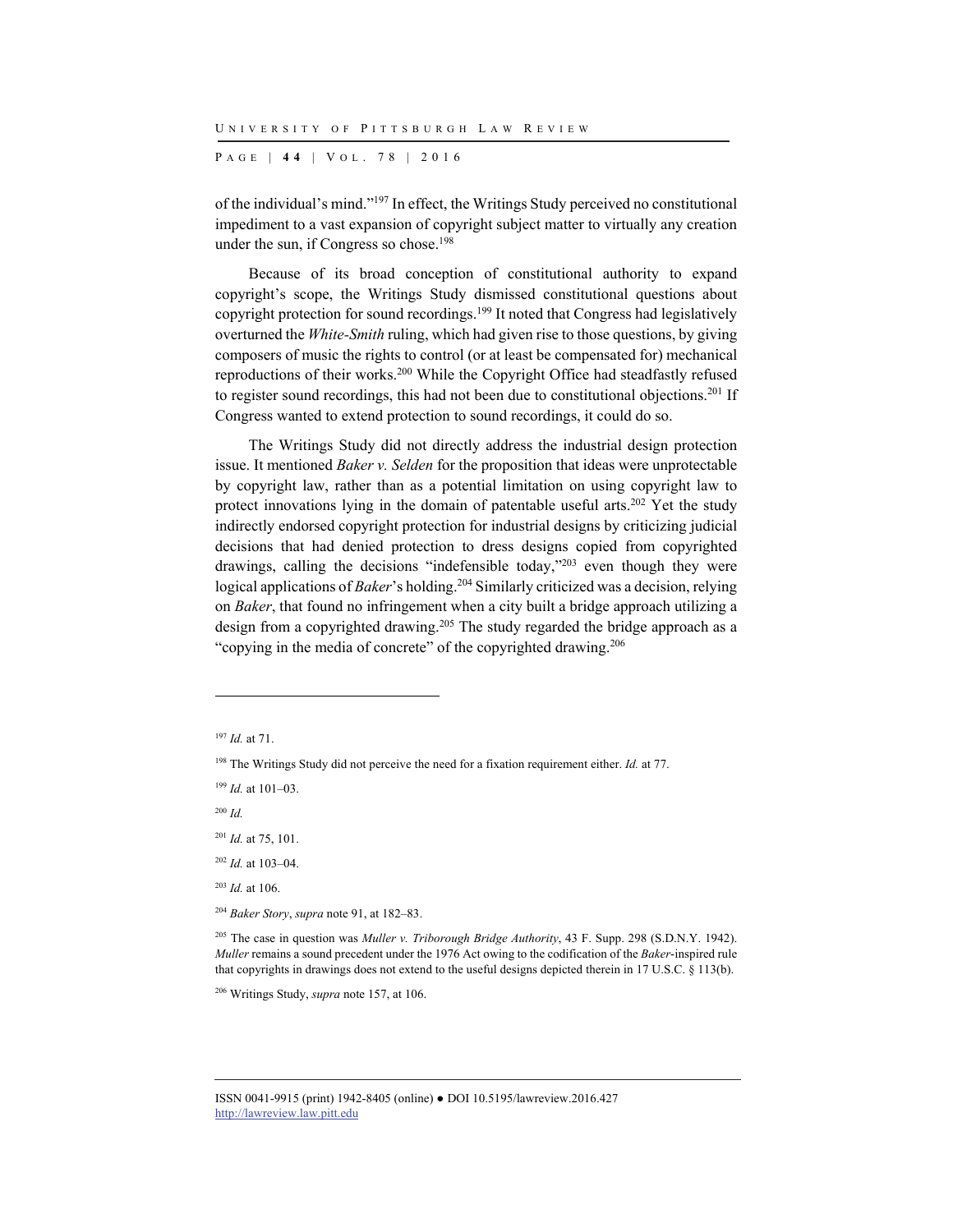P AGE | **4 5**

The study was overall much stronger in its assurances that Congress had the power to do whatever it wanted under Article I, § 8, cl. 8, than authoritative in its citations of sources to back up those assurances. The study did not attempt to establish criteria that Congress should use when making decisions about whether to extend copyright protection to new subject matters, although it did caution against a completely open-ended copyright subject matter provision.<sup>207</sup>

## *D. Copyright Subject Matter in the 1976 Act*

The Register of Copyrights was sufficiently reassured by the Writings Study that his report recommended adding sound recordings to the copyright subject matter provision of the copyright revision bill.<sup>208</sup> No longer would works have to be "readable" or "viewable" with the naked eye to be copyrightable.<sup>209</sup> The work would need only to be "fixed" in a tangible medium "from which [the works] can be perceived, reproduced, or otherwise communicated, either directly or with the aid of a machine or device."210 To ensure that the subject matter provision was forwardlooking, the drafters emphasized that the tangible medium requirement encompassed not only those "now known," but also those that might be "later developed."<sup>211</sup>

Under the new subject matter provision, pictures and statuettes would no longer have to be "works of art" to qualify for copyright. Any PGS work, including works of applied art or artistic craftsmanship, would be eligible for protection, although not all designs of useful articles.<sup>212</sup> In late stages of the legislative process, the useful article limitation on protection of PGS works was sharpened so that any intermixture of functionality and aesthetics would exclude such works from copyright protection.213

<sup>211</sup> *Id.*

l

<sup>212</sup> *Id. See also* REGISTER'S SUPPLEMENTARY REPORT, *supra* note 151, at 44–49.

<sup>213</sup> The statute now defines "useful article" as "an article having an intrinsic utilitarian function that is not merely to portray the appearance of the article or to convey information." 17 U.S.C. § 101 (2012). The

<sup>&</sup>lt;sup>207</sup> *Id.* at 108 ("Congress should specifically enumerate the subjects it desires to cover and not project itself too far into the future.").

<sup>208</sup> REGISTER'S SUPPLEMENTARY REPORT, *supra* note 151, at 4–5. *See* H.R. 4347, S. 1006, 89th Cong. § 102 (1st Sess. 1965) [hereinafter 1965 Bill]. Under the 1976 Act, this provision is codified at 17 U.S.C. § 102(a) (2012).

<sup>209 1965</sup> Bill, *supra* note 208, § 102.

<sup>&</sup>lt;sup>210</sup> *Id.* Until the 1976 Act, fixation had not been an explicit requirement because the artifactual nature of copyright subject matters (e.g., books) meant this implicit requirement for copyrightability was already satisfied.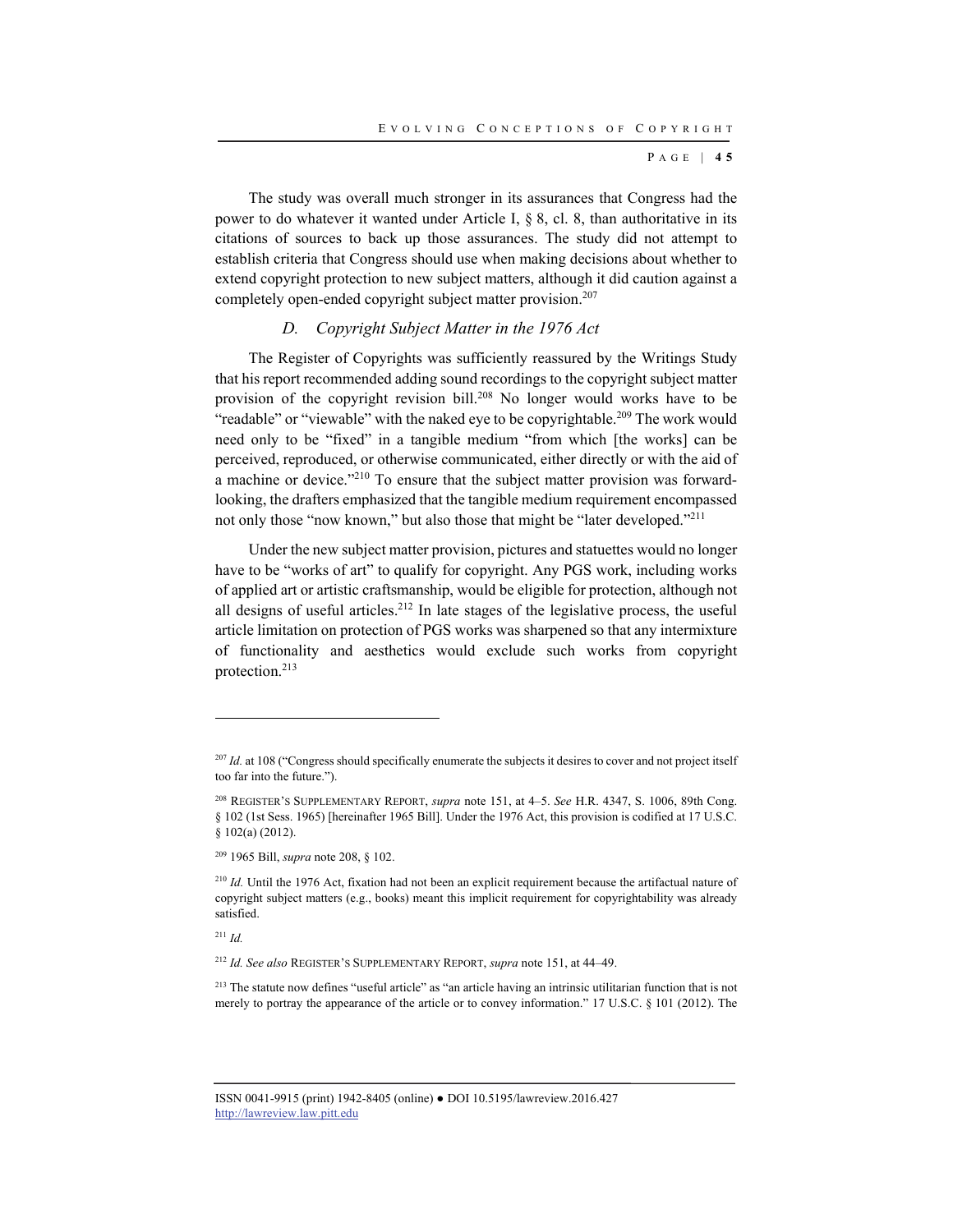P AGE | **4 6** | V O L . 7 8 | 2016

The Copyright Office separately supported a short-term copyright-like design regime to protect original industrial designs.214 The hope was that this new IP right would prevent industrial designers from trying to stretch the concept of applied art to get copyright protection.<sup>215</sup> Although design patents were available to protect designs for articles of manufacture, design patents were expensive to get and more vulnerable than copyrights to invalidation for insufficient creativity.<sup>216</sup> The overwhelming majority of litigated design patents in the 1960s and 1970s were struck down by the courts.217 The Register's design bill was designated Title II of the consolidated copyright revision bills and passed the Senate five times.<sup>218</sup> It was struck from the copyright legislative package during the final conference to reconcile the House and Senate versions of the 1976 Act because of opposition from the U.S. Department of Justice and some major industry groups.<sup>219</sup>

Among the other notable things about the 1976 Act subject matter provision was its clarification that compilations and derivative works were protectable as long as the compiler or adapter had contributed originality to the compilation and derivative work.220 This rectified the omission of originality as a requirement for these creations in the 1909 Act. To dispel confusion in older case law about the scope of protection available to compilations and derivative works, the revised bill

l

definition of PGS works indicates that such works are protectable "only if, and only to the extent that, such design incorporates pictorial, graphic, or sculptural features that can be identified separately from, and are capable of existing independently of, the utilitarian aspects of the article." *Id.* The legislative history makes clear that these provisions, read together, are intended to exclude original designs for articles of manufacture, such as television sets, cars, and furniture. H.R. REP. NO. 94-1476, at 54–55 (1976), *reprinted in* 1976 U.S.C.C.A.N. 5659, 5667–68. The evolution of these provisions is given extensive treatment in Reichman, *supra* note 162.

<sup>214</sup> Reichman, *supra* note 162, at 1188–89 (discussing features of S. 2075).

<sup>215</sup> *Id.* at 1173–76.

<sup>216</sup> *Id.* at 1189–90.

<sup>217</sup> *Id.* at 1223–24.

<sup>218</sup> *Id.* at 1239, 1262.

 $^{219}$  *Id.* at 1251 n.577, 1262–63 n.644. The DOJ reportedly thought there was no need for industrial design protection. The industrial design bill later formed the basis of the Semiconductor Chip Protection Act of 1984, discussed *infra* notes 361–406 and accompanying text.

<sup>220 1965</sup> Bill, *supra* note 208, § 101 (definitions of "derivative work" and "compilation"). Under the 1976 Act, these definitions are codified at 17 U.S.C. § 101 (2012). The evolution of the derivative work right is explored in detail in Pamela Samuelson, *The Quest for a Sound Conception of Copyright's Derivative Work Right*, 101 GEO. L.J. 1505, 1511–17 (2013).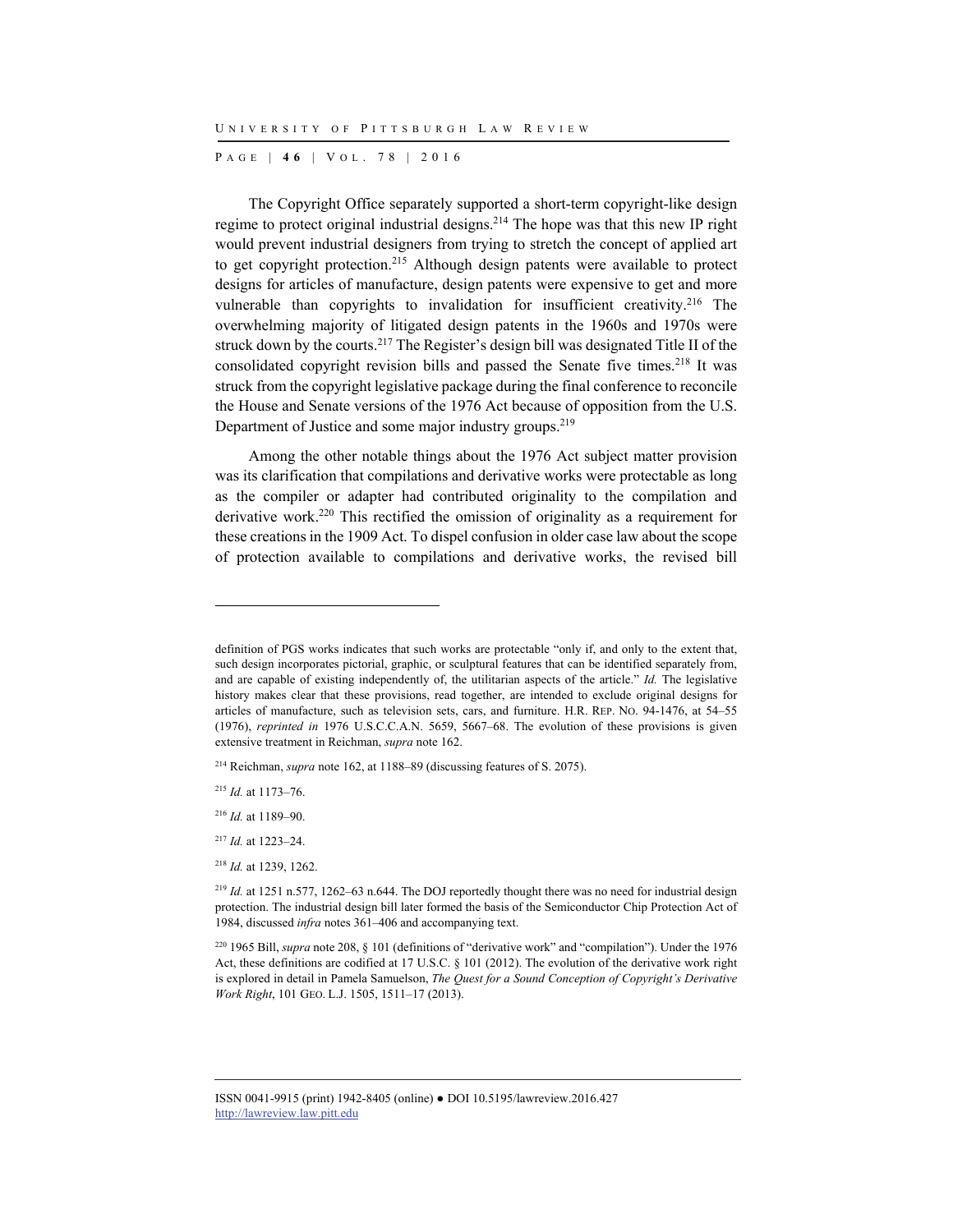P AGE | **4 7**

indicated that a copyright in these works would extend only to the original material added by that work's author and not to any expression or other elements in the preexisting works from which compilers or derivative work authors might have drawn or been based.<sup>221</sup>

Second, choreographic works were newly recognized as protectable by copyright.222 The main obstacle to copyrighting dances under previous U.S. copyright laws had been the lack of a standard system of notation in which to record dance movements so that they could count as "writings" of an author.<sup>223</sup> When dances had a dramatic character, they had occasionally been protected as dramatic compositions.224 But not all dances had such a character, so sometimes they were deemed outside copyright law.225 Because dances are one of the oldest forms of human expression and many other countries protected them, $^{226}$  it probably seemed fitting to the drafters of the U.S. copyright revision bills to extend protection to these works.

A third and much more significant development in the revision bill's conception of copyright subject matter was the extension of federal protection to unpublished works.<sup>227</sup> Until the 1976 Act, copyright protection was available upon publication of copies of a protected work as long as its author complied with formalities such as placing notice of copyright claims on copies of the work.228 This implicitly meant that copyright had a disclosure function comparable to that of patent

223 Choreographic Works Study, *supra* note 154, at 93, 102–03.

<sup>224</sup> *Id.* at 94–95.

<sup>225</sup> *Id.*

l

<sup>226</sup> *Id.* at 93, 98–99.

<sup>&</sup>lt;sup>221</sup> 1965 Bill, *supra* note 208, § 103. Under the 1976 Act, this provision is codified at 17 U.S.C. § 103 (2012).

<sup>222 1965</sup> Bill, *supra* note 208, § 102. Pantomimes also became copyright subject matter, *id.*, but of course, only if they were fixed in a tangible medium. Pantomimes and choreographic works are codified at 17 U.S.C. § 102(a) (2012).

<sup>&</sup>lt;sup>227</sup> The 1976 Act provides that copyright subsists in original works of authorship fixed in a tangible medium. 17 U.S.C. § 102(a) (2012). *See* Unpublished Works Study, *supra* note 155 (discussing copyright and unpublished works).

<sup>228</sup> Copyright Act of 1909, Pub. L. 60-349, § 9, 35 Stat. 1075, 1077 (repealed 1976).

ISSN 0041-9915 (print) 1942-8405 (online) ● DOI 10.5195/lawreview.2016.427 http://lawreview.law.pitt.edu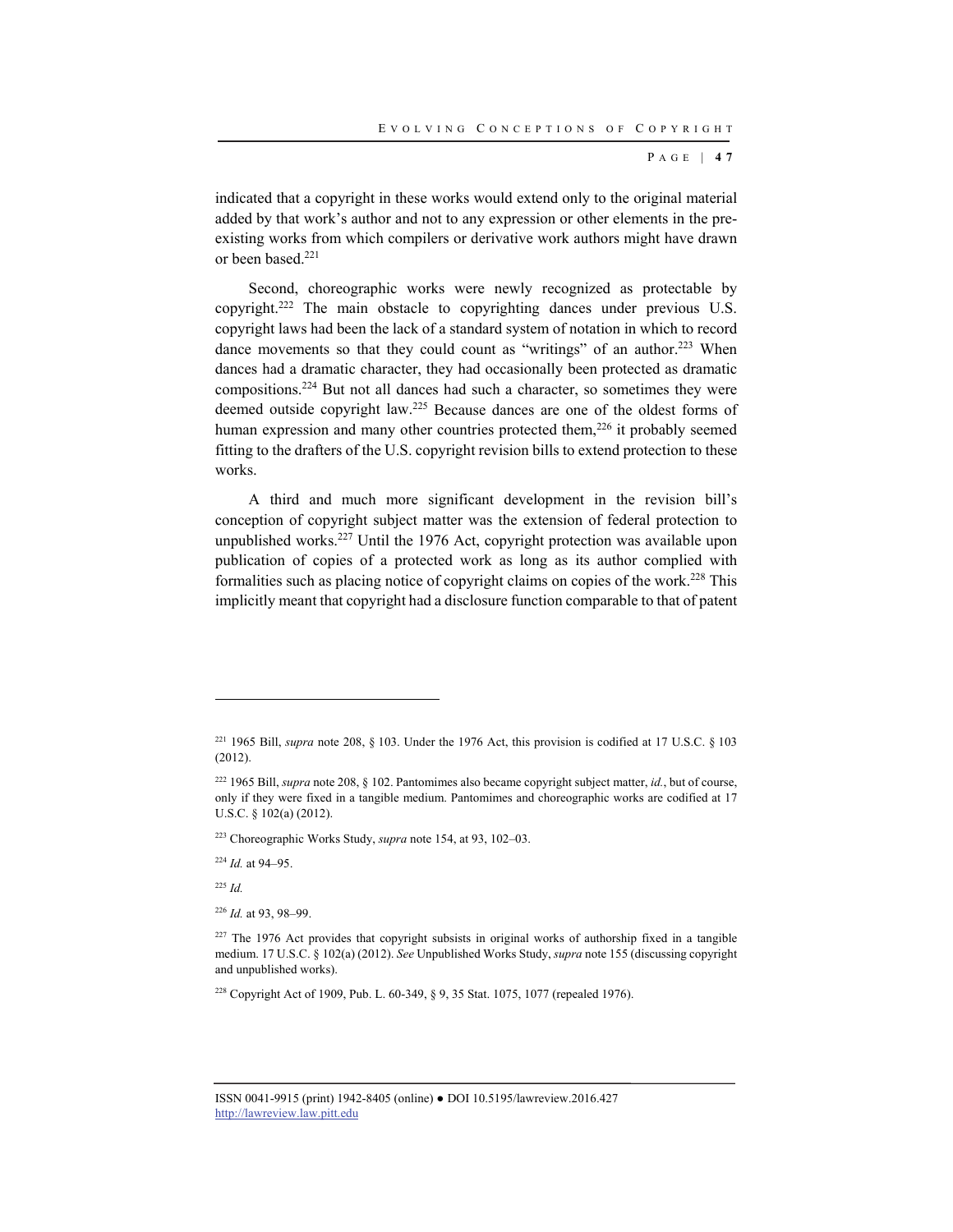P AGE | **4 8** | V O L . 7 8 | 2016

l

law.229 That is, it was not necessary for copyright law to require that authors disclose the intellectual content in their creations, as in patent law, because published works of authorship automatically disclosed their contents to the public. In this way, U.S. copyright law promoted the progress of science by limiting its protection to those authors who shared the knowledge embedded in their works with the public.

Under the 1976 Act, federal protection now attached upon fixation in a tangible medium. In effect, the law shifted away from implicitly requiring or at least assuming disclosure of intellectual contents as a condition of federal copyright law to allowing copyright protection for merely producing works, whether or not their contents were ever shared with the public. As a consequence, it became possible under the 1976 Act to claim both federal copyright and state trade secret protection in the same work, which under previous statutes had been impossible.<sup>230</sup> This may have seemed inconsequential in 1976, as most commercially significant copyrighted works continued to disclose their contents. But with the advent of copyright protection for computer program object code, it became possible to commercially disseminate millions of copies of protected works, the text of which was unreadable by humans.231

Fourth, under the influence of European conceptions of copyright subject matter,232 the copyright revision bills shifted away from artifact-specific subject matters (e.g., books) to more abstract conceptions of them (e.g., literary works, a

<sup>229</sup> I discussed this disclosure function at length in Pamela Samuelson, *CONTU Revisited: The Case Against Copyright Protection for Machine-Executable Forms of Computer Programs*, 1984 DUKE L.J. 663 (1984) [hereinafter Samuelson, *CONTU Revisited*].

<sup>&</sup>lt;sup>230</sup> Protecting unpublished works under federal copyright law had two principal advantages. First, it avoided litigation about whether a work that had been disclosed for limited purposes was regulated by state common law copyright or federal law. Second, it brought the United States into closer conformity with the copyright norms of other countries and the Berne Convention for the Protection of Literary and Artistic Works, which some U.S. copyright industry groups in the 1970s foresaw the United States would eventually want to join. *See, e.g.*, Jessica Litman, *Copyright Legislation and Technological Change*, 68 OR. L. REV. 275, 279 (1989) (describing industry efforts leading to U.S. adherence to the Berne Convention).

<sup>&</sup>lt;sup>231</sup> This became significant when software developers were sued for infringement for making copies of other firm's programs to reverse engineer the code to get access to trade secret information necessary to develop an interoperable program. *See, e.g.*, Sega Enters. Ltd. v. Accolade, Inc., 977 F.2d 1510, 1514 (9th Cir. 1992) (describing circumstances of case and ruling that copying for this purpose was fair use).

<sup>&</sup>lt;sup>232</sup> The 1976 Act moved in the direction of conforming U.S. law more closely to the European model (e.g., providing automatic protection from the moment of creation which would last the life of the author plus 50 (now 70) years) in anticipation of its eventual accession to the Berne Convention in 1989.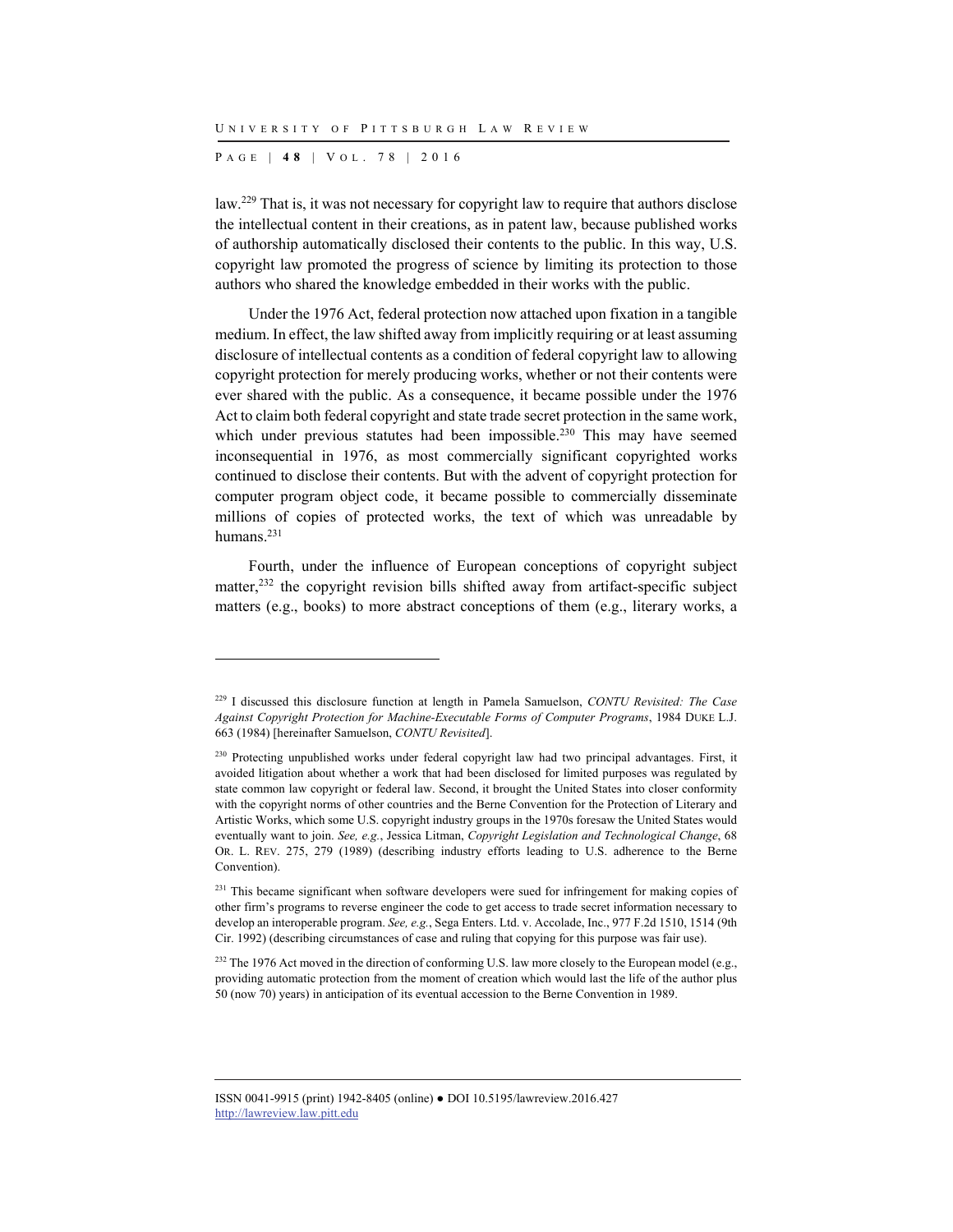P AGE | **4 9**

term defined broadly enough to encompass far more than just works of literature).<sup>233</sup> This cut copyright subject matters loose from the specific media to which they had been tethered in the past. Although "books on tape" describes audio tapes of book contents, the common understanding of the term "books" connotes printed artifacts. The "literary works" concept took a more medium-agnostic conception of this type of work.

Fifth, by creating the meta-category of "works of authorship" as the subject matter of the 1976 Act, Congress adopted a unifying principle for U.S. copyright subject matter.<sup>234</sup> Despite the cryptic reference to "writings of authors" in the 1909 Act, U.S. copyright law in actuality only protected the specific artifacts listed in the statute.<sup>235</sup> There was no overarching theme that tied those categories together; with the 1976 Act, now there was. The "works of authorship" concept may also have contributed to unifying the conception of "original expression" as the focal point of copyright protection in eligible works.

Sixth, the "works of authorship" concept of the 1976 Act enabled some flexibility to be built into copyright subject matter. It became possible to argue that if a specific creation did not fall within an enumerated category, it might nonetheless qualify for copyright protection as long as the person claiming to be its author could persuade a decision-maker—whether the Copyright Office or the courts—that it was a work of authorship within the meaning of the statute.

There is some indication in the legislative history of the 1976 Act that Congress wanted its subject matter provision to be somewhat flexible to accommodate new types of works that might arise in the future without the need for statutory amendments.236 However, there are also indications that Congress did not intend for

l

<sup>233 17</sup> U.S.C. § 101 (2012) (definition of "literary work").

<sup>234</sup> *See, e.g.*, Sherman, *supra* note 41, at 101–02 (discussing the unifying character of the term "work" to describe copyright subject matter).

<sup>235</sup> Writings Study, *supra* note 157, at 75.

<sup>236</sup> H.R. REP. NO. 94-1476, at 51, *reprinted in* 1976 U.S.C.C.A.N. 5659, 5667–68 ("Authors are continually finding new ways of expressing themselves, but it is impossible to foresee the forms that these new expressive methods will take. The bill does not intend either to freeze the scope of copyrightable technology or to allow unlimited expansion into areas completely outside the present congressional intent. Section 102 implies neither that that subject matter is unlimited nor that new forms of expression within that general area of subject matter would necessarily be unprotected.").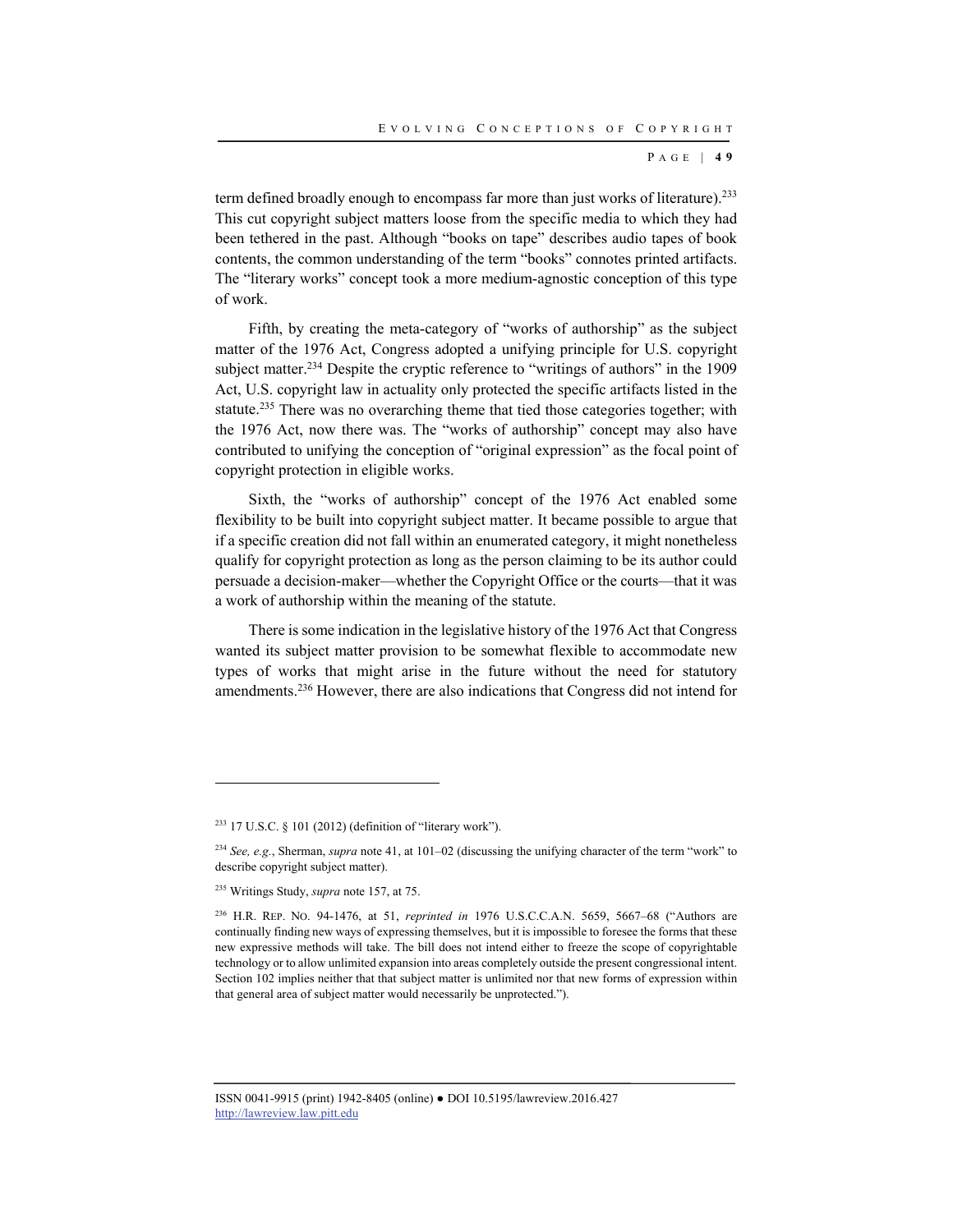P AGE | **5 0** | V O L . 7 8 | 2016

"works of authorship" to be an expansive open door to copyright protection for unenumerated subject matters.237

#### *E. Copyright Subject Matter Since 1976*

In the nearly forty years since Congress passed the 1976 Act, the only types of creations that became recognized as copyright subject matter were those added by Congress: computer programs in 1980 and architectural works in 1990.<sup>238</sup> Despite the ingenious arguments of numerous commentators,  $239$  the "works of authorship" meta-category has not come to be understood as having more than a potential for significance beyond the enumerated categories.

The "works of authorship" meta-category has not evolved to encompass new subject matters in part because the Copyright Office has served as a subject matter gatekeeper. The Office sometimes declines to register copyright claims on subject matter grounds.240 Its compendium of registration practices lists numerous categories of ineligible subject matters.241 The Office sometimes also issues registration certificates under its so-called "rule of doubt"—that is, the Office has reasonable doubts whether the work qualifies for protection, but will leave it to the courts to make a final decision about copyrightability.<sup>242</sup> When claimants have contested the Office's refusal to register, the Office has defended its decision in court.<sup>243</sup> The

<sup>242</sup> *Id.* § 108.07.

l

<sup>&</sup>lt;sup>237</sup> See generally Registration of Claims to Copyright, 77 Fed. Reg. 37605, 37606–07 (June 22, 2012) (to be codified at 37 C.F.R. pt. 201) [hereinafter Copyright Policy Statement].

<sup>238</sup> Act of Dec. 12, 1980, Pub. L. No. 96-517, § 117, 94 Stat. 3015, 3028; Act of Dec. 1, 1990, Pub. L. No. 101-650, §§ 701–704, 104 Stat. 5089, 5133. Although Title 17 of the U.S. Code now provides sui generis laws for several types of subject matter, these provisions are not part of the U.S. copyright law.

<sup>239</sup> *See supra* notes 19–29 and accompanying text.

<sup>240</sup> COPYRIGHT COMPENDIUM, *supra* note 59, § 1702 (Registration Refused After Examination). *See also supra* note 15 and accompanying text (discussing the Office's refusal to register genetically engineered fish). The Office will also not register a claim to a work unless it was created by a human author. COPYRIGHT COMPENDIUM, *supra* note 59, § 608 (Refusal to Register). The Office recently refused to register a "selfie" photograph taken by a monkey. Bill Chappell, *Who Owns a Monkey's Selfie? No One Can, U.S. Says*, NPR (Aug. 22, 2014), http://www.npr.org/sections/thetwo-way/2014/08/22/342419651/ who-owns-a-monkey-sselfie-no-one-can-u-s-says. It also refused to register Cindy Garcia's claim of copyright in her performance in a controversial video whose maker had misrepresented how she would be depicted. Garcia v. Google, 786 F.3d 733, 740 (9th Cir. 2015).

<sup>241</sup> COPYRIGHT COMPENDIUM, *supra* note 59, § 313 (Uncopyrightable Material).

<sup>243</sup> *See, e.g.*, Eltra Corp. v. Ringer, 579 F.2d 294 (4th Cir. 1978); Brown Instrument Co. v. Warner, 161 F.2d 910 (D.C. Cir. 1947).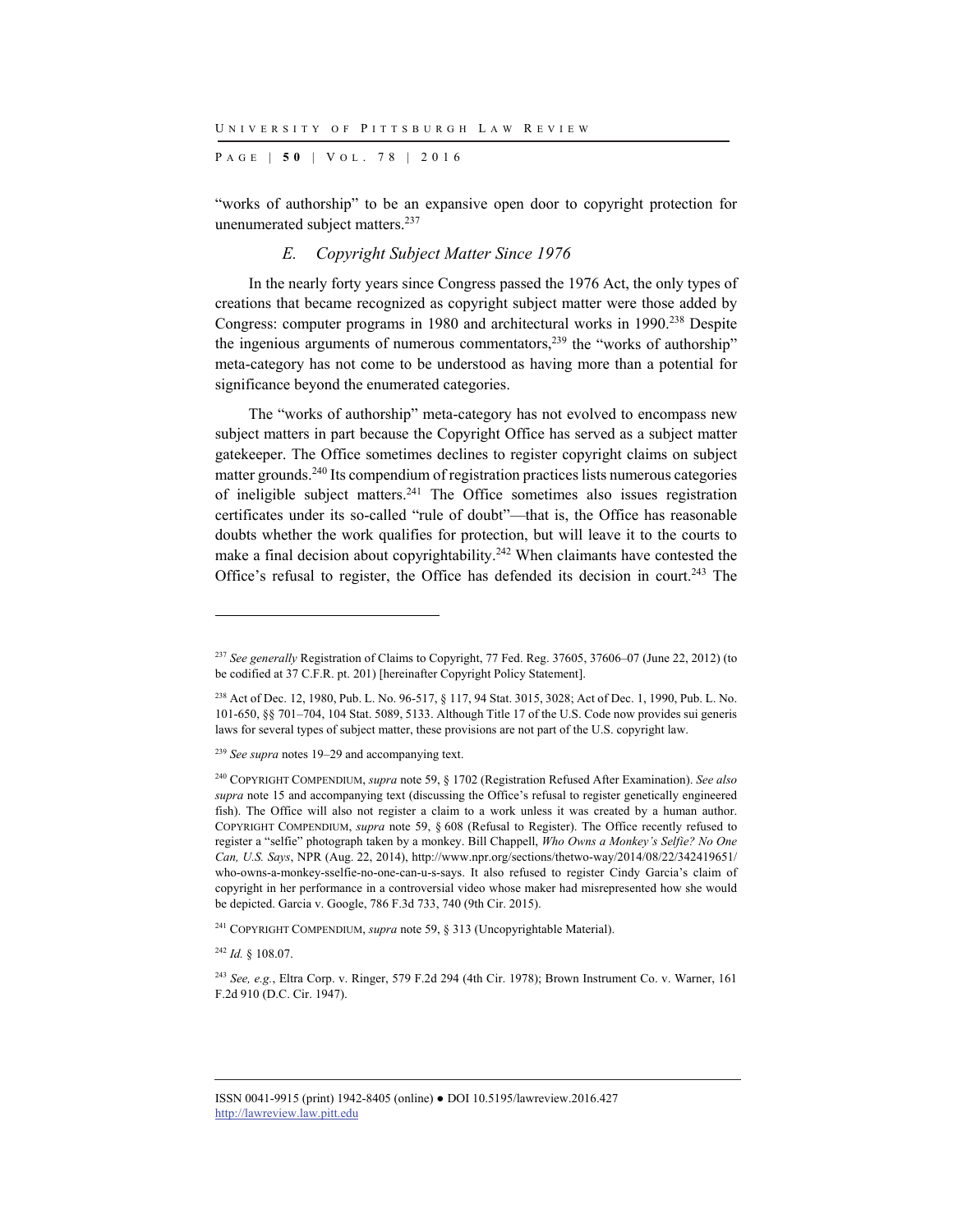P AGE | **5 1**

Office has occasionally filed amicus curiae briefs in cases in which overbroad subject matter claims are being made.<sup>244</sup> In a recent policy statement, the Office has taken the position that neither it nor the courts have authority to import new subject matters into the copyright regime;<sup>245</sup> that is a task for Congress.

A second reason why unenumerated subject matters have not entered copyright's domain as "works of authorship" is that the 1976 Act defines enumerated subject matter categories broadly enough so that many unforeseeable creations made possible by advances in technology have generally fit quite comfortably within the 1976 Act categories. Videogames and virtual reality creations, for instance, were not in contemplation in the mid-1960s when the subject matter categories now in the 1976 Act were fixed. However, videogames fit well in the categories of literary works, when conceived as computer programs, and audiovisual works, when conceived as "a series of related images which are intrinsically intended to be shown by the use of machines . . . together with accompanying sounds."246 Virtual reality creations can be similarly subsumed in the audiovisual work or pictorial work categories.

Professor Reese has recently articulated several sound reasons why copyright subject matter should be confined to enumerated creations. Extending copyright protection to new subject matters, he observes, "implicates policy questions best resolved by Congress."247 When presiding over litigation about unlicensed copying of a commercially valuable creation, courts may be tempted to extend protection on a reap-whereof-not-sown rationale, even though recognition of the right to control copying through a court ruling will have ramifications far beyond the contest between two disputants.<sup>248</sup> Congress is better situated to consider the impact that extending copyright protection to new subject matters will have.

In the halls of Congress, Reese argues, the focus should primarily be "on whether copyright protection is needed in order to encourage greater production of dissemination of such subject matter—or rather, whether any need for copyright

<sup>244</sup> *See, e.g.*, Brief Amicus Curiae of the U.S. in Support of Defendant-Appellee IntercontinentalExchange, Inc., N.Y. Mercantile Exch., Inc. v. IntercontinentalExchange, Inc., 497 F.3d 109 (2d Cir. 2007) (No. 05- 5585-cv), 2006 WL 5516201.

<sup>245</sup> Copyright Policy Statement, *supra* note 237, at 37,607.

 $246$  17 U.S.C. § 101 (2012) (definition of "audiovisual work").

<sup>247</sup> Reese, *supra* note 31, at 1502.

<sup>248</sup> *Id.*

ISSN 0041-9915 (print) 1942-8405 (online) ● DOI 10.5195/lawreview.2016.427 http://lawreview.law.pitt.edu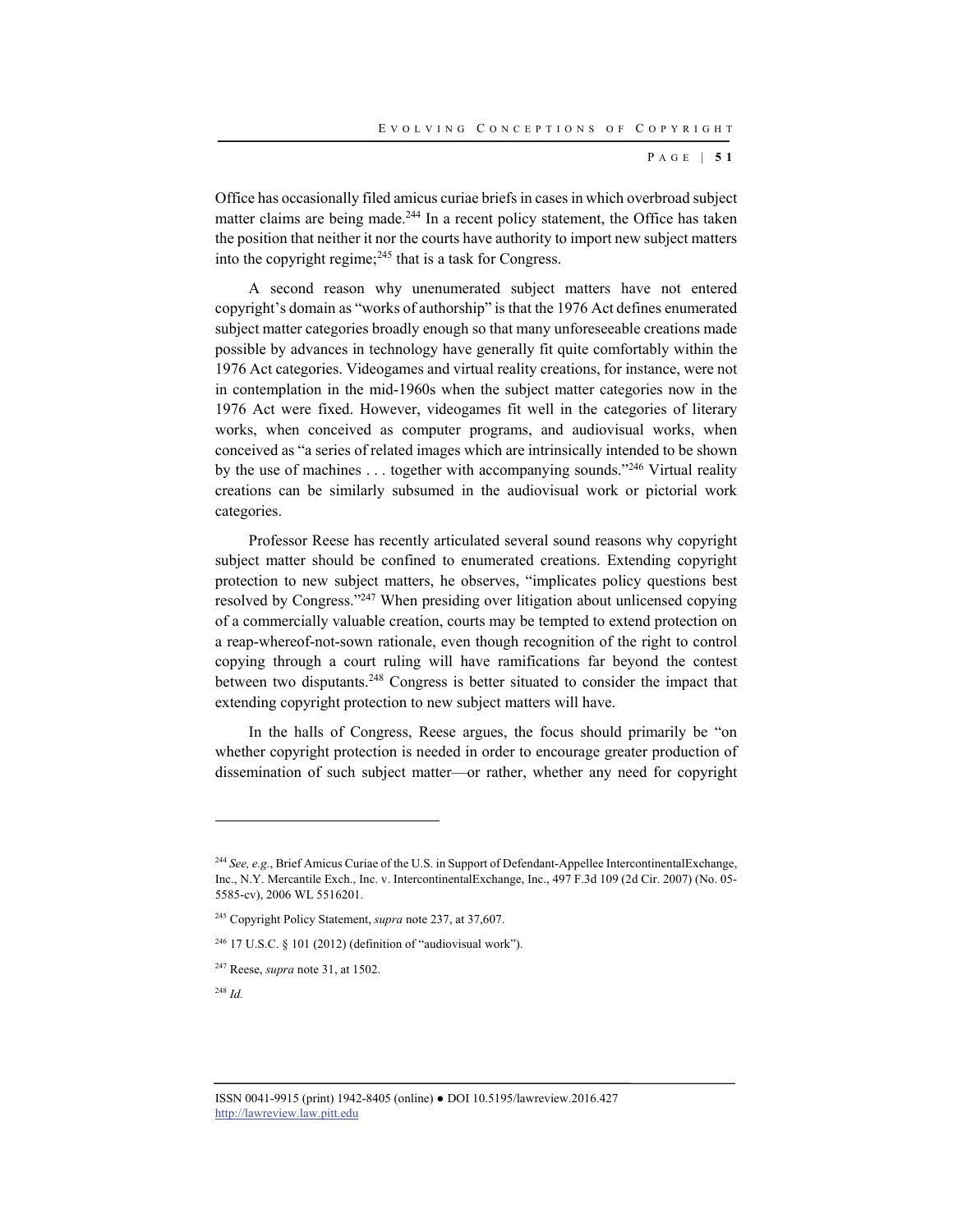P AGE | **5 2** | V O L . 7 8 | 2016

protection outweighs any costs that such protection would impose."249 Those likely to be affected by an extension of protection should have an opportunity to inform members of Congress about impacts that the proposed extension would have on them and the industry sectors they represent. To respond to those concerns, Congress can tailor copyright rules applicable to that subject matter.250

Reese also raised notice and retroactivity concerns.<sup>251</sup> If a court decides that a certain copied creation, say, perfume, is a "work of authorship" under the 1976 Act, this would come as a surprise to many makers of perfumes. As a result, some perfumers would start worrying that they too might be sued, while others would unexpectedly acquire a new weapon to challenge cheap knockoffs of their scents. The various commercial establishments that sell perfumes would also be surprised, as they would suddenly be strictly liable for infringement if a court found the perfume they were selling to infringe another's copyrighted perfume. Congress, unlike the courts, could give fair notice about a proposed extension of protection and set a date after which copying would be prohibited, avoiding disruptions in the marketplace and retroactivity problems.252

Limiting copyright subject matter to enumerated categories is sound because special tailoring is often needed to adapt copyright law in an appropriate manner to new subject matters.253 It is telling that Congress enacted special exceptions for computer programs and architectural works to authorize legitimate uses that would otherwise have been vulnerable to infringement claims. For computer programs, Congress created a special exception providing that it was lawful not only to make copies essential to the utilization of the software, but also to adapt programs to enable usability (e.g., fixing bugs or making changes to integrate with other software) and to make backup copies.254 For architectural works, Congress created an exception to allow members of the public to depict or photograph publicly visible architectural

l

<sup>252</sup> *Id.* at 1507.

<sup>253</sup> *Id.* at 1504–11.

254 17 U.S.C. § 117(a) (2012).

<sup>249</sup> *Id.*

<sup>&</sup>lt;sup>250</sup> After hearings about the proposal to extend copyright protection to architectural works, the definition of this term was refined so that it would not include the design of "'interstate highway bridges, cloverleafs, canals, dams, and pedestrian walkways.'" *Id.* at 1503–04 (quoting from legislative history).

<sup>251</sup> *Id.* at 1504–08.

ISSN 0041-9915 (print) 1942-8405 (online) ● DOI 10.5195/lawreview.2016.427 http://lawreview.law.pitt.edu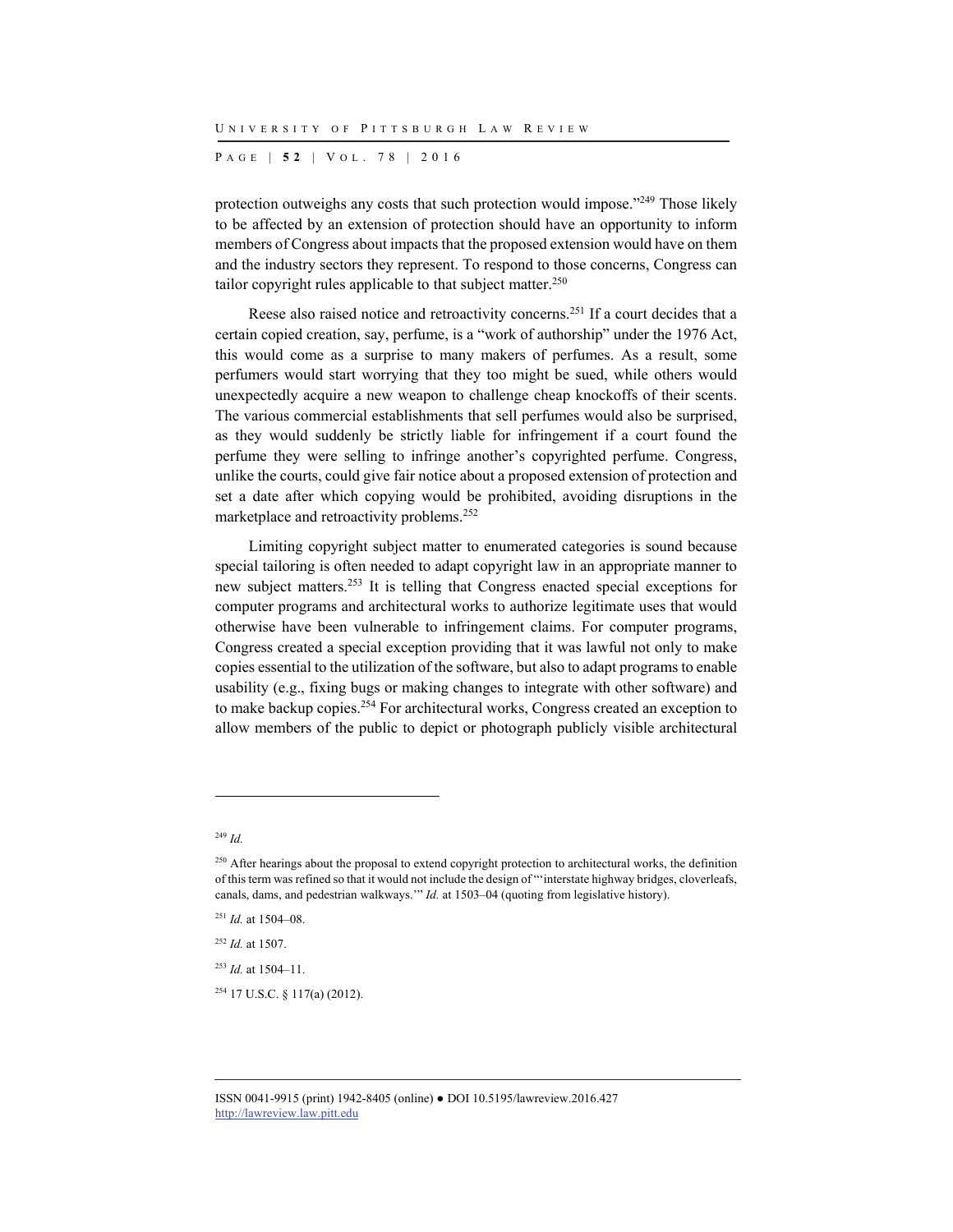P AGE | **5 3**

works as well as to enable owners of buildings embodying architectural works to renovate them.255

# **IV. WHEN SHOULD NEW SUBJECT MATTERS BE ADMITTED TO THE COPYRIGHT DOMAIN?**

Congress seems to have broad, even if not perhaps unlimited, authority under Article I, § 8, cl. 8 of the U.S. Constitution to extend copyright protection to a wide variety of unenumerated creations.<sup>256</sup> The Supreme Court has taken an expansive view of congressional authority by upholding two significant incursions on the public domain in *Eldred v. Ashcroft* and *Golan v. Holder*. 257 This Part suggests some criteria that Congress should use in determining whether to extend copyright subject matter to new categories of creations.

Copyright is such a powerful tool that Congress should be wary of extending it to serve as a general misappropriation regime under which any second comer who copies anyone else's products can challenge that copying, distributing of copies, and the making of derivative products.258 By providing a powerful set of exclusive rights to qualifying creators automatically by operation of law that will typically last nearly (and sometimes more than) 100 years, copyright cuts off competition and opportunities for innovating freely on top of existing works. This limitation on competition and innovation may be justifiable for some types of intellectual creations, but it may impose significant deadweight losses when applied to other types of intellectual creations, such as original designs for articles of manufacture that compete in the general products marketplace. When consumers are attracted to products less because of their aesthetic or literary character and more because of

l

<sup>255</sup> *Id.* § 120.

<sup>&</sup>lt;sup>256</sup> The Court has recognized the existence of some constitutional limits on Congress' power to enact copyright laws. In *Feist Publications, Inc. v. Rural Telephone Service Co.*, the Court emphasized that the creativity-based originality standard for copyrightability is a constitutional requirement. 499 U.S. 340, 346 (1991). In *Golan v. Holder*, 132 S. Ct. 873, 890–91 (2012), and *Eldred v. Ashcroft*, 537 U.S. 186, 219–20 (2003), the Court indicated that the idea/expression distinction and the fair use limits on copyright are necessary to ensure copyright is consistent with the First Amendment.

<sup>257</sup> *See, e.g.*, *Golan*, 132 S. Ct. at 878 (upholding constitutionality of the restoration of foreign copyrights); *Eldred*, 537 U.S. at 187 (2003) (upholding the constitutionality of copyright term extensions, deferring to Congress about copyright).

<sup>258</sup> *See, e.g.*, NAT'L COMM'N ON NEW TECHNOLOGICAL USES OF COPYRIGHTED WORKS, FINAL REPORT 26–27 (1978) [hereinafter CONTU REPORT] (Nimmer concurrence expressing concern about copyright becoming a general misappropriation statute).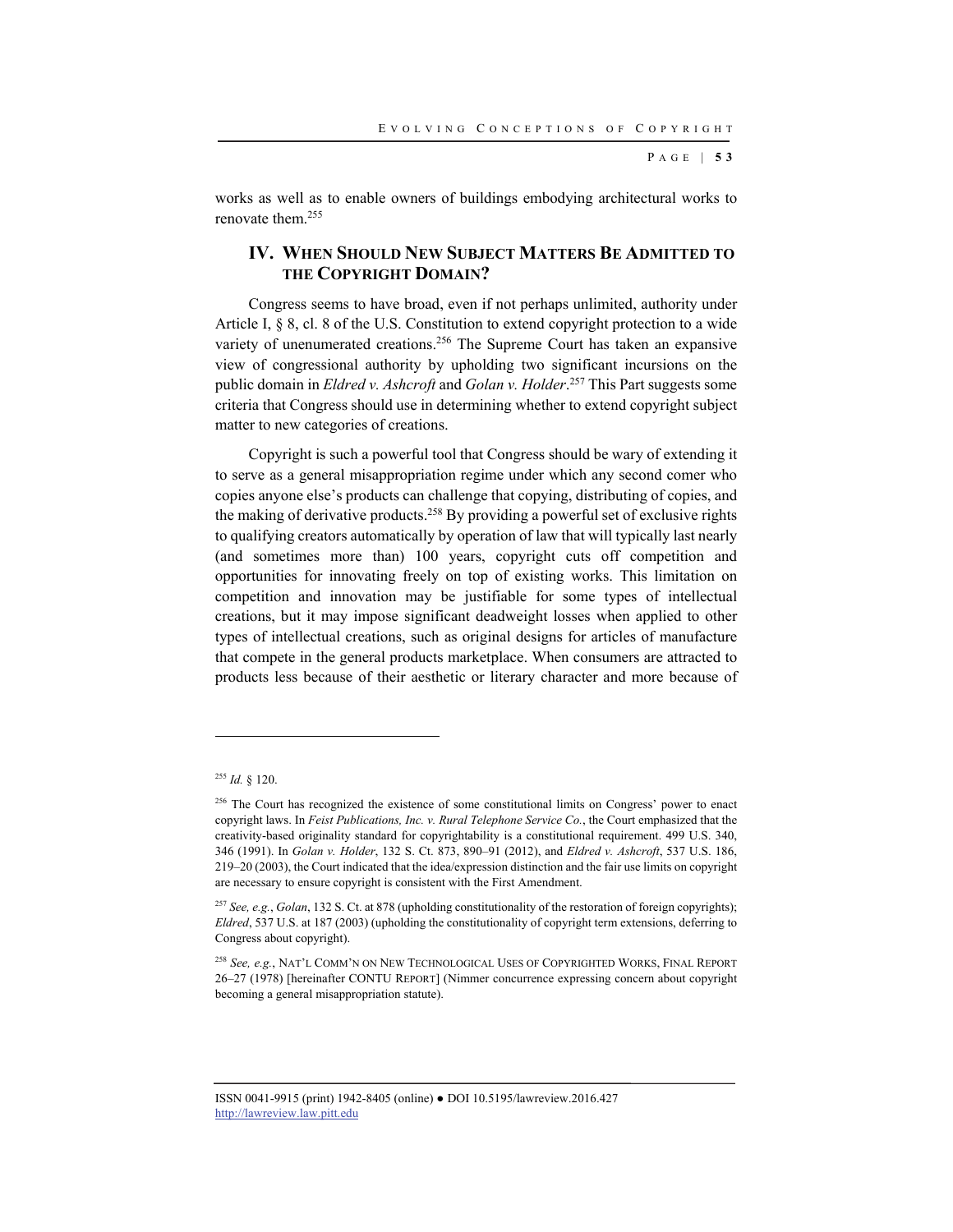P AGE | **5 4** | V O L . 7 8 | 2016

other characteristics, such as the products' functionality, extension of copyright protection may prove harmful to social welfare, rather than beneficial.

There may, moreover, be other mechanisms besides copyright through which innovators can recoup their investments in these creations. Some of these mechanisms may be other forms of intellectual property protection, such as patents, trademarks, and trade secrets. Creators can often recoup investments because of their unique skills or talents that others cannot easily imitate, such as first mover advantages, complementary products and services, customization to customer needs, and other sources of funding.259

Section A identifies five criteria that Congress should consider when faced with deciding whether unenumerated intellectual creations should be eligible for treatment as "original works of authorship." Section B revisits Congress' extension of copyright protection to sound recordings and computer programs instead of a sui generis regime, which might have been more appropriate. Section C discusses some sui generis regimes that Congress has adopted to protect certain industrial designs matters rather than incorporating them into copyright. Section D considers other mechanisms through which creators can either protect their works (e.g., trade secrets, trademark, or patent protection) or recoup investments outside the formal intellectual property regime (e.g., through norms, services, or customization).

# *A. Criteria for Assessing the Suitability of Copyright for Unenumerated Works*

The Writings Study provided no guidance on what criteria should be used to assess whether copyright protection should be available to particular types of intellectual creations. It suggested that Congress could under the Constitution protect whatever it wanted as "writings" of "authors" including all intellectual creations capable of extensive reproduction.260 Even if the Writings Study was correct in its analysis of the constitutional powers of Congress, it obviously would not behoove Congress to act to the fullest extent of its powers.261 Some intellectual creations are in greater need of protection than others, and some are better fits for the copyright

<sup>259</sup> *See, e.g.*, Pamela Samuelson, *The Uneasy Case for Software Copyrights Revisited*, 79 GEO. WASH. L. REV. 1746, 1780–81 (2011) [hereinafter Samuelson, *Uneasy Case*] (discussing modes other than copyright through which software entrepreneurs perceive they can attain a competitive advantage).

<sup>260</sup> Writings Study, *supra* note 157, at 71–72. *See supra* notes 193–98 (discussing the conclusions of the Writings Study).

<sup>261</sup> Reese, *supra* note 31, at 1521–25.

ISSN 0041-9915 (print) 1942-8405 (online) ● DOI 10.5195/lawreview.2016.427 http://lawreview.law.pitt.edu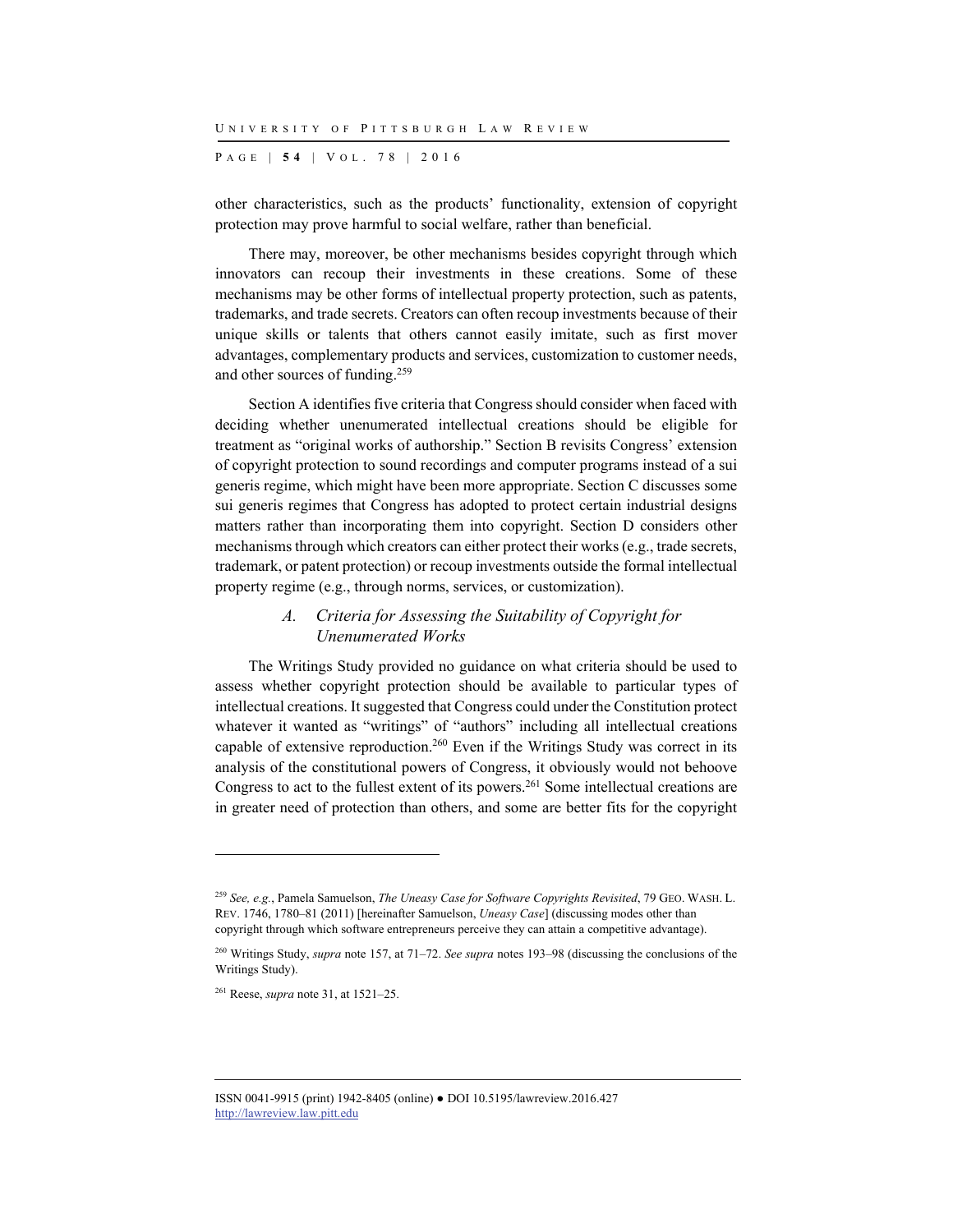P AGE | **5 5**

regime than others. This section sets forth five criteria that Congress should use in making determinations about whether to extend copyright to as yet unenumerated subject matters.

## 1. Economic Criterion

Empirical evidence should exist that copyright or copyright-like protection is needed to induce investment in works of that kind.<sup>262</sup> U.S. copyright law has long been understood to be grounded on a utilitarian rationale: without a grant of exclusive rights, creators may under-produce literary and artistic works from which the public would benefit.<sup>263</sup> Typically these works are far more expensive to produce than they are to copy, and a grant of exclusive rights may be necessary to induce creators to invest in the creation of protected works and enjoy whatever success the product achieves in the marketplace. Also typical of copyright economics is a recoupment strategy by which the costs of initial creation are recovered through sales of multiple copies of identical products to consumers or through public performances that appeal to a broad public.264 Conventional copyright economics also takes into account how difficult it typically is to predict in advance which works will appeal to the public and become "hits." Often, those who commercialize copyright products will suffer losses from some investments that they hope can be recouped when one or more products become hits.

#### 2. Legal Fit Criterion

l

A second criterion is how well the legal regime that copyright provides matches up with the needs of those who create the proposed subject matter. This includes the appropriateness of copyright's exclusive rights, the duration of rights, infringement standards, and copyright remedies, as well as copyright doctrines, such as the idea/expression distinction, the *scènes à faire* and merger doctrines, fair use and first sale, and other exceptions and limitations. Often proponents of an expansion in copyright subject matter focus on a subset of the features of copyright's legal regime, while ignoring respects in which a mismatch exists.<sup>265</sup> While special rules can

<sup>&</sup>lt;sup>262</sup> Former Congressman Robert Kastenmeier and one of his former staffers have articulated a set of principled criteria for determining whether to adopt sui generis protection for new subject matters. *See* Robert W. Kastenmeier & Michael J. Remington, *The Semiconductor Chip Protection Act of 1984: A Swamp or Firm Ground?*, 70 MINN. L. REV. 417, 440–42 (1985).

<sup>&</sup>lt;sup>263</sup> See, e.g., WILLIAM M. LANDES & RICHARD A. POSNER, THE ECONOMIC STRUCTURE OF INTELLECTUAL PROPERTY LAW 11 (2009).

<sup>&</sup>lt;sup>264</sup> *Id.* at 37-41 (explaining the basic economic model for the creation and distribution of expressive works).

<sup>265</sup> *See, e.g.*, JESSICA LITMAN, DIGITAL COPYRIGHT 89–96 (2006) (discussing attempts by copyright owners to expand rights over digital works).

ISSN 0041-9915 (print) 1942-8405 (online) ● DOI 10.5195/lawreview.2016.427 http://lawreview.law.pitt.edu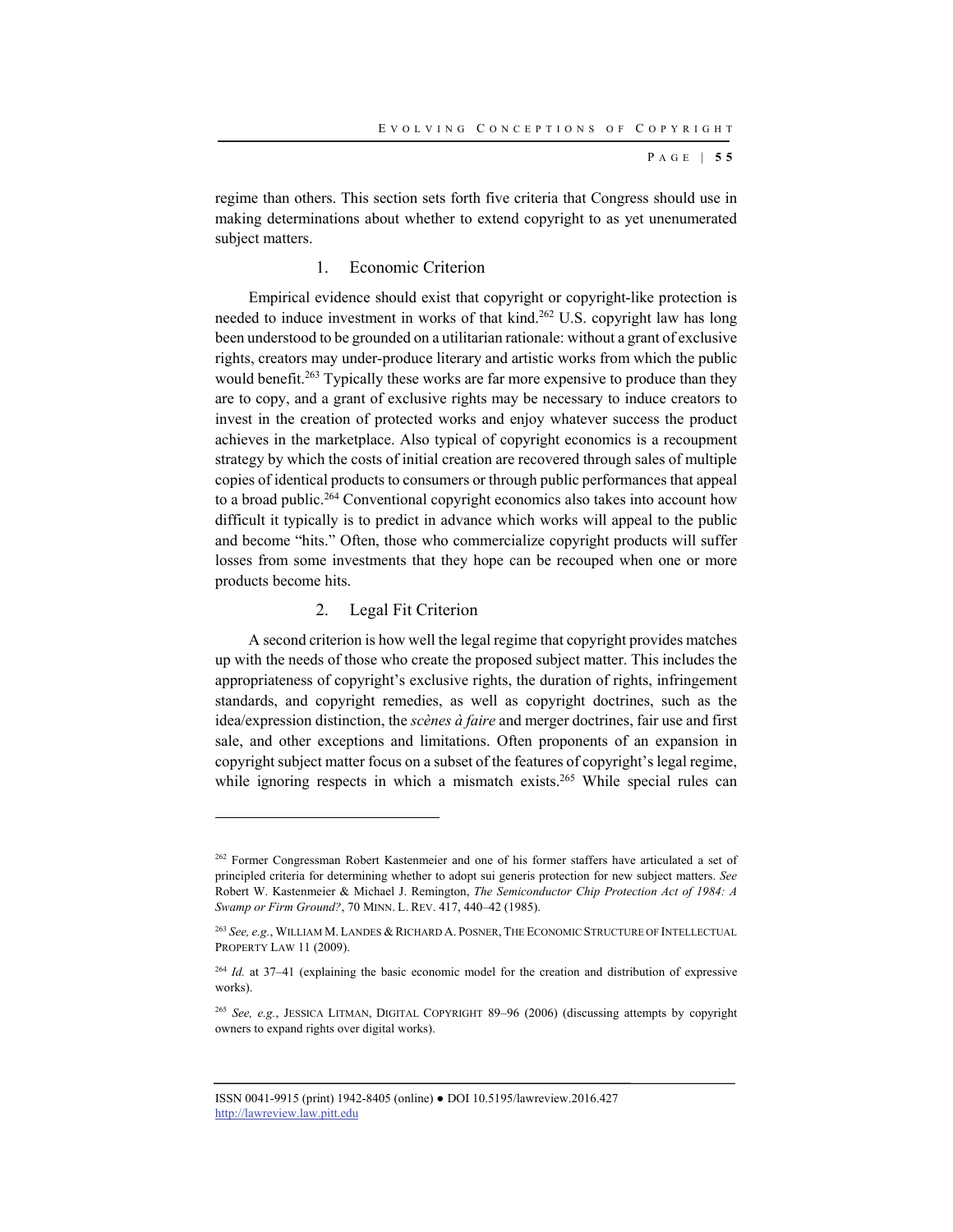P AGE | **5 6** | V O L . 7 8 | 2016

sometimes be developed to adjust the fit in copyright law, the legal regime fit should be an important criterion in judging whether subject matter expansion is a sound idea.

## 3. New or Changed Circumstances Criterion

A third criterion would consider whether the proposed subject matter is a newly developed type of creation or an existing type of creation that now needs copyright owing to changed circumstances. For new types of creations, it is possible that the Copyright Office in the future might interpret "works of authorship" broadly enough to incorporate them into the statute without statutory reform, or the Office might conduct a study and recommend that Congress amend the copyright law to include them.

As for subject matters long in existence, these might not necessarily be precluded from being added to the enumerated categories of works of authorship. It would, however, require empirical evidence of changed circumstances that make the case for copyright protection stronger.266 Given the modest standard of originality in copyright law, it should matter also how easy it will be to draw boundary lines that would differentiate between subsets that arguably need copyright protection and those that do not. $267$ 

#### 4. Authorship Criterion

l

A fourth criterion focuses on how similar or different the creators of the unenumerated subject matters are, the creative processes used to bring works into existence, and the nature of the creative artifacts produced by those processes as compared with conventional authors and authorship processes and artifacts. The more similar these creators are to authors of conventional literary and artistic works, the more similar are the creative processes and artifacts produced thereby. Thus, the more likely it is that an extension of copyright protection to an unconventional subject matter will prove to be socially beneficial. Conversely, the greater the mismatch in these respects, the more likely it is that an extension of copyright to new subject matters will cause distortions or result in misapplications that will undermine the integrity of the copyright regime.

<sup>266</sup> *See, e.g.*, Caroline Reebs, *Sweet or Sour: Extending Copyright Protection to Food Art*, 22 DEPAUL J. ART, TECH., & INTELL. PROP. L. 41, 49 (2011).

<sup>267</sup> Thomas Keller may be a food artist, see Buccafusco, *supra* note 19, but if the law extends protection to food art, McDonalds may gain copyright protection for Chicken McNuggets and that would not necessarily be a good thing.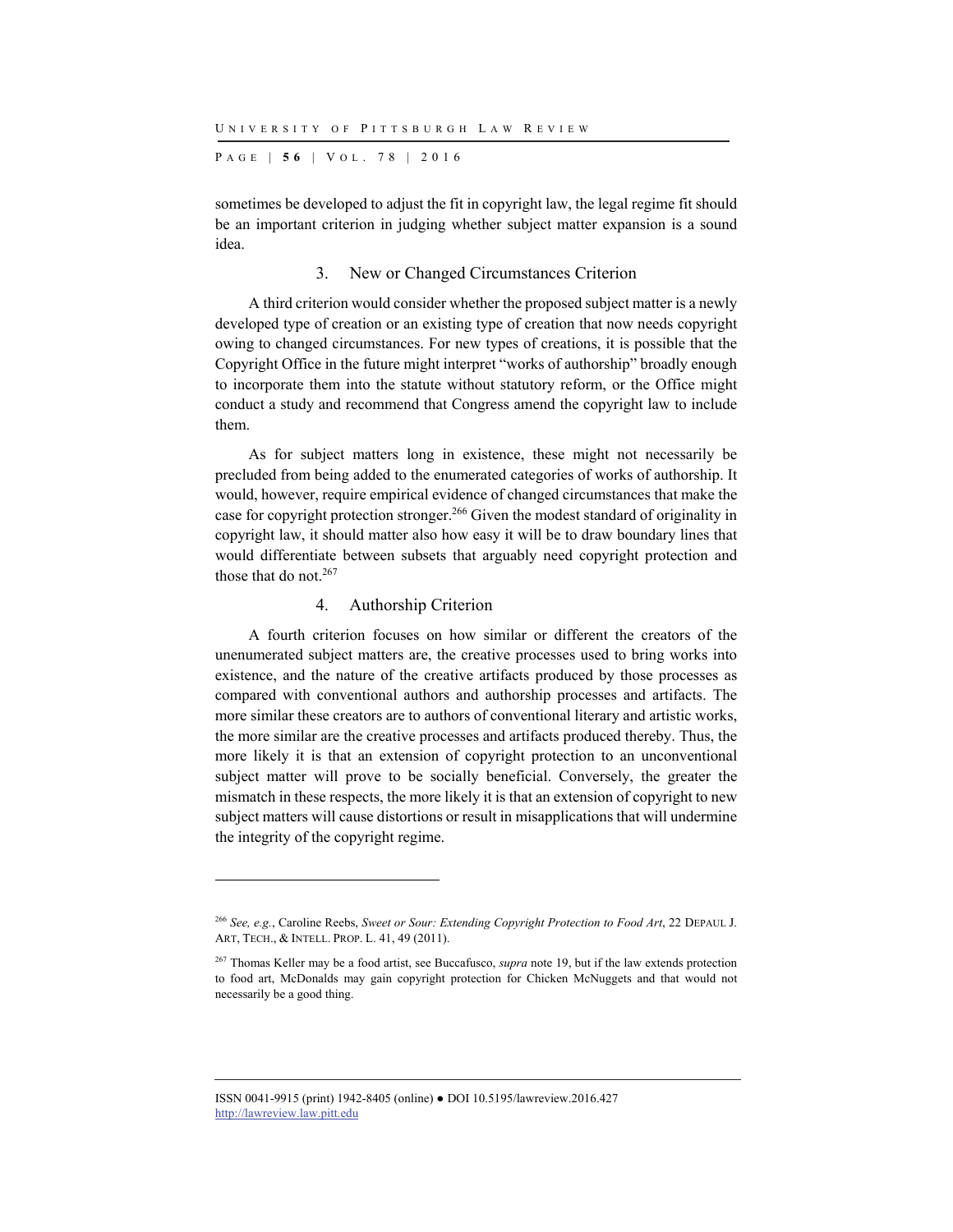P AGE | **5 7**

#### 5. Human Communication Criterion

A fifth criterion that should be considered in judging whether an intellectual creation should become a copyright-eligible work of authorship is whether it communicates intellectual content (that is, original expression) to a human audience as conventional categories of copyrighted works do.<sup>268</sup> Writings convey meaning whether thoughts, ideas, facts, images, or appearances—to human audiences, which is how and why they promote the progress of science (that is, knowledge, broadly construed, and culture). While this Article lists this criterion last, it may well be the most important factor to consider in making judgments about whether unenumerated intellectual creations should become "works of authorship" under the 1976 Act.

## *B. Copyright or Sui Generis Protection?*

Many countries have adopted sui generis forms of IP protection for intellectual products that did not readily fit within the Berne meta-category of literary and artistic works or the enumerated categories under U.S. copyright law. In two instances, the United States has chosen to extend copyright protection to unconventional subject matters—sound recordings and computer programs—when a sui generis option might have been more suitable. Applying the criteria set forth in Section A might not have predicted the copyright outcome. The U.S conception of copyright subject matter has evolved as this law has taken in new types of creations. A review of the reasons for these inclusions into copyright may offer lessons for future policymaking on copyright subject matter.

## 1. Sound Recordings

In the first half of the 20th century, it was far from obvious that U.S. copyright law would ever extend copyright protection to sound recordings. For one thing, this industry had been pleading with Congress for copyright protection for decades, and Congress had never been persuaded to grant it.<sup>269</sup> Second, in the early 1960s, the Register expressed reservations about copyright for sound recordings.<sup>270</sup> Third, some copyright industry groups—most notably composers, music publishers, and the

<sup>268</sup> For a discussion of the importance of human communication, *see, e.g.*, Abraham Drassinower, *Authorship as Public Address: On The Specificity of Copyright vis-à-vis Patent and Trade-Mark*, 2008 MICH. ST. L. REV. 199, and Russ VerSteeg, *Defining "Author" for Purposes of Copyright*, 45 AM. U. L. REV. 1323, 1335, 1365 (1996).

<sup>269</sup> PRE-1972 RECORDINGS REPORT, *supra* note 62, at 8–9.

<sup>270</sup> REGISTER'S 1961 REPORT, *supra* note 151, at 18.

ISSN 0041-9915 (print) 1942-8405 (online) ● DOI 10.5195/lawreview.2016.427 http://lawreview.law.pitt.edu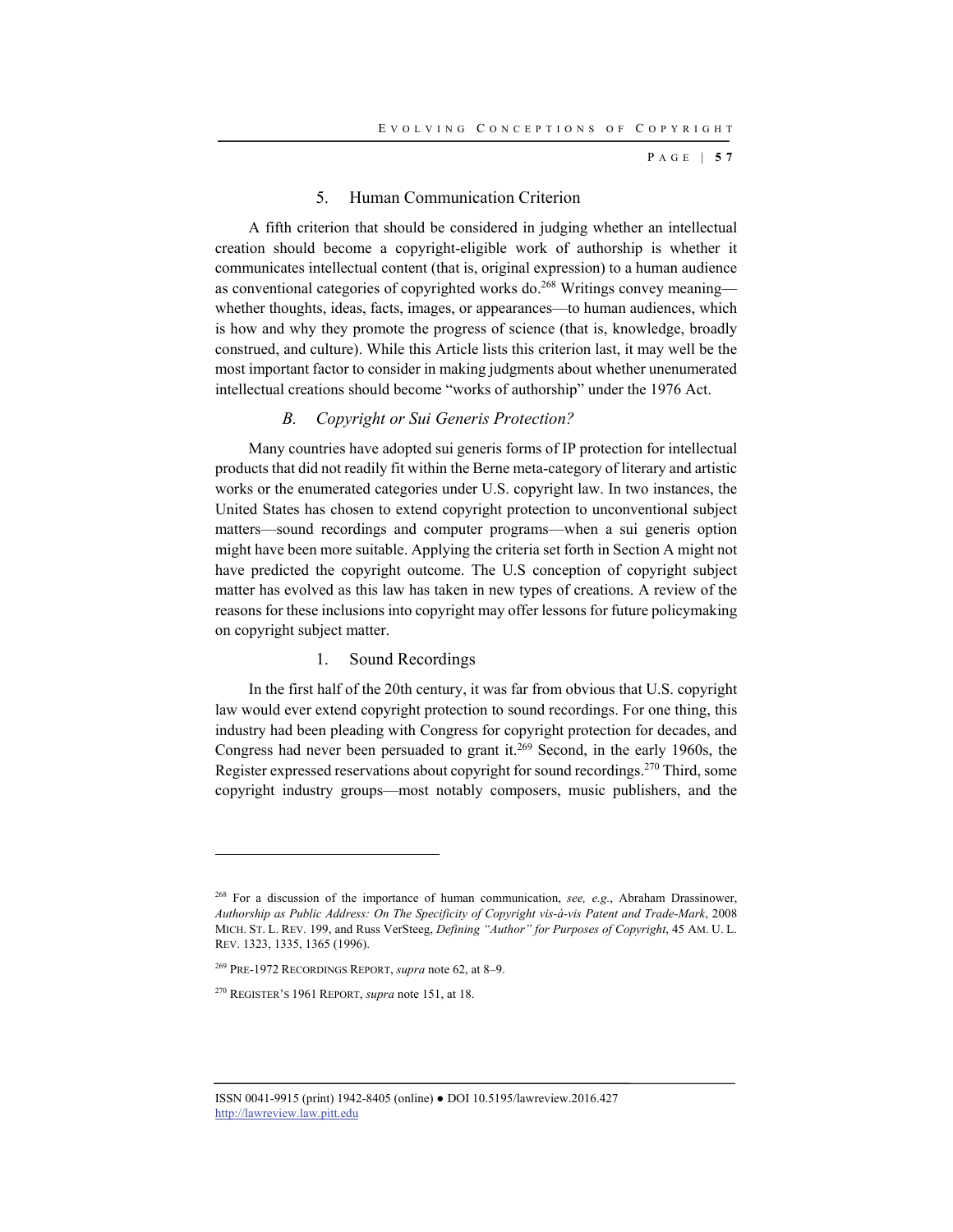P AGE | **5 8** | V O L . 7 8 | 2016

broadcast industry—were actively opposed to sound recording copyrights.271 Fourth, most other countries were choosing to enact sui generis forms of protection for sound recordings (typically known as "neighboring rights" or "related rights").<sup>272</sup>

The economic criterion for granting some type of intellectual property protection to sound recordings, even if not copyright, was quite strong. Recordings were, back then, fairly expensive to produce and distribute, but cheap to copy and sell to members of the public.<sup>273</sup> The costs of producing and distributing sound recordings could be recouped if the music was "a hit" through the sales of multiple copies, as is common for copyright industries. Counterfeiting of exact copies of sound recordings plagued the industry and diminished sales of legitimate copies.<sup>274</sup>

European policymakers decided that sound recordings were not "works of authorship" for which copyright protection was or should be available.<sup>275</sup> Sound recordings were, in the European conception, neither "literary" nor "artistic" works. They were products of "entrepreneurial skills in an aesthetic field," not of authorial acts.276 The makers of sound recordings were, moreover, typically corporations, not individual creators. Sound recordings were perceived as products created in component parts by authors, arrangers, artists, producers, and sound engineers.<sup>277</sup> Thus, for Europeans, the authorship criterion for copyright was not satisfied.

European policymakers, however, did not object to granting the recording industry some intellectual property protection to induce investment in the making and distribution of records, but they perceived that shorter terms of protection than copyright provided were appropriate to enable recoupment of these investments.<sup>278</sup>

<sup>276</sup> *Id.* at 87.

<sup>271</sup> Sound Recording Study, *supra* note 152, at 25–27, 29.

<sup>272</sup> *Id.* at 30; PRE-1972 RECORDINGS REPORT, *supra* note 62, at 18.

<sup>273</sup> *See, e.g.*, Johnson Okpaluba, *The Phonogram: A Tale of Vested Interests and Seized Opportunities*, *in* COPYRIGHT AND THE CHALLENGE OF THE NEW, *supra* note 60, at 77.

<sup>274</sup> PRE-1972 RECORDINGS REPORT, *supra* note 62, at 10–11.

<sup>275</sup> *See* Herman Cohen Jehoram, *The Nature of Neighboring Rights of Performing Artists, Phonogram Producers and Broadcasting Organizations*, 15 COLUM.-VLA J.L. & ARTS 75, 75–76 (1990).

<sup>&</sup>lt;sup>277</sup> GILLIAN DAVIES & HANS HUGO VON RAUSCHER AUF WEEG, CHALLENGES TO COPYRIGHT AND RELATED RIGHTS IN THE EUROPEAN COMMUNITY 19 (1983).

<sup>&</sup>lt;sup>278</sup> Europeans also grant IP protection to performers in their performances and used related rights laws to protect broadcasts from signal piracy. *See, e.g.*, Tyler Ochoa, *Limits on Duration of Copyright: Theories and Practice* 166, *in* TIME: LIMITS AND CONSTRAINTS (Jo Alyson Parker et al., eds. 2010). The United

ISSN 0041-9915 (print) 1942-8405 (online) ● DOI 10.5195/lawreview.2016.427 http://lawreview.law.pitt.edu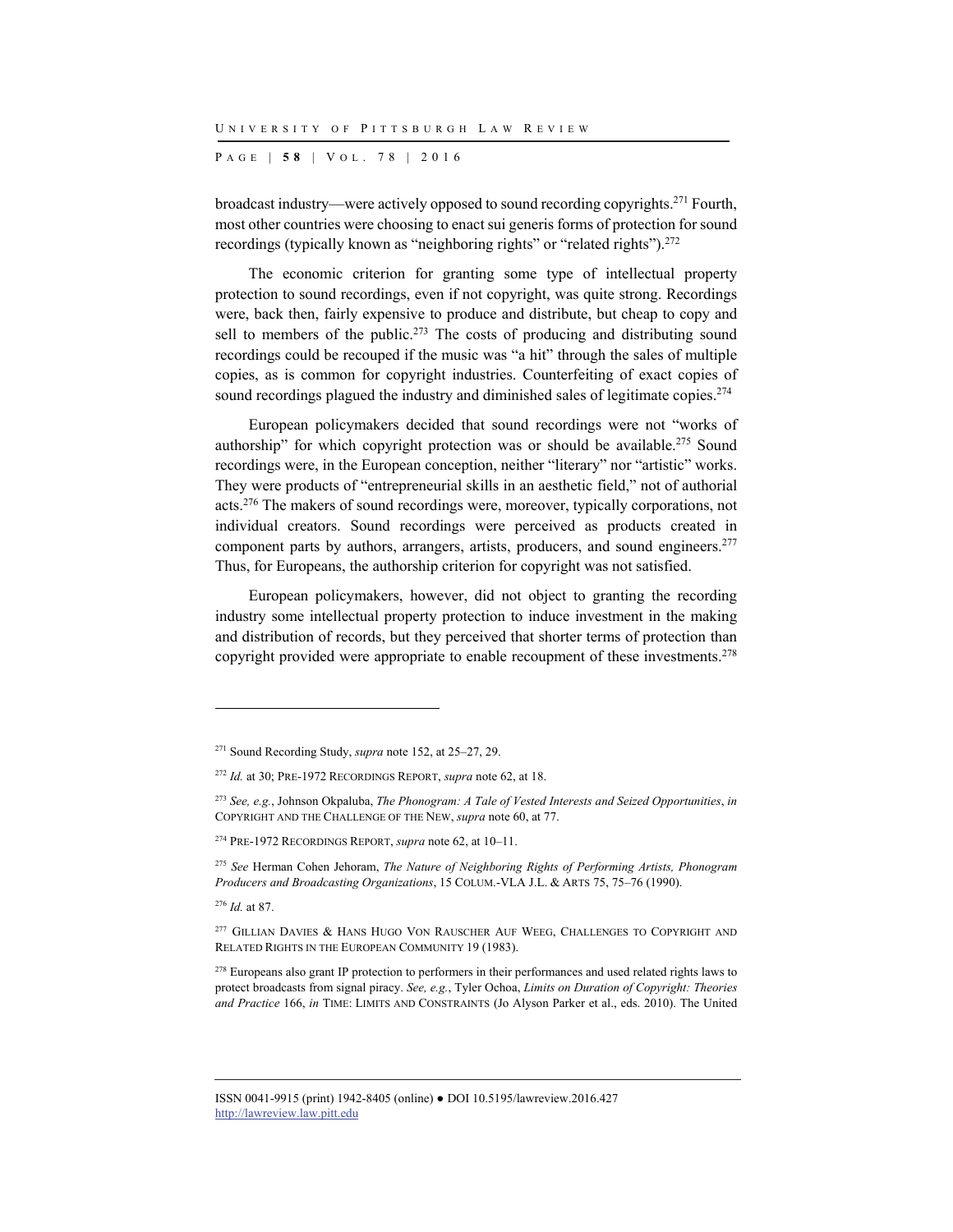P AGE | **5 9**

The legal fit criterion for Europeans was thus another factor cutting against copyright.

The use of related rights laws to protect European sound recordings was understandable given the European commitment to the "natural right of authors" conception of copyright. Because U.S. law is more utilitarian in its conception of copyright, this factor was not significant in the sound recording debate about copyrights in the United States.

The U.S.-based skepticism toward sound recording copyrights initially focused more on the unreadability of sound recordings, emphasized in *White-Smith*, which bears on the human communication criterion for copyright subject matter.279 Longplaying records were no more readable by ordinary humans than perforated piano rolls had been. How could sound recordings promote the progress of science if these works could neither be read nor viewed? Copyright had never protected as "writings" works whose expression was not readable.280

This difficulty was overcome in the 1976 Act through statutory language that allowed for protection for original works of authorship fixed in a tangible medium from which the works could be rendered either directly or with the aid of a machine.<sup>281</sup> The copyrightable expression in these works lay not in the ridges and grooves of the LPs, but in the musical rendition or performance users could experience when the records were played on a machine. This meant that the human communication of expression criterion could be satisfied.

A European-like related rights approach to IP protection for sound recordings was never seriously considered in the United States. However, the idea of sui generis protection was a new idea for the United States in the 1960s, when its recording industry's pleas for protection were at a fever pitch. The Constitution was understood to give Congress power to grant exclusive rights to authors for their writings and to grant inventors exclusive rights in their technological innovations, but not power to enact other kinds of IP rules. Although Congress had enacted special IP laws to grant rights to creators of ornamental designs for articles of manufacture and certain

281 17 U.S.C. § 102 (2012).

States uses copyright to protect broadcast programming, but does not recognize rights in performances as such. *See* 17 U.S.C. §§ 111, 119, 122 (2012).

<sup>279</sup> PRE-1972 RECORDINGS REPORT, *supra* note 62, at 8.

<sup>280</sup> *See* Christopher Buccafusco, *Making Sense of Intellectual Property Law*, 97 CORNELL L. REV. 501, 512–13 (2012).

ISSN 0041-9915 (print) 1942-8405 (online) ● DOI 10.5195/lawreview.2016.427 http://lawreview.law.pitt.edu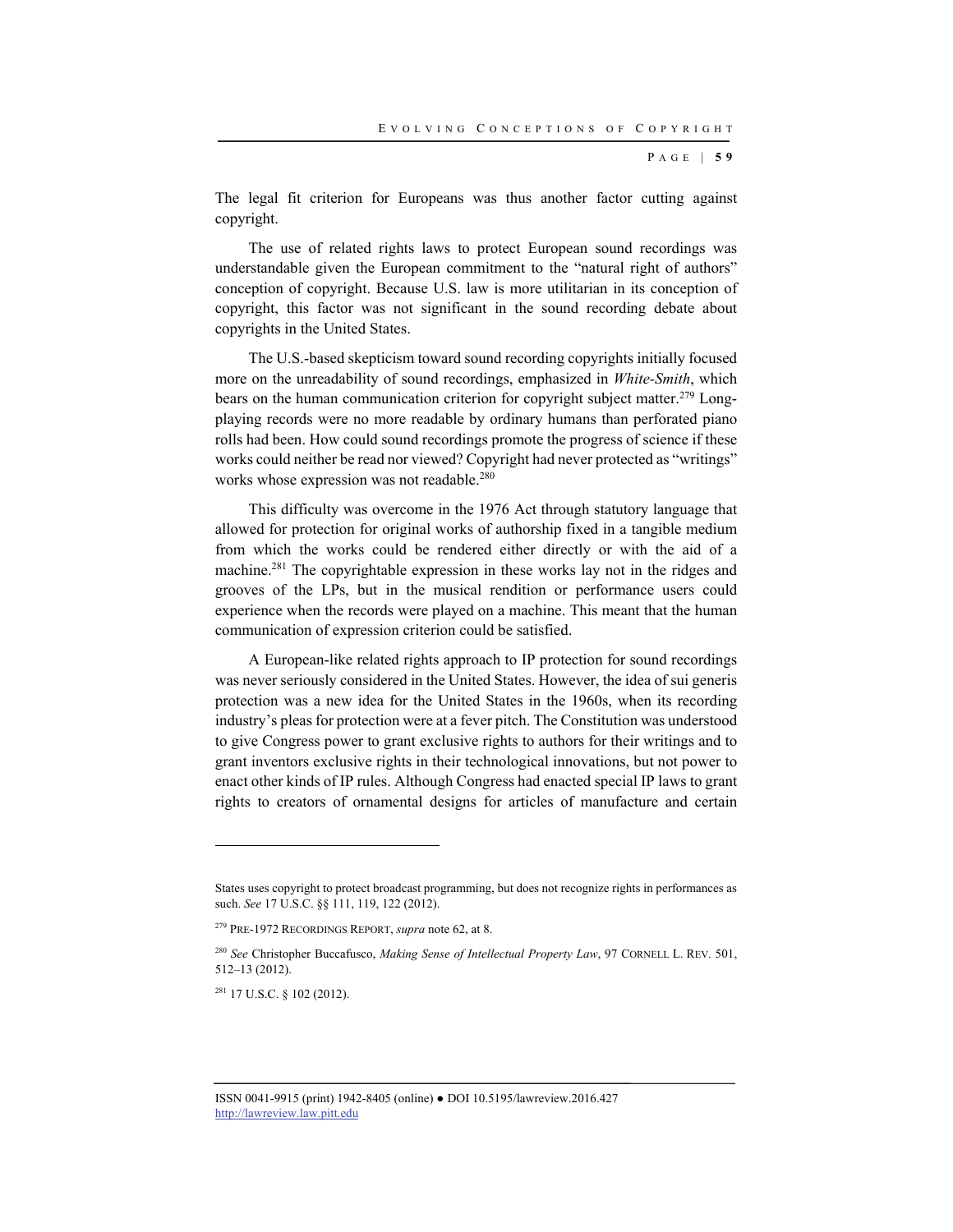P AGE | **6 0** | V O L . 7 8 | 2016

asexually reproducing plants, both laws required invention for these useful art creations to qualify for protection.282 Europeans, by contrast, were quite comfortable with sui generis IP laws.<sup>283</sup> So for the sound recording industry, the choice appeared stark: they either attained federal copyright protection or the industry would be stuck with a patchwork of state legal protections.

The legal regime fit of sound recordings and copyright was acceptable in some respects, but not so much in others. The exclusive reproduction and distribution rights would protect sound recordings from counterfeits. The remedy provisions which included injunctive relief and awards of infringers' profits—also seemed a good fit for this increasingly profitable industry sector. The scope of copyright, however, was worrisome in some respects. There was consensus, for example, that imitations of sound recordings should not be made illegal. Otherwise, high school bands that imitated the Rolling Stones or the Beatles and sound-alike recordings might be infringements. This concern was eventually accommodated by limiting the scope of the reproduction right so that only exact copies could infringe.<sup>284</sup>

Some members of Congress were concerned about whether home taping of recorded music would become illegal if sound recordings were copyrighted, as their children sometimes did this sort of thing.285 The Register of Copyrights offered assurances that this would not be illegal, and so this concern subsided (although it re-emerged later and continues to be a contentious issue for the recording industry).286

The strongest opponents of sound recording copyrights were broadcasters and owners of music copyrights.287 Broadcasters thought the sound recording industry should not have exclusive rights to control public performances of recorded music because broadcasts functioned as free advertising for records, making consumers familiar with new performers and new music, thereby driving the market for

<sup>282 35</sup> U.S.C. § 171, 161 (2012).

<sup>283</sup> *See, e.g.*, J.H. Reichman, *Legal Hybrids Between the Patent and Copyright Paradigms*, 94 COLUM. L. REV. 2432, 2453–500 (1994) (discussing numerous sui generis IP regimes largely originating in the EU).

<sup>284 17</sup> U.S.C. § 114(b).

<sup>&</sup>lt;sup>285</sup> Sony Corp. of Am. v. Universal City Studios, 464 U.S. 417, 471 n.22 (1984) (Blackmun, J., dissenting).

<sup>286</sup> *Id.* at 471 n.23; *see also* OFFICE OF TECHNOLOGY ASSESSMENT, COPYRIGHT AND HOME TAPING: TECHNOLOGY CHALLENGES THE LAW (1989).

<sup>287</sup> REGISTER'S SUPPLEMENTARY REPORT, *supra* note 151, at 51.

ISSN 0041-9915 (print) 1942-8405 (online) ● DOI 10.5195/lawreview.2016.427 http://lawreview.law.pitt.edu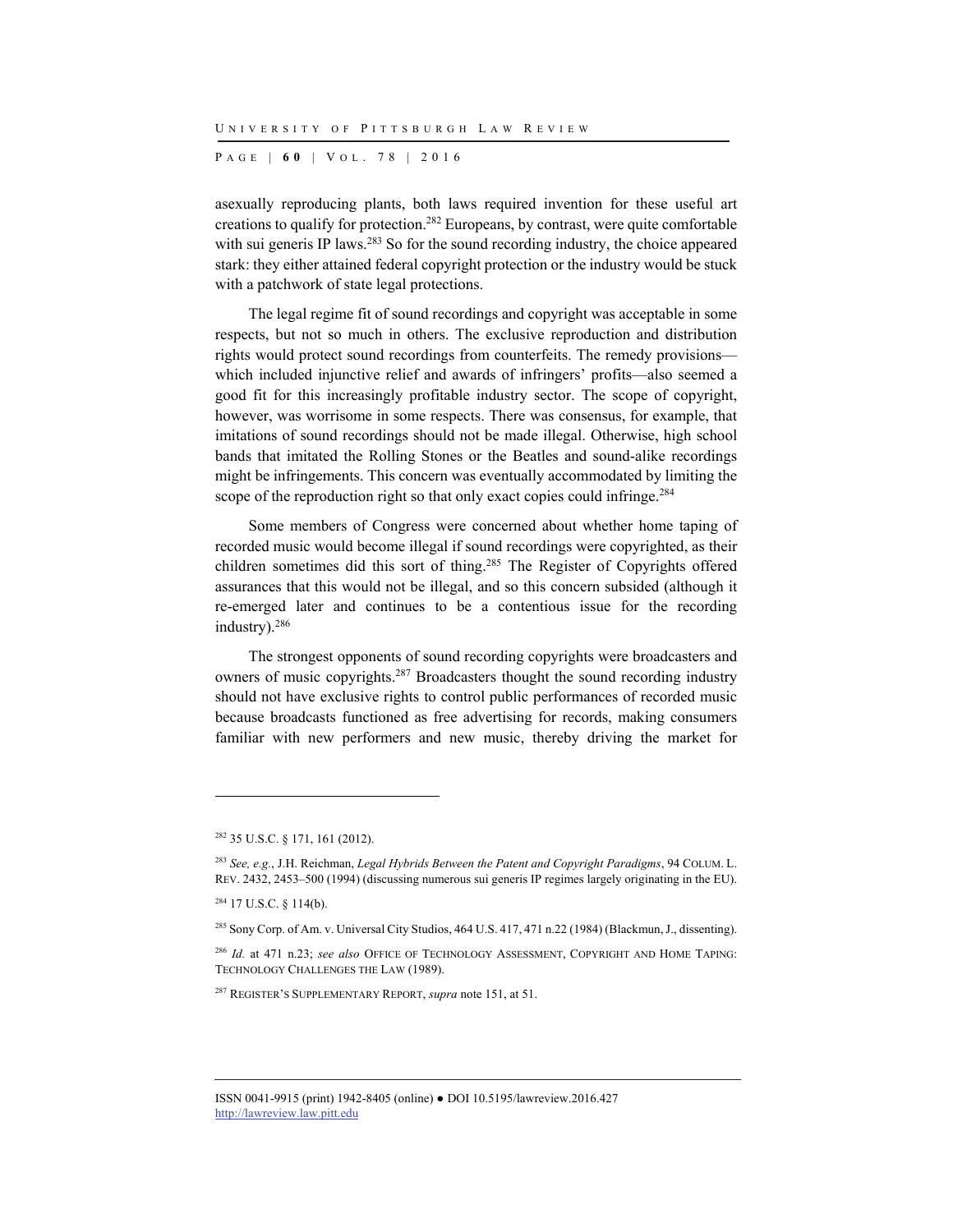P AGE | **6 1**

purchased albums.288 Some broadcasters seemed to think that they should be paid to play records on the radio, and as the payola scandals of the day revealed, sound recording companies sometimes supplied funds to induce broadcasters to play their recordings on the air.289 Owners of music copyrights were worried that revenue streams from broadcasts of their music would shrink if the recording industry attained public performance rights. This seemed especially unfair given the very low royalty rate the recording industry paid to music copyright owners under the compulsory license first instituted in 1909.290

The sound recording industry was sufficiently desperate for copyright's mantle that they accepted numerous limitations on their rights as a compromise. The changed circumstances argument for copyright was the huge surge in counterfeiting of sound recordings in the  $1960s$ .<sup>291</sup> The industry was very anxious for federal protection as soon as possible and did not want to wait until Congress finally enacted a comprehensive revision of U.S. copyright law. The industry got its wish in 1971 and the sound recording-related provisions were carried over into what became the 1976 Act.<sup>292</sup> U.S. copyright law today might be very different (and possibly somewhat less messed up) if Congress had chosen a sui generis regime for sound recordings similar to European related rights laws.

Although owners of IP rights in sound recordings have been granted public performance rights under the laws of other nations,<sup>293</sup> sound recordings have not enjoyed a general public performance right in the United States, and proposals to

<sup>&</sup>lt;sup>288</sup> The public performance right for sound recording issue remains contentious, even today, although the Copyright Office strongly supports it. Maria A. Pallante, *The Next Great Copyright Act*, 36 COLUM. J.L. & ARTS 315, 324 (2013).

 $^{289}$  47 U.S.C. § 314 (illegal for broadcaster to play music for which it was paid unless it informs listeners of the payment). *See, e.g.*, Ronald H. Coase, *Payola in Radio and Television Broadcasting*, 22 J. LAW & ECON. 269 (1979).

<sup>290</sup> REGISTER'S SUPPLEMENTARY REPORT, *supra* note 151, at 51.

<sup>&</sup>lt;sup>291</sup> SECOND SUPPLEMENTARY REPORT OF THE REGISTER OF COPYRIGHTS ON THE GENERAL REVISION OF THE U.S. COPYRIGHT LAW: 1975 REVISION BILL, Oct.-Dec. 1975, 51 [hereinafter REGISTER'S SECOND SUPPLEMENTARY REPORT].

<sup>292</sup> Act of Oct. 15, 1971, Pub. L. No. 92-140, 85 Stat. 391 (1971). Unfortunately, Congress chose not to deal with pre-1972 recordings, which were relegated to the vagaries of inconsistent state laws. *See, e.g.*, PRE-1972 SOUND RECORDING REPORT, *supra* note 62.

<sup>293</sup> REGISTER'S SECOND SUPPLEMENTARY REPORT, *supra* note 291, at 216, 234.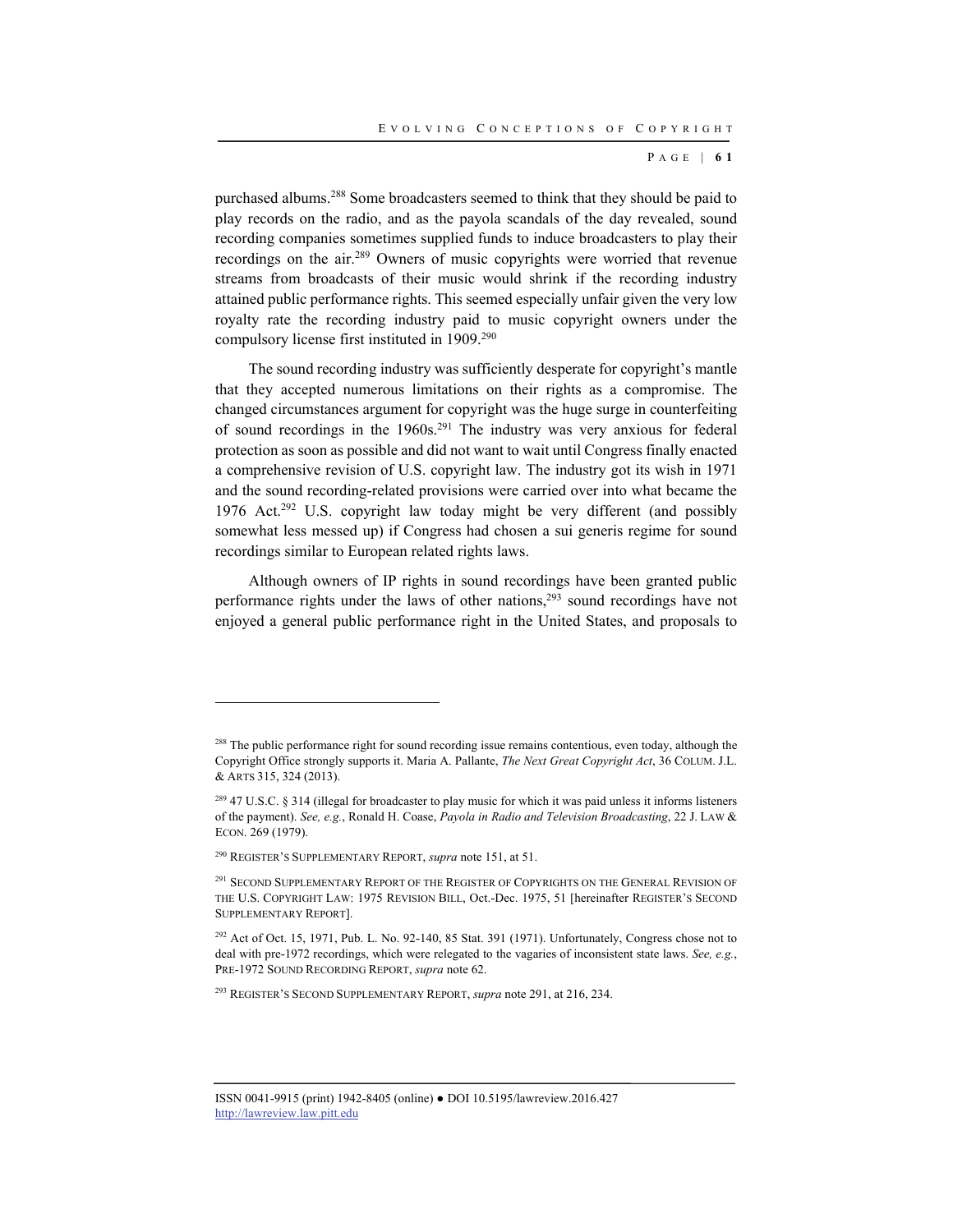P AGE | **6 2** | V O L . 7 8 | 2016

grant such rights to sound recordings have been controversial for decades.<sup>294</sup> This suggests that the legal fit between copyright and sound recordings remains somewhat uneasy.

## 2. Computer Programs

Also far from obvious in the 1960s and 1970s was whether copyright would become an accepted form of IP protection for computer programs.<sup>295</sup> The U.S. Copyright Office first assessed whether it should accept applications to register computer programs as copyrightable writings of authors in 1964. It did not question that copyright could protect source code forms of programs—that is, texts written in computer programming languages—as literary works.296 However, the Office did doubt that machine-executable programs (often referred to as object code) were copyrightable for two principal reasons.<sup>297</sup>

One reason was because machine-executable programs are functional processes (that is, machines constructed in text).298 Under *Baker v. Selden* and its progeny, copyright protection had long been unavailable to functional processes, machines, and machine parts.299 Second, machine-executable programs are unintelligible to humans. Under the *White-Smith* conception of copyright subject matter, object code was uncopyrightable because it could not be read and machine-executable programs were not "copies" of source code.<sup>300</sup>

<sup>294</sup> *See, e.g.*, Brian Day, *The Super Brawl: The History and Future of the Sound Recording Performance Right*, 16 MICH. TELECOMM. TECH. L. REV. 179 (2009), *available at* http://www.mttlr.org/volsixteen/day .pdf.

<sup>295</sup> Parts of this section are adapted from Pamela Samuelson, *A Square Peg in a Round Hole? Copyright Protection for Computer Programs*, *in* COPYRIGHT AND THE CHALLENGE OF THE NEW, *supra* note 60, at 251.

<sup>296</sup> COPYRIGHT OFFICE CIRCULAR 31D (January 1965), *reprinted in* Duncan M. Davidson, *Protecting Computer Software: A Comprehensive Analysis*, 1983 ARIZ. ST. L.J. 611, 652 n.72 (1983).

<sup>297</sup> *Id.*

<sup>298</sup> The functionality objection to copyrighting programs was explored in Samuelson, *CONTU Revisited*, *supra* note 229, at 727−53. *See also* Pamela Samuelson, Randall Davis, Mitchell Kapor & J.H. Reichman, *A Manifesto Concerning the Legal Protection of Computer Programs*, 94 COLUM. L. REV. 2308, 2320−24 (1994) [hereinafter Samuelson et al., *Manifesto*].

<sup>&</sup>lt;sup>299</sup> Baker v. Selden, 101 U.S. 99 (1879) (copyright protection extends to an author's explanation of a useful art, such as a bookkeeping method, but not to the useful art depicted therein). For an extended discussion of *Baker* and its progeny, *see* Samuelson, *supra* note 113, at 1928−44.

<sup>300</sup> White-Smith Music Pub. Co. v. Apollo Co., 209 U.S. 1, 18 (1908) (ruling that piano rolls were not "copies" of copyrighted musical compositions in part because the rolls could not be read by humans). *See* 

ISSN 0041-9915 (print) 1942-8405 (online) ● DOI 10.5195/lawreview.2016.427 http://lawreview.law.pitt.edu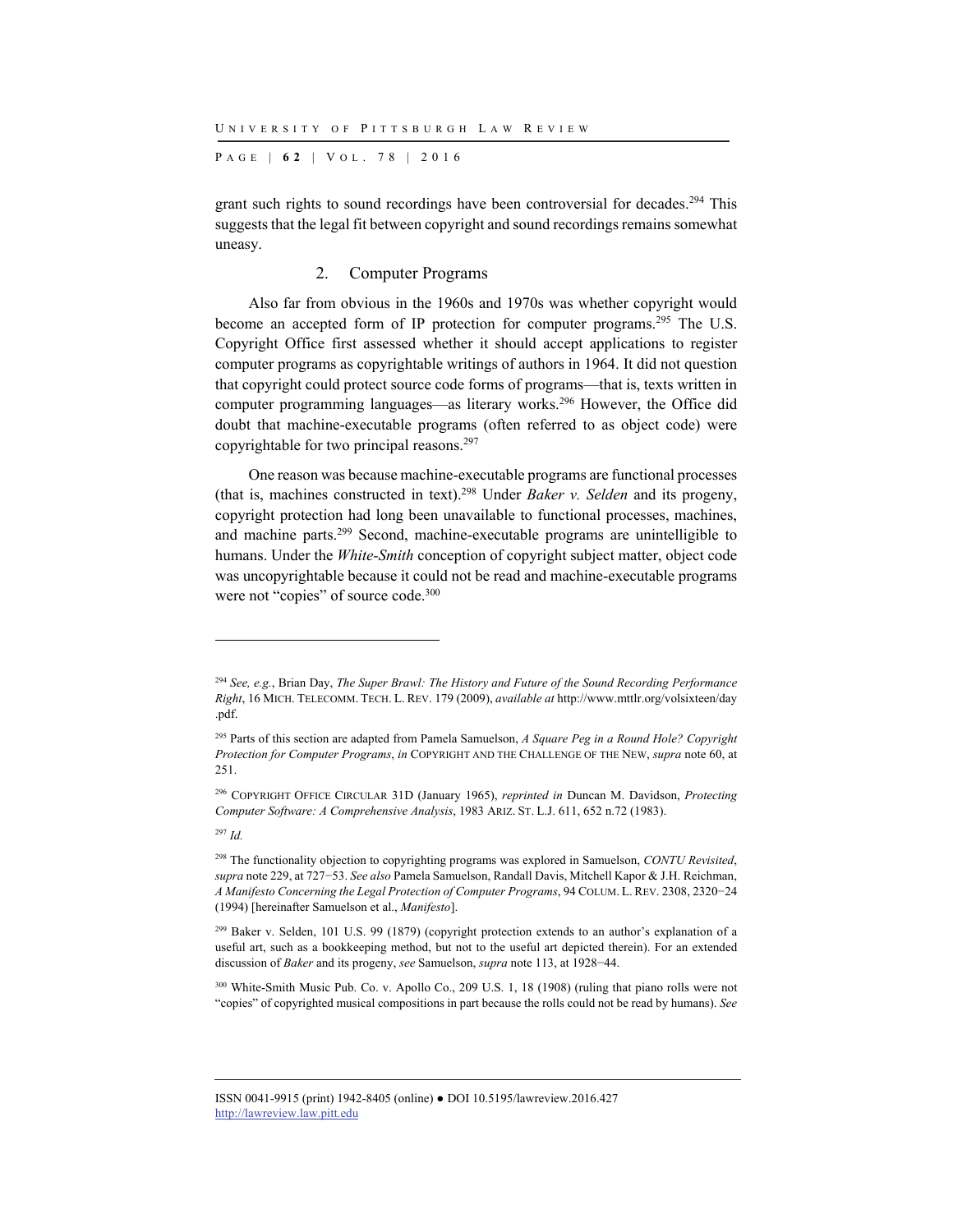P AGE | **6 3**

A related concern may have been that the unreadability of publicly disseminated object code meant that it could not serve the long-standing disclosure function, which has been important to achieving copyright's constitutional purpose of promoting the progress of knowledge.<sup>301</sup> The human communication criterion seemed to be a serious obstacle to copyrighting programs. The 1976 Act had made a profound, if rarely noticed, shift away from the goal of inducing publication to a goal of inducing production of copyrighted works. The human communication function was, it seemed, no longer as central to copyright as it had been for the first nearly two hundred years of this U.S. law.

Although the utility and unintelligibility of object code gave rise to serious doubts within the Office about programs as copyright subject matter, $302$  the Office ultimately decided to accept registration applications for programs anyway under its so-called rule of doubt. That is, the Office would issue registration certificates to authors of programs, but the certificates expressly reflected the Office's doubts about whether programs in machine-readable form were copyright-protectable.<sup>303</sup> Registrants would bear the burden of defending the copyrightability of program code, should this later become necessary in litigation. The Office also made registration contingent upon the programmer's deposit of the full text of the program source code, thus ensuring that the disclosure function of copyright would be respected.304

The Office's concerns about program copyrights were echoed during the legislative debate over the copyright revision bills of the mid-1960s. Among the strongest critics was Professor Arthur Miller, who recommended against copyright for computer programs because programs were "functional item[s]" that were plainly distinguishable from "books or plays or motion pictures or poetry—the forms of

l

<sup>304</sup> *Id.*

*also* Stephen Breyer, *The Uneasy Case for Copyright: A Study of Copyright in Books, Photocopies, and Computer Programs*, 84 HARV. L. REV. 281, 340 n.233 (1970) [hereinafter Breyer, *The Uneasy Case*] (noting doubts existed about whether computer programs were "original works of authorship" in a constitutional sense given that they were not literary or artistic in content, and did not convey information to readers).

<sup>301</sup> *See* Samuelson, *CONTU Revisited*, *supra* note 229, at 705–27. Federal copyright law, unlike patent law, had historically not needed to require disclosure of the contents of protected works, for the act of publication was the point at which copyright attached (assuming formalities were complied with), so disclosure happened through the act of publication. *Id.* at 711–12.

<sup>302</sup> COPYRIGHT OFFICE CIRCULAR 31D, *supra* note 296.

<sup>303</sup> *Id.*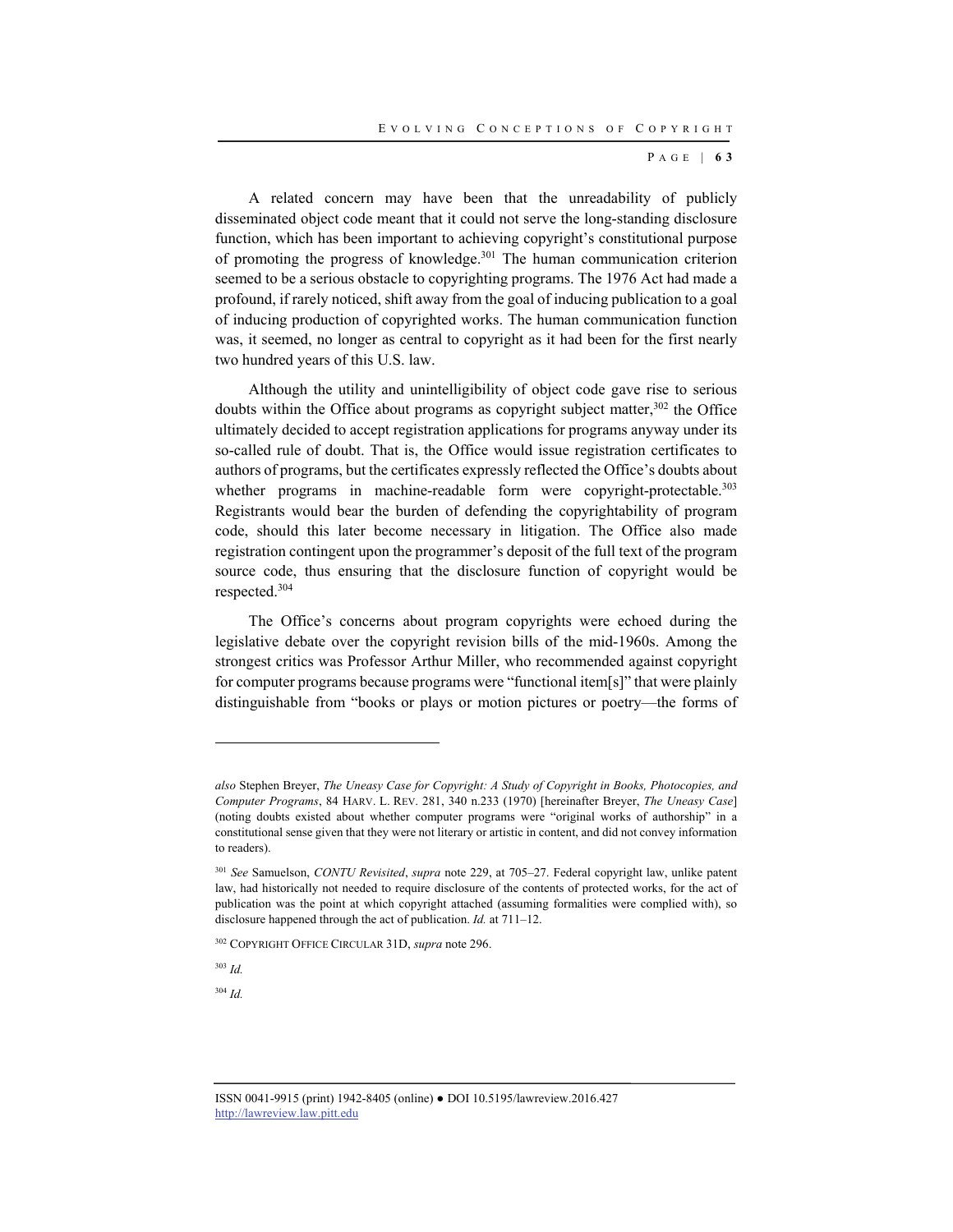P AGE | **6 4** | V O L . 7 8 | 2016

expression that traditionally have been covered by our copyright legislation."305 To extend copyright protection to programs would, he thought, effectively grant patentlike rights without "the safeguards and limitations that surround a patent grant."<sup>306</sup> This could "very seriously stultify the programming art" in large part because computer programming "is, by and large, a derivative art based on fairly well established and commonly used mathematical and logical principles."307 Miller doubted that the software industry would have arisen "had there been copyright protection for programs in the past."308 Miller's testimony thus raised questions about whether the legal fit criterion for copyrightability could be satisfied.

Even the economic criterion for extending copyright protection to programs seemed unconvincing at the time. In 1970 Professor (now Justice) Stephen Breyer wrote that the economic case for extending copyright protection to computer programs was at best "uneasy" and actually quite unpersuasive.309 The software industry was at that time "burgeoning," as Breyer put it, without reliance on copyright protection.<sup>310</sup> The independent software sector of the industry (that is, developers of computer programs who were not also manufacturers of computer hardware) had grown in the previous six years from a \$12 million to a \$320 million industry.311 Breyer also noted that development of systems software, the costs of which reportedly would account for twenty-five percent of all software development costs,312 could be recouped through the sales of computers in which this software was embedded.<sup>313</sup>

l

<sup>311</sup> *Id.* at 344 n.246.

<sup>312</sup> *Id.* at 345 n.249.

<sup>313</sup> *Id.* at 344 n.248.

<sup>305</sup> *Copyright Law Revision: Hearing on S. 597 Before the Subcomm. on Patents, Trademarks, and Copyrights of the S. Comm. on the Judiciary*, 90th Cong. 196–97 (1967) [hereinafter *Copyright Revision Hearing*] (statement of Arthur Miller).

<sup>306</sup> *Id.* at 197, 199.

<sup>307</sup> *Id.* at 197.

<sup>308</sup> *Id.* at 199.

<sup>309</sup> *See* Breyer, *The Uneasy Case*, *supra* note 300, at 340–50.

<sup>&</sup>lt;sup>310</sup> *Id.* at 344. The indifference of software developers to copyright seemed evident from the fact that only 200 programs had been registered with the U.S. Copyright Office in the five years after the Office had begun accepting programs as registerable subject matter. *Id.*

ISSN 0041-9915 (print) 1942-8405 (online) ● DOI 10.5195/lawreview.2016.427 http://lawreview.law.pitt.edu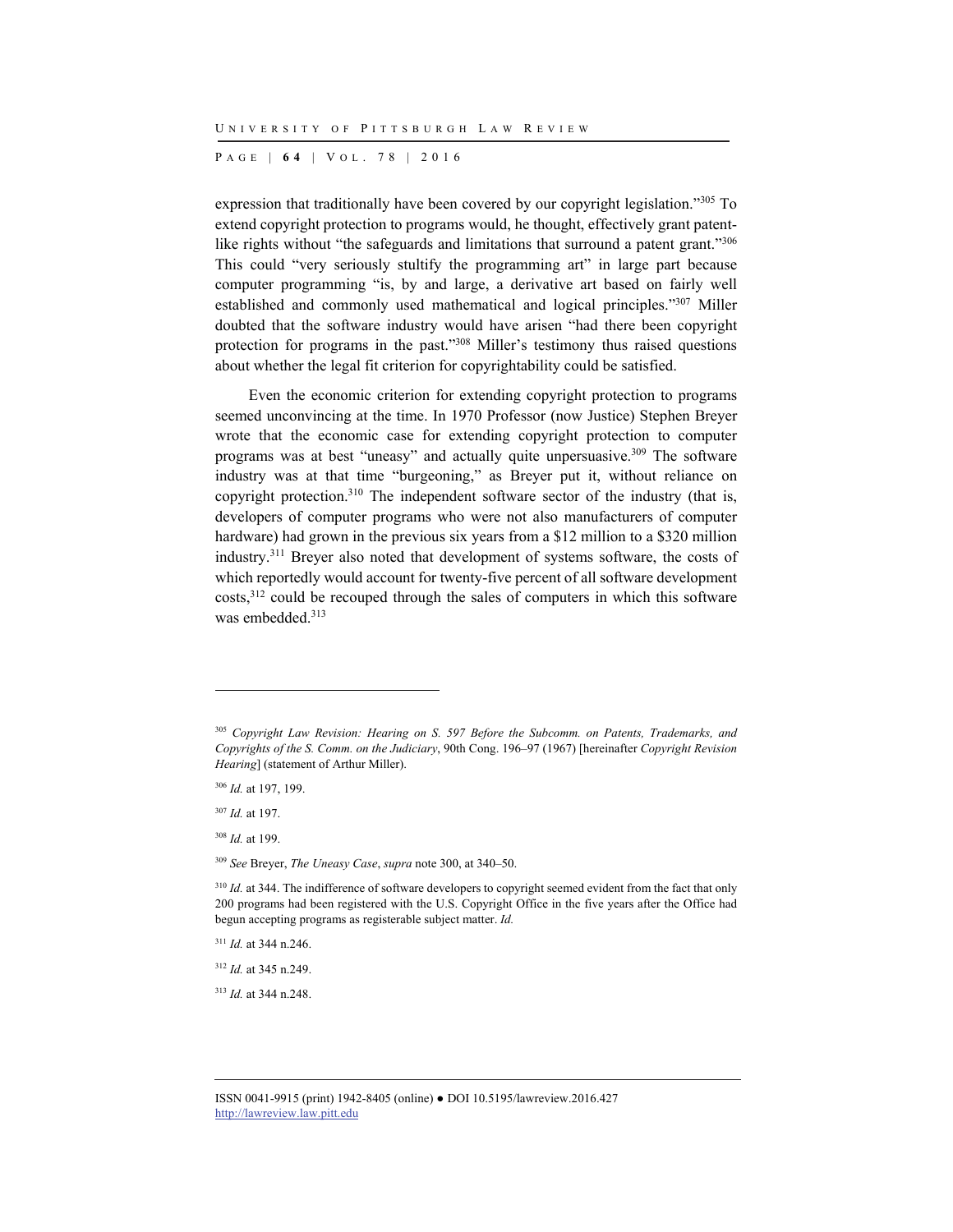#### P AGE | **6 5**

Most application programs, Breyer noted, were either developed by hardware companies who also bundled this software with their computers or custom developed, in which case developers could recoup their costs by charging for customization services.314 Educators, government employees, and owners of computers were also developing software applications, but Breyer regarded copyright as unnecessary to induce these creators to produce programs.<sup>315</sup> Developers of more general purpose application programs tended, moreover, to sell their products to customers as complete solutions that included installation, training, and maintenance services through which software development costs could be recouped.316 Based on these observations and concerns about some costs that copyright might impose on the software industry,317 Breyer concluded that copyright protection was unnecessary.<sup>318</sup> He also worried that copyright for programs might either be too weak (because of how easy it would be to reimplement a program design in non-infringing code) or too strong (because courts might base infringement determinations on similarities in algorithms or other software abstractions).<sup>319</sup> Furthermore, he questioned the appropriateness of copyright's duration for programs.320

Breyer was not alone in recognizing the unsuitability of copyright protection for software. A senior IBM attorney proposed a sui generis form of legal protection for computer programs to protect the applied know-how embodied in programs.<sup>321</sup> The sui generis approach was also viewed positively on the international level, as

<sup>314</sup> *Id.* at 345.

<sup>315</sup> *Id.*

l

<sup>316</sup> *Id.*

<sup>317</sup> *Id.* at 347.

<sup>318</sup> *Id.* at 350. While Breyer was right that the case for copyrighting software was weak in 1970, it became stronger over time as the mass market for software for personal computers took off in the 1980s and 1990s. *See* Samuelson, *Uneasy Case*, *supra* note 259, at 1752–75.

319 Breyer, *The Uneasy Case*, *supra* note 300, at 347–48.

<sup>320</sup> *Id.* at 348.

<sup>321</sup> *See, e.g.*, Elmer Galbi, *Proposal for New Legislation to Protect Computer Programming*, 17 BULL. COPYRIGHT SOC'Y 280, 283–92 (1970). Numerous scholars have endorsed a sui generis approach to the legal protection of computer programs. *See, e.g.*, sources cited in Samuelson et al., *Manifesto*, *supra* note 298, at 2312 n.6.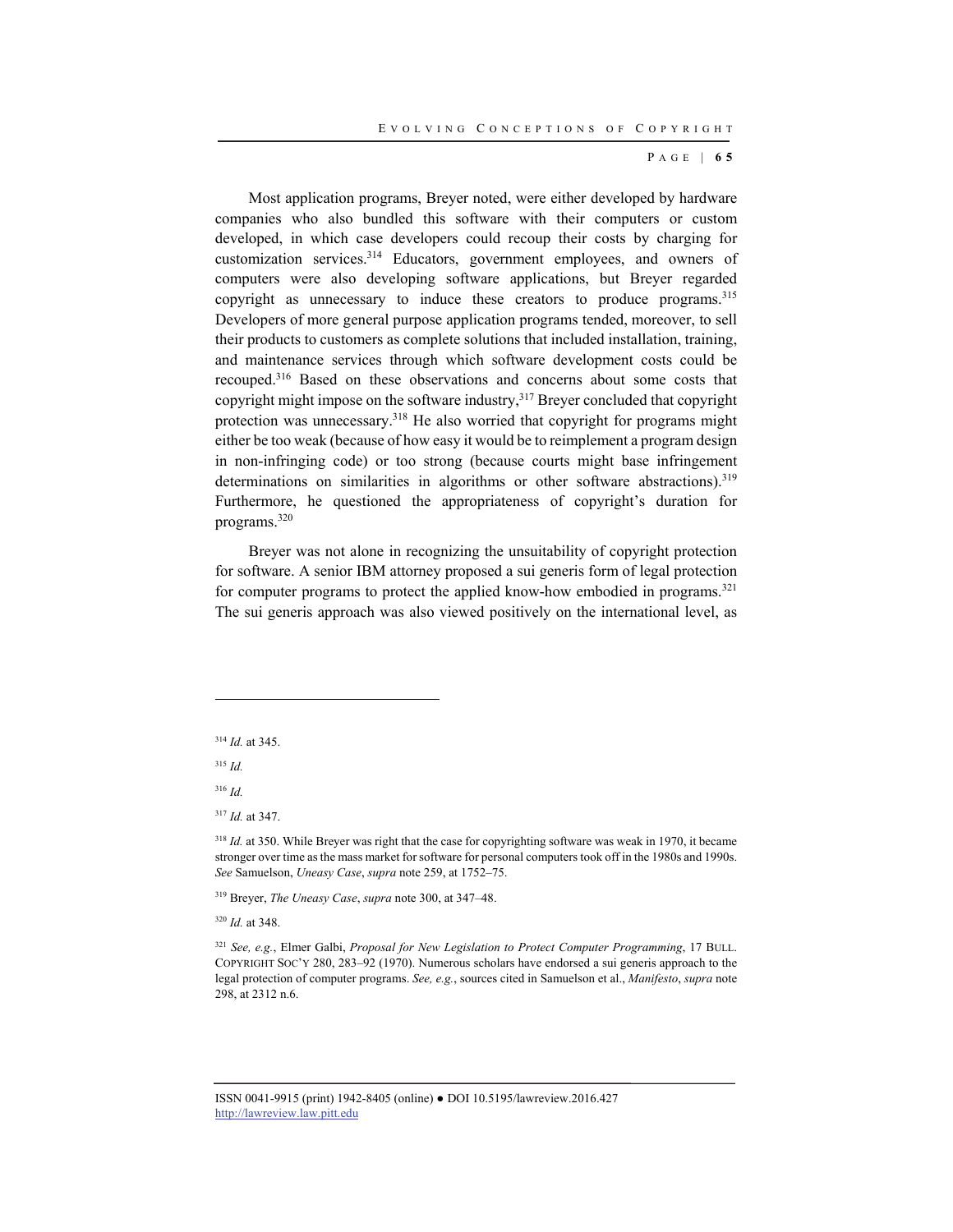P AGE | **6 6** | V O L . 7 8 | 2016

witnessed by the model sui generis law to protect computer programs developed by the World Intellectual Property Organization ("WIPO") in the late 1970s.<sup>322</sup>

Given the Copyright Office's doubts about programs as copyright subject matter, questions raised in the legislative history of the 1976 Act, and WIPO's endorsement of a sui generis proposal, one might have expected that sui generis legislation would have become the legal mechanism for protecting computer programs instead of copyright. Something obviously changed the momentum in favor of sui generis legislation to one in favor of copyright.

The turning point was a report issued by the National Commission on New Technological Uses of Copyrighted Works ("CONTU").323 CONTU was created to address a number of vexing new technology issues that were so controversial that they were holding up enactment of the copyright revision bills.<sup>324</sup> Although the copyrightability of computer programs was, strictly speaking, not within its statutory charter, CONTU took a position in favor of copyright protection for computer programs as literary works.325 Ironically, Arthur Miller, who in 1967 had spoken so eloquently against copyrighting computer programs, was now the chair of the CONTU subcommittee that favored copyright for programs.326

(1) the reproduction and use of copyrighted works of authorship−

(A) in conjunction with automatic systems capable of storing, processing, retrieving and transferring information, and

 (B) by various forms of machine reproduction, not including reproduction by or at the request of instructors for use in face-to-face teaching activities; and

 (2) the creation of new works by the application or intervention of such automatic systems of machine reproduction.

Act of Dec. 31, 1974, Pub. L. No. 93-573, § 201, 88 Stat. 1873 (1974).

325 CONTU REPORT, *supra* note 258, at 10–26.

l

326 Miller had a different position about whether the pending copyright revision bill would encompass software when he was testifying before Congress in 1967. *See supra* notes 305–08 and accompanying text.

<sup>322</sup> *See* WIPO, INT'L BUREAU, MODEL PROVISIONS ON THE PROTECTION OF COMPUTER SOFTWARE (1978).

<sup>323</sup> CONTU REPORT, *supra* note 258. CONTU was established by Pub. L. No. 93-573, 88 Stat. 1873 (1974).

<sup>&</sup>lt;sup>324</sup> CONTU's legislative charter was to make recommendations for legislation or other measures in respect of these uses of copyrighted works:

ISSN 0041-9915 (print) 1942-8405 (online) ● DOI 10.5195/lawreview.2016.427 http://lawreview.law.pitt.edu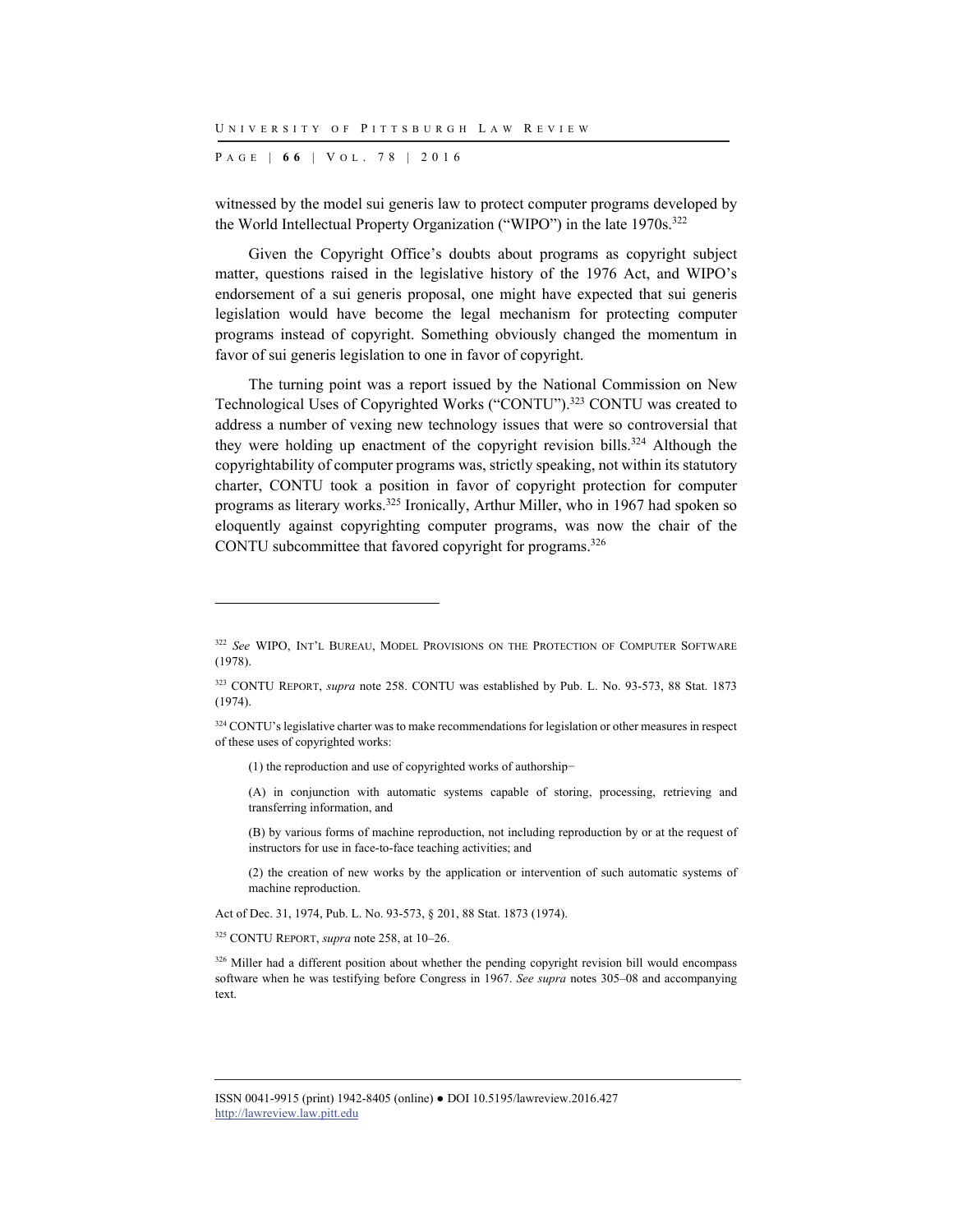P AGE | **6 7**

CONTU was not unanimous, but a majority asserted that programs were already copyrightable as literary works under the 1976 Act.<sup>327</sup> That Act's definition of "literary work" indicated that it included works expressed in "numerical symbols or indicia."328 The report asserted that programs could be "read and understood by humans,"<sup>329</sup> although this was only true as to source code forms of programs. In making the case in favor of copyright for programs, the report relied heavily on an analogy between programs and sound recordings.<sup>330</sup> "Both recorded music and computer programs are sets of information in a form which when passed over a magnetized head, cause minute currents to flow in such a way that desired physical work is accomplished."<sup>331</sup> The CONTU majority made an economic argument in favor of copyright protection for programs because they, like sound recordings, were expensive to make and cheap to copy and would be as vulnerable to counterfeiting by "organized pirates" as were sound recordings.<sup>332</sup>

The CONTU report played down both the utilitarian character of programs and their unintelligibility. It stated that "[p]rograms should no more be considered machine parts than videotapes should be considered parts of projectors or phonorecords parts of sound reproduction equipment."333 All three types of creations "were *capable* of communicating with humans."<sup>334</sup> It denied that copyright

<sup>330</sup> *Id.*

l

<sup>331</sup> *Id.*

<sup>333</sup> *Id.* at 21.

<sup>334</sup> *Id.* (emphasis in original).

<sup>327</sup> There were two dissents from the majority view and one worried concurrence. CONTU REPORT, *supra* note 258, at 26–36. The main dissent was written by John Hersey, a well-known author of novels. *Id.* at 27–36. In correspondence in the 1980s, Hersey informed me that up until the last meeting before the vote, he had a majority ready to recommend against copyright for programs in executable form. At that meeting, Miller cross-questioned him and Hersey lost his temper. When he lost his temper, Hersey said he lost his majority. Had CONTU come out against copyright for object code, the United States might have eventually adopted a sui generis approach to program protection.

 $328$  17 U.S.C.  $\S$  101 (definition of "literary works").

<sup>329</sup> CONTU REPORT, *supra* note 258, at 10.

<sup>332</sup> *Id.* at 10–11. CONTU did not cite to studies about the state of the computer software industry or provide any empirical evidence that copyright protection was actually needed to induce the development and distribution of programs. It made no reference to the Breyer article, *supra* note 300, questioning the need for copyright for programs, although Miller could not have been unaware of it given that they were both colleagues at Harvard Law School.

ISSN 0041-9915 (print) 1942-8405 (online) ● DOI 10.5195/lawreview.2016.427 http://lawreview.law.pitt.edu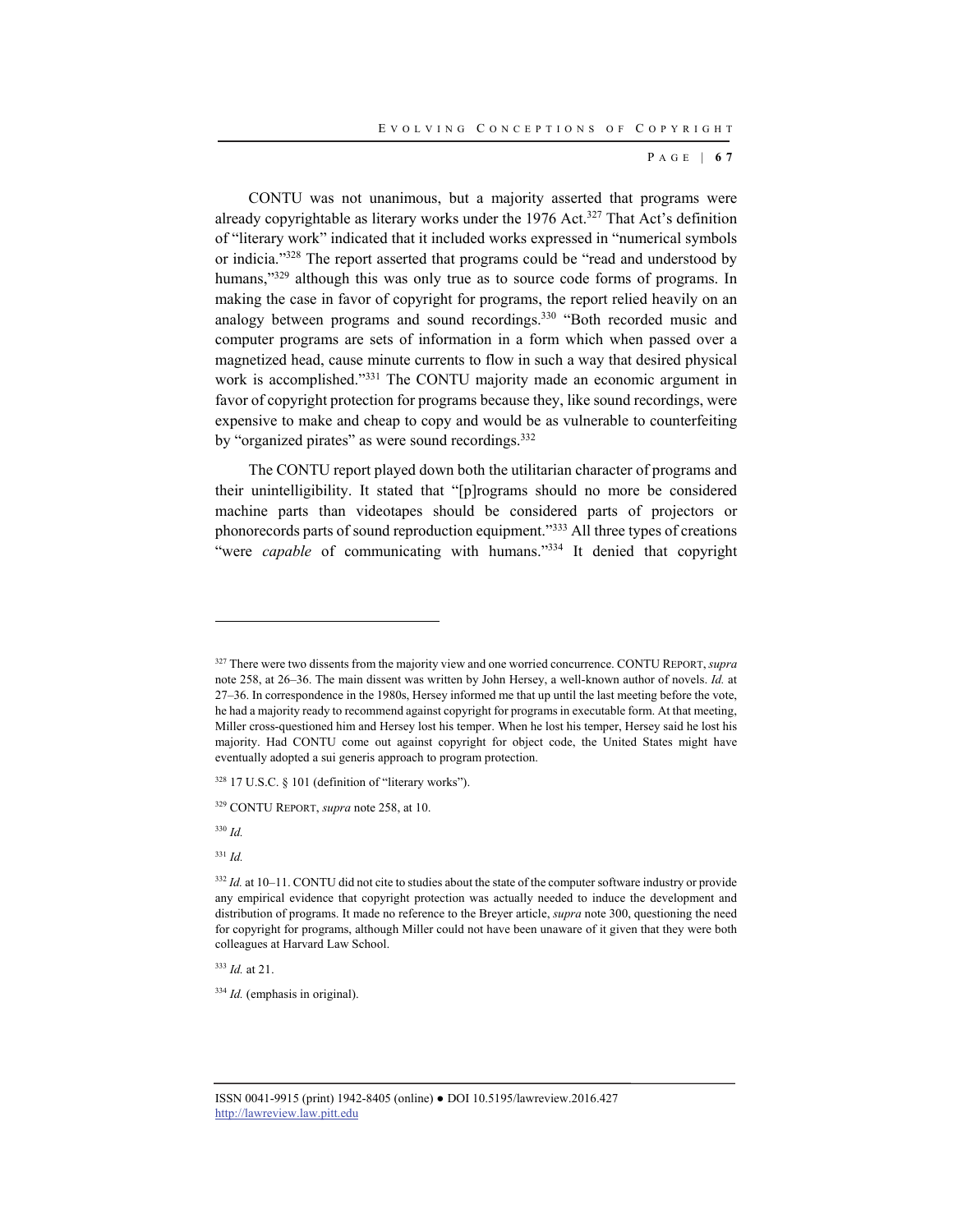P AGE | **6 8** | V O L . 7 8 | 2016

protection had ever been refused to works "simply because of their utilitarian aspects"—a statement which was untrue.335

The CONTU report argued that copyright was superior to patent, trade secrets, and unfair competition law in the legal protection of programs, without considering the sui generis option then being finalized at WIPO.336 It expressed confidence that courts would be able to distinguish between the protectable expression and the unprotectable ideas and methods embodied in programs.<sup>337</sup> In short, it saw no difficulties whatsoever in using copyright to protect programs.

Novelist John Hersey dissented, characterizing computer programs as "profoundly different" from conventional copyrighted works which were designed "to be read, heard, or seen."338 Sound recordings rendered audible the expressions of authors. A program in executable form, by contrast, was a "machine control element, a mechanical device, which on constitutional grounds and for reasons of public policy, ought not to be copyrighted."339 Hersey noted that very few programs had been registered with the Copyright Office and CONTU had been shown no evidence of any program "ripoff[s]."340 Hersey also expressed concern about the distortionary effects on copyright that would come about by "shoehorn[ing]" programs into the copyright regime.341

Copyright scholar and treatise author Melville Nimmer shared Hersey's concerns, as well as articulating a more general concern about the recommendation of copyright protection for programs:

l

<sup>341</sup> *Id.* at 31–34.

<sup>&</sup>lt;sup>335</sup> *Id.* Copyright was denied because of utilitarian character in Taylor Instrument Co. v. Fawley-Brost Co., 139 F.2d 98 (7th Cir. 1943) (rejecting claims of copyright in temperature recording charts). *See also supra* note 167 and accompanying text (discussing the uncopyrightability of industrial designs).

<sup>336</sup> CONTU REPORT, *supra* note 258, at 16–18.

<sup>337</sup> *Id.* at 18–19.

<sup>338</sup> *Id.* at 27.

<sup>339</sup> *Id.*

<sup>&</sup>lt;sup>340</sup> Only 1205 programs were registered with the Copyright Office between 1964 and 1977, more than 80% of which had been filed by two computer companies, IBM and Burroughs. *Id.* at 34. This was striking given that more than a million programs were being developed annually. *Id.* Hersey was, however, willing to support some form of legal protection for programs to protect investments in their creation. *Id.* at 27.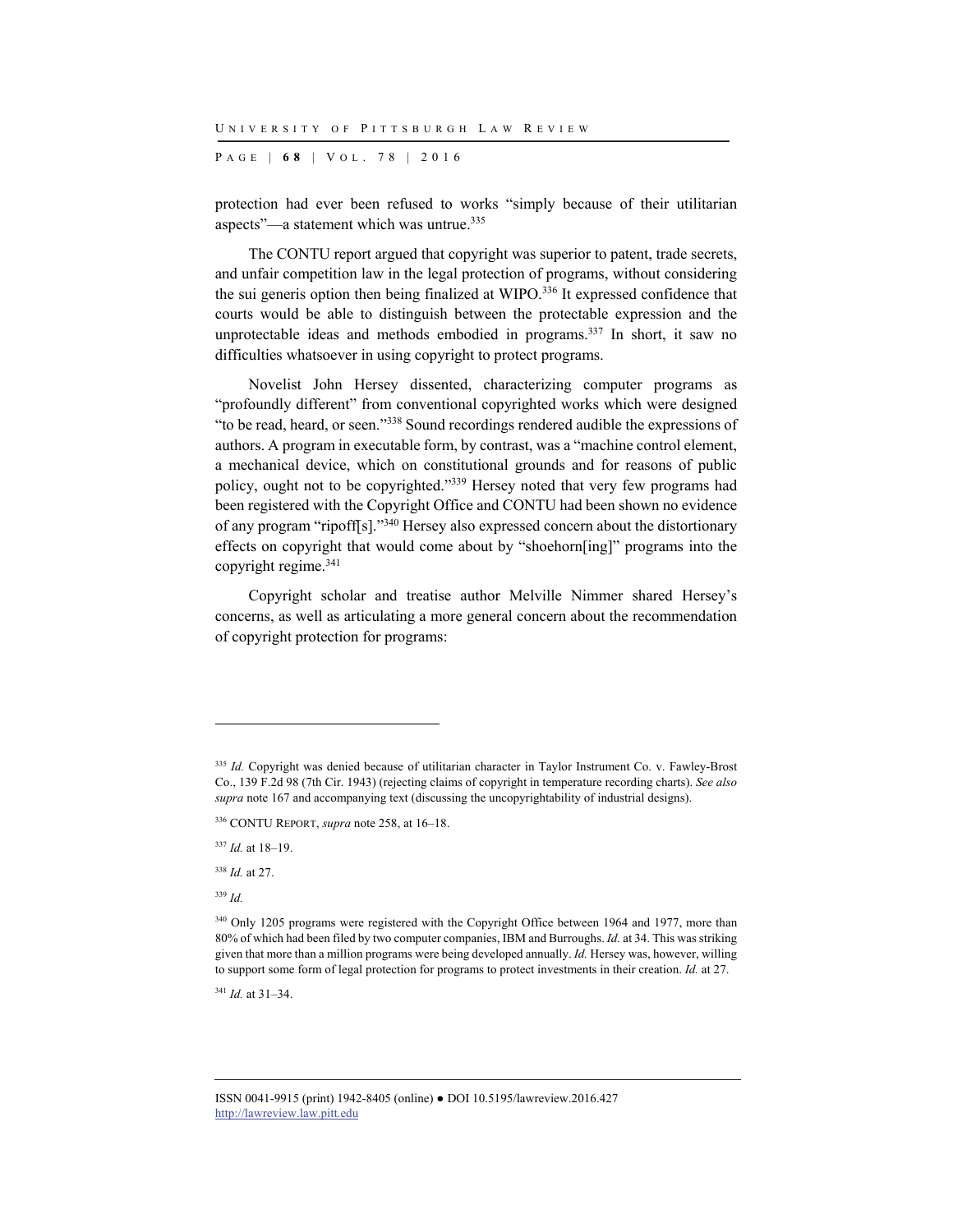P AGE | **6 9**

What is most troubling about the Commission's recommendation of open-ended copyright protection for all computer software is its failure to articulate any rationale that would not equally justify copyright protection of any and all original ideas . . . . If *literary works* are to be so broadly construed the Copyright Act becomes a general misappropriation law applicable as well in what has traditionally been regarded as the patent arena, and indeed also other areas to which neither patent nor copyright has previously extended. This poses a serious constitutional issue in that it is arguable that such an approach stretches the meaning of *authors* and *writings* as used in the Copyright Clause of the Constitution beyond the breaking point.<sup>342</sup>

Nimmer recognized that copyright for programs raised policy issues, "the full implications of which remain murky at best," and suggested that over time, Congress might want to limit program copyrights to those that produce copyrightable works (e.g., videogame audiovisuals).343

Thirty-five years after the CONTU report, it is clear that CONTU underestimated the legal regime fit problems that would arise when courts were faced with deciding software copyright cases challenging anything other than exact copying of program code.344 It is fair to say that courts have had to develop a sui generis form of copyright protection for programs through case-by-case adjudications. It has proven difficult to apply traditional copyright doctrines derived from cases involving novels, dramatic plays, and fabric designs to protect non-literal aspects of computer programs, which has caused courts to develop special tests for software copyright infringement.<sup>345</sup> Courts have generally recognized that the scope of copyright in programs is "thin" and have looked to *Baker* as the starting point for analysis of program copyright issues.<sup>346</sup> Yet, distinguishing between copyright-

<sup>342</sup> *Id.* at 26.

<sup>343</sup> *Id.* at 26–27.

<sup>344</sup> *See, e.g.*, Samuelson, *Uneasy Case*, *supra* note 259, at 1759–74 (discussing the case law developments).

<sup>345</sup> *See, e.g.*, Computer Assocs. Int'l Inc. v. Altai, Inc., 982 F.2d 693, 706–12 (2d Cir. 1992) (announcing the "abstraction, filtration, comparison" test for judging non-literal copying in software cases).

<sup>346</sup> *See id*. at 704–05, 712.

ISSN 0041-9915 (print) 1942-8405 (online) ● DOI 10.5195/lawreview.2016.427 http://lawreview.law.pitt.edu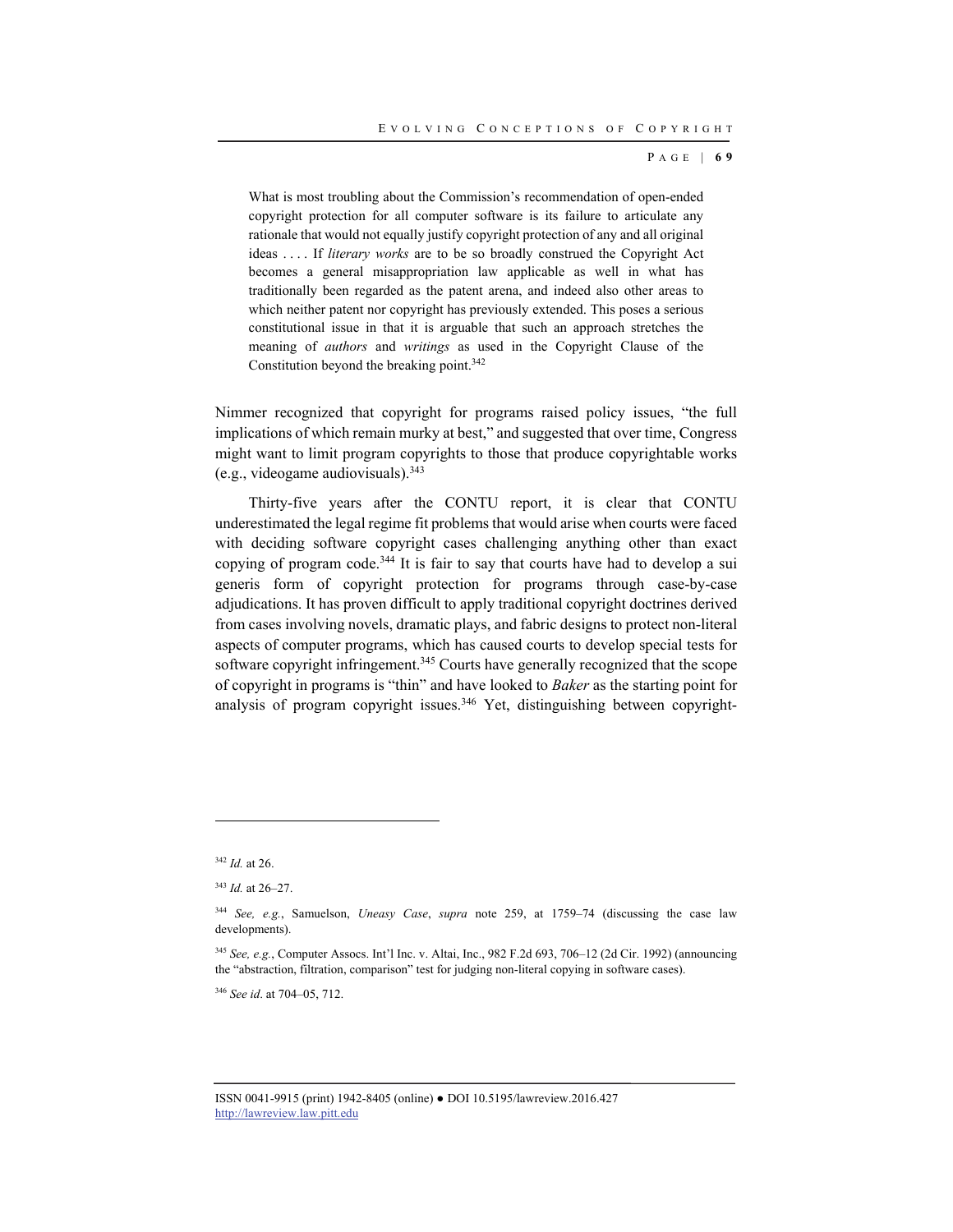P AGE | **7 0** | V O L . 7 8 | 2016

protectable program structure and unprotectable methods of operation remains a contentious and unresolved issue.<sup>347</sup>

As an economic matter, the extension of copyright to computer programs has been beneficial not only in the United States, but also in the international arena. The global market for computer software products and services has been estimated at \$330 billion in 2014.<sup>348</sup> Copyright has, moreover, become an international standard form of intellectual property protection for programs, $349$  though programs continue to be protected as well by trade secrets, trademark, licensing, and sometimes also by patents. Computer software is the first form of mass-marketed copyrighted work to be eligible for such a broad array of IP rights.

The human communication function of copyright can sometimes be met through open source publication of source code, and videogames are among the programs whose behaviors are expressive in a conventional copyrighted sense. Making copies of programs in the course of reverse engineering them to get access to information necessary to create an interoperable program has been deemed fair use.<sup>350</sup> Yet despite the occasional characterization of programs as "silicon epics" written by "binary bards,"<sup>351</sup> the development of programs remains more the product of engineering design than of literary or artistic expression.352 As long as the scope of copyright does not become overly broad, the extension of copyright to programs must be seen overall as a success, notwithstanding the mismatches with some of the criteria proposed here for judging when copyright should be used to protect particular types of intellectual creations.

<sup>347</sup> *See, e.g.*, Oracle Am., Inc. v. Google, Inc., 750 F.3d 1339, 1357–58 (Fed. Cir. 2014), *cert. denied*, 135 S. Ct. 2887 (2015) (overturning a trial court ruling that Java APIs were unprotectable methods of operation).

<sup>348</sup> *See, e.g.*, Samuelson, *Uneasy Case*, *supra* note 259, at 1776 (citing industry reports).

<sup>349</sup> *See* Agreement on Trade-Related Aspects of Intellectual Property Rights, *effective* Jan. 1, 1995, *available at* https://www.wto.org/english/docs\_e/legal\_e/27-trips.pdf; The WIPO Copyright Treaty, *opened for signature* Dec. 20, 1996, *available at* http://www.wipo.int/export/sites/www/copyright/en/ activities/pdf/wct\_wppt.pdf.

<sup>350</sup> Sega Enters. Ltd. v. Accolade, Inc., 977 F.2d 1510, 1521 (9th Cir. 1992).

<sup>351</sup> *See, e.g.*, Anthony L. Clapes et al., *Silicon Epics and Binary Bards: Determining the Proper Scope of Copyright Protection for Computer Programs*, 34 UCLA. REV. 1493 (1987).

<sup>&</sup>lt;sup>352</sup> For example, a search for books on "software engineering" in the Software Development category on Amazon.com yields many thousands of results. One such classic is BARRY W. BOEHM, SOFTWARE ENGINEERING ECONOMICS (1981).

ISSN 0041-9915 (print) 1942-8405 (online) ● DOI 10.5195/lawreview.2016.427 http://lawreview.law.pitt.edu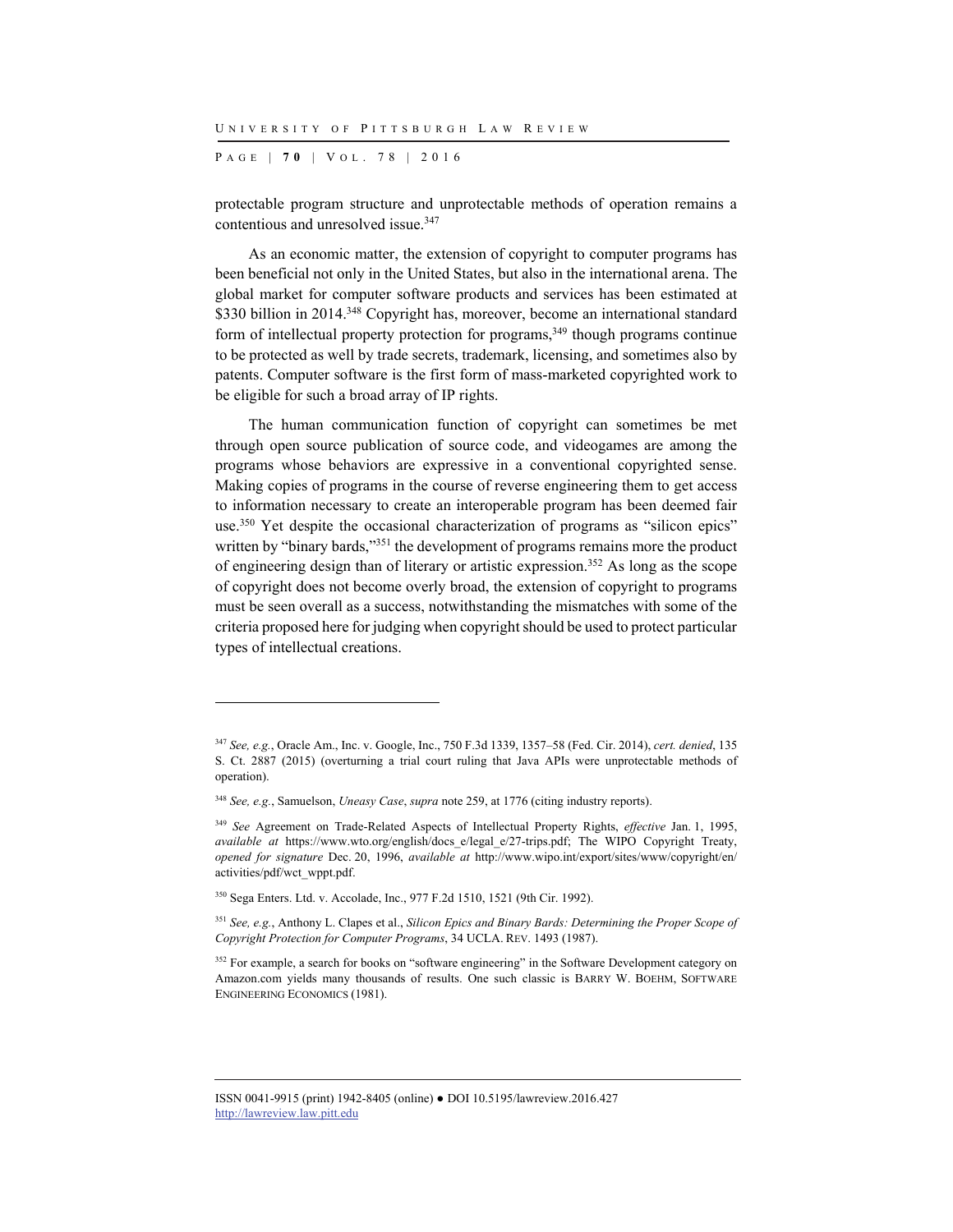P AGE | **7 1**

## *C. Sui Generis Regimes*

Sui generis IP laws often protect discrete types of subject matters that do not conform to the economic premises of the dominant copyright and patent paradigms.353 Some, such as database and industrial design laws, are more copyrightlike, while others, such as utility model and plant variety protection laws, are more patent-like.354 The copyright-like laws may grant rights even in the absence of originality, as in the case of the European sui generis database right, or separability of artistic and functional aspects of a design, such as industrial design laws.<sup>355</sup> The patent-like sui generis laws may grant exclusive rights to technological designs even if they are neither novel nor inventive.356 Legislatures have sometimes decided that some legal protection against copying is necessary to incent investment in these specialized subject matters.<sup>357</sup>

The United States has been a relatively late adopter of sui generis legislation. However, since 1970, Congress has adopted several sui generis laws, five of which are now housed in the same title of the U.S. Code as copyright law.<sup>358</sup> Two of these, the Semiconductor Chip Protection Act ("SCPA") and the Vessel Hull Design Protection Act ("VHDPA"), are modeled on the industrial design legislation that Congress very nearly adopted in 1976.<sup>359</sup> The other three sui generis IP laws in Title 17 of the U.S. Code are related to copyright.<sup>360</sup> Because Congress gave serious

l

359 Semiconductor Chip Protection Act (SCPA) of 1984, 17 U.S.C. §§ 901–914 (2012); Vessel Hull Design Protection Act of 1997, 17 U.S.C. §§ 1301–1332 (2012). *See supra* notes 214–19 and accompanying text.

<sup>360</sup> The Audio Home Recording Act of 1992, which regulates digital audio tape technologies, is now codified at 17 U.S.C. §§ 1001–1010 (2012). Provisions of the Uruguay Round Agreements Act outlaw the unauthorized fixation of a musical performance in a sound recording or video and are codified at 17 U.S.C. § 1101. Provisions of the Digital Millennium Copyright Act outlaw the circumvention of access controls that copyright owners use to protect their works as well as the making or offering to the public of circumvention tools to bypass technical protection measures copyright owners use to protect their

<sup>353</sup> For the most thorough treatment of sui generis IP regimes, *see generally* Reichman, *supra* note 283.

<sup>354</sup> *See generally id.* at 2455–72 (discussing case studies of utility models and plant varieties).

<sup>355</sup> *See id.* at 2488–92.

<sup>356</sup> *See id.* at 2461–62.

<sup>357</sup> *See id.* at 2442–43.

<sup>358 17</sup> U.S.C. §§ 901–1332. The Plant Variety Protection Act of 1970, 17 U.S.C. §§ 2321–2583, was the first sui generis IP law enacted in the United States. It grants plant breeders up to twenty years of exclusive rights to control exploitation of new, distinct, uniform and stable plant varieties. *Id.* Unlike the Plant Patent Act, 35 U.S.C. § 161, PVPA does not require invention. *Id.*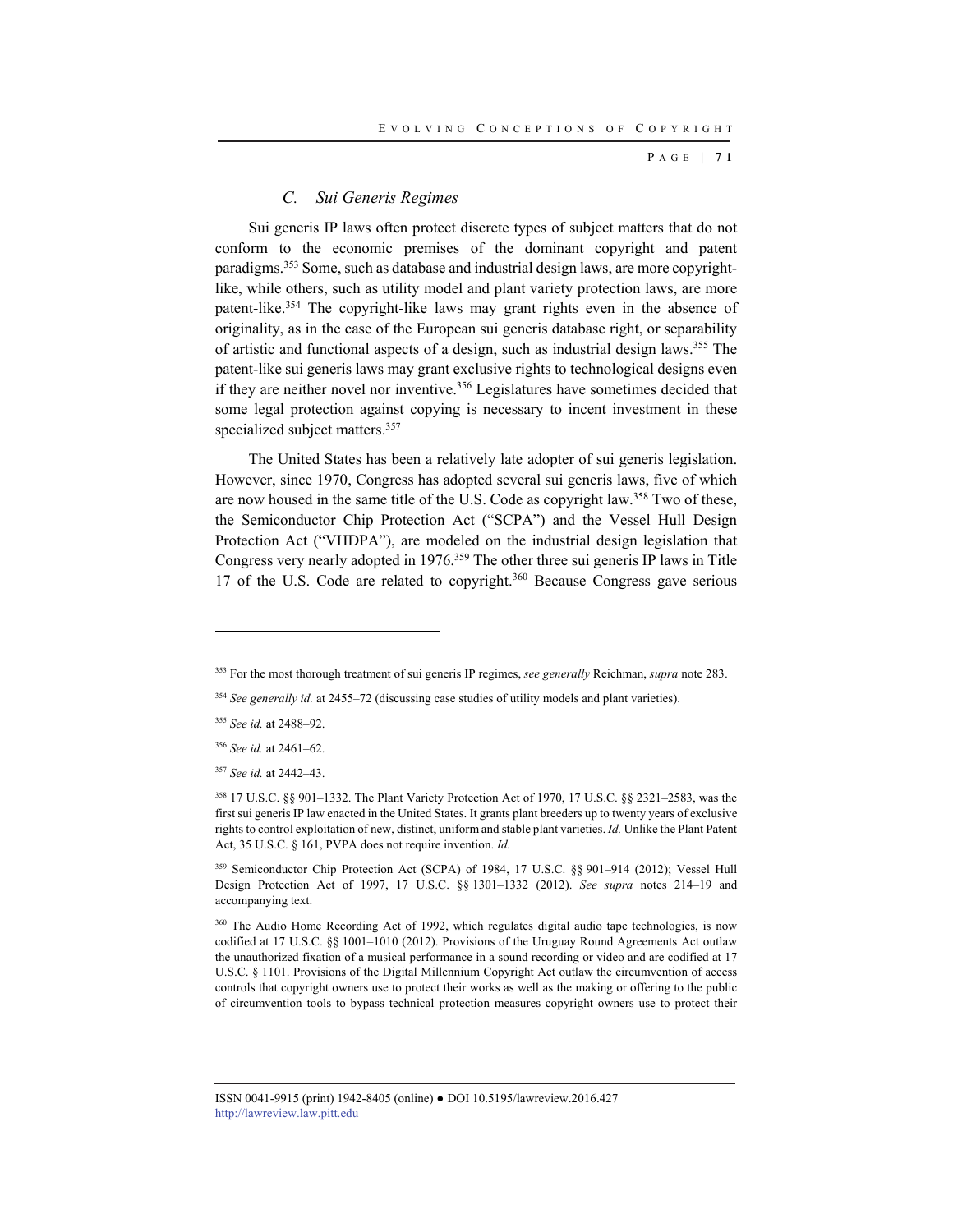P AGE | **7 2** | V O L . 7 8 | 2016

consideration to extending copyright protection to semiconductor designs, it is worth revisiting the reasons Congress chose a sui generis approach instead of copyright.

## 1. Semiconductor Chip Designs

In the 1970s, the manufacture of semiconductor chips—both memory and processor chips—became a major global industry.<sup>361</sup> U.S. firms dominated this market and introduced a series of major innovations that spurred the immense growth of the computer industry.362 However, by the waning years of that decade, foreign competitors were challenging U.S. dominance, often by making exact copies of the most commercially successful chips and selling them in competition with the innovator (usually Intel Corp.) that had first created them.<sup>363</sup>

The initial cost of designing and manufacturing innovative chips was at the time very expensive.364 Once chips embodying a new design entered the market, it was relatively inexpensive for a competitor to copy the design and sell exact copies of the chips in competition with the innovator.365 This made it difficult for innovators to recoup their investments and justify further R&D investments that would keep the engine of innovation going.<sup>366</sup>

Although patents could be issued for inventive advances in chip designs, the complex layout of circuits on a chip typically were not protected by patent law.<sup>367</sup> Competitors could purchase an innovator's chip, reverse engineer it (by peeling back the layers of the chip, photographing the layout of the circuits on each layer, and

<sup>362</sup> *Id.* at 171−76.

<sup>363</sup> *Id.*

works; also illegal is removing or falsifying copyright management information. 17 U.S.C. §§ 1201–1204. *See infra* notes 418–37 and accompanying text.

<sup>361</sup> *See generally* T.R. REID, THE CHIP: HOW TWO AMERICANS INVENTED THE MICROCHIP AND LAUNCHED A REVOLUTION 171 (1984) (providing a history of the invention of the microchip).

<sup>364</sup> Costs of developing a new chip could reach \$100 million. H.R. REP. NO. 98-781, at 2 (1984).

<sup>365</sup> A competitor could copy an innovative chip for about \$50,000. *Id.*

<sup>366</sup> Kastenmeier & Remington, *supra* note 262, at 437–38.

<sup>367</sup> *See* H.R. REP. NO. 98-781, at 3 (1984).

ISSN 0041-9915 (print) 1942-8405 (online) ● DOI 10.5195/lawreview.2016.427 http://lawreview.law.pitt.edu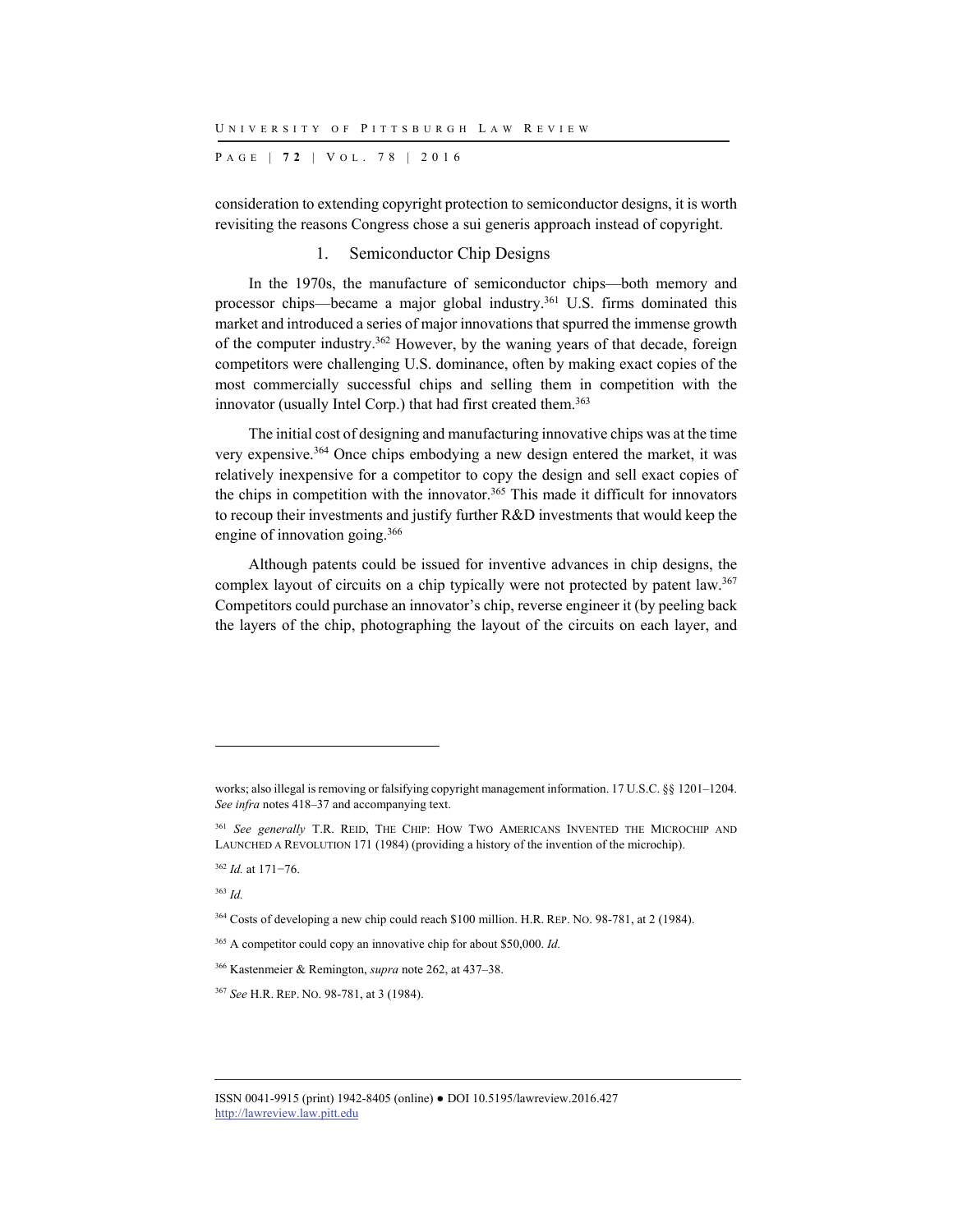P AGE | **7 3**

studying the results), and then produce a chip with an identical layout.<sup>368</sup> Patents alone did not protect against this kind of "chip piracy."369

Intel Corp. was the most prominent of the U.S. firms that invested heavily in innovative chip designs whose business was suffering from a flood of cheap copies offered by competitors.370 Its initial strategy for combating these cheap copies was to seek protection under copyright law by suing the copyists, claiming they had infringed Intel copyrights.371 While copyrights in drawings of the circuitry layouts for chips had been permitted,<sup>372</sup> copyright, in Intel's view, provided protection not only to the drawings but also to the masks Intel created from the drawings for use in the manufacturing process and to the chips themselves as derivative works of the drawings.373 Under this theory, chips with the same layout of circuits infringed. Intel brought a suit to compel registration when the Copyright Office refused to issue a registration certificate to masks or chips as derivative works of the drawings.<sup>374</sup>

Because the chip circuitry layouts had an intrinsic utilitarian function that was not merely to convey information or display an appearance, Intel's theory of copyright infringement could not succeed.375 Under the 1976 Act, the drawings could be protected as drawings, but the masks and chips were disqualified from copyright protection as useful articles lacking separable expressive elements.376

When litigation proved unavailing, Intel, along with other U.S. chip manufacturers, took their pleas for intellectual property protection to Congress. The first bill to address "chip piracy" in the House would have amended the definition of

l

<sup>372</sup> *Id.*

<sup>373</sup> *Id.* (describing Intel's attempts to register the chips as embodiments of design).

374 The case, Intel Corp. v. Ringer, Civ. No. C77-2848 (N.D. Cal. Oct. 10, 1978) (voluntarily dismissed), is cited and discussed in H.R. REP. NO. 98-781, at 6, 8 (1984). *See also* Kasch, *supra* note 371, at 80.

<sup>375</sup> *See* H.R. REP NO. 98-781, at 8 (1984).

376 17 U.S.C. § 101 (definitions of "pictorial, graphic and sculptural works" and "useful article"); § 102(a).

<sup>368</sup> *See id.* at 2.

<sup>369</sup> *See id.* at 3–4.

<sup>&</sup>lt;sup>370</sup> See Copyright Protection for Imprinted Design Patterns on Semiconductor Chips: Hearing on H.R. 1007 Before the Subcomm. on Courts, Civil Liberties and the Admin. of Justice of the H. Comm. on the Judiciary, 96th Cong. 31–33 (1979) [hereinafter 1979 Semiconductor Chip Hearing] (statement of Andrew Grove, President, Intel Corp.).

<sup>371</sup> *See* Steven P. Kasch, *The Semiconductor Chip Protection Act: Past, Present and Future*, 7 HIGH TECH. L.J. 71, 79–80 (1992).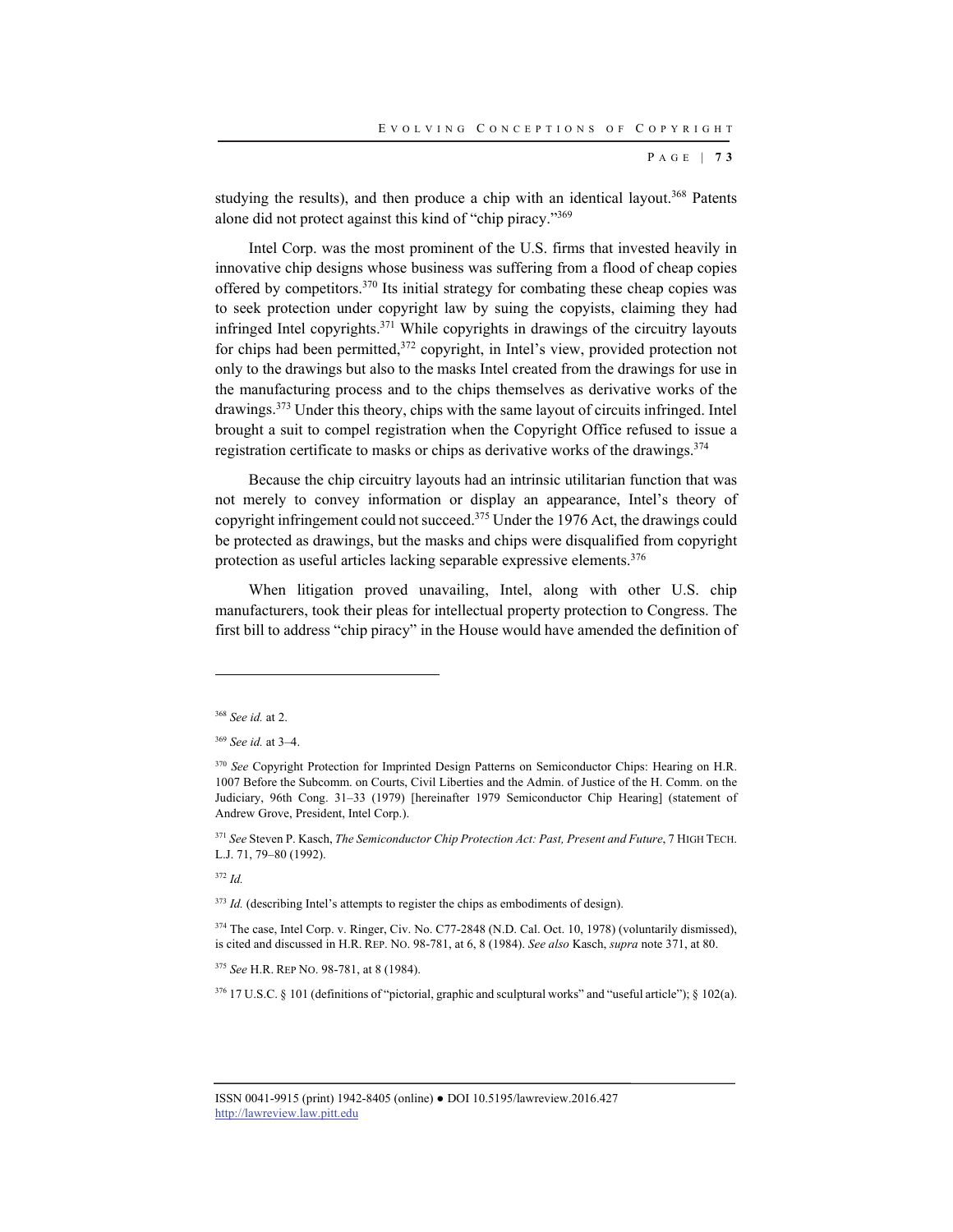P AGE | **7 4** | V O L . 7 8 | 2016

"pictorial, graphic, and sculptural works" so that it would "include photographic masks used to imprint patterns on integrated circuit chips and the imprinted patterns themselves, even though they are used in connection with the manufacture of, or incorporated in a useful article."377 A later Senate bill adopted the copyright approach as well, although now proposing "mask works" as a new copyright subject matter category along with some amendments to deal with chip industry-specific issues.<sup>378</sup>

A Senate Report gave six reasons for endorsing the copyright approach.<sup>379</sup> First, copyright subject matter had expanded over the centuries to accommodate many new types of creations. The Senate Report pointed to the Supreme Court's *Mazer* decision, which said that the industrial use of an article was no bar to its copyrightability,380 and *Goldstein v. California*, which had construed the constitutional term "writings" as encompassing "any physical rendering of the fruits of intellectual or aesthetic labor."381 Chip designs would certainly satisfy that criterion. Second, chip designs were similar in form and function to maps and technical drawings which had a long history as copyright subject matter.<sup>382</sup> Third, copyright would "encourage certainty and stability" in the semiconductor industry.383 Fourth, an international treaty framework existed through which extensions of copyright subject matter could be accommodated.<sup>384</sup> Fifth, the "simplicity and economy" of a copyright approach commended it.<sup>385</sup> Sixth, there was

<sup>379</sup> *Id.* at 12–14.

l

380 Mazer v. Stein, 347 U.S. 201, 218 (1954).

<sup>383</sup> *Id.*

<sup>384</sup> *Id.*

<sup>385</sup> *Id.* at 14.

<sup>377</sup> The bill was H.R. 1007, 96th Cong., 1st Sess. (1979). *See* 1979 Semiconductor Chip Hearing, *supra* note 370, at 3–4.

<sup>378</sup> *See* S. REP. NO. 98-425, at 1 (1984) (discussing the Semiconductor Chip Protection Act of 1984, S. 1201). This bill would have shortened the term of protection for mask works to ten years, granted some different exclusive rights, and allowed reverse engineering. *Id.* at 11.

<sup>381 412</sup> U.S. 546, 561 (1973), *superseded by statute as stated in* Crow v. Wainwright, 720 F.2d 1224 (11th Cir. 1997), cited in S. REP. NO. 98-425, at 13 (1984). During the legislative debate, serious questions also emerged about whether it would be constitutional for Congress to create a sui generis law to protect original chip designs that were lacking in invention. Kastenmeier & Remington, *supra* note 262, at 420– 21. Members of Congress who concerned themselves with these questions assured themselves that the legislature did have power to enact a sui generis form of protection under the Commerce Clause, even if not under art. I, § 8, cl. 8. *Id.*

<sup>382</sup> S. REP. NO. 98-425, at 13 (1984).

ISSN 0041-9915 (print) 1942-8405 (online) ● DOI 10.5195/lawreview.2016.427 http://lawreview.law.pitt.edu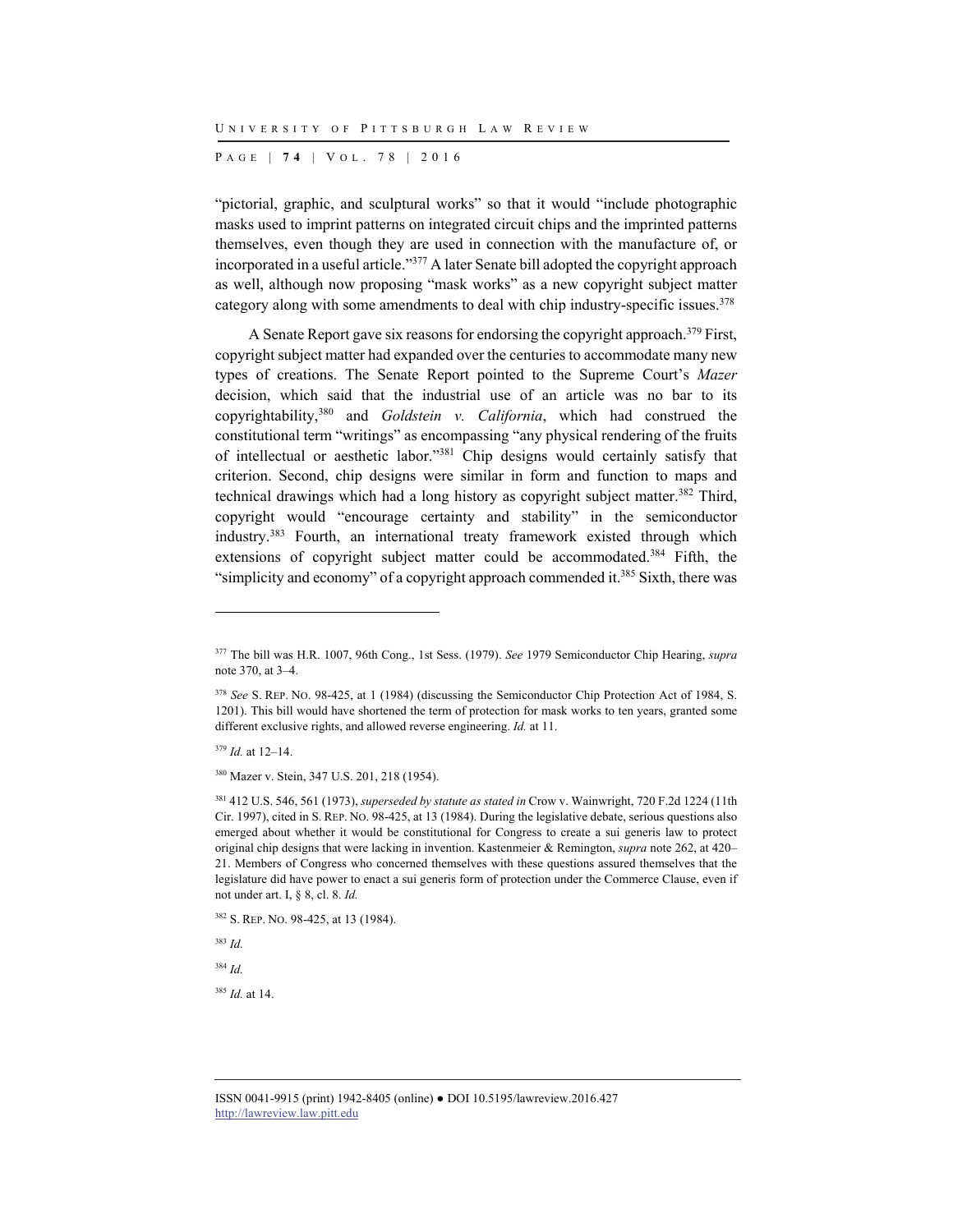P AGE | **7 5**

little risk that extending copyright protection to chip layouts would distort the law or erode the rights of other copyright owners.<sup>386</sup>

Professor Arthur Miller, who had chaired the CONTU Subcommittee that recommended copyright protection for software, testified in a Senate hearing that extending copyright protection to chip layouts was a logical extension of Congress' decision to extend copyright protection to computer programs.387 He likened the design of chip circuitry to the geometric paintings of Mondrian. 388 In response to concerns about the utilitarian nature of chip designs, Miller responded that "[a] nation that awards a seventy-five year copyright monopoly to an E.T. piggy bank . . . and then gets itself bollixed up in a conceptual debate as to whether a mask work is too utilitarian, has got its priorities fouled up."389 Miller reassured the Senate that the utility objection to copyrighting chips was "an old chestnut" that CONTU had easily overcome.390 As long as there were a variety of ways to design chip circuits, copyright would not confer an undue monopoly.

During the legislative debate over the copyright versus sui generis approach, the U.S. Copyright Office came out against the extension of copyright protection to chip designs.391 The Office regarded copyright as inappropriate because of the highly functional nature of chip circuitry designs.<sup>392</sup> While the economic argument for copyright protection was plausible because of the cost of initial development was so high and the cost of copying was so low, and while markets would likely form around the exclusive rights that copyright would provide, the legal regime fit was

l

<sup>389</sup> Senate Semiconductor Chip Hearing, *supra* note 387, at 89 (statement of Arthur Miller).

<sup>390</sup> *Id.*

<sup>392</sup> *Id.* at 84–86.

<sup>386</sup> *Id.*

<sup>387</sup> *The Semiconductor Chip Protection Act of 1983: Hearing on S. 1201 Before the Subcomm. on Patents, Copyrights, and Trademarks of the S. Comm. on the Judiciary*, 98th Cong., 1st Sess. 97 (1983) [hereinafter Senate Semiconductor Chip Hearing] (statement of Arthur Miller).

<sup>388</sup> *Id.* Miller's testimony is discussed at greater length in Pamela Samuelson, *Creating a New Kind of Intellectual Property: Applying the Lessons of the Chip Law to Computer Programs*, 70 MINN. L. REV. 471, 504–07 (1985) [hereinafter Samuelson, *Lessons of the Chip Law*].

<sup>&</sup>lt;sup>391</sup> See Copyright Protection for Semiconductor Chips: Hearings on H.R. 1028 Before the Subcomm. on Courts, Civil Liberties, and the Administration of Justice of the House Comm. on the Judiciary, 98th Cong., 1st Sess. 82 (1983) [hereinafter House Semiconductor Chip Hearings] (statement of Dorothy Schrader, Associate Register of Copyrights for Legal Affairs, Copyright Office).

ISSN 0041-9915 (print) 1942-8405 (online) ● DOI 10.5195/lawreview.2016.427 http://lawreview.law.pitt.edu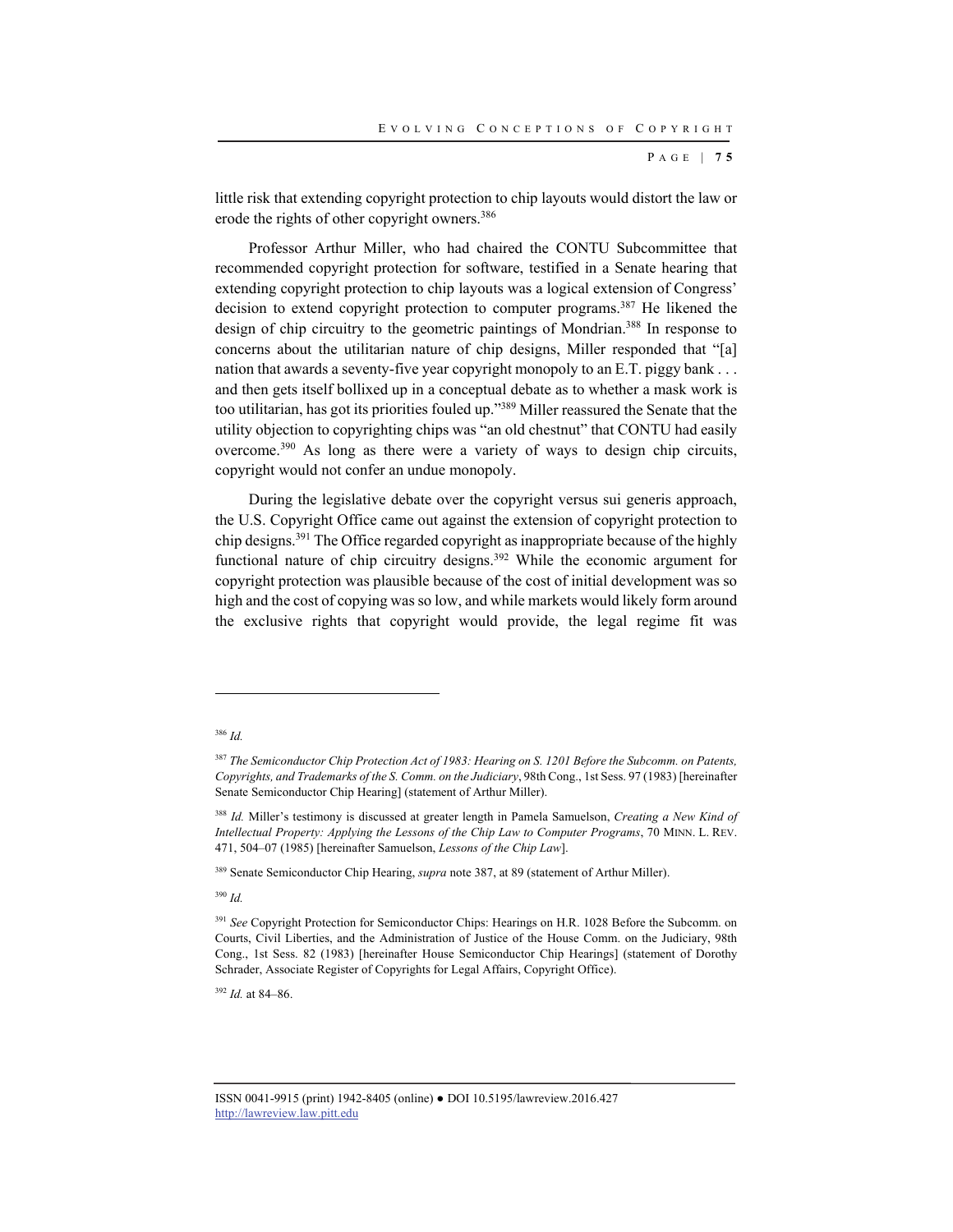P AGE | **7 6** | V O L . 7 8 | 2016

imperfect.393 Given how rapid was the pace of change in this industry, the duration of copyright—then seventy-five years from first publication for corporate-authored works—seemed unduly long. Other features of the copyright regime seemed mismatched to semiconductors. What, for instance, was the Library of Congress to do with a mandated deposit of semiconductor chips? Some chip manufacturers had reservations about the copyright approach because of uncertainty about whether reverse engineering would be permissible under the fair use doctrine.<sup>394</sup>

Notwithstanding the analogy to Mondrian paintings, it was evident that designing the layout of chip circuitry was very different from the conventional design processes for literary and artistic works.<sup>395</sup> It was quintessentially an industrial design process, and the chips that emerged from this process were indubitably "useful articles."<sup>396</sup> Granting copyright protection to this type of industrial design might well promote progress in the useful arts, but unlike conventional copyright subject matters, the chips themselves were not designed to be "read," either directly or indirectly with the aid of a machine.<sup>397</sup> Nor were chips intended to engage in an ongoing dialogue in the way conventional copyrighted works are.<sup>398</sup> In short, the mismatch with copyright was profound. It was unlikely that the mismatch could be handled through a few legislative tweaks, as had happened with sound recordings.<sup>399</sup>

The House proposed instead a sui generis form of intellectual property protection for original designs for "mask works," which was eventually adopted.<sup>400</sup> Design elements dictated by the function to be performed and those that were

l

<sup>396</sup> *See, e.g.*, H.R. REP. NO. 98-781, at 8 (1984).

<sup>398</sup> *See id.* at 727.

<sup>393</sup> *Id.*

<sup>394</sup> *See* Samuelson, *Lessons of the Chip Law*, *supra* note 388, at 495–97 (discussing uncertainty about reverse engineering as fair use).

<sup>395</sup> *See, e.g.*, S. REP. NO. 98-425, at 12 (1984) (recognizing the difference between mask works and traditional types of copyright subject matter); H.R. REP. NO. 98-781, at 6, 10 (1984) (same).

<sup>397</sup> *See, e.g.*, Samuelson, *CONTU Revisited*, *supra* note 229, at 711 n.194 ("The set of instructions that constitute a program cannot meaningfully be said to be communicated when the face of a silicon chip is viewed.").

<sup>399</sup> *See* Samuelson, *Lessons of the Chip Law*, *supra* note 388, at 497–501 (explaining how the sui generis SCPA differed from copyright).

<sup>400</sup> SCPA was enacted as Title III of the Federal District Court Organization Act of 1984, Pub. L. No. 98- 620, 98 Stat. 3335 (1984), codified at 17 U.S.C. §§ 901–914 (2012).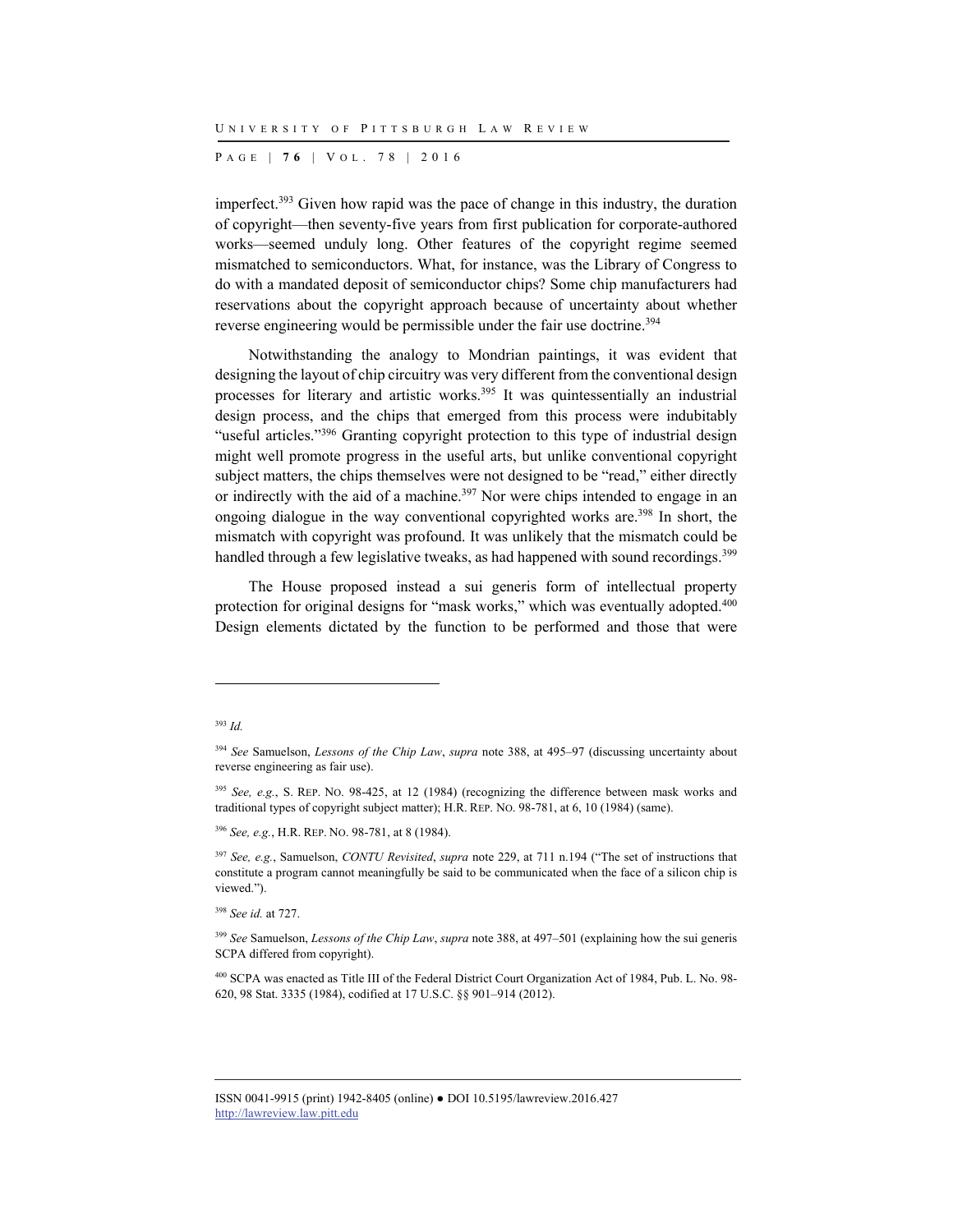P AGE | **7 7**

common or staple features were not protectable under SCPA.<sup>401</sup> Developers of mask works were granted exclusive rights to control reproduction of mask works, and distribution and importation of chips in which mask works were embodied for up to ten years,402 although registration would be required after two years to get the full term of protection.403 A special exemption allowed reverse-engineering of protected designs, as the industry regarded this as necessary to spur ongoing innovation and fair competition.404 This sui generis law was adapted from the design protection bill that almost passed in Congress in 1976.405

SCPA has been much criticized,<sup>406</sup> in part because advances in technology made "mask works" an unsuitable characterization of the subject matter of protection and in part because of its reciprocity-based regime for recognizing chip designs from other countries to induce them to enact comparable legislation. Yet, perhaps SCPA deserves some credit for providing a bulwark against market-destructive forms of copying of chip designs, as this practice ceased.

Whatever the merits or demerits of SCPA, there is reason to believe that Congress made a good decision by not extending copyright protection to chip circuitry designs. Only one of the five criteria proffered above for extending copyright protection to an unconventional subject matter (i.e., the economic concern about the need to recoup large investments because copies were so cheap and easy to make) applied to this type of creation. The U.S. semiconductor industry has managed to thrive without copyrights on chip designs.

## 2. Vessel Hull Design Protection Act

The design of boat hulls, like the layout of circuits of semiconductor chips, is quintessentially an industrial design process. With the advent of plug-molding technology, it became very cheap and easy to make exact copies of vessel hulls. A firm could purchase a boat and then use it as a "plug" with which to create a "mold"

l

<sup>401</sup> *Id.* § 902(b).

<sup>402</sup> *Id.* §§ 904–905.

<sup>403</sup> *Id.* § 908(a).

<sup>404</sup> *Id.* § 906.

<sup>405</sup> *See, e.g.*, Kastenmeier & Remington, *supra* note 262, at 418–38 (reviewing the evolution of this law).

<sup>406</sup> *See generally* Kasch, *supra* note 371; Leon Radomsky, *Sixteen Years After the Passage of the U.S. Semiconductor Chip Protection Act: Is International Protection Working?*, 15 BERKELEY TECH. L.J. 1049 (2000). Very little litigation has involved claims of infringement of SCPA rights. A rare exception is *Brooktree Corp. v. Advanced Micro Devices, Inc.*, 977 F.2d 1555 (Fed. Cir. 1992).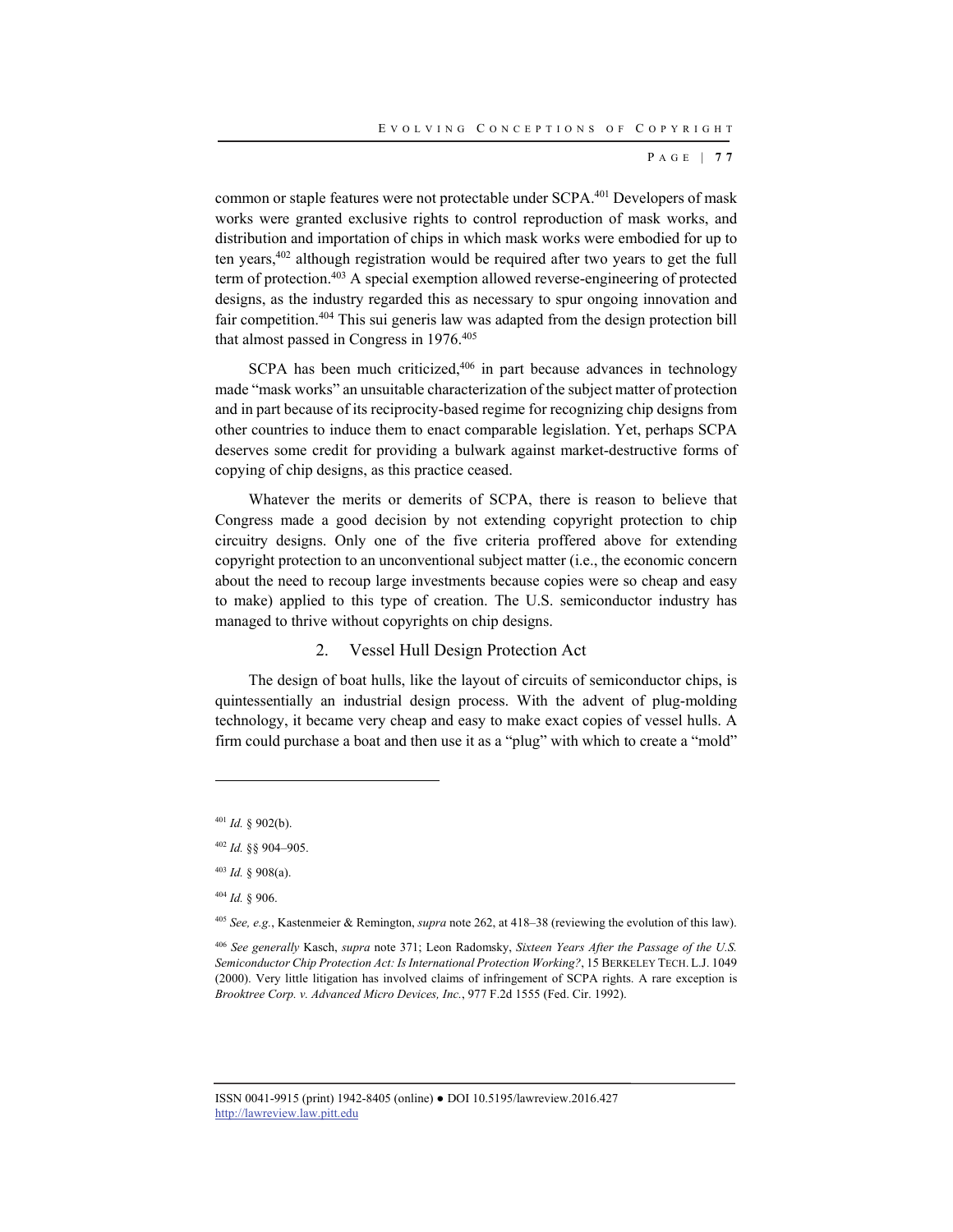P AGE | **7 8** | V O L . 7 8 | 2016

from which exact copies of the purchased hull could be made.407 Several states enacted anti-plug-molding laws to address this as misappropriation.<sup>408</sup>

In 1989, the U.S. Supreme Court struck down a Florida anti-plug-mold law in *Bonito Boats, Inc. v. Thunder Craft Boats, Inc*. 409 The Court regarded the Florida law as in conflict with federal patent policy because it granted exclusive rights for an unlimited duration to a technology that was categorically eligible for patent protection, but was unpatented.410 As a matter of federal patent policy, unpatented technologies are considered to be in the public domain and freely available for unfettered copying.411

Although the Court ruled that Florida could not grant exclusive rights to designs of boat hulls,412 that did not mean Congress could not do so. Nearly a decade after *Bonito Boats*, Congress enacted the Vessel Hull Design Protection Act ("VHDPA") which, like SCPA, provides ten years of exclusive rights to original designs of eligible subject matters, as long as the design was registered with the U.S. Copyright Office within two years of it being publicly available.<sup>413</sup>

Although vessel hulls, decks, and vessel hull-deck combinations are the only specific subject matters eligible for protection under this law, the VHDPA was enacted as a general industrial design law, resurrecting the model law that was almost adopted in 1976.414 VHDPA provides that "[t]he designer or owner of an original design of a useful article which makes the article attractive or distinctive in appearance  $\dots$  may secure protection" for it,<sup>415</sup> but then qualifies the scope of the law by identifying only vessel hulls, decks, and combinations as protected subject

l

414 17 U.S.C. § 1301(a) (2012).

<sup>415</sup> *Id.* § 1301(a)(1) (2012).

<sup>407</sup> *See, e.g.*, David W. Carstens, *Preemption of Direct Molding Statutes*: Bonito Boats v. Thunder Craft Boats, 3 HARV. J.L. & TECH. 167, 167 (1990).

<sup>408</sup> *See id.* at 175 n.43 (reporting that 11 states had adopted anti-plugmold laws).

<sup>409 489</sup> U.S. 141 (1989).

<sup>410</sup> *Id.* at 158–59.

<sup>411</sup> *Id.* at 150.

<sup>412</sup> *Id.* at 167–68.

<sup>413</sup> VHDPA was enacted as Title V of the Digital Millennium Copyright Act, Pub. L. No. 105-304, 112 Stat. 2860 (1998), codified at 17 U.S.C. §§ 1301–1332 (2012).

ISSN 0041-9915 (print) 1942-8405 (online) ● DOI 10.5195/lawreview.2016.427 http://lawreview.law.pitt.edu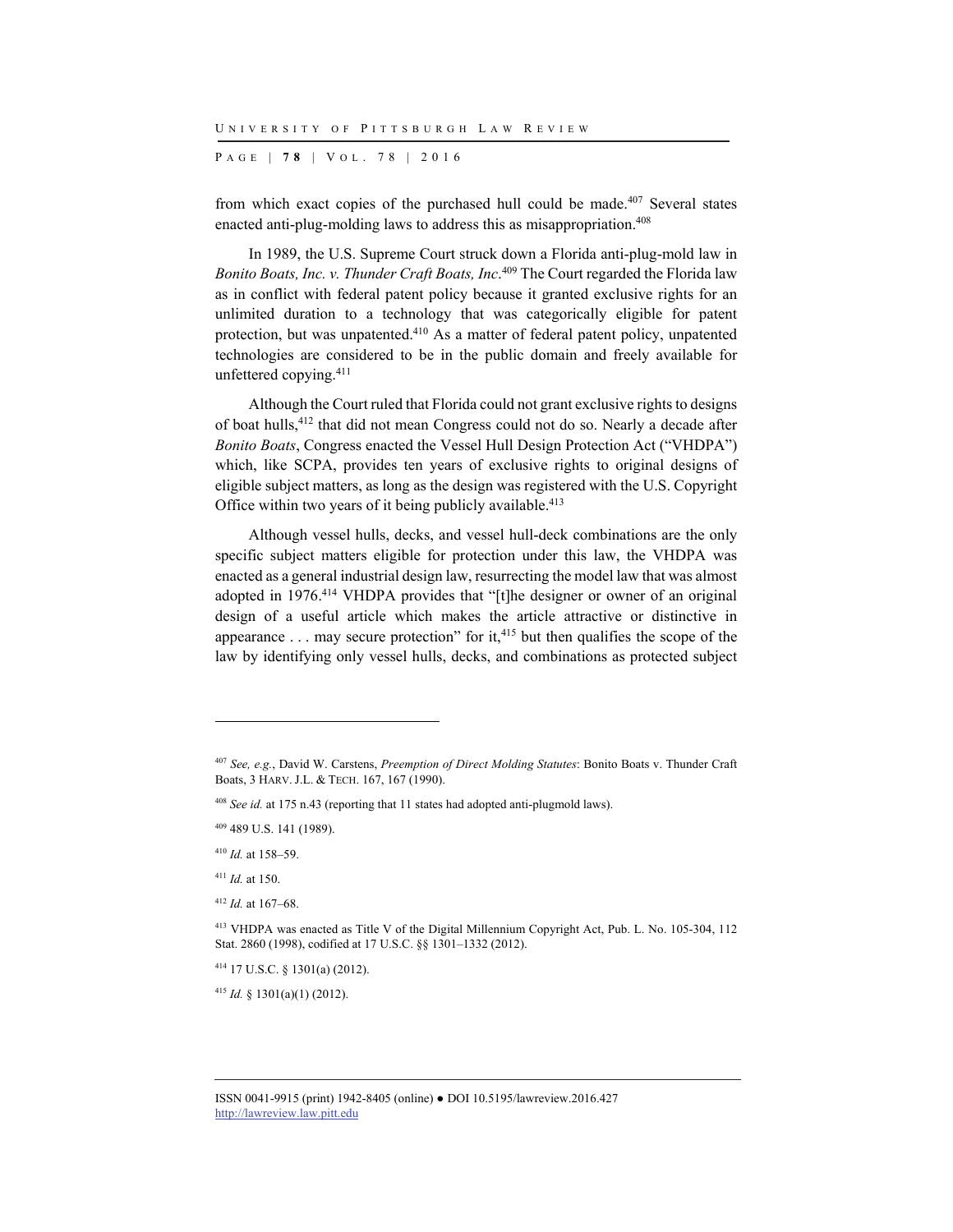P AGE | **7 9**

matters.416 It would thus take only a minor amendment to the VHDPA to convert it to a general industrial design law that would grant exclusive rights to control the manufacture, importation, sale, or commercial distribution of original designs of useful articles.417

Perhaps because Congress had already decided in passing SCPA that it had power to enact an industrial design law under the Commerce Clause, even if perhaps not under the Copyright Clause of the Constitution, the question of the constitutionality of granting copyright-like protection to vessel hulls did not come up.

## 3. Other Sui Generis Laws Related to Copyright

One of the three other sui generis laws added to Title 17 in the 1990s protects live performances of music that, if recorded with proper permissions, would be eligible for copyright protection.<sup>418</sup> To comply with U.S. treaty obligations, Congress outlawed the unauthorized recording of such performances and trafficking in such recordings.419 In the eyes of some commentators, this provision ran afoul of the Copyright Clause for two reasons: the live performance was not fixed in a tangible medium, and hence seemed not to be a "writing" of an "author," and the duration of protection the law provided was seemingly perpetual. Constitutional challenges to the anti-bootlegging provision proved unsuccessful,<sup>420</sup> although some commentators have argued that the challenges should have been taken more seriously than they were.<sup>421</sup>

No constitutional challenge has been levied against another sui generis law enacted in the 1990s—the Audio Home Recording Act ("AHRA")<sup>422</sup>—although as

l

<sup>420</sup> *See* United States v. Martignon, 492 F.3d 140 (2d Cir. 2007).

<sup>421</sup> *See e.g.*, Aaron Perzanowski, *The Penumbral Public Domain: Constitutional Limits on Quasi-Copyright Legislation*, 10 U. PA. J. CONST. L. 1081, 1134–38 (2008).

422 Audio Home Recording Act of 1992, Pub. L. No. 102-563, 106 Stat. 4237 (1992), codified at 17 U.S.C. §§ 1001–1010 (2012).

<sup>416</sup> *Id.* § 1301(a)(2).

<sup>417</sup> *See generally id.* § 1308.

<sup>418</sup> Title V of the Uruguay Round Agreements Act, Pub. L. 103-465, § 512, 108 Stat. 4809, 4974 (1994), codified at 17 U.S.C. § 1101 (2012) (allowing remedies for unauthorized fixing and trafficking in sound recordings and music videos).

<sup>419 17</sup> U.S.C. § 1101 (2012). This provision was required by Article 14 of the Agreement on Trade-Related Intellectual Property Rights, to which the United States was a signatory.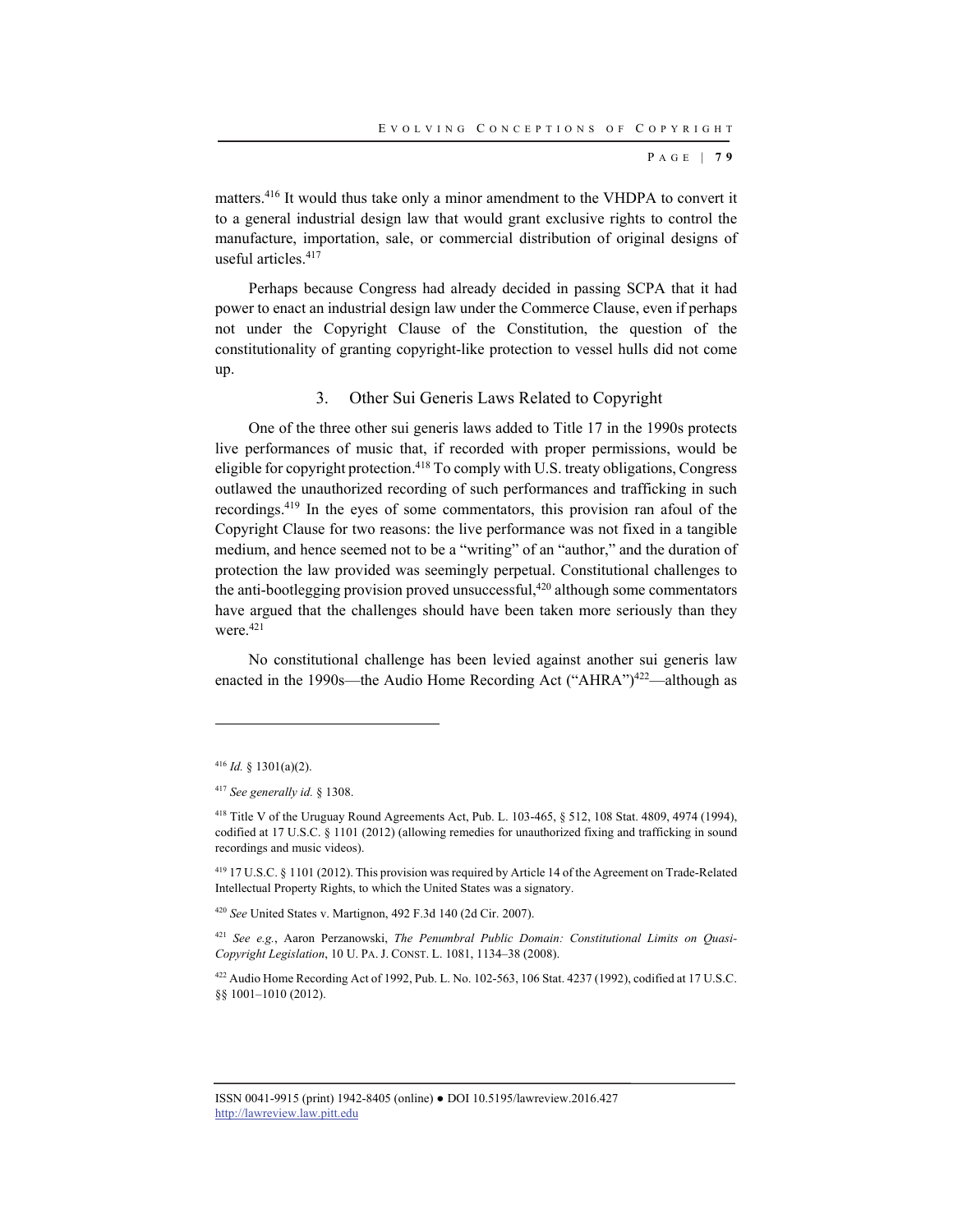P AGE | **8 0** | V O L . 7 8 | 2016

with the anti-bootlegging law, its subject matter is not a "writing" of an "author" and it, too, lacks a durational limit. This law regulates the manufacture and distribution of digital audio recording devices and media on which music may be recorded for rendering on those devices.423 This law requires manufacturers of these devices and media to install serial copy management system ("SCMS") chips so that consumers could make only one digital copy of music to play on these devices.<sup>424</sup> It created a compulsory license, funded through a levy on the regulated devices and media, to compensate copyright owners for copies that Congress anticipated consumers would make of recorded music with the aid of these digital devices.<sup>425</sup>

The AHRA was an innovative sui generis regime in its day, but it is now more of historical than of practical interest. Makers of computers lobbied heavily for restrictive language in the AHRA so that their technologies would not fall within its bounds. When some firms started selling portable devices to play MP3 files of music that did not contain SCMS chips, the Recording Industry Association of America ("RIAA") sued for violation of the requirements. After RIAA's challenge to Diamond Multimedia's MP3 player failed,<sup>426</sup> the market for AHRA-compliant digital audio recording devices collapsed. Technology bypassed the constraints that AHRA had tried to impose on the evolution of digital devices through which music could be played and transferred to other devices.427 Today, it is self-evident that nearly everyone who owns a computing device listens to digital copies of music.

The AHRA contained a novel provision making it illegal to make or distribute technologies primarily designed or produced to bypass SCMS.<sup>428</sup> Although Hollywood firms had tried for years to persuade members of Congress to enact a more general law to outlaw technologies designed to bypass technological protection

l

428 17 U.S.C. § 1002(c) (2012).

<sup>&</sup>lt;sup>423</sup> Because digital audio tape (DAT) recorders likely had or were capable of substantial non-infringing uses, the recording industry could not rely on contributory or vicarious copyright infringement claims to stop the manufacture and sale of DAT machines in the United States. The Supreme Court in *Sony Corp. v. Universal City Studios, Inc.*, 464 U.S. 417 (1984) had rejected claims that Sony was secondarily liable for infringement of Universal copyrights by selling Betamax machines that could be used to make copies of movies off broadcast television because consumers might want to buy the machines for their substantial non-infringing uses, including time-shift viewing of television programs.

<sup>424 17</sup> U.S.C. § 1002(a) (2012).

<sup>425</sup> *Id.* §§ 1003–1007.

<sup>426</sup> *See* Recording Indus. Ass'n of Am. v. Diamond Multimedia Sys., Inc., 180 F.3d 1072 (9th Cir. 1999).

<sup>427</sup> *See, e.g.*, David Nimmer, *Copyright and the Fall Line*, 31 CARDOZO ARTS & ENT. L.J. 803, 818–19 (2013).

ISSN 0041-9915 (print) 1942-8405 (online) ● DOI 10.5195/lawreview.2016.427 http://lawreview.law.pitt.edu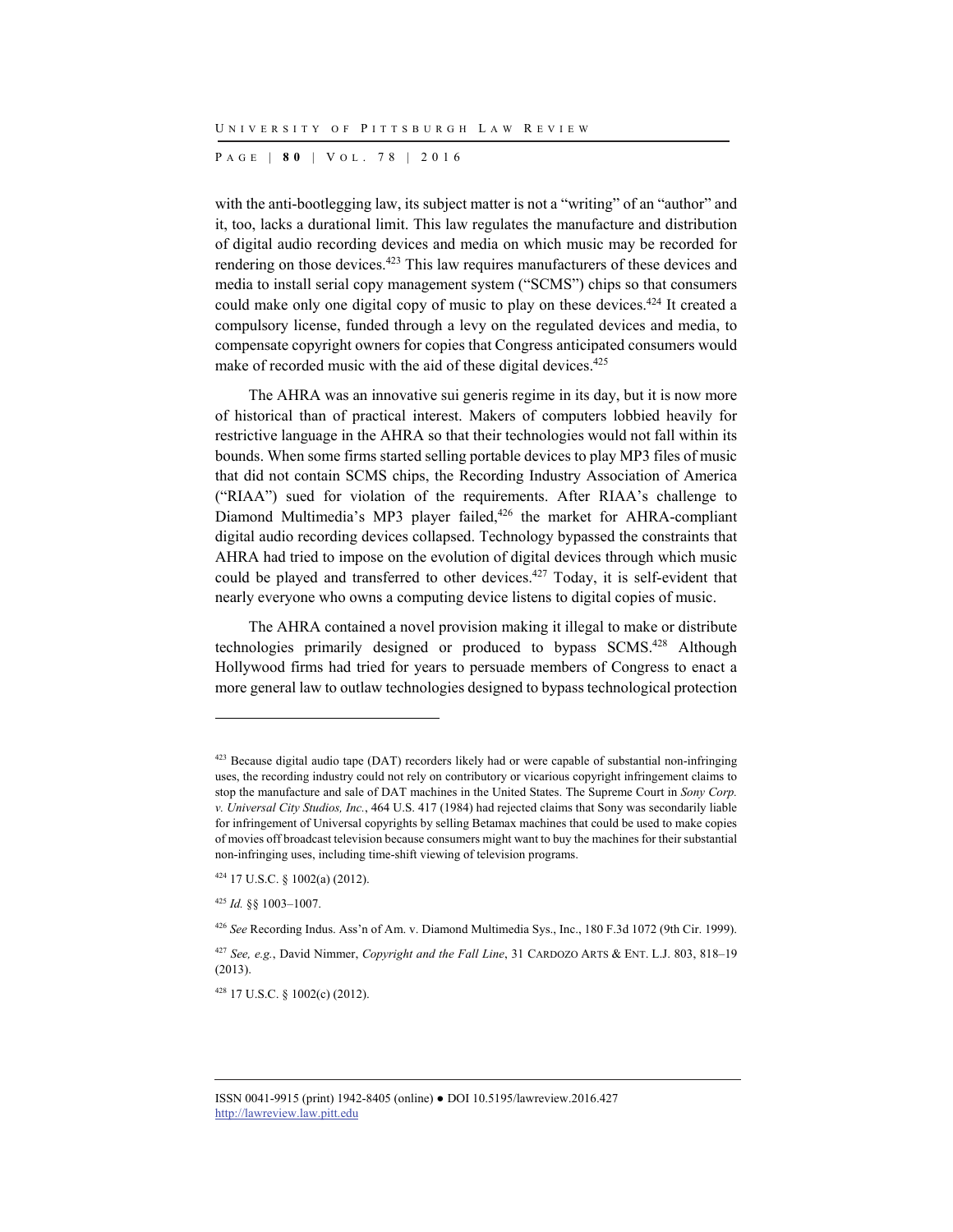P AGE | **8 1**

measures,429 it was not until 1998 that Congress acceded to this plea. In that year, it enacted sui generis provisions concerning technical protection measures ("TPMs") that copyright owners were using to protect their works from digital infringements.<sup>430</sup> One provision outlaws bypassing of TPMs used by rights holders to control access to their works.<sup>431</sup> A second provision outlaws the manufacture, distribution, and offering to the public of technologies primarily designed or produced to bypass or circumvent TPMs used by rights holders to protect rights in their works.432 A third provision makes it illegal to remove or falsify rights management information (e.g., a digital fingerprint) that copyright owners have encoded into copies of their works if done to facilitate or conceal infringement.<sup>433</sup> The anti-circumvention rules have been much criticized,<sup>434</sup> but survived two constitutional challenges.<sup>435</sup>

During the same legislative session that yielded the anti-circumvention regulations and the VHDPA, and indeed as part of the same legislative package that would eventually become the DMCA, the House passed a sui generis bill that would have created a new form of legal protection for the data in databases.<sup>436</sup> The sui generis database right was the subject of considerable debate: first, as to whether it was needed to induce investments in the creation of databases, and second, as to its constitutionality, for this law would arguably have granted exclusive rights in compilations of data without regard to whether there was any creativity in the

431 17 U.S.C. § 1201 (2012). The bypass access control rule is found at *id.* § 1201(a)(1)(A).

<sup>432</sup> *Id.* §§ 1201(a)(2), 1201(b)(1).

<sup>433</sup> *Id.* § 1202.

<sup>429</sup> *See generally* Nicholas E. Sciorra, Note, *Self-Help and Contributory Infringement: The Law and Legal Thought Behind a Little "Black-Box*,*"* 11 CARDOZO ARTS & ENT. L.J. 905 (1993).

<sup>430</sup> Title 1, Digital Millennium Copyright Act, Pub. L. No. 105-304, 112 Stat. 2860, 2861–67 (1998), codified at 17 U.S.C. §§ 1201–1205 (2012).

<sup>434</sup> *See generally*, *e.g.*, Julie E. Cohen, Lochner *in Cyberspace: The New Economic Orthodoxy of "Rights Management*,*"* 97 MICH. L. REV. 462 (1998); Pamela Samuelson, *Intellectual Property and the Digital Economy: Why the Anti-Circumvention Regulations Need To Be Revised*, 14 BERKELEY TECH. L.J. 519 (1999).

<sup>435</sup> *See* Universal City Studios, Inc. v. Reimerdes, 111 F. Supp. 2d 294 (S.D.N.Y. 2000), *aff'd sub nom*. Universal City Studios, Inc. v. Corley, 273 F.3d 429 (2d Cir. 2001) (rejecting a First Amendment challenge to the anti-circumvention rules); United States v. Elcom Ltd., 203 F. Supp. 2d 1111 (N.D. Cal. 2002) (rejecting due process, First Amendment and Copyright Clause challenges to the anti-circumvention regulations).

<sup>436</sup> *See* Collection of Information Antipiracy Act, H.R. 354, 106th Cong. (1999).

ISSN 0041-9915 (print) 1942-8405 (online) ● DOI 10.5195/lawreview.2016.427 http://lawreview.law.pitt.edu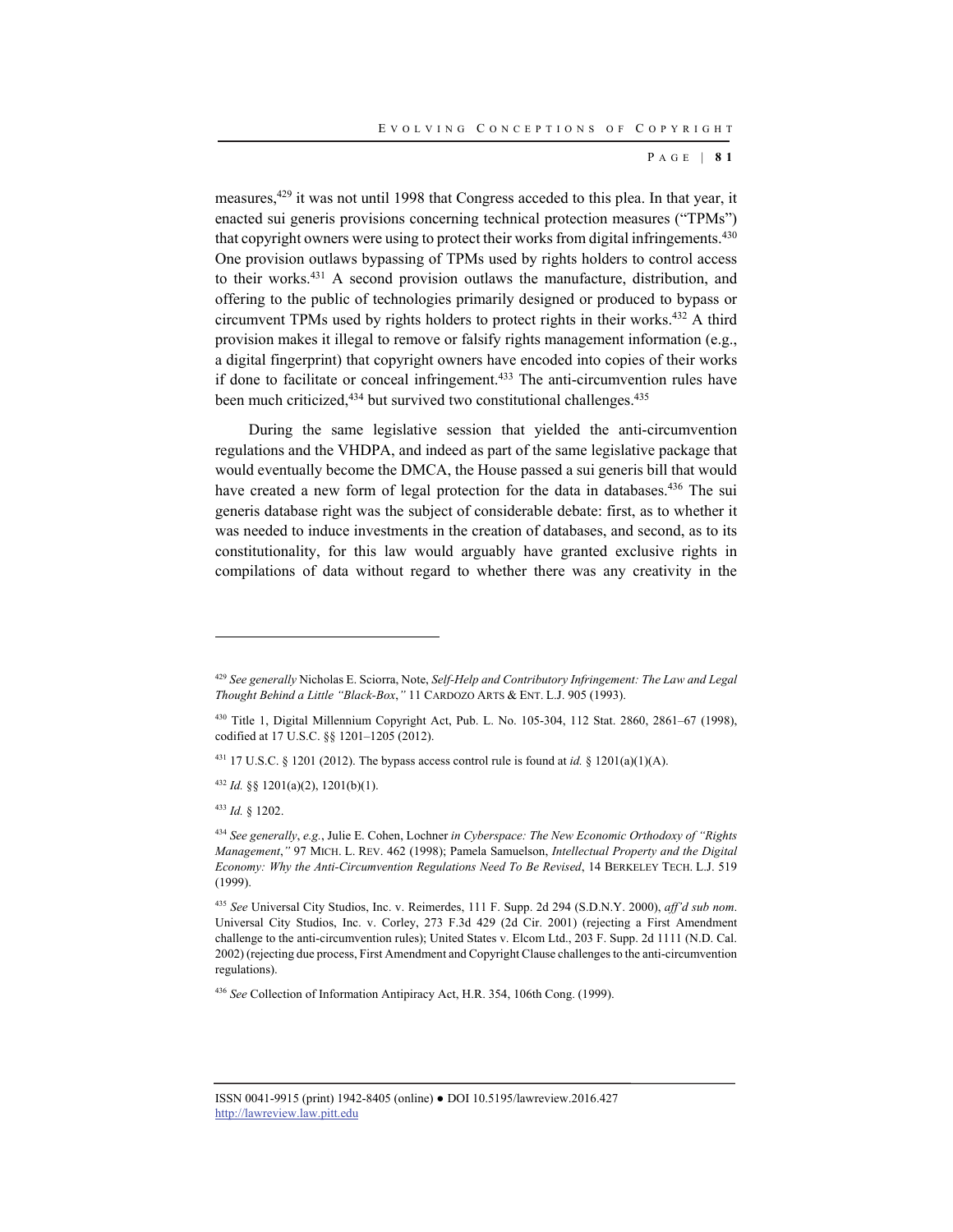P AGE | **8 2** | V O L . 7 8 | 2016

selection and arrangement of the data, which seemed inconsistent with the Supreme Court's ruling in *Feist Publications, Inc. v. Rural Telephone Service Co*. 437

## *D. Copyright, Sui Generis, Other IP, or Public Domain?*

Considering the deference courts have thus far given to congressional judgments on the grant of IP rights, it would seem that the Constitution may impose very few constraints on Congress' power to grant copyright or other types of IP rights in whatever subject matters it might choose. Two questions remain, however. One is whether existing law should be construed as extending beyond the enumerated categories that Congress has identified as eligible works of authorship. The other is whether Congress should amend the statute to grant copyright or other IP protection to unenumerated subject matters, such as synthetic biology, yoga sequences, gardens, or other unconventional IP subject matters. This section will consider these questions in light of the criteria set forth in Section A.

## 1. Synthetic Biology

The principal argument for extending copyright protection to synthetic biology has thus far rested on an analogy between synthetic biology products and computer programs.438 Both are composed of alphanumeric symbols that, when processed, yield a certain result.<sup>439</sup> Both can be "original" in the sense of owing their origins to the person who created them and exhibiting a modicum of creativity.440 They would also seem to meet fixation requirements and are perceptible with the aid of a device or machine.441 We know that Congress has expressly decided that programs are copyrightable subject matter, but are human-designed DNA sequences of biological parts "works of authorship" within the meaning of the statute?

l

<sup>437 499</sup> U.S. 340 (1991). *See generally, e.g.*, Yochai Benkler, *Constitutional Bounds of Database Protection: The Role of Judicial Review in the Creation and Definition of Private Rights in Information*, 15 BERKELEY TECH. L.J. 535 (2000); J.H. Reichman & Pamela Samuelson, *Intellectual Property Rights in Data?*, 50 VAND. L. REV. 51 (1997).

<sup>438</sup> *See, e.g.*, Holman, *supra* note 13, at 711–15; Torrance, *supra* note 11, at 13, 30–34.

<sup>439</sup> *See, e.g.*, Torrance, *supra* note 11, at 30.

<sup>440</sup> *See id.* at 29–30.

<sup>441</sup> *See, e.g.*, *id.* at 28–29. It is, however, unclear that the Copyright Office or the courts would regard DNA as a "medium of expression" within the meaning of U.S. copyright law. Holman states that although the Copyright Office does not have an official position on the copyrightability of DNA sequences, it has informally taken the position against it. Holman, *supra* note 13, at 704–05.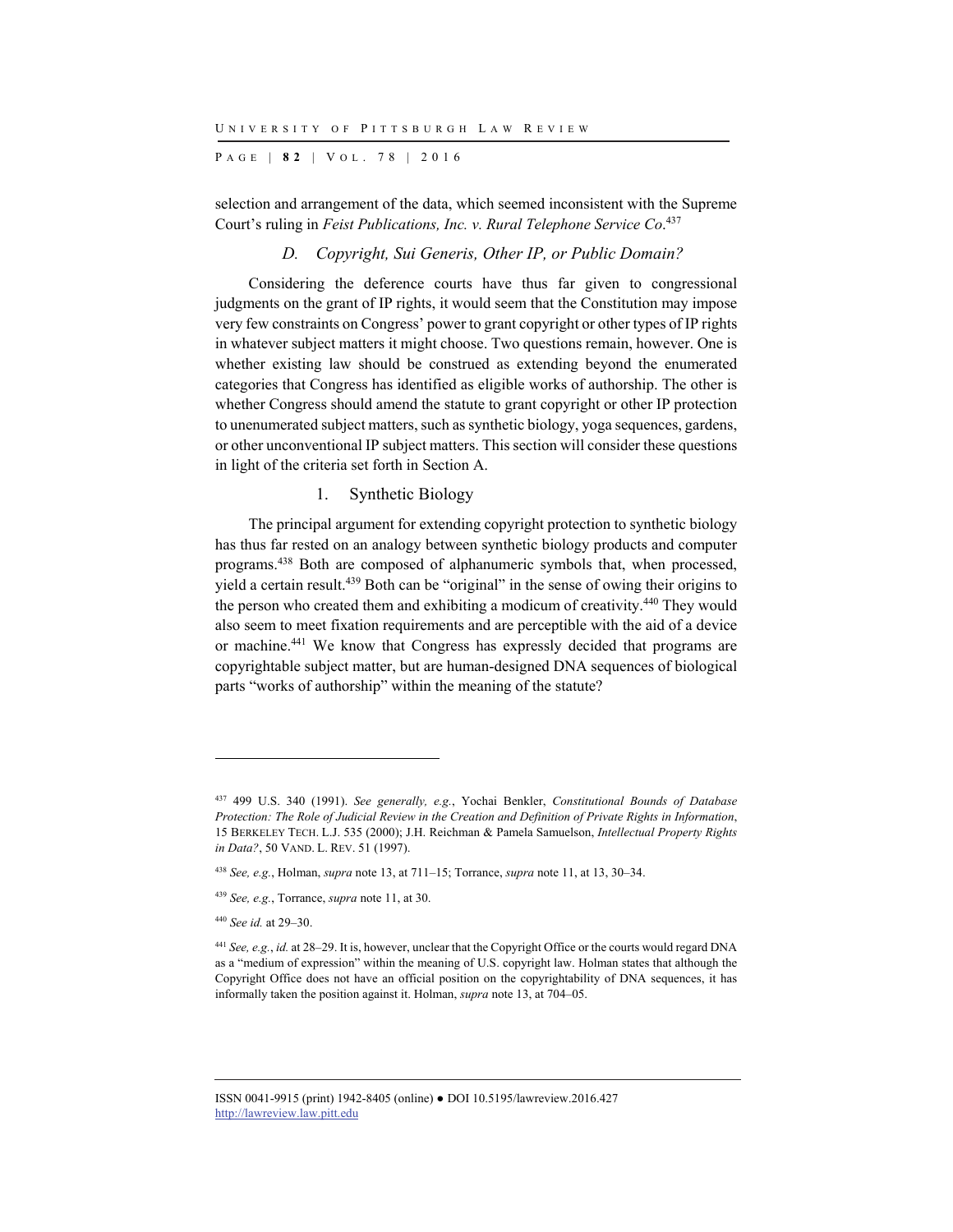P AGE | **8 3**

One factor that arguably supports claims of copyright for synthetic biology is that it is a new type of intellectual creation that Congress did not anticipate as copyright subject matter in 1976. The technology was yet to be developed, so it could not be enumerated as protectable subject matter. Insofar as the term "works of authorship" was meant to be elastic enough to encompass new types of creations beyond the eight enumerated categories, synthetic biology products would seem for that reason plausible as copyright subject matter. Thus, the new circumstance criterion would seem to support copyrightability of DNA sequences.

However, contemplation of the other criteria suggests that synthetic biology should not be considered a protectable work of authorship. The economic rationale for extending copyright protection to synthetic biology is weak. For example, proponents of the copyright approach do not argue that there is underinvestment in the development of DNA sequences that a grant of copyright would cure.<sup>442</sup> Granting copyright protection to DNA sequences seems unlikely to aid the formation of markets for the reproduction and distribution of copies, the making of copyrightable derivative works, or public performances or displays of DNA sequences.<sup>443</sup>

The legal regime fit is even more questionable, particularly in light of the availability of patents for DNA sequences.<sup>444</sup> The Supreme Court's recent decision in *Association of Molecular Pathology v. Myriad Genetics, Inc.*, upheld the patentability of genetically engineered DNA sequences, striking down only naturally-occurring gene sequence patents.<sup>445</sup> Whatever uncertainty there may have been about the patentability of DNA sequences has now been resolved, and synthetic biology products, because of the human involvement in their design and construction,446 would seem more appropriately patentable than copyrightable subject matter. There is thus an existing form of legal protection for synthetic biology

<sup>444</sup> *See, e.g.*, Torrance, *supra* note 11, at 15–16.

<sup>445</sup> *See* 133 S. Ct. 2107 (2013).

l

<sup>446</sup> *Myriad*, 133 S. Ct. at 2119.

<sup>442</sup> *See, e.g.*, Holman, *supra* note 13, at 717–20 (describing the dramatic progress of the synthetic biology field).

<sup>443</sup> To support DNA copyrights, Holman asserts that synthetic biology is expensive to develop and cheap to copy, Holman, *supra* note 13, at 710 n.56, 715, 737. However, that alone does not support the expansion of copyright subject matter. *See* Breyer, *The Uneasy Case*, *supra* note 300, at 344.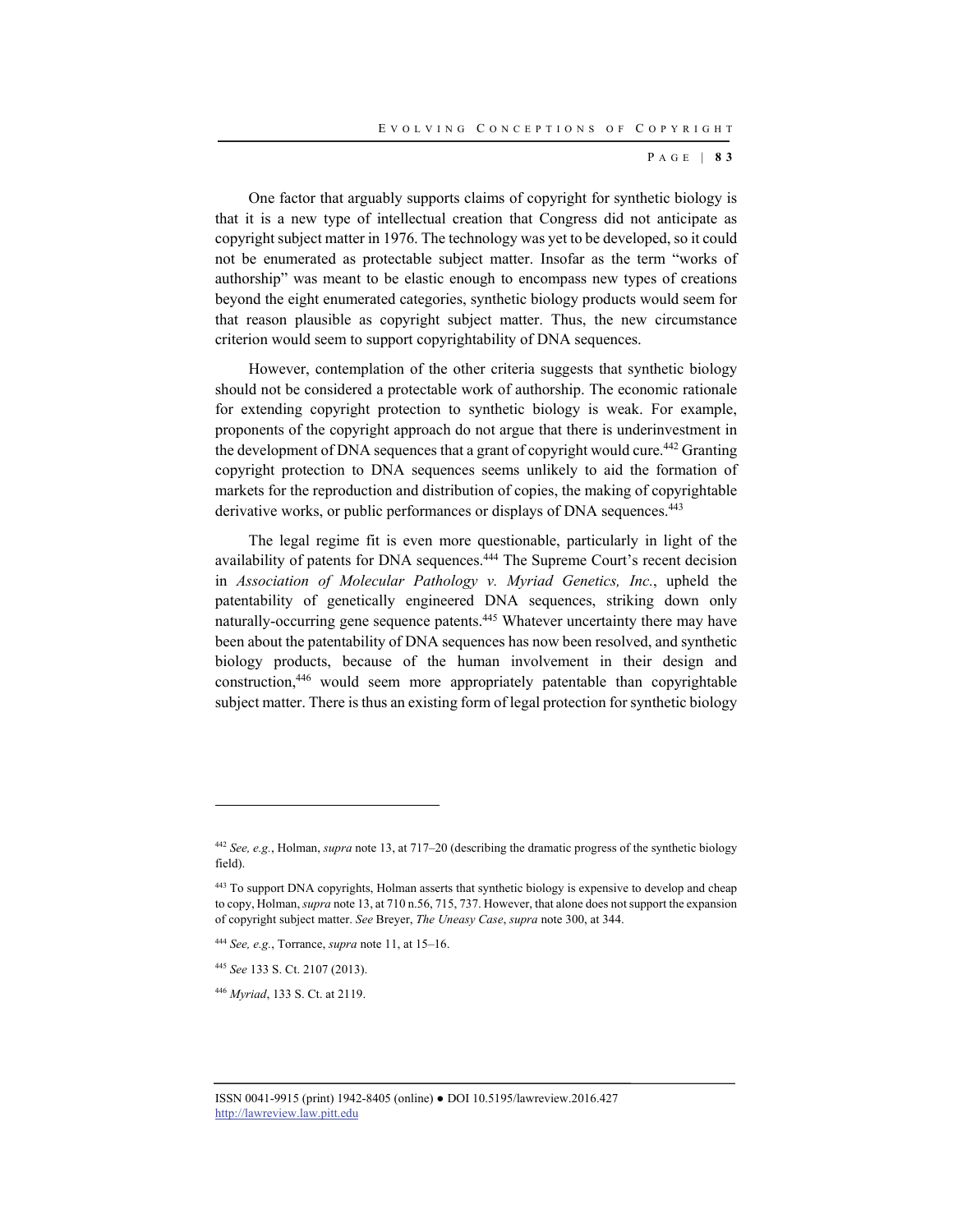P AGE | **8 4** | V O L . 7 8 | 2016

products insofar as exclusive rights are needed to induce investment in their creation and dissemination.447

Although some commentators have urged that copyright be available for DNA sequences, either because of the uncertainty of patent protection or because patents are expensive to get and enforce,<sup>448</sup> these arguments raise concerns similar to those the Supreme Court considered more than a century ago in *Baker v. Selden*. 449 Because a greater quantum of creativity is required to get a patent and because one must apply for a patent and satisfy rigorous standards, there is a risk of subverting the patent system if one allows developers to get copyright protection, which attaches automatically by operation of law, for a technological art such as DNA sequences without seeking patents.

Proponents of DNA copyrights have largely focused on the utility of copyrights as a means to enable Creative Commons licenses to make synthetic biology parts freely exchangeable and modifiable among researchers.450 However, even if Creative Commons licenses might be beneficial in maintaining free access and use to these artifacts, it would be up to each synthetic biologist to opt in to Creative Commons and opt out of full-dress copyright protection. An anti-commons problem seems likely to occur if copyright did extend this far because some, and perhaps many, creators of synthetic biology products would not opt in the direction that proponents would prefer.<sup>451</sup> A better option to achieve the open source biology goal may well be

l

<sup>447</sup> *See supra* text accompanying note 262.

<sup>448</sup> *See, e.g.*, Holman, *supra* note 13, at 737; Torrance, *supra* note 11, at 22.

<sup>449</sup> *See* Baker v. Selden, 101 U.S. 99, 102 (1879) ("To give to the author of the book an exclusive property in the art described therein, when no examination of its novelty has ever been officially made, would be a surprise and a fraud upon the public.").

<sup>450</sup> *See, e.g.*, Holman, *supra* note 13, at 737; Torrance, *supra* note 11, at 39. Yet, Holman also thinks copyright is a good fit for DNA sequences because of the criminal penalties that could be imposed on infringers. Holman, *supra* note 13, at 737. Patent infringement, by contrast, cannot give rise to criminal liability.

<sup>451</sup> *See, e.g.*, Sapna Kumar & Arti Rai, *Synthetic Biology: The Intellectual Property Puzzle*, 85 TEX. L. REV. 1745 (2007) (discussing difficulties with using copyright to protect synthetic biology). *See also* Dan L. Burk, *Copyrightability of Recombinant DNA Sequences*, 29 JURIMETRICS J. 469 (1989) (raising policy concerns that cut against copyrights for DNA sequences).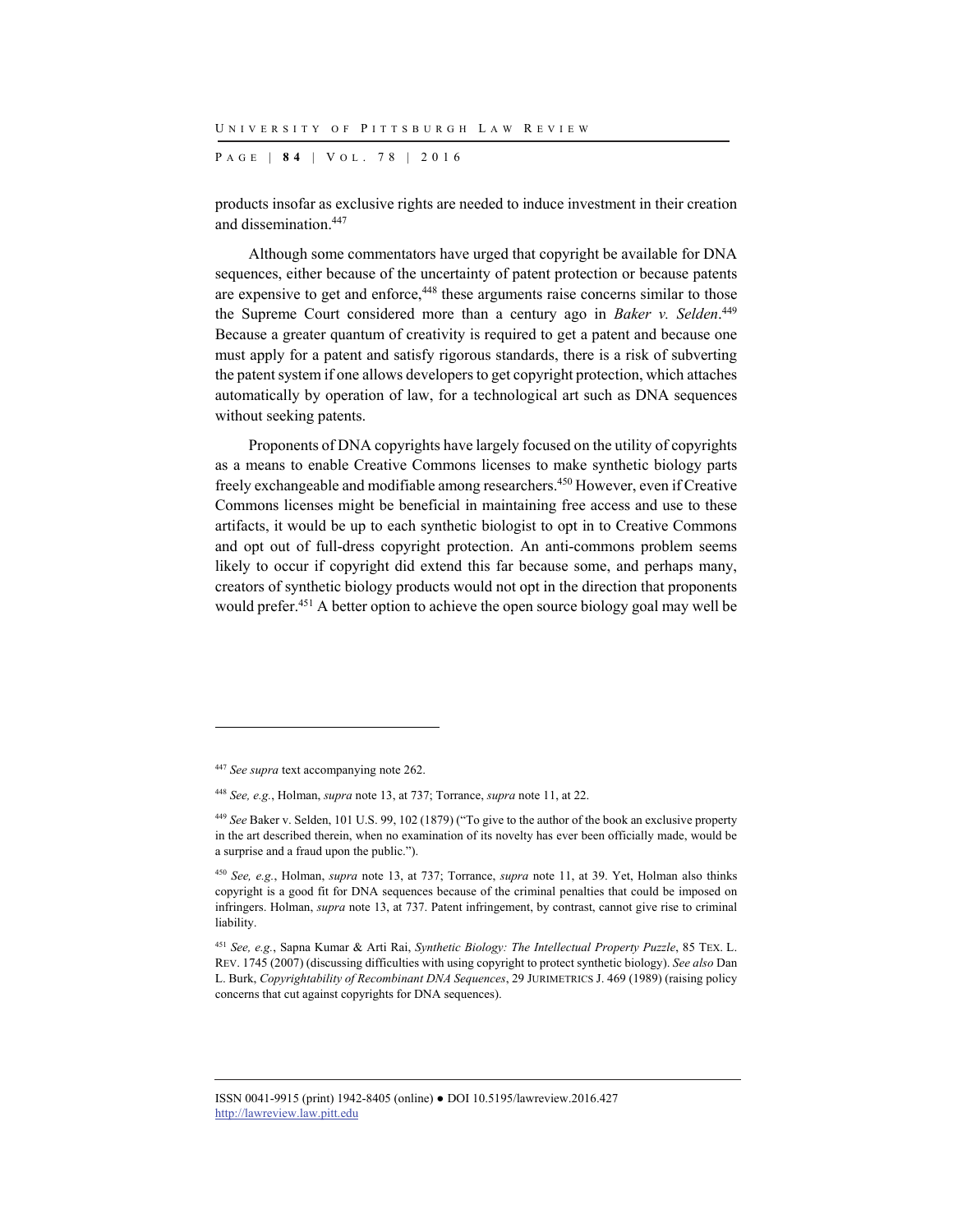P AGE | **8 5**

a sui generis regime for synthetic DNA products that would subject them to Creative Commons licenses.452

DNA sequences are distinguishable from computer programs in terms of authorship and human communication in that programs in source code form are typically written in computer languages that humans can read, whereas DNA sequences are not human-readable in a comparable way. It is true that biologists often say that gene sequences "express" something, but what they mean is that DNA produces a chemical reaction. Open source versions of programs at least directly communicate their intellectual contents to human readers to foster the ongoing progress of knowledge in the way that other copyrightable works do. Although one commentator offers an example of a human-created DNA sequence that spelled out a short phrase,<sup>453</sup> this is atypical of DNA sequences, which, generally speaking, are sequences of "stable chemical nucleotides."<sup>454</sup> Another commentator gives, as an example of a commercially significant DNA sequence, one that protects corn against the toxins in a commonly used pesticide.455 This may be a valuable contribution to the useful arts, but this product of engineering, like the intellectual creations that generally are the product of engineering design processes, seems more suitable for patent than copyright protection.

## 2. Yoga Sequences

A sequence of yoga poses may be original in a copyright sense, and it may be fixed by videotaping the sequence or publishing a book illustrating it. But is such a sequence a work of authorship? Bikram Choudhury thought his sequence of twentysix yoga positions was copyrightable under existing law. Indeed, he claimed that the U.S. Copyright Office issued a registration certificate for his sequence as a protectable compilation.456 Compilations are, of course, separately listed as copyright subject matter.457 A copyright in a compilation can, moreover, exist even

<sup>&</sup>lt;sup>452</sup> Proponents of DNA copyrights have not discussed the possibility of a sui generis regime for these types of creations. For example, Torrance, *supra* note 11, and Holman, *supra* note 13, consider only copyright and patent protection for synthetic biology.

<sup>453</sup> Torrance, *supra* note 11, at 2–3.

<sup>454</sup> *Id.* at 28.

<sup>455</sup> Holman, *supra* note 13, at 718.

<sup>456</sup> *See* Katherine Machan, *Bending Over Backwards for Copyright Protection: Bikram Yoga and the Quest for Federal Copyright Protection of an Asana Sequence*, 12 UCLA ENT. L. REV. 29, 34 (2004).

<sup>457 17</sup> U.S.C. §§ 101 (2012) (definition of "compilation"); § 103(a).

ISSN 0041-9915 (print) 1942-8405 (online) ● DOI 10.5195/lawreview.2016.427 http://lawreview.law.pitt.edu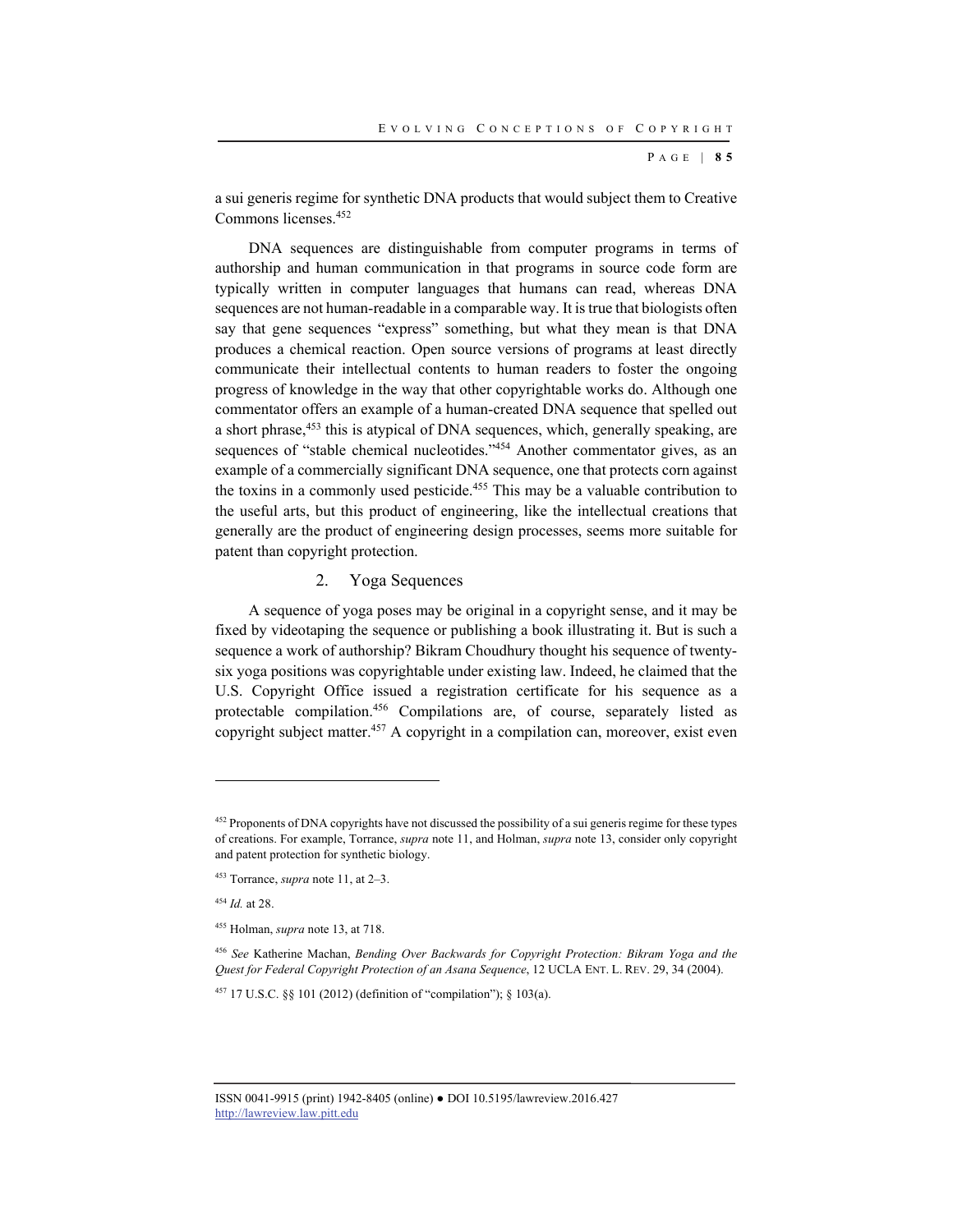P AGE | **8 6** | V O L . 7 8 | 2016

though the material being selected and arranged is not itself protected by copyright law.458 Choudhury claimed that unlicensed practitioners of his poses and their studios were infringers.<sup>459</sup> Open Source Yoga Unity ("OSYU") disagreed and brought a declaratory judgment action to challenge Choudhury's claim. A district court denied OSYU's motion for summary judgment that the sequence was unprotectable by copyright law.460 After losing that motion, OSYU settled with Choudhury on undisclosed terms.461

Choudhury subsequently sued other yoga centers for copying this sequence of yoga poses.462 Lawyers for one of the challenged centers sought clarification from the Copyright Office about whether it considered the sequence to be a protectable compilation under U.S. copyright law.<sup>463</sup> In June 2012, the Office issued a policy statement explaining that the selection and arrangement of exercises, including yoga positions, is not a work of authorship for which U.S. copyright protection is available,<sup>464</sup> and any registration certificates that it might have issued for such compilations "were issued in error."465

In the Office's view,

a selection, coordination, or arrangement of exercise movements, such as yoga poses, may be precluded from registration as a functional system or process in

l

<sup>465</sup> *Id.* at 37,607–08.

<sup>458</sup> H.R. REP. No. 94–1476, at 57 (1976).

<sup>&</sup>lt;sup>459</sup> Choudhury sent cease and desist letters to at least twenty-five studios; all but one of them agreed to his demands to avoid litigation. Machan, *supra* note 456, at 33.

<sup>460</sup> Open Source Unity Yoga v. Choudhury, 74 U.S.P.Q.2d (BNA) 1434, at 1438 (N.D. Cal. 2005). The court concluded "OSYU has provided no persuasive authority that a compilation of yoga asanas cannot be protected under the copyright laws in the same manner as other compilations." *Id.* at 1437.

<sup>461</sup> Marius Meland, *Yoga Guru Settles Copyright Case*, LAW360 (May 16, 2005, 12:00 AM), http://www .law360.com/articles/3453/yoga-guru-settles-copyright-case.

<sup>462</sup> *E.g.*, Bikram's Yoga Coll. of India v. Evolation Yoga LLC, 105 U.S.P.Q.2d (BNA) 1162 (C.D. Cal. 2012), *aff'd*, 803 F.3d 1032 (9th Cir. 2015).

<sup>463</sup> *See, e.g.*, Ellen Rosen, *Yoga Pose Copyright Bid Too Much of a Stretch, Regulator Says*, BLOOMBERG (Dec. 10, 2011, 1:39 AM), http://www.bloomberg.com/news/articles/2011-12-10/yoga-poses-can-t-beregistered-for-copyrights-u-s-says-1-.

<sup>464</sup> Copyright Policy Statement, *supra* note 237, at 37,605. The protectability under copyright law of functional compilations is considered in detail in Pamela Samuelson, *Functional Compilations*, HOUS. L. REV. (forthcoming 2016).

ISSN 0041-9915 (print) 1942-8405 (online) ● DOI 10.5195/lawreview.2016.427 http://lawreview.law.pitt.edu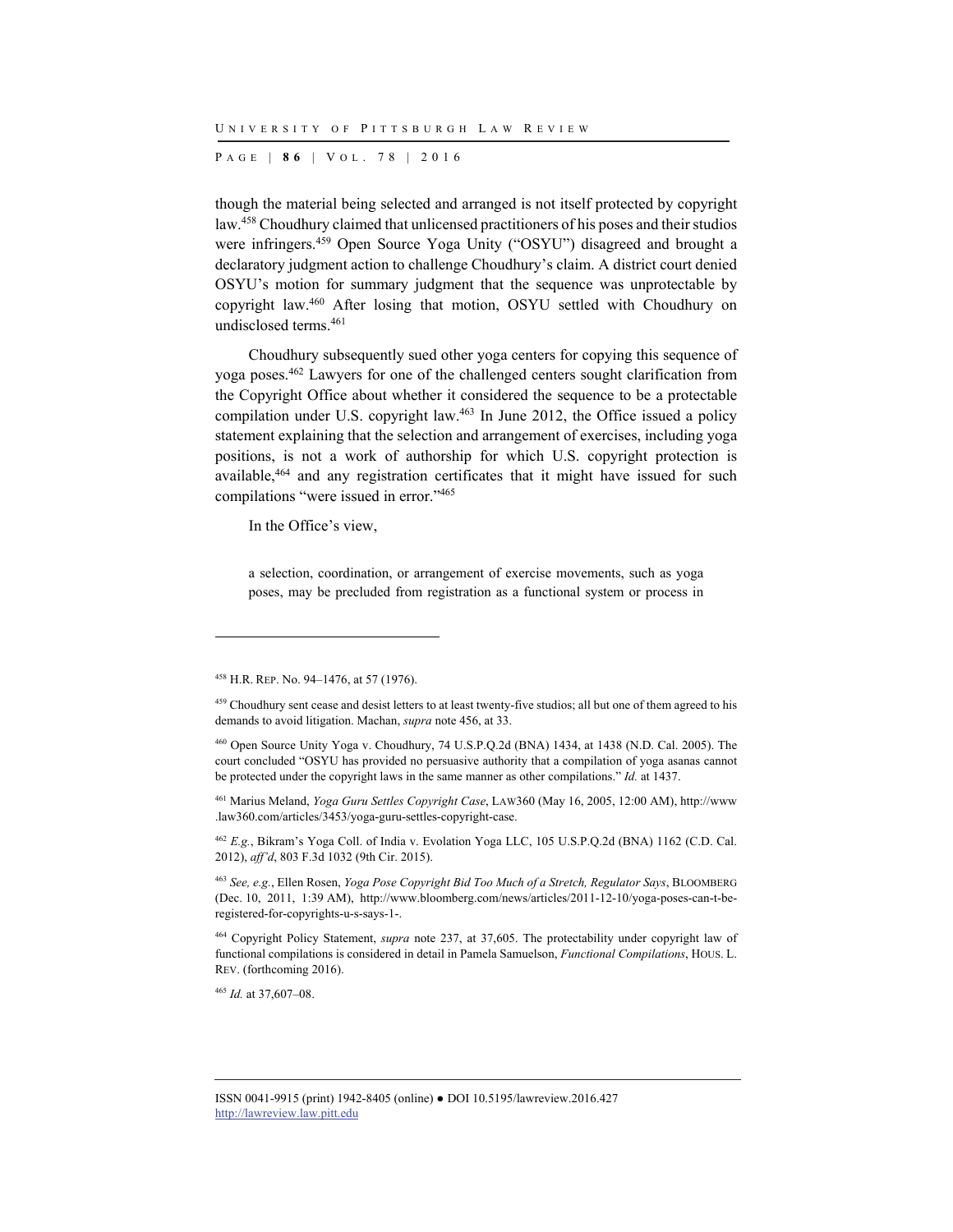P AGE | **8 7**

cases where the particular movements and the order in which they are to be performed are said to result in improvements in one's health or physical or mental condition.466

Thus, dissimilarities between authorship in original choreography and the design of yoga sequences cut against yoga sequences being within copyright's domain.<sup>467</sup>

The Office pointed to legislative history indicating that under the 1976 Act, Congress "does not intend . . . to allow unlimited expansion into areas completely outside the present congressional intent. Section 102 implies neither that that subject matter is unlimited nor that new forms of expression *within that general area of subject matter* would necessarily be unprotected."468 The House Report on the 1976 Act observed that "there are unquestionably other areas of existing subject matter that this bill does not propose to protect but that future Congresses may want to."469 From this passage, the Office concluded that "Congress intended the statute to be flexible as to the scope of established categories, but also that Congress intended to retain control of the designation of entirely new categories of authorship."470

While Congress intended to extend protection to compilations that were original in selection and arrangement of elements, the Office asserts that "unless a compilation of materials results in a work of authorship that falls within one or more of the eight categories of authorship listed in section  $102(a)$  of title 17, [it] will refuse registration in such a claim."471 A selection and arrangement of musical works or photographs would, for example, be a protectable compilation, but a selection and arrangement of rocks or hand-tools would not.472

Soon after the Office issued this policy statement, a federal district court granted summary judgment to the unlicensed users of Choudhury's yoga sequence,

l

<sup>470</sup> *Id.* at 37,607.

<sup>471</sup> *Id.*

<sup>472</sup> *Id.*

<sup>466</sup> *Id.* at 37,607.

<sup>467</sup> *Id.*

<sup>468</sup> *Id.* at 37,606 (quoting H.R. REP. NO. 94-1476, at 51 (1976)) (emphasis added).

<sup>469</sup> *Id.* at 37,606–07 (the Office's policy statement italicized this quotation).

ISSN 0041-9915 (print) 1942-8405 (online) ● DOI 10.5195/lawreview.2016.427 http://lawreview.law.pitt.edu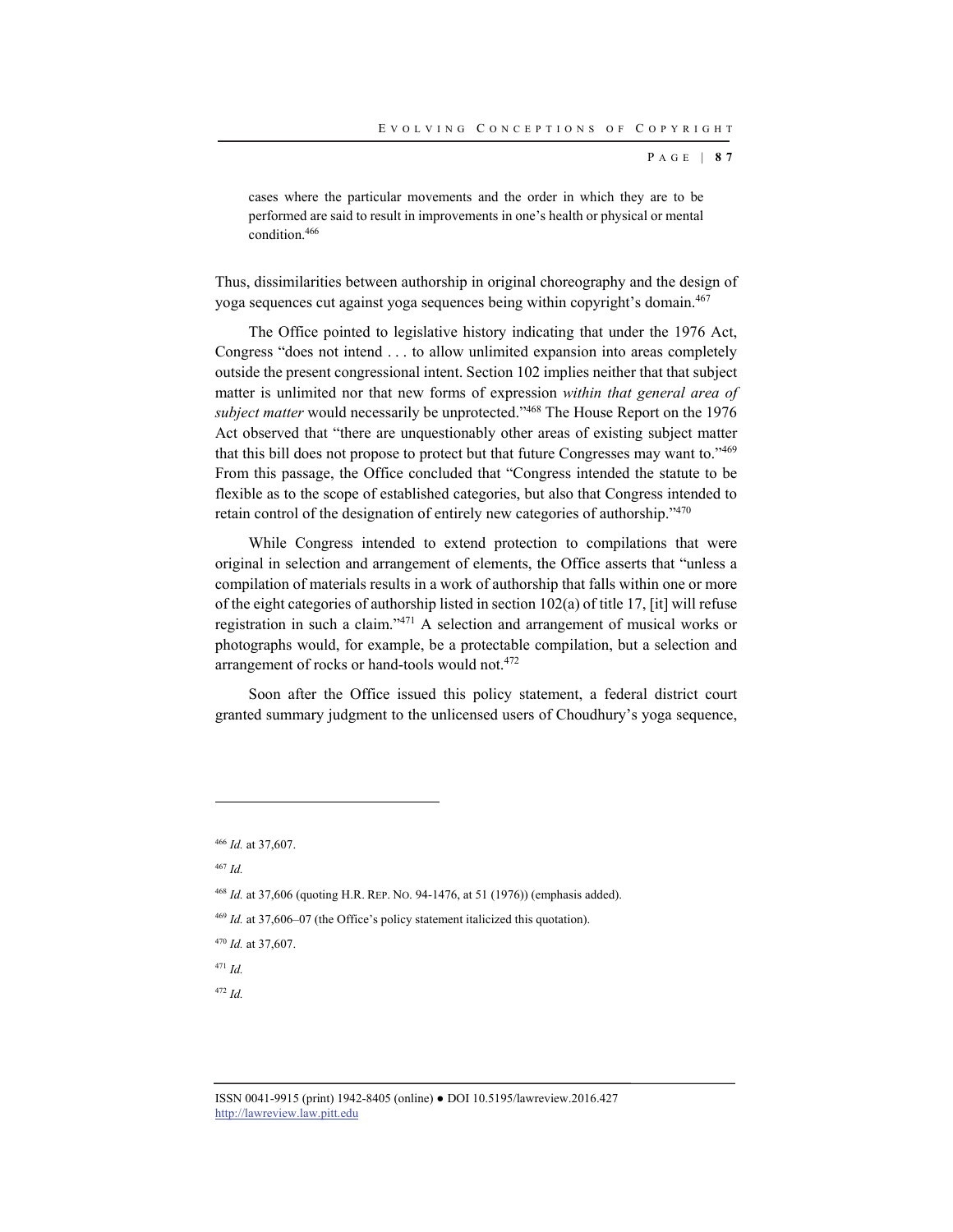P AGE | **8 8** | V O L . 7 8 | 2016

ruling that they had not infringed copyright.<sup>473</sup> The court relied on the Office's analysis in holding that this sequence was an unprotectable procedure or system of exercises.474 Choudhury's appeal to the Ninth Circuit Court of Appeals proved unsuccessful because "medical and functional considerations at the heart of the Sequence compel the very selection and arrangement of poses and breathing exercises for which he claims copyright protection."<sup>475</sup> The Sequence was an unprotectable system or method of operation that lies outside the scope of copyright protection.476

Perhaps Congress could constitutionally extend copyright protection to yoga sequences, but it should not do so, even if Choudhury were to seek protection in that forum. None of the criteria for extending copyright to this type of subject matter would support a claim of copyright. Sequences of yoga poses have been in existence for millennia and copyright has generally not protected them, so the new subject matter criterion would not be satisfied, nor are there changed circumstances that would cut in favor of treating them as works of authorship. Insofar as designing a sequence of yoga poses is intended to foster spiritual and physical health, such a sequence is not expressive in the way that conventional works of authorship are. The human communication and authorship criteria cut against protectability.

The economic argument for treating yoga sequences as works of authorship also seems weak. Choudhury has been able to recoup his investment in the creation of this sequence through the sales of books and videotapes, and also through the studios he has run and others he has licensed to practice his sequence. Trademark and unfair competition law would protect his interest in the value of his name and affiliation from being used in a false or deceptive manner. The lengthy monopoly that copyright would provide to a yoga sequence would impede competition and innovation, such as the creation of variants, which a yoga sequence creator might well consider to infringe his derivative work right.<sup>477</sup> If yoga sequences were to

l

ISSN 0041-9915 (print) 1942-8405 (online) ● DOI 10.5195/lawreview.2016.427 http://lawreview.law.pitt.edu

<sup>473</sup> Bikram's Yoga Coll. of India v. Evolation Yoga LLC, 105 U.S.P.Q.2d (BNA) 1162, 1166 (C.D. Cal. 2012), *aff'd*, 803 F.3d 1032 (9th Cir. 2015).

<sup>&</sup>lt;sup>474</sup> *Id.* at 1165–66. The case and the Ninth Circuit's ruling is discussed in more detail in Christopher Buccafusco, *Authorship and the Boundaries of Copyright: Ideas, Expressions, and Functions in Yoga, Choreography, and Other Works*, 39 COLUM. J.L. & ARTS 421 (2016).

<sup>475</sup> *Evolation*, 803 F.3d at 1042.

<sup>476</sup> *Id.* at 1037–40.

<sup>477</sup> Machan, *supra* note 456, at 34 (Choudhury claimed modifications of his sequence infringed the derivative work right).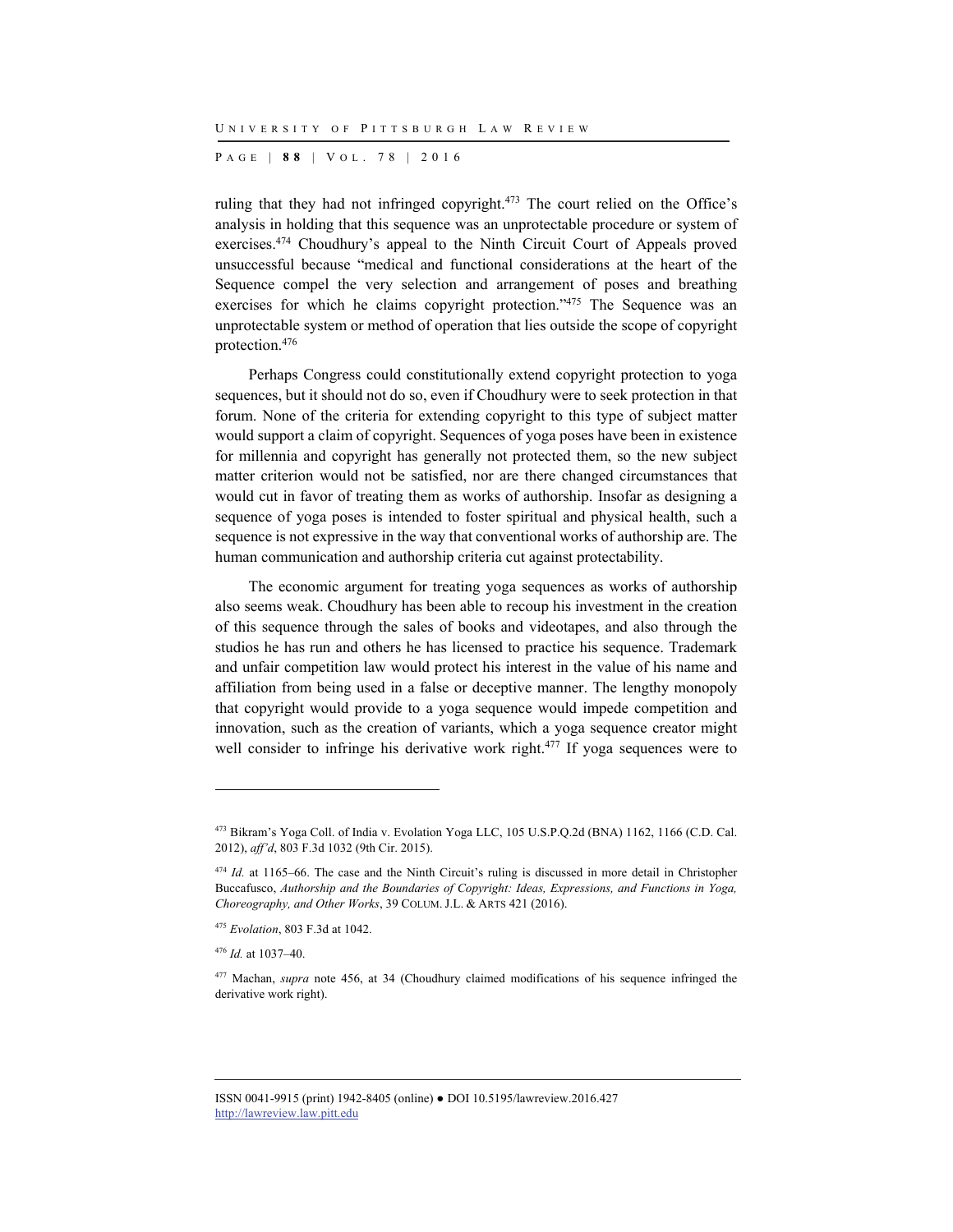P AGE | **8 9**

become copyrightable, this might well open the door to personal trainers claiming copyright in sequences of exercises, which, like yoga sequences, may foster physical and spiritual well-being. This seems far afield from the expressive works that copyright law is intended to induce.

3. Gardens

The copyrightability of garden designs was considered by the Seventh Circuit Court of Appeals in *Kelley v. Chicago Park District*. 478 The court concluded that Kelley's garden, Wildflower Works, was not a work of authorship that was eligible for either copyright or VARA protection.<sup>479</sup> The court offered virtually no explanation of its reasoning, asserting only that "gardens are planted and cultivated, not authored."480

The design of a garden is certainly more of an artistic expression than the design of sequences of yoga poses or of synthetic DNA.481 Garden designs may, moreover, be the work of conceptual artists such as Chapman Kelley.482 As implemented in public spaces such as parks, they may even be widely accepted as visual art.<sup>483</sup> But the Seventh Circuit was probably right to rule that they are not works of authorship within the meaning of that term in the 1976 Act.<sup>484</sup> The Copyright Office policy

l

<sup>478</sup> *See supra* notes 5–9 and accompanying text.

<sup>479</sup> Kelley v. Chi. Park Dist., 635 F.3d 290, 304 (7th Cir. 2011). The court pointed out that the words "painting" and "sculpture" in the definition of "works of visual art" that qualify for VARA protection were words of limitation. *Id.* at 301. That is, while paintings and sculptures may comfortably fit within the definition of "pictorial, graphic and sculptural works," only those PGS works that actually *are* paintings and sculptures qualify for VARA protection. *Id.* at 300.

<sup>&</sup>lt;sup>480</sup> *Id.* at 304 ("We fully accept that the artistic community might classify Kelley's garden as a work of postmodern conceptual art. We acknowledge as well that copyright's prerequisites of authorship and fixation are broadly defined. But the law must have some limits; not all conceptual art may be copyrighted. In the ordinary copyright case, authorship and fixation are not contested; most works presented for copyright are unambiguously authored and unambiguously fixed. But this is not an ordinary case. A living garden like Wildflower Works is neither 'authored' nor 'fixed' in the senses required for copyright.").

<sup>481</sup> It is worth noting that some nations have extended copyright protection to garden designs. *See, e.g.*, Jane C. Ginsburg, *The Concept of Authorship in Comparative Copyright Law*, 52 DEPAUL L. REV. 1063, 1084 (2003).

<sup>482</sup> Kelley was a well-known conceptual artist, and an art expert testified in support of his claim that the garden design was a "work of art." *Kelley*, 635 F.3d at 291–92, 300.

<sup>483</sup> The Seventh Circuit noted that Kelley's garden had been widely acclaimed as a work of "living art." *Id.* at 291.

<sup>&</sup>lt;sup>484</sup> The district court concluded that there was insufficient originality in Kelley's garden design to support copyright because Kelley was not the first person to design an elliptical garden and to use varieties of

ISSN 0041-9915 (print) 1942-8405 (online) ● DOI 10.5195/lawreview.2016.427 http://lawreview.law.pitt.edu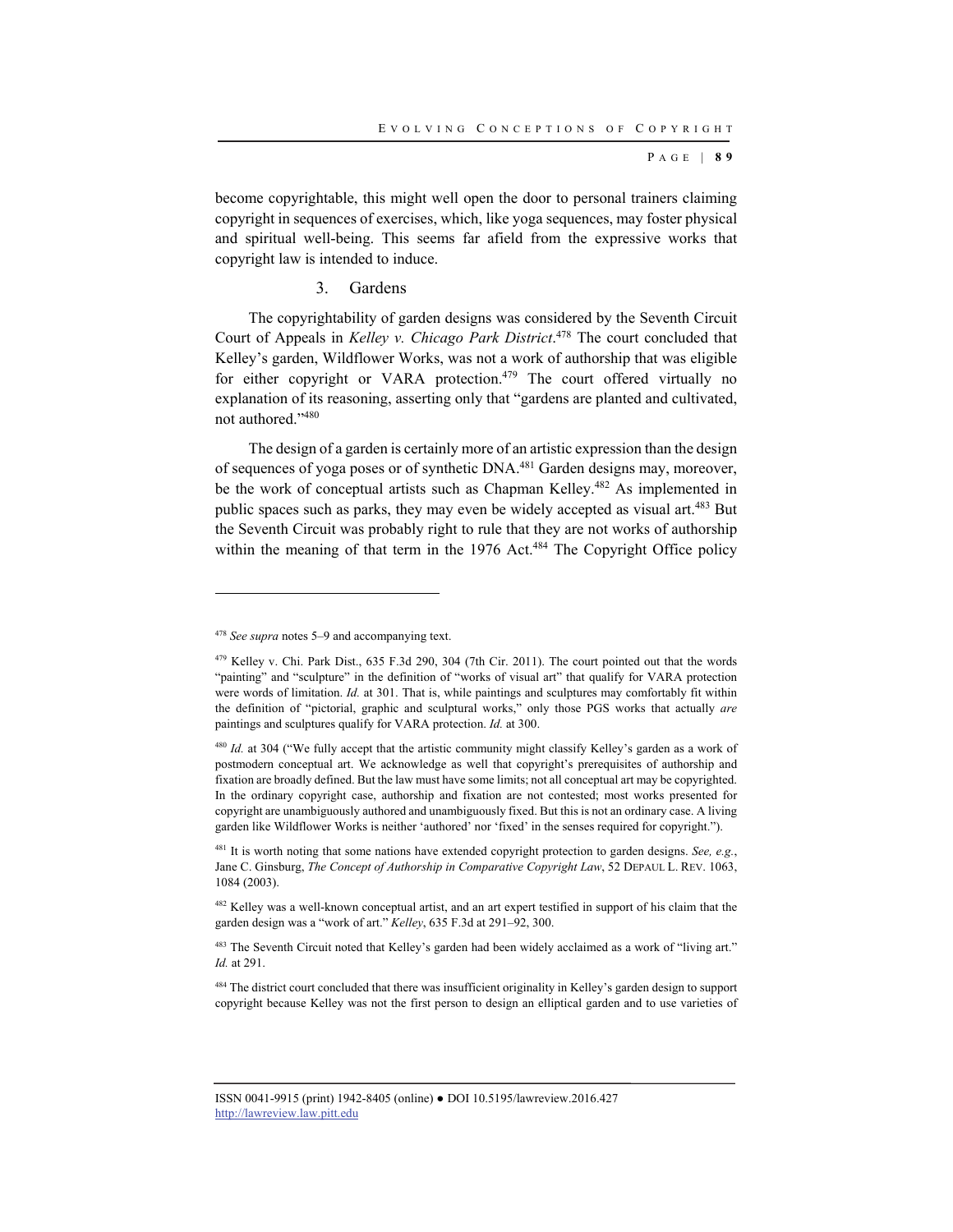P AGE | **9 0** | V O L . 7 8 | 2016

statement on copyright subject matter has resonance for gardens as well. Congress did not designate garden designs as copyright subject matter in the 1976 Act, and gardens have not been considered pictorial, graphic, or sculptural works in the past, although garden design is a very old field. The flexibility in § 102(a)'s conception of works of authorship should be reserved for new types of creative works that come into existence or changed circumstances that would justify an extension of copyright protection to works already known to exist.

Kelley did not take the matter to Congress, but what if he had? While the authorial and human communication criteria may be satisfied, consideration of other criteria casts doubt on the proposition that Kelley's garden is or should be a copyright-protectable work of authorship.

The only new circumstance that might arguably support extending copyright to Kelley's garden is the rise of conceptual art and of gardens as a medium through which conceptual artists such as Kelley might express themselves.<sup>485</sup> However, gardens have had aesthetic characters for centuries, and landscape designers have not asserted copyright protection for them, at least in the United States. Maybe that is a sign that copyright protection is not needed to induce the creation of gardens.

The economic argument for extending copyright protection to garden designs also seems quite weak. Consider, for instance, that Kelley's complaint was not that other people were making unauthorized reproductions, derivative works, or public displays of his work, or that he was unable to recoup his investment in the garden design. His lawsuit was instead aimed at stopping the City from changing the configuration of the garden, even though he and his supporters had failed to keep the garden in good condition after the passage of ten years.486 Owners of real property such as Grant Park should to be able to make decisions about how to deploy this precious resource without interference from gardeners whose designs they use for a time. There is no market failure that copyright protection would cure.

Granting copyright protection to gardens such as Kelley's would have major implications for gardening more generally. It is far from clear that copyright doctrines and their remedial structure are a good fit for garden designs. Because of

l

plants in it. Kelley v. Chi. Park Dist., No. 04 C 07715, 2008 WL 4449886, at \*6 (N.D. Ill. Sept. 29, 2008), *aff'd in part, rev'd in part*, 635 F.3d 290 (7th Cir. 2011). The Seventh Circuit criticized the district court for conflating novelty and originality. Because there was a modicum of creativity in the design, the originality criterion was satisfied. *Kelley*, 635 F.3d at 302–03. The Seventh Circuit had more difficulty concluding that copyright's fixation requirement was satisfied with the planting of this garden. *Id.* at 304– 05.

<sup>485</sup> *See, e.g.*, Cronin, *supra* note 30, at 248–53 (discussing conceptual art and VARA).

<sup>486</sup> *Kelley*, 635 F.3d at 292–95.

ISSN 0041-9915 (print) 1942-8405 (online) ● DOI 10.5195/lawreview.2016.427 http://lawreview.law.pitt.edu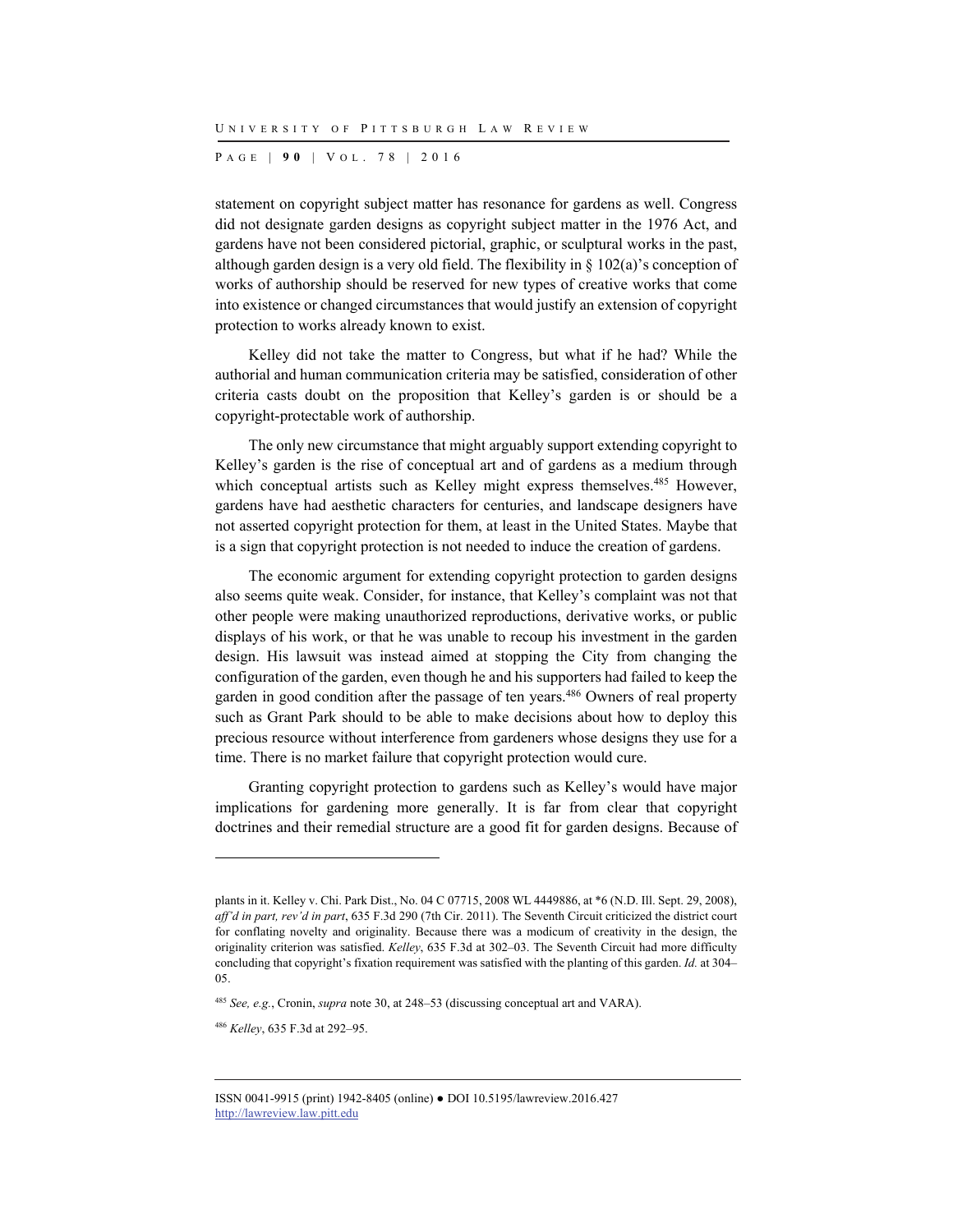P AGE | **9 1**

the relatively low originality standard of U.S. copyright law, virtually all gardens would become eligible for copyright protection under Kelley's interpretation, even if perhaps not for the extra level of protection that VARA provides. Perhaps no one but Kelley would seek copyright protection for their designs, but if they did, copyright rules might inhibit common practices of drawing upon existing garden designs in making new ones. Some garden designs, moreover, may have functional rather than expressive purposes that should not be subject to copyright restrictions.

Courts should not treat gardens as copyrightable subject matter in view of the mismatch in economic and legal regime criteria. If Congress had meant for gardens to be copyright subject matter, it would have identified them as one of the enumerated categories.

## **V. CONCLUSION**

l

This article has charted the somewhat ragged path that U.S. copyright law has taken in enlarging not only the types of subject matters eligible for copyright protection, but also in expanding the very conception of what is and what can be copyright subject matter. Congress may have intended to provide a modest amount of room for common law expansion of copyright subject matter by its general statement that original works of authorship fixed in a tangible medium of expression are eligible for copyright protection, but there are good reasons to doubt that Congress intended to enable all manners of unenumerated subject matters, such as synthetic biology, yoga sequences, and garden designs, to be incorporated into the copyright regime. It is notable that neither the courts nor the Copyright Office have been persuaded to interpret "works of authorship" as expansively as some commentators have proposed.

This article has offered five criteria to consider when assessing whether as-yet unenumerated subject matters should be added to the U.S. copyright regime, focusing on economic, changed circumstances, legal fit, authorial processes and products, and human communication factors. Congress will almost certainly be asked to extend copyright (or copyright-like) protection to new subject matters in the future.487 Fashion designers may, for example, renew their efforts to obtain copyright

ISSN 0041-9915 (print) 1942-8405 (online) ● DOI 10.5195/lawreview.2016.427 http://lawreview.law.pitt.edu

<sup>487</sup> Perfume enjoys some copyright protection in Europe. *See, e.g.*, Tribunal de commerce [T. Com.] [Commerce Ct.] Paris, 15e ch., Sept. 24, 1999, Gaz. Pal. 2001, 17-18.01, 5 (holding that the process of making perfume was more like aesthetic research and therefore copyrightable); L'Oreal v. Bellure, [2006] EWHC 2355, [13] (Ch) (holding that perfumes are copyrightable where their constituent chemicals were combined "in such proportions that their smells reveal the creative contribution of the author); HR 16 juni 2006, NJ 2006, 585 m.nt. J.H. Spoor (Kecofa/Lancôme) (Neth.) (holding that fragrances which were perceptible and fixed in a liquid could be eligible for copyright protection). *But see* Cour de cassation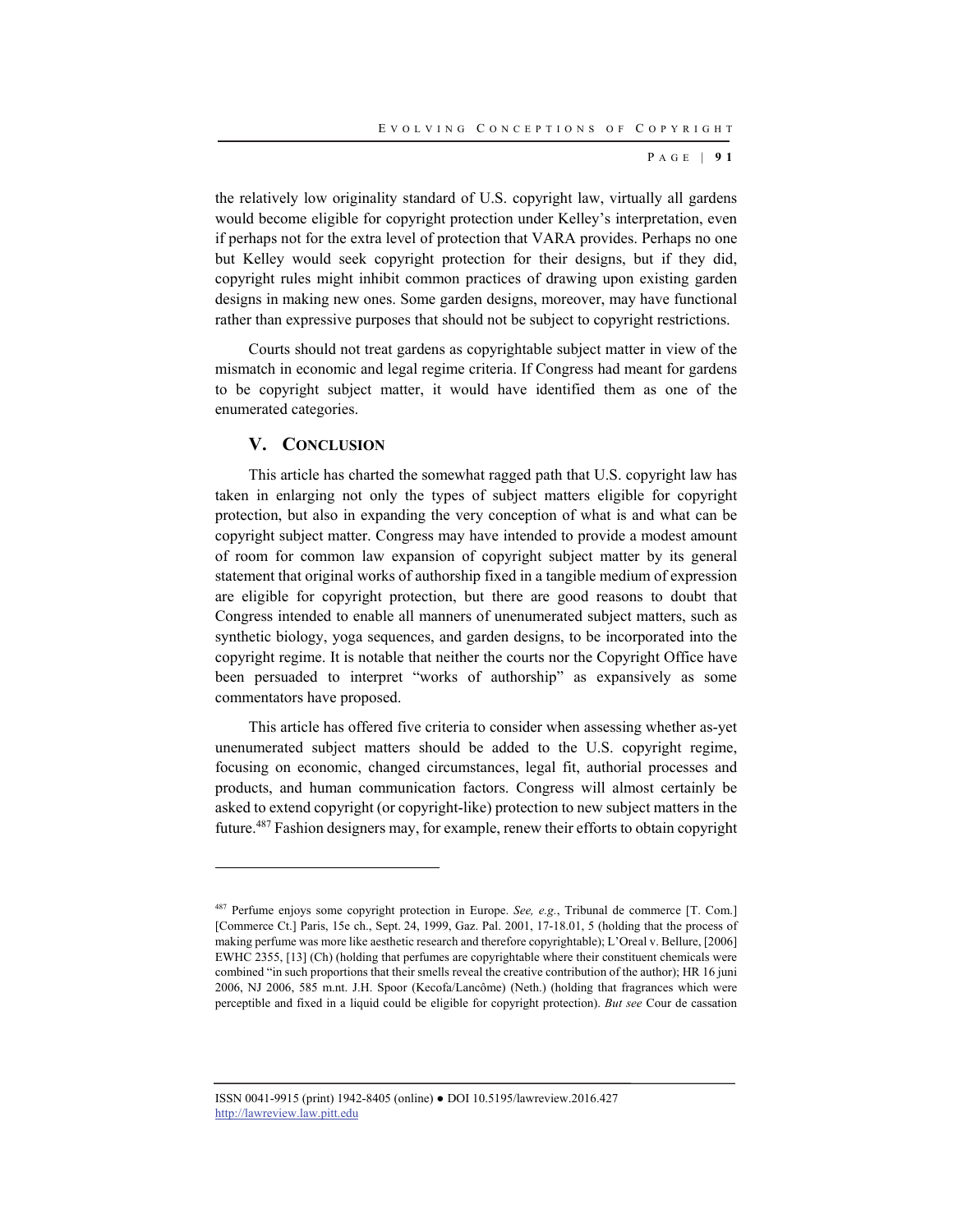P AGE | **9 2** | V O L . 7 8 | 2016

l

or copyright-like protection for their creations.488 So far, Congress has not adopted

488 Fashion designers are like graphic artists, and their creative process is artistic, similar to those that yield copyrighted works. Fashion is attractive to consumers sometimes because of its beauty and sometimes because it conveys other kinds of messages (e.g., "I'm hip") that the designer thinks will attract a certain type of purchaser. *See, e.g.*, C. Scott Hemphill & Jeannie Suk, *The Law, Culture, and Economics of Fashion*, 61 STAN. L. REV. 1147, 1149–52 (2009). Fashion enables communication not only between the designer and his or her customers, but also between the designer and the public at large (e.g., this is a Chanel jacket) and between the purchaser and the community in which the purchaser wears the design. Thus, it is understandable that fashion designers have wanted copyright or copyright-like protection from "knockoffs." *See Stop Fashion Piracy*, ARTS OF FASHION FOUND, http://www.arts-of-fashion.org/ stopdesignpiracy.html (last visited Apr. 4, 2016). Advances in technology have, of course, made it much easier and faster for second comers to copy fashion designs and get the knockoffs to market. *Id.* (reason #3). But it has long been quite easy to copy fashion designs, as *Drury v. Ewing* showed 150-plus years ago. *See supra* notes 81–90 and accompanying text. Because the changed circumstances criterion also considers how long the unenumerated subject matter has been in existence and whether copyright has been considered for it, there is virtually no chance that courts would consider fashion to be copyrightable as an unenumerated work of authorship. Not only are there decisions in the post-*Baker v. Selden* era that have excluded fashion from copyright protection, *see, e.g.*, Jack Adelman, Inc. v. Sonner's & Gordon, Inc., 112 F. Supp. 187 (S.D.N.Y. 1934) (copyright in drawing did not extend to design of dress), but the 1976 Act precludes protection for pictorial, graphic, or sculptural works insofar as their aesthetic and utilitarian aspects are inseparable, as is true with most fashion. *See supra* notes 160–71, 212–19 and accompanying text. Professors Raustiala and Sprigman have offered an economic argument against fashion copyrights, emphasizing that the dynamics of the fashion industry provide adequate incentives to create and disseminate fashion products. *See, e.g.*, Kal Raustiala & Christopher Sprigman, *The Piracy Paradox: Innovation and Intellectual Property in Fashion Design*, 92 VA. L. REV. 1687 (2006). Typically high-end designers offer high price, high quality products to fashion-conscious consumers who purchase them at haute couture stores. The people most likely to buy knockoffs of these designs are people who haven't the means to buy the high end products, so makers of knockoff products are not supplanting demand for the original; they are serving a different market. Fashion designers have incentives to offer new designs every season, rather than reselling the same design year after year, to attract high-end customers to buy new products on a continual cycle. The fashion industry in the United States is a multibillion dollar enterprise, so it would seem that the industry is doing well without copyright protection. *See* Hemphill & Suk, *supra*, at 1148 (fashion is a \$200 billion global industry). *But see* Susan Scafidi, *F.I.T.: Fashion as Information Technology*, 59 SYRACUSE L. REV. 69 (2008); Samson Vermont, *The Dubious Legal Rationale for Denying Copyright to Fashion*, 21 TEX. INTELL. PROP. L.J. 89 (2013). David Nimmer

<sup>[</sup>Cass.] [Ultimate Ct. App.] Paris, 1e civ., June 13, 2006, Gaz. Pal. 2006, Somm. 1741, J. Daleau (ruling that perfume was just a product of technical knowledge and not copyrightable). Perfume is not, however, protected by copyright law in the United States. *See, e.g.*, David A. Einhorn & Lesley Portnoy, *The Copyrightability of Perfumes: I Smell a Symphony*, INTELL. PROP. TODAY, Apr. 2010, at 9. Perfume makers have not sought copyright protection in the United States, but Congress should be wary of any proposal to add it to U.S. copyright subject matter. Perfume products are already protected by other intellectual property regimes such as trade dress, trademark, trade secrets, and patent law. Perfume would probably also fail the authorship and human communication criteria. Due to the crude nature of our sense of smell, we may be unable to perceive whatever expression was made in the development of the perfume. Cronin, *supra* note 30, at 446, 460–61. Like fashion, the perfume industry has thrived with limited protection, and has been around for thousands of years, so it would also fail the economic and changed circumstances criteria. Perfume is a twenty billion dollar worldwide industry. Einhorn & Portnoy, *supra*, at 8.

ISSN 0041-9915 (print) 1942-8405 (online) ● DOI 10.5195/lawreview.2016.427 http://lawreview.law.pitt.edu